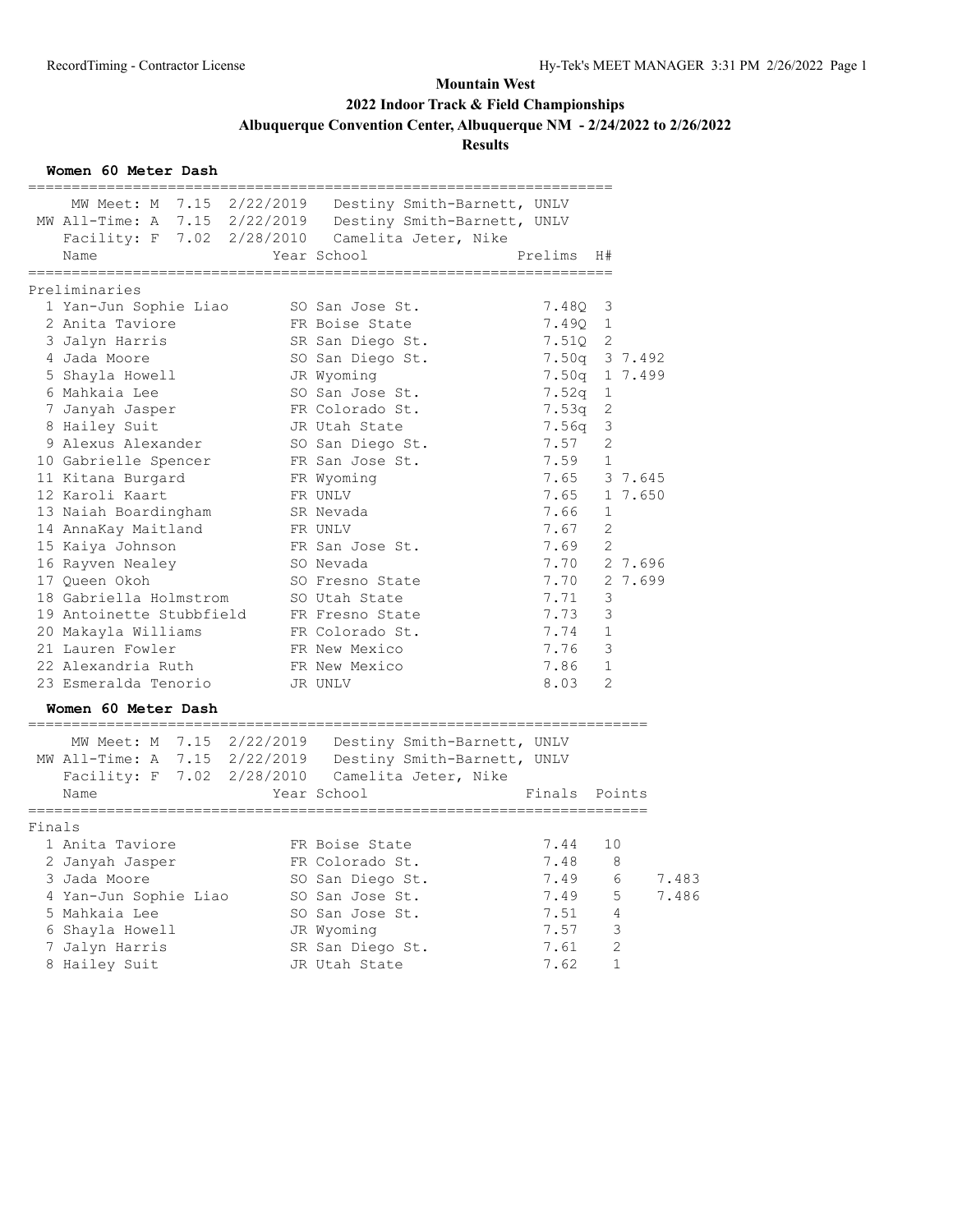### **Women 200 Meter Dash**

|        | Final: first heat seeds $3, 4, 6, 8$                          |                  |                  |              |                         |
|--------|---------------------------------------------------------------|------------------|------------------|--------------|-------------------------|
|        | Final: second heat seeds $1, 2, 5, 7$                         |                  |                  |              |                         |
|        | MW Meet: M 22.81 2/25/2017 Ashley Henderson, SDSU             |                  |                  |              |                         |
|        | MW All-Time: A 22.41 3/10/2018 Ashley Henderson, San Diego St |                  |                  |              |                         |
|        | Facility: F 22.60 2/10/2017 Hannah Cunliffe, Oregon           |                  |                  |              |                         |
|        | Name                                                          | Year School      | Prelims H#       |              |                         |
|        | ,,,,,,,,,,,,,,,,,,,,,,,,,                                     |                  | :==============  |              |                         |
|        | Preliminaries                                                 |                  |                  |              |                         |
|        | 1 Lauren Gale                                                 | JR Colorado St.  | 23.20q           | 5            |                         |
|        | 2 Anita Taviore                                               | FR Boise State   | $23.83q$ 6       |              |                         |
|        |                                                               |                  |                  |              |                         |
|        | 3 Jada Moore                                                  | SO San Diego St. | 24.07q 2         |              |                         |
|        | 4 Jalyn Harris                                                | SR San Diego St. | $24.10q$ 4       |              |                         |
|        | 5 Gabrielle Spencer                                           | FR San Jose St.  | 24.25q 5 24.248  |              |                         |
|        | 6 Aisha Watt                                                  | FR San Diego St. | 24.25q 4 24.250  |              |                         |
|        | 7 Emily Costello                                              | JR Nevada        | $24.31q$ 7       |              |                         |
|        | 8 Ceonna Pipion                                               | SO Fresno State  | 24.37q           | 2            |                         |
|        | 9 Gabriella Holmstrom                                         | SO Utah State    | 24.46            | 6            |                         |
|        | 10 Alexus Alexander                                           | SO San Diego St. | 24.62            | 3            |                         |
|        | 11 Makayla Williams                                           | FR Colorado St.  | 24.76            | -1           |                         |
|        | 12 Janyah Jasper                                              | FR Colorado St.  | 24.81            | 3            |                         |
|        |                                                               |                  |                  |              |                         |
|        | 13 Yan-Jun Sophie Liao                                        | SO San Jose St.  | 24.85            | 1            |                         |
|        | 14 Kaiya Johnson                                              | FR San Jose St.  | 24.98            | 7            |                         |
|        | 15 Antoinette Stubbfield                                      | FR Fresno State  | 25.04            | $\mathbf 1$  |                         |
|        | 16 Alexandria Ruth                                            | FR New Mexico    | 25.20            | 3            |                         |
|        | 17 Lilly Gregg                                                | FR Nevada        | 25.23            | 2            |                         |
|        | 18 Kylie Burton                                               | FR Nevada        | 25.66            | 5            |                         |
|        | 19 Sarah Marske                                               | SO Nevada        | 25.81            | 6            |                         |
|        | 20 Carolyn Ross                                               | JR Nevada        | 25.98            | 2            |                         |
|        | 21 Tatyanah Wiley                                             | FR New Mexico    | 26.01 7          |              |                         |
|        | 22 Aja Melo-Powell                                            | FR UNLV          | 26.03            | 4            |                         |
|        | -- Emily Stefan                                               | FR Boise State   | DNF              | - 4          |                         |
|        | -- Jessica Ozoude                                             | SR Colorado St.  | DNF              | 1            |                         |
|        |                                                               |                  |                  |              |                         |
|        | Women 200 Meter Dash                                          |                  |                  |              |                         |
|        | Final: first heat seeds $3, 4, 6, 8$                          |                  |                  |              |                         |
|        | Final: second heat seeds $1, 2, 5, 7$                         |                  |                  |              |                         |
|        | MW Meet: M 22.81 2/25/2017 Ashley Henderson, SDSU             |                  |                  |              |                         |
|        | MW All-Time: A 22.41 3/10/2018 Ashley Henderson, San Diego St |                  |                  |              |                         |
|        |                                                               |                  |                  |              |                         |
|        | Facility: F 22.60 2/10/2017 Hannah Cunliffe, Oregon           |                  |                  |              |                         |
|        | Name                                                          | Year School      | Finals H# Points |              |                         |
| Finals |                                                               |                  |                  |              |                         |
|        | 1 Lauren Gale                                                 | JR Colorado St.  | 23.00            | 2            | 10                      |
|        | 2 Anita Taviore                                               | FR Boise State   | 23.76            | 2            |                         |
|        |                                                               |                  |                  |              | -8                      |
|        | 3 Gabrielle Spencer                                           | FR San Jose St.  | 23.80            | 2            | - 6                     |
|        | 4 Jada Moore                                                  | SO San Diego St. | 23.92            |              | 5<br>$1 \quad$          |
|        | 5 Jalyn Harris                                                | SR San Diego St. | 23.98            | 1            | $\overline{4}$          |
|        | 6 Emily Costello                                              | JR Nevada        | 24.22            | 2            | $\overline{\mathbf{3}}$ |
|        | 7 Aisha Watt                                                  | FR San Diego St. | 24.34            | $\mathbf{1}$ | 2                       |
|        | 8 Ceonna Pipion                                               | SO Fresno State  | 24.92            | $\mathbf{1}$ | 1                       |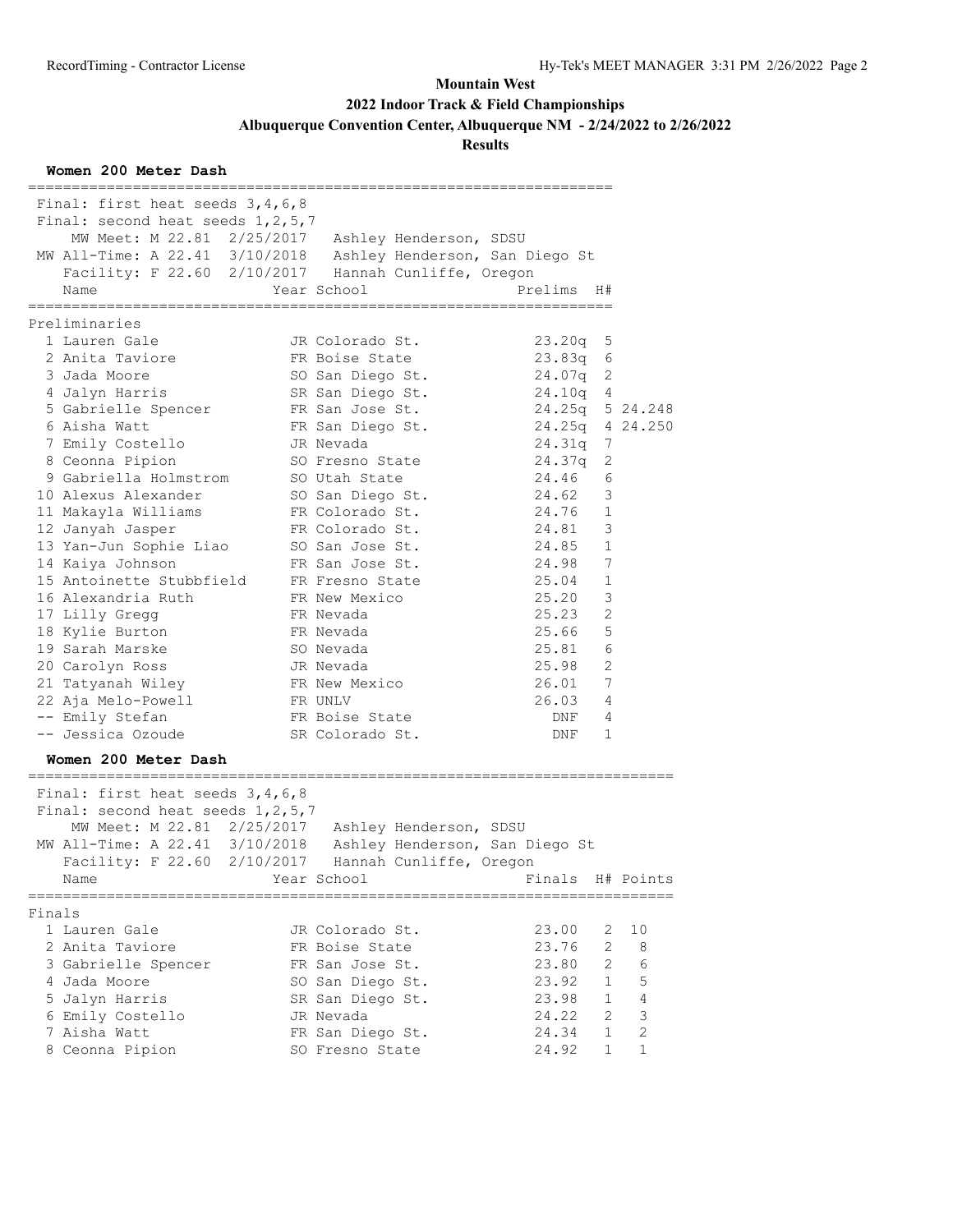### **Women 400 Meter Dash**

| Final: first heat seeds $3, 4, 6, 8$<br>Final: second heat seeds 1, 2, 5, 7<br>MW Meet: M 52.95 2/25/2005 Shauna Smith, Wyoming<br>MW All-Time: A 51.79 3/13/2004 Shauna Smith, Wyoming<br>Facility: F 50.46 3/15/2014 Phyllis Francis, Oregon<br>Name | Year School                        | Prelims H#        |   |  |
|--------------------------------------------------------------------------------------------------------------------------------------------------------------------------------------------------------------------------------------------------------|------------------------------------|-------------------|---|--|
|                                                                                                                                                                                                                                                        |                                    | ================= |   |  |
| Preliminaries                                                                                                                                                                                                                                          |                                    |                   |   |  |
| 1 Lauren Gale                                                                                                                                                                                                                                          | JR Colorado St.                    | 53.00q 4          |   |  |
| 24.912 (24.912)                                                                                                                                                                                                                                        | 52.995 (28.083)                    |                   |   |  |
| 2 Tianna Holmes                                                                                                                                                                                                                                        | JR New Mexico                      | 53.68q            | 6 |  |
| 24.937 (24.937)                                                                                                                                                                                                                                        | 53.673 (28.736)                    |                   |   |  |
| 3 Yolonda Johnson                                                                                                                                                                                                                                      | SR Colorado St.                    | 54.86q 1 54.852   |   |  |
| 26.335 (26.335)                                                                                                                                                                                                                                        | 54.852 (28.518)                    |                   |   |  |
| 4 Sakura Roberson                                                                                                                                                                                                                                      | SR San Diego St.                   | 54.86q 7 54.858   |   |  |
| 25.741 (25.741)<br>5 Grace Goldsworthy                                                                                                                                                                                                                 | 54.858 (29.117)<br>SO Colorado St. |                   |   |  |
| 25.875 (25.875)                                                                                                                                                                                                                                        | 55.176 (29.301)                    | 55.18q 5          |   |  |
| 6 Emily Costello                                                                                                                                                                                                                                       | JR Nevada                          | 55.27q            | 7 |  |
| 25.879 (25.879)                                                                                                                                                                                                                                        | 55.265 (29.387)                    |                   |   |  |
| 7 Michelle Roca                                                                                                                                                                                                                                        | SR Air Force                       | 55.44q            | 8 |  |
| $26.165$ $(26.165)$                                                                                                                                                                                                                                    | 55.436 (29.271)                    |                   |   |  |
| 8 Sydney Bentley                                                                                                                                                                                                                                       | SO San Jose St.                    | 55.80q            | 4 |  |
| 27.081 (27.081)                                                                                                                                                                                                                                        | 55.800 (28.720)                    |                   |   |  |
| 9 Ceonna Pipion                                                                                                                                                                                                                                        | SO Fresno State                    | 55.94             | 3 |  |
| 26.032 (26.032)                                                                                                                                                                                                                                        | 55.935 (29.903)                    |                   |   |  |
| 10 Nyjari McNeil                                                                                                                                                                                                                                       | JR San Diego St.                   | 56.14             | 2 |  |
| 26.236 (26.236)                                                                                                                                                                                                                                        | 56.138 (29.902)                    |                   |   |  |
| 11 Alyssa Cullen                                                                                                                                                                                                                                       | FR Boise State                     | 56.15             | 7 |  |
| 26.207 (26.207)                                                                                                                                                                                                                                        | 56.148 (29.941)                    |                   |   |  |
| 12 Olivia Smith                                                                                                                                                                                                                                        | FR Utah State                      | 56.52             | 3 |  |
| 26.841 (26.841)                                                                                                                                                                                                                                        | 56.518 (29.677)                    |                   |   |  |
| 13 Rhea Hoyte                                                                                                                                                                                                                                          | FR San Diego St.                   | 56.76             | 6 |  |
| 25.666 (25.666)                                                                                                                                                                                                                                        | 56.754 (31.089)                    |                   |   |  |
| 14 Grace Proesch                                                                                                                                                                                                                                       | SR Air Force                       | 56.81             | 2 |  |
| 26.563 (26.563)                                                                                                                                                                                                                                        | 56.804 (30.241)                    |                   |   |  |
| 15 Alison Richter                                                                                                                                                                                                                                      | FR Utah State                      | 56.91             | 6 |  |
| 26.985 (26.985)                                                                                                                                                                                                                                        | 56.903 (29.918)                    |                   |   |  |
| 16 Halyn Senegal                                                                                                                                                                                                                                       | FR Nevada                          | 57.02             | 5 |  |
| 27.293 (27.293)                                                                                                                                                                                                                                        | 57.017 (29.725)                    |                   |   |  |
| 17 Emma Reeves                                                                                                                                                                                                                                         | FR Utah State                      | 57.28             | 1 |  |
| 26.183 (26.183)                                                                                                                                                                                                                                        | 57.273 (31.091)                    |                   |   |  |
| 18 Taylor Rioux                                                                                                                                                                                                                                        | FR Air Force                       | 57.47             | 7 |  |
| 26.392 (26.392)                                                                                                                                                                                                                                        | 57.463 (31.071)                    |                   |   |  |
| 19 Nakyia Buckner                                                                                                                                                                                                                                      | FR Fresno State                    | 57.50             | 8 |  |
| 26.641 (26.641)                                                                                                                                                                                                                                        | 57.497 (30.856)                    |                   |   |  |
| 20 Lilly Gregg                                                                                                                                                                                                                                         | FR Nevada                          | 57.56             | 5 |  |
| 27.041 (27.041)                                                                                                                                                                                                                                        | 57.558 (30.518)                    |                   |   |  |
| 21 Cu-Nisha Mitchell                                                                                                                                                                                                                                   | SO Fresno State                    | 57.71             | 8 |  |
| 26.999 (26.999)                                                                                                                                                                                                                                        | 57.705 (30.707)                    |                   |   |  |
| 22 Delphine Dah                                                                                                                                                                                                                                        | FR Utah State                      | 57.83             | 5 |  |
| 26.531 (26.531)                                                                                                                                                                                                                                        | 57.829 (31.298)                    |                   |   |  |
| 23 Alia Scott                                                                                                                                                                                                                                          | FR UNLV                            | 58.14             | 4 |  |
| 26.902 (26.902)                                                                                                                                                                                                                                        | 58.139 (31.237)                    |                   |   |  |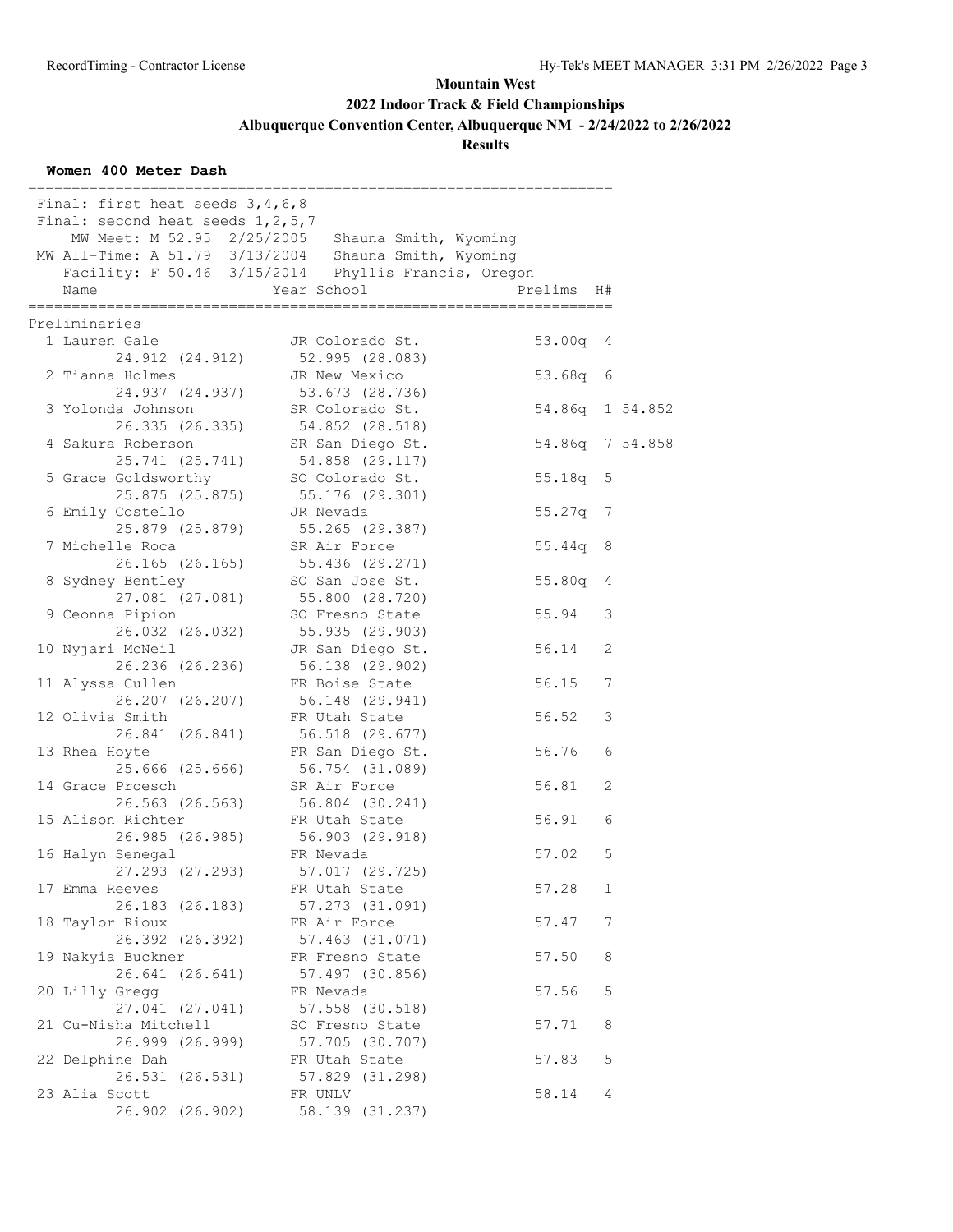**Results**

| Women 400 Meter Dash |
|----------------------|
|----------------------|

|        | 24 Carolyn Ross                       | JR Nevada                                            | 58.31            |              | 1 58.301       |        |
|--------|---------------------------------------|------------------------------------------------------|------------------|--------------|----------------|--------|
|        | 27.256 (27.256)                       | 58.301 (31.045)                                      |                  |              |                |        |
|        | 25 Zoe Iwu                            | SO Air Force                                         | 58.31            |              | 3 58.306       |        |
|        | 26.671 (26.671)                       | 58.306 (31.635)                                      |                  |              |                |        |
|        | 26 Brianna Sproles                    | SO Fresno State                                      | 58.50            | 5            |                |        |
|        | 26.801 (26.801)                       | 58.496 (31.695)                                      |                  |              |                |        |
|        | 27 Lauren Chafins                     | SO New Mexico                                        | 58.77            | 2            |                |        |
|        | 27.227 (27.227)                       | 58.763 (31.537)                                      |                  |              |                |        |
|        | 28 Kylie Burton                       | FR Nevada                                            | 59.08            | 7            |                |        |
|        | 27.140 (27.140)                       | 59.072 (31.933)                                      |                  |              |                |        |
|        | 29 Miana Giovannini                   | FR Fresno State                                      | 59.63            | 4            |                |        |
|        | 26.010 (26.010)                       | 59.629 (33.620)                                      |                  |              |                |        |
|        | 30 Alicia Quintana                    | FR New Mexico                                        | 59.87            | 2            |                |        |
|        | 27.491 (27.491)                       | 59.868 (32.377)                                      |                  |              |                |        |
|        | 31 Tatyanah Wiley                     | FR New Mexico                                        | 1:00.61          | 1            |                |        |
|        | 26.593 (26.593)                       | $1:00.609$ $(34.016)$                                |                  |              |                |        |
|        | 32 Ryan Little                        | FR New Mexico                                        | 1:00.70          | 6            |                |        |
|        | 27.569 (27.569)                       | $1:00.692$ $(33.124)$                                |                  |              |                |        |
|        | 33 Daveion Robinson                   | SO Fresno State                                      | 1:00.89          | 3            |                |        |
|        |                                       | 28.149 (28.149) 1:00.890 (32.741)                    |                  |              |                |        |
|        |                                       |                                                      | 1:00.90          | 4            |                |        |
|        | 34 Aja Melo-Powell                    | FR UNLV<br>1:00.891 (32.729)                         |                  |              |                |        |
|        | 28.162 (28.162)                       | SO New Mexico                                        |                  | 6            |                |        |
|        | 35 Leigh James                        |                                                      | 1:01.99          |              |                |        |
|        |                                       | 27.917 (27.917) 1:01.985 (34.069)                    |                  |              |                |        |
|        | 36 Rebecca Vander Poel FR Boise State |                                                      | 1:02.47          | 8            |                |        |
|        |                                       | 28.893 (28.893) 1:02.462 (33.569)                    |                  |              |                |        |
|        | Women 400 Meter Dash                  |                                                      |                  |              |                |        |
|        |                                       |                                                      |                  |              |                |        |
|        | Final: first heat seeds 3, 4, 6, 8    |                                                      |                  |              |                |        |
|        | Final: second heat seeds $1, 2, 5, 7$ |                                                      |                  |              |                |        |
|        |                                       | MW Meet: M 52.95 2/25/2005 Shauna Smith, Wyoming     |                  |              |                |        |
|        |                                       | MW All-Time: A 51.79 3/13/2004 Shauna Smith, Wyoming |                  |              |                |        |
|        |                                       | Facility: F 50.46 3/15/2014 Phyllis Francis, Oregon  |                  |              |                |        |
|        | Name                                  | Year School                                          | Finals H# Points |              |                |        |
|        |                                       |                                                      |                  |              |                |        |
| Finals |                                       |                                                      |                  |              |                |        |
|        | 1 Lauren Gale                         | JR Colorado St.                                      | 51.78A 2 10      |              |                |        |
|        | 24.881 (24.881)                       | 51.772 (26.892)                                      |                  |              |                |        |
|        | 2 Tianna Holmes                       | JR New Mexico                                        | 52.60M 2         |              | - 8            |        |
|        | 25.121 (25.121)                       | 52.599 (27.479)                                      |                  |              |                |        |
|        | 3 Sakura Roberson                     | SR San Diego St.                                     | 53.98 1 6        |              |                |        |
|        | 26.154 (26.154)                       | 53.976 (27.822)                                      |                  |              |                |        |
|        | 4 Yolonda Johnson                     | SR Colorado St.                                      | 54.21            | $\mathbf{1}$ | 5              |        |
|        | 26.696 (26.696)                       | 54.209 (27.514)                                      |                  |              |                |        |
|        | 5 Grace Goldsworthy                   | SO Colorado St.                                      | 54.75            | 2            | $\overline{4}$ | 54.746 |
|        | 26.196 (26.196)                       | 54.746 (28.550)                                      |                  |              |                |        |
|        | 6 Emily Costello                      | JR Nevada                                            | 54.75            | $\mathbf 1$  | 3              | 54.747 |
|        | 26.330 (26.330)                       | 54.747 (28.418)                                      |                  |              |                |        |
|        | 7 Michelle Roca                       | SR Air Force                                         | 55.17            | 2            | $\sqrt{2}$     |        |
|        | 26.058 (26.058)                       | 55.169 (29.111)                                      |                  |              |                |        |
|        | 8 Sydney Bentley                      | SO San Jose St.                                      | 55.60            | $\mathbf{1}$ | $\mathbf 1$    |        |
|        |                                       |                                                      |                  |              |                |        |
|        | 26.188 (26.188)                       | 55.600 (29.413)                                      |                  |              |                |        |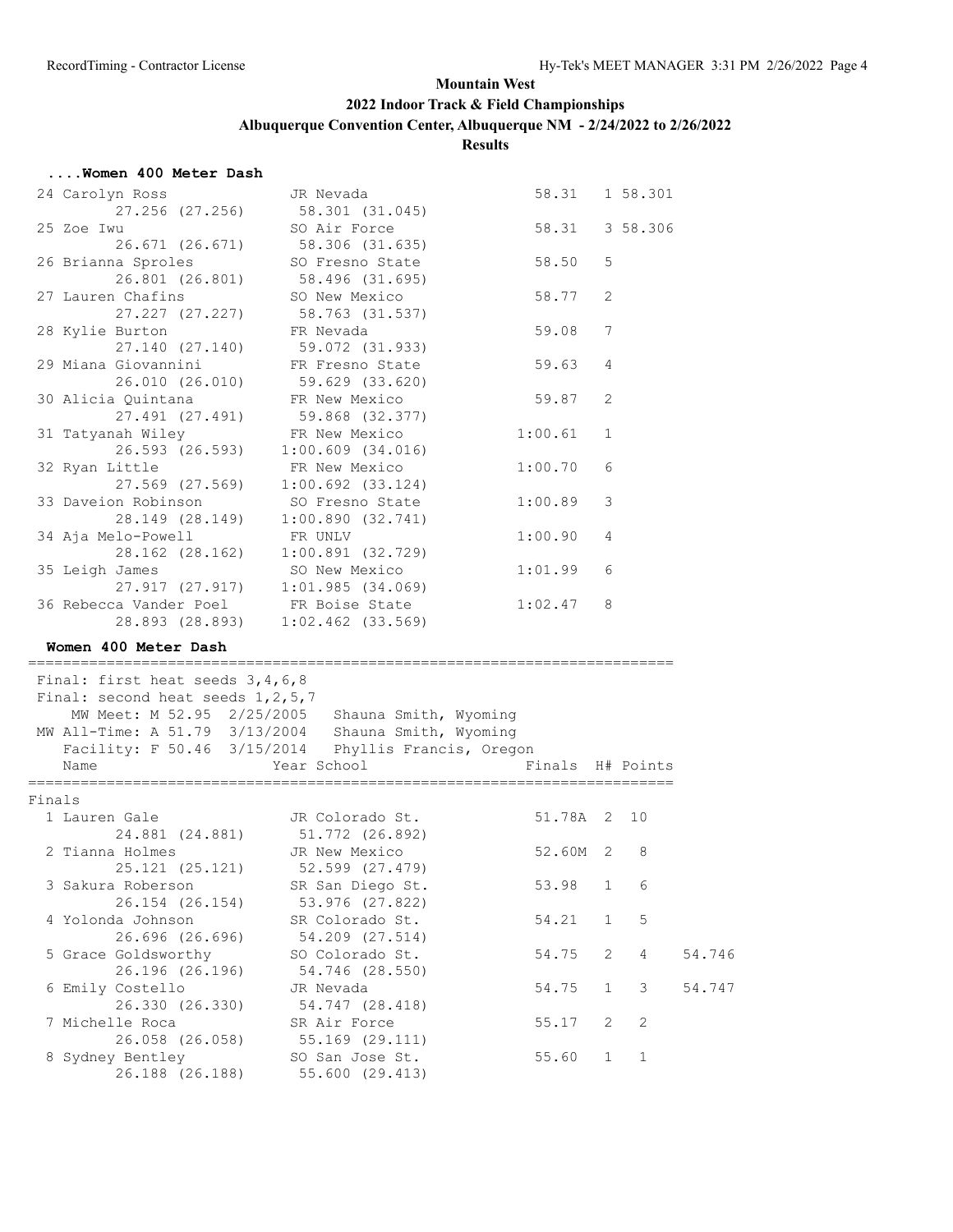### **Women 800 Meter Run**

|                                     | MW Meet: M 2:03.95 2/24/2018 Sadi Henderson, Boise St<br>MW All-Time: A 2:03.89 3/13/2010 Lacey Cramer, BYU |                                     |
|-------------------------------------|-------------------------------------------------------------------------------------------------------------|-------------------------------------|
| Name                                | Facility: F 1:59.99 2/17/2018 Raevyn Rogers, Nike<br>Year School                                            | Prelims H#                          |
| Preliminaries                       |                                                                                                             |                                     |
|                                     | 1 Lauren Harper SO San Diego St.                                                                            | $2:10.59Q$ 2                        |
|                                     | $31.519$ $(31.519)$ $1:04.939$ $(33.420)$                                                                   | 1:38.155(33.216)                    |
| 2 Kristie Schoffield SR Boise State |                                                                                                             | 2:11.030 1                          |
|                                     | 32.052 (32.052) 1:04.345 (32.293)                                                                           | 1:37.490(33.145)                    |
|                                     | 3 MaLeigha Menegatti JR Boise State<br>33.082 (33.082) 1:06.280 (33.199)                                    | $2:13.28Q$ 3                        |
|                                     |                                                                                                             | 1:39.313(33.033)                    |
| 4 Emma Wahlenmaier                  | SR UNLV                                                                                                     | $2:10.78Q$ 2                        |
| 31.770 (31.770)                     | 1:05.260(33.490)                                                                                            | $1:38.386$ (33.127)                 |
| 5 Bailee Carr                       | SO Colorado St.                                                                                             | $2:12.110$ 1                        |
| 32.816 (32.816)<br>6 Elisa Rovere   | $1:05.227$ (32.412)<br>SR UNLV                                                                              | $1:38.644$ (33.418)<br>$2:14.17Q$ 3 |
| 33.326 (33.326)                     | 1:06.513(33.187)                                                                                            | $1:40.226$ (33.714)                 |
| 7 Brid O'Connell                    | SR Air Force                                                                                                | $2:12.02q$ 2                        |
|                                     | 31.109 (31.109) 1:04.382 (33.273)                                                                           | $1:37.583$ (33.202)                 |
| 8 Karen Christensen                 | SR Utah State                                                                                               | $2:12.50q$ 1                        |
| 30.982 (30.982)                     | $1:04.251$ (33.269)                                                                                         | $1:37.760$ (33.510)                 |
| 9 Alison Graf                       | FR Nevada                                                                                                   | $2:13.50$ 2                         |
|                                     | 31.908 (31.908) 1:05.165 (33.257)                                                                           | $1:39.039$ $(33.875)$               |
| 10 Hannah Davidson                  | SO Utah State                                                                                               | $2:14.27$ 3                         |
| 33.927 (33.927)                     | $1:07.280$ (33.354)                                                                                         | $1:40.669$ (33.389)                 |
| 11 Raegan Gorzeman                  | FR Nevada                                                                                                   | 2:14.90 2                           |
| 31.292 (31.292)                     | $1:04.652$ (33.360)                                                                                         | $1:38.373$ (33.721)                 |
| 12 Alex Lomeli                      | FR San Diego St.                                                                                            | $2:15.23$ 3                         |
| 34.815 (34.815)                     | $1:08.388$ $(33.573)$                                                                                       | 1:41.833(33.445)                    |
| 13 Isabella Fauria                  | FR New Mexico                                                                                               | $2:15.78$ 1                         |
| 32.216 (32.216)                     | $1:04.657$ $(32.442)$                                                                                       | $1:38.396$ (33.739)                 |
| 14 Juliette Noyer                   | SO San Jose St.                                                                                             | $2:16.14$ 3                         |
| 32.757 (32.757)                     | $1:06.381$ (33.625)                                                                                         | $1:41.302$ $(34.921)$               |
| 15 Jessica Kain                     | SO San Diego St.                                                                                            | 2:17.47 1                           |
| 33.351 (33.351)                     | 1:07.485(34.134)                                                                                            | $1:42.372$ (34.888)                 |
| 16 Jasmyne Cooper                   | SO Wyoming                                                                                                  | 2:23.05 1                           |
| 17 Elsa Wallenius                   | 32.414 (32.414) 1:05.423 (33.010)<br>FR Boise State                                                         | 1:40.915(35.493)<br>2:24.32 3       |
|                                     |                                                                                                             | $1:43.885$ (36.425)                 |
| 34.110 (34.110)<br>18 Agita Svetere | $1:07.461$ (33.351)<br>SO Fresno State                                                                      | 2:26.21 2                           |
| 32.378 (32.378)                     | $1:08.218$ $(35.841)$                                                                                       | 1:46.727(38.509)                    |
| 19 Rebecca Green                    | SO UNLV                                                                                                     | 2:26.56<br>$\overline{1}$           |
| 33.130 (33.130)                     | 1:08.831(35.701)                                                                                            | 1:45.495(36.665)                    |
| 20 Aitza Romero                     | FR UNLV                                                                                                     | 2:29.04<br>2                        |
| 33.486 (33.486)                     | $1:10.376$ (36.890)                                                                                         | $1:50.331$ (39.955)                 |
| 21 Ellen Wise                       | FR UNLV                                                                                                     | 2:31.11<br>$\overline{\phantom{a}}$ |
| 35.523 (35.523)                     | 1:11.991(36.469)                                                                                            | $1:51.187$ (39.196)                 |
| 22 Lauren Felknor                   | FR UNLV                                                                                                     | 2:33.31<br>$\overline{2}$           |
| 32.172 (32.172)                     | 1:08.543(36.371)                                                                                            | 1:49.741(41.199)                    |
| 23 Jasmine Perez                    | SR UNLV                                                                                                     | 2:36.17 3                           |
| 35.288 (35.288)                     | $1:12.812$ (37.525)                                                                                         | 1:53.990(41.179)                    |
| 24 Kaitlynn Menger                  | SO UNLV                                                                                                     | 2:42.56<br>$\overline{1}$           |
| 33.700 (33.700)                     | $1:12.176$ (38.476)                                                                                         | $1:56.412$ $(44.237)$               |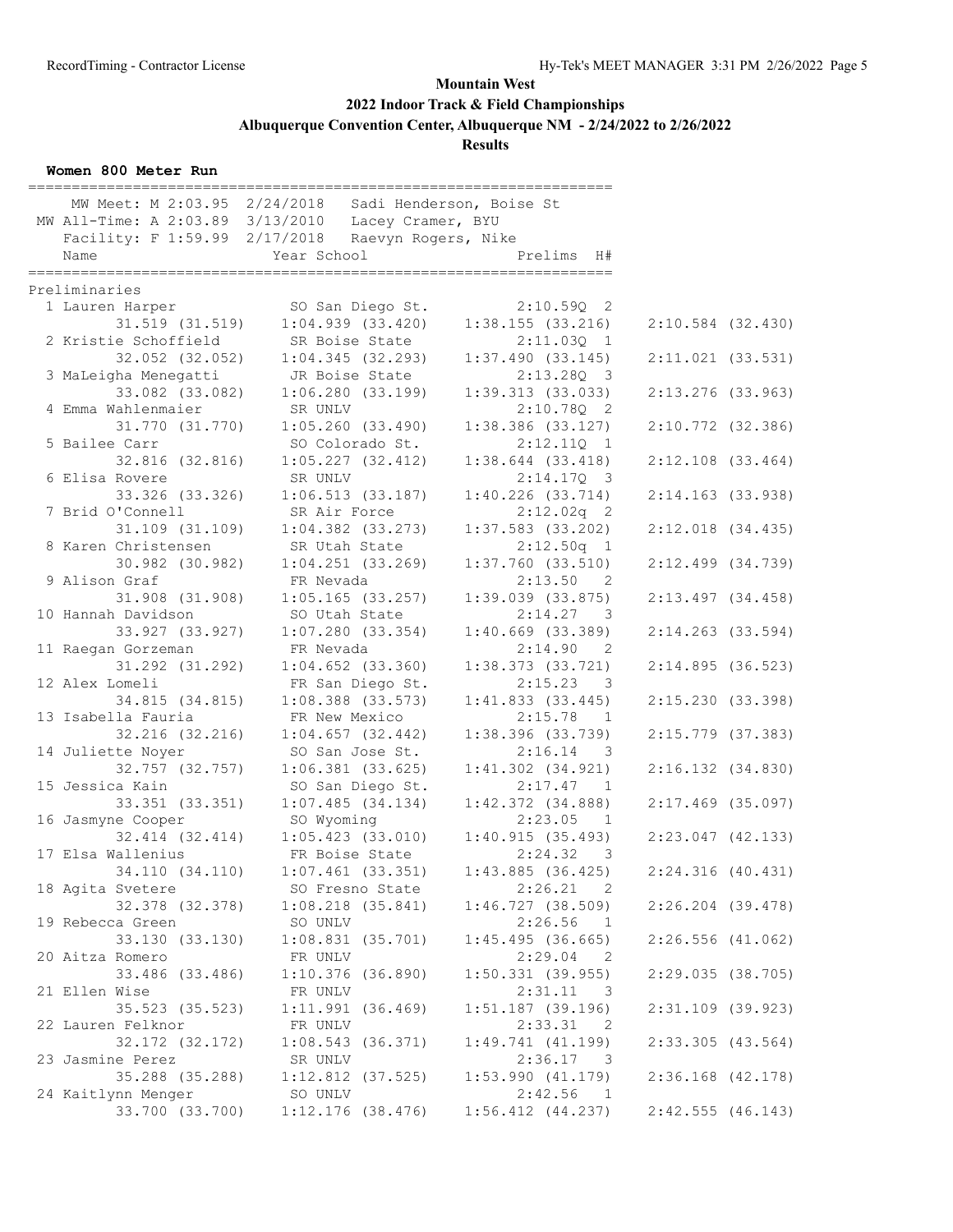### **Women 800 Meter Run**

|        | Name                 | MW Meet: M 2:03.95 2/24/2018 Sadi Henderson, Boise St<br>MW All-Time: A 2:03.89 3/13/2010 Lacey Cramer, BYU<br>Facility: F 1:59.99 2/17/2018 Raevyn Rogers, Nike<br>Year School | Finals Points          |                     |  |
|--------|----------------------|---------------------------------------------------------------------------------------------------------------------------------------------------------------------------------|------------------------|---------------------|--|
| Finals |                      |                                                                                                                                                                                 |                        |                     |  |
|        |                      | 1 Kristie Schoffield SR Boise State                                                                                                                                             | 2:05.92 10             |                     |  |
|        |                      | 30.314 (30.314) 1:02.215 (31.902)                                                                                                                                               | 1:34.290(32.075)       | 2:05.920(31.630)    |  |
|        | 2 MaLeigha Menegatti | JR Boise State                                                                                                                                                                  | $2:06.88$ 8            |                     |  |
|        | 30.419 (30.419)      | $1:02.352$ $(31.934)$                                                                                                                                                           | $1:34.464$ $(32.112)$  | 2:06.871(32.408)    |  |
|        | 3 Lauren Harper      | SO San Diego St.                                                                                                                                                                | $2:07.31$ 6            |                     |  |
|        | 30.730 (30.730)      | 1:02.695(31.965)                                                                                                                                                                | $1:34.767$ (32.073)    | $2:07.307$ (32.540) |  |
|        | 4 Karen Christensen  | SR Utah State                                                                                                                                                                   | 2:09.50<br>$5^{\circ}$ |                     |  |
|        |                      | 30.983 (30.983) 1:03.376 (32.393)                                                                                                                                               | $1:35.782$ $(32.407)$  | $2:09.494$ (33.712) |  |
|        | 5 Bailee Carr        | SO Colorado St.                                                                                                                                                                 | 2:10.62 4              |                     |  |
|        | 31.346 (31.346)      | $1:03.701$ (32.355)                                                                                                                                                             | $1:36.694$ (32.994)    | 2:10.616(33.923)    |  |
|        | 6 Emma Wahlenmaier   | SR UNLV                                                                                                                                                                         | $2:10.85$ 3            |                     |  |
|        | 31.343 (31.343)      | 1:03.722 (32.380)                                                                                                                                                               | $1:36.769$ $(33.048)$  | 2:10.846 (34.078)   |  |
|        | 7 Elisa Rovere       | SR UNLV                                                                                                                                                                         | $2:14.68$ 2            |                     |  |
|        |                      | 31.574 (31.574) 1:03.556 (31.983)                                                                                                                                               | 1:37.511(33.955)       | $2:14.679$ (37.168) |  |
|        | 8 Brid O'Connell     | SR Air Force                                                                                                                                                                    | 2:35.93 1              |                     |  |
|        |                      | 31.094 (31.094) 1:03.144 (32.050) 1:36.359 (33.215) 2:35.926 (59.568)                                                                                                           |                        |                     |  |
|        | Women 1 Mile Run     |                                                                                                                                                                                 |                        |                     |  |
|        |                      |                                                                                                                                                                                 |                        |                     |  |
|        |                      | MW Meet: M 4:37.75 2/23/2019 Weini Kelati, New Mexico                                                                                                                           |                        |                     |  |
|        |                      | MW All-Time: A 4:32.66 2/1/2020 Weini Kelati, New Mexico                                                                                                                        |                        |                     |  |
|        |                      | Facility: F 4:34.14 1/16/2010 Shannon Rowbury, Nike                                                                                                                             |                        |                     |  |
|        | Name                 | Year School                                                                                                                                                                     | Prelims H#             |                     |  |
|        | Preliminaries        |                                                                                                                                                                                 |                        |                     |  |
|        | 1 Anna Petr          | FR Colorado St.                                                                                                                                                                 | $5:00.32Q$ 1           |                     |  |
|        |                      | 41.088 (41.088) 1:18.148 (37.060)                                                                                                                                               | 1:57.162 (39.014)      | 2:36.340 (39.178)   |  |
|        | $3:13.355$ (37.015)  | 3:49.620(36.266)                                                                                                                                                                | 4:25.640(36.020)       | 5:00.313(34.673)    |  |
|        | 2 Samree Dishon      | FR New Mexico                                                                                                                                                                   | $5:01.24Q$ 2           |                     |  |
|        |                      | 38.122 (38.122) 1:19.440 (41.318)                                                                                                                                               | 1:58.320 (38.881)      | $2:37.687$ (39.368) |  |
|        |                      | $3:17.533$ (39.846) $3:54.030$ (36.498)                                                                                                                                         | $4:29.283$ $(35.253)$  | $5:01.236$ (31.953) |  |
|        | 3 Elise Thorner      | SO New Mexico                                                                                                                                                                   | $5:02.71Q$ 3           |                     |  |
|        |                      | 40.745 (40.745) 1:21.320 (40.575) 2:00.780 (39.460)                                                                                                                             |                        | 2:39.589(38.810)    |  |
|        | $3:18.304$ (38.715)  | $3:54.389$ (36.085)                                                                                                                                                             | $4:29.678$ (35.290)    | $5:02.701$ (33.023) |  |
|        | 4 Megan Mooney       | SR Colorado St.                                                                                                                                                                 | $5:00.48Q$ 1           |                     |  |
|        | 40.944 (40.944)      | 1:17.940(36.996)                                                                                                                                                                | 1:56.977(39.038)       | $2:36.169$ (39.193) |  |
|        | $3:13.176$ (37.008)  | $3:49.824$ (36.648)                                                                                                                                                             | $4:25.818$ $(35.995)$  | $5:00.474$ (34.656) |  |
|        | 5 Katelyn Mitchem    | JR Wyoming                                                                                                                                                                      | $5:02.43Q$ 2           |                     |  |
|        | 38.709 (38.709)      | 1:18.770(40.061)                                                                                                                                                                | $1:57.942$ (39.173)    | $2:37.470$ (39.528) |  |
|        | $3:17.241$ (39.772)  | $3:54.206$ (36.965)                                                                                                                                                             | $4:29.677$ (35.472)    | $5:02.429$ (32.752) |  |
|        | 6 Jenna Kill         | SR Air Force                                                                                                                                                                    | $5:03.25Q$ 3           |                     |  |
|        | 40.966 (40.966)      | 1:21.862 (40.896)                                                                                                                                                               | 2:01.315(39.454)       | $2:40.262$ (38.947) |  |
|        | 3:19.028 (38.766)    | $3:55.528$ (36.500)                                                                                                                                                             | $4:31.105$ (35.578)    | $5:03.242$ (32.138) |  |
|        | 7 Abby Jensen        | SO Utah State                                                                                                                                                                   | $5:00.96Q$ 1           |                     |  |
|        | 40.582 (40.582)      | $1:18.448$ (37.867)                                                                                                                                                             | $1:57.385$ (38.937)    | $2:36.602$ (39.218) |  |
|        | 3:13.738 (37.137)    | $3:50.385$ (36.647)                                                                                                                                                             | $4:26.078$ (35.694)    | 5:00.960(34.882)    |  |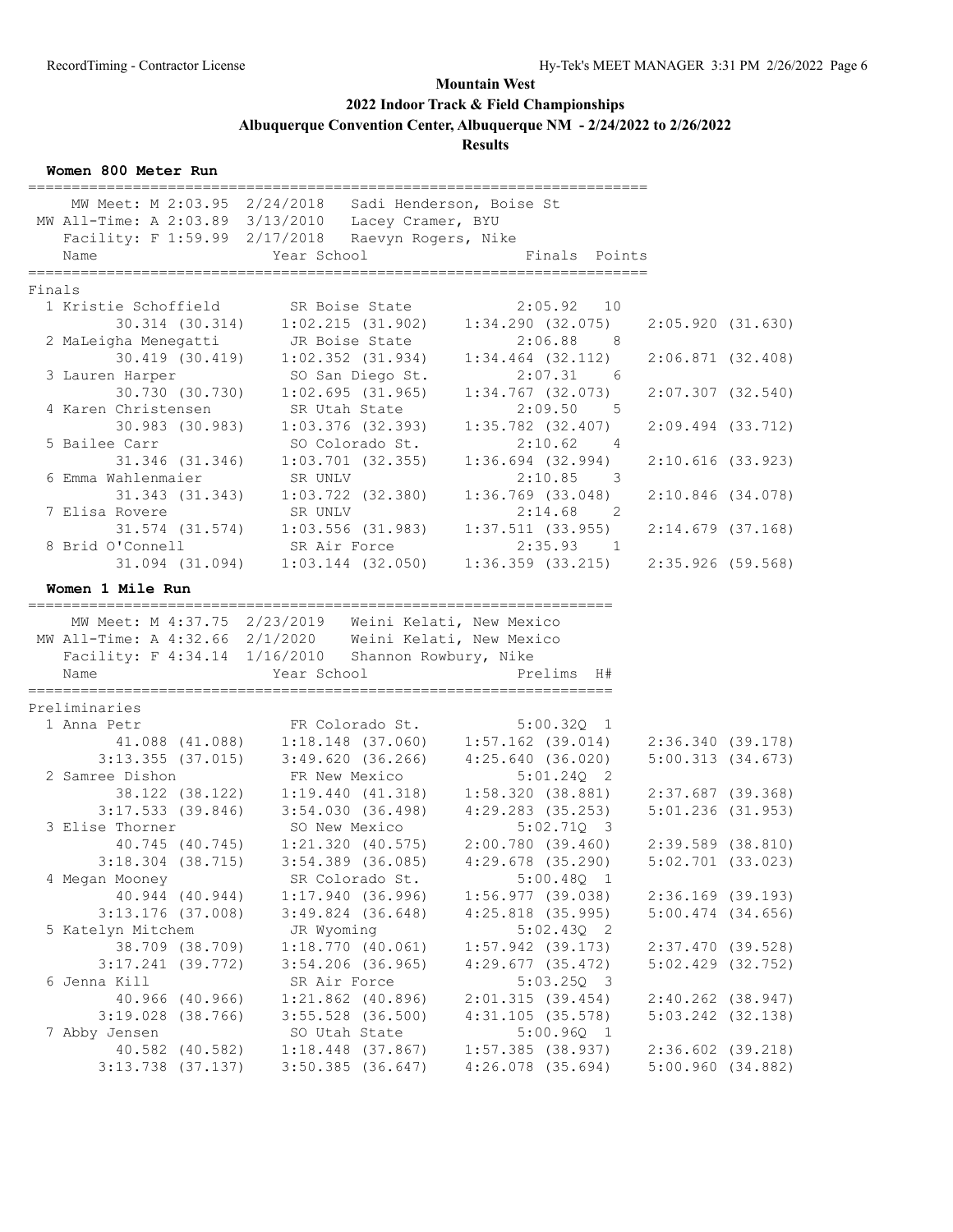#### **....Women 1 Mile Run**

| 8 Kaylee Kearse                           | JR Wyoming            | $5:03.200$ 2                          |                       |  |
|-------------------------------------------|-----------------------|---------------------------------------|-----------------------|--|
| 37.005 (37.005)                           | $1:19.174$ $(42.169)$ | 1:58.433(39.260)                      | 2:37.937(39.505)      |  |
| $3:17.715$ (39.778)                       | $3:55.408$ (37.693)   | 4:30.040(34.633)                      | $5:03.195$ (33.155)   |  |
| 9 Delaney Griffin                         | SO Boise State        | $5:03.26Q$ 3                          |                       |  |
| 41.592 (41.592)                           | $1:21.970$ (40.378)   | $2:01.498$ (39.529)                   | 2:40.135(38.637)      |  |
| $3:18.753$ (38.619)                       | $3:55.382$ (36.629)   | $4:30.741$ (35.360)                   | $5:03.253$ (32.512)   |  |
| 10 Natalia Ruiz Lara                      | FR UNLV               | $5:03.35q$ 3                          |                       |  |
| 41.084 (41.084)                           | $1:21.468$ (40.385)   | $2:01.005$ (39.537)                   | 2:39.790(38.786)      |  |
| $3:18.555$ (38.765)                       | $3:54.495$ (35.940)   | $4:29.463$ (34.968)                   | $5:03.348$ (33.885)   |  |
| 11 Lauren Neugeboren                      | JR Colorado St.       | 5:04.00 2                             |                       |  |
| 37.933 (37.933)                           | 1:18.905(40.972)      | $1:58.182$ (39.278)                   | $2:37.724$ (39.542)   |  |
| $3:17.582$ (39.859)                       | $3:54.403$ (36.821)   | $4:29.924$ $(35.521)$                 | $5:03.996$ $(34.073)$ |  |
| 12 Ines Borba                             | FR Boise State        | $5:04.54$ 3                           |                       |  |
| 40.978 (40.978)                           | $1:21.579$ (40.601)   | 2:00.991(39.413)                      | 2:39.870(38.879)      |  |
| $3:18.601$ (38.732)                       | $3:55.043$ (36.443)   | $4:30.522$ $(35.479)$                 | $5:04.534$ $(34.013)$ |  |
| 13 Sydney Weaber                          | FR Air Force          | 5:05.55<br>$\overline{2}$             |                       |  |
| 37.859 (37.859)                           | 1:19.331(41.473)      | $1:58.785$ (39.455)                   | $2:38.399$ (39.614)   |  |
| $3:18.169$ (39.770)                       | 3:55.120(36.951)      | $4:31.315$ (36.195)                   | $5:05.542$ (34.228)   |  |
| 14 Bailey Brinkerhoff                     | SO Utah State         | 5:06.43 2                             |                       |  |
| 38.163 (38.163)                           | $1:18.521$ (40.358)   | 1:57.720(39.199)                      | $2:37.316$ (39.597)   |  |
| $3:17.362$ (40.046)                       | $3:54.852$ (37.490)   | $4:30.689$ (35.838)                   | $5:06.421$ (35.733)   |  |
| 15 Bella Brickner                         | FR Boise State        | $5:08.44$ 3                           |                       |  |
| 41.825 (41.825)                           | $1:22.233$ $(40.408)$ | $2:01.755$ (39.523)                   | $2:40.565$ (38.810)   |  |
| $3:19.051$ (38.487)                       | 3:56.050(36.999)      | $4:32.745$ (36.696)                   | $5:08.433$ (35.688)   |  |
| 16 Mimi Miyazawa                          | FR Utah State         | 5:08.72<br>$\overline{\phantom{a}}$   |                       |  |
| 41.235 (41.235)                           | $1:21.728$ (40.494)   | $2:01.159$ (39.431)                   | 2:40.010(38.851)      |  |
| $3:18.782$ (38.773)                       | $3:55.291$ (36.510)   | $4:31.042$ $(35.751)$                 | $5:08.718$ (37.677)   |  |
| 17 Semira Mebrahtu Firezghi FR New Mexico |                       | 5:08.89<br>$\overline{1}$             |                       |  |
| 41.178 (41.178)                           | 1:17.725(36.548)      | $1:56.733$ (39.009)                   | $2:36.438$ (39.705)   |  |
| $3:13.443$ (37.005)                       | $3:50.118$ (36.675)   | $4:29.023$ (38.906)                   | 5:08.890(39.868)      |  |
| 18 Hailey Jones                           | FR Wyoming            | 5:09.30<br>$\overline{\phantom{0}}^2$ |                       |  |
| 37.214 (37.214)                           | $1:19.032$ $(41.818)$ | $1:58.565$ (39.534)                   | 2:37.905(39.340)      |  |
| $3:17.308$ (39.404)                       | $3:55.219$ (37.911)   | $4:31.595$ (36.376)                   | $5:09.294$ $(37.700)$ |  |
| 19 Rebecca Wusinich                       | SO Air Force          | 5:13.38<br>$\overline{\phantom{0}}^2$ |                       |  |
| 38.494 (38.494)                           | 1:19.257(40.764)      | $1:58.863$ (39.606)                   | $2:38.181$ (39.318)   |  |
| $3:17.935$ (39.755)                       | $3:56.246$ (38.311)   | $4:36.144$ (39.898)                   | $5:13.380$ (37.237)   |  |
| 20 Ava Gilliana                           | SO Air Force          | 5:13.58<br>$\overline{2}$             |                       |  |
| 37.330 (37.330)                           | 1:19.400(42.070)      | $1:59.396$ (39.996)                   | 2:38.925(39.530)      |  |
| $3:19.456$ (40.531)                       | $3:59.397$ (39.942)   | $4:38.394$ (38.997)                   | $5:13.580$ (35.187)   |  |
| 21 Oakley Olson                           | FR Boise State        | 5:15.11<br>$\overline{1}$             |                       |  |
| 40.775 (40.775)                           | $1:18.948$ $(38.173)$ | $1:57.780$ (38.833)                   | $2:37.238$ (39.458)   |  |
| 3:15.968 (38.731)                         | $3:55.012$ (39.044)   | $4:35.357$ (40.345)                   | $5:15.108$ (39.751)   |  |
| 22 Isabela Nellos                         | SO New Mexico         | $5:15.74$ 3                           |                       |  |
| 41.369 (41.369)                           | $1:21.983$ $(40.614)$ | $2:01.498$ (39.515)                   | 2:40.349(38.852)      |  |
| $3:19.378$ (39.030)                       | $3:58.433$ (39.055)   | $4:38.134$ $(39.701)$                 | 5:15.740(37.607)      |  |
| 23 Lauren Larson                          | FR Boise State        | 5:17.02<br>$\overline{\phantom{1}}$   |                       |  |
| 41.316 (41.316)                           | $1:19.879$ (38.563)   | $1:58.052$ (38.173)                   | $2:37.304$ (39.253)   |  |
| $3:14.494$ $(37.190)$                     | $3:55.498$ (41.005)   | $4:38.032$ $(42.534)$                 | $5:17.019$ (38.988)   |  |
| 24 Tabatha Walford                        | JR Nevada             | 5:22.64<br>$\mathbf{1}$               |                       |  |
| 40.924 (40.924)                           | 1:18.555(37.631)      | $1:57.518$ (38.963)                   | 2:36.810(39.293)      |  |
| $3:15.339$ $(38.530)$                     | $3:54.852$ (39.513)   | $4:37.798$ $(42.946)$                 | $5:22.632$ $(44.835)$ |  |
| 25 Celeste Martinez                       | FR New Mexico         | 5:25.02<br>$\overline{\phantom{1}}$   |                       |  |
| 40.836 (40.836)                           | 1:19.303(38.468)      | $1:58.846$ (39.543)                   | $2:39.070$ (40.224)   |  |
| $3:20.425$ (41.356)                       | 4:02.160(41.735)      | $4:44.319$ $(42.160)$                 | $5:25.014$ (40.695)   |  |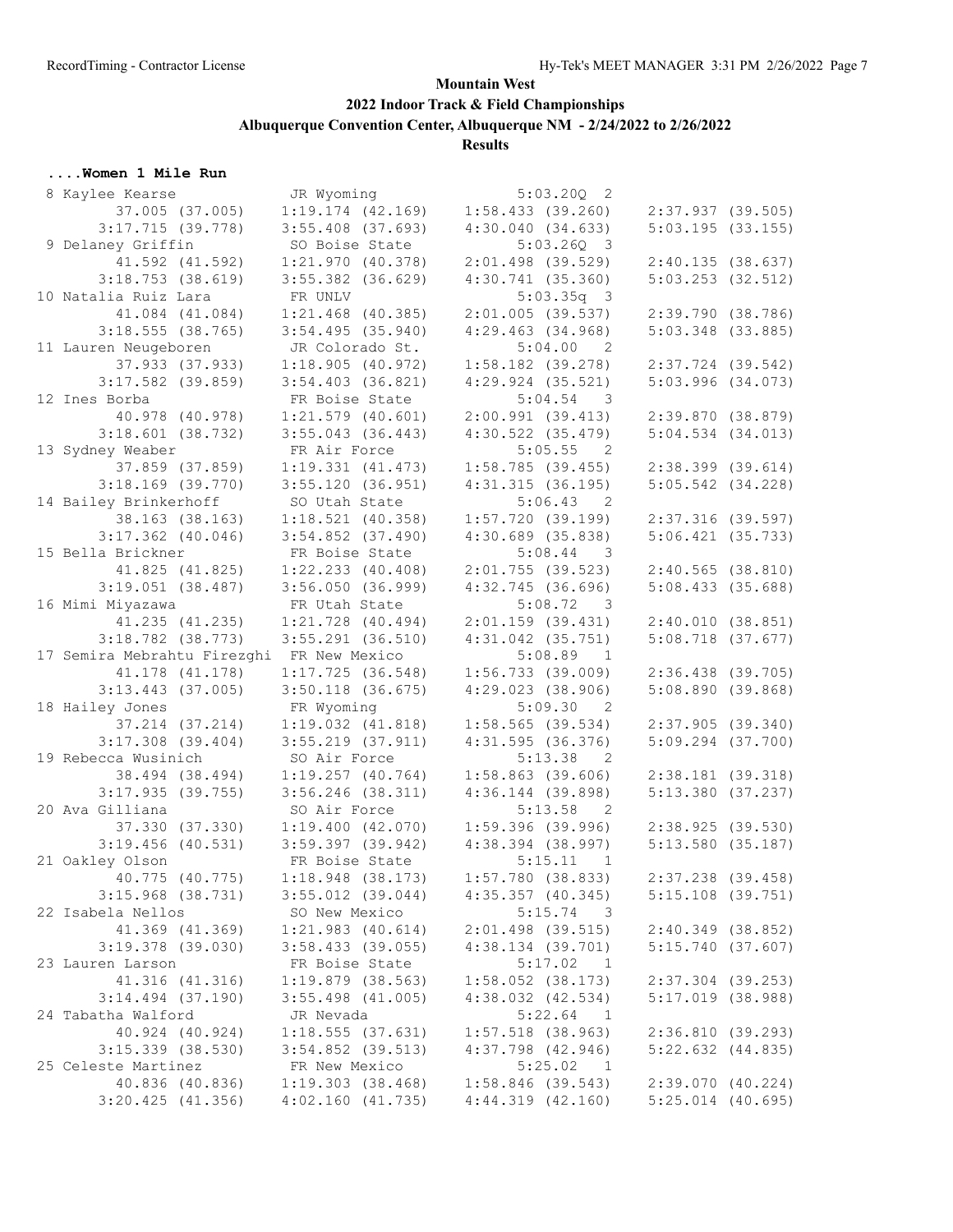### **....Women 1 Mile Run**

| 26 Daniela Salazar    | FR San Jose St.       |                       | $5:25.34$ 3 |                                       |  |
|-----------------------|-----------------------|-----------------------|-------------|---------------------------------------|--|
| 41.606 (41.606)       | $1:22.511$ (40.905)   | 2:02.105(39.595)      |             | 2:40.820(38.715)                      |  |
| $3:20.603$ (39.783)   | 4:01.910(41.308)      | $4:44.032$ $(42.122)$ |             | $5:25.337$ $(41.305)$                 |  |
| 27 Hannah O'Connor    | SO Boise State        |                       | $5:25.60$ 2 |                                       |  |
| 38.325 (38.325)       | $1:19.632$ $(41.307)$ | $1:59.296$ (39.665)   |             | $2:38.862$ (39.566)                   |  |
| $3:19.624$ (40.763)   | $4:01.172$ $(41.548)$ | $4:43.693$ $(42.522)$ |             | 5:25.595(41.903)                      |  |
| 28 Jicel Fernandez    | SO San Jose St.       |                       | $5:33.42$ 1 |                                       |  |
| 41.631 (41.631)       | $1:21.785$ (40.154)   | 2:02.738 (40.953)     |             | 2:43.715(40.978)                      |  |
| 3:24.575(40.861)      | $4:07.325$ $(42.750)$ | 4:49.675(42.351)      |             | $5:33.413$ $(43.738)$                 |  |
|                       |                       |                       |             |                                       |  |
| 29 Stephanie Zamora   | JR UNLV               |                       | $5:46.29$ 3 |                                       |  |
| 42.078 (42.078)       | 1:23.540(41.463)      | $2:07.265$ (43.725)   |             | 2:50.411(43.147)                      |  |
| $3:34.641$ $(44.230)$ | $4:19.276$ $(44.635)$ | 5:03.840(44.565)      |             | $5:46.282$ $(42.442)$                 |  |
| 30 Isabella Schrader  | FR UNLV               |                       | $5:48.63$ 2 |                                       |  |
| 38.305 (38.305)       | 1:19.757(41.453)      | 2:00.045(40.288)      |             | 2:41.795(41.750)                      |  |
| 3:26.597(44.803)      | 4:14.090(47.493)      | $5:00.728$ (46.639)   |             | $5:48.622$ $(47.894)$                 |  |
| 31 Amalie Mills       | FR Air Force          |                       | $5:50.65$ 1 |                                       |  |
| 41.075 (41.075)       | 1:19.435(38.360)      |                       |             | $1:58.303$ (38.868) 2:37.515 (39.212) |  |

**Women 1 Mile Run**

=======================================================================

|        | MW All-Time: A 4:32.66 2/1/2020 Weini Kelati, New Mexico<br>Facility: F 4:34.14 1/16/2010 Shannon Rowbury, Nike<br>Name | MW Meet: M 4:37.75 2/23/2019 Weini Kelati, New Mexico<br>Year School            |  | Einals Points                           |                     |  |
|--------|-------------------------------------------------------------------------------------------------------------------------|---------------------------------------------------------------------------------|--|-----------------------------------------|---------------------|--|
| Finals |                                                                                                                         |                                                                                 |  |                                         |                     |  |
|        | 1 Elise Thorner SO New Mexico 4:46.20 10                                                                                |                                                                                 |  |                                         |                     |  |
|        |                                                                                                                         | 36.062 (36.062) 1:10.889 (34.827) 1:46.893 (36.005) 2:23.644 (36.751)           |  |                                         |                     |  |
|        |                                                                                                                         | $3:00.111$ (36.468) $3:37.311$ (37.201) $4:12.856$ (35.545)                     |  |                                         | 4:46.193 (33.337)   |  |
|        | 2 Megan Mooney SR Colorado St.                                                                                          |                                                                                 |  | $4:46.66$ 8                             |                     |  |
|        |                                                                                                                         | 37.204 (37.204) 1:12.300 (35.097) 1:49.324 (37.024) 2:26.637 (37.314)           |  |                                         |                     |  |
|        |                                                                                                                         | $3:03.501$ (36.865) $3:39.889$ (36.388) $4:15.002$ (35.114) $4:46.657$ (31.655) |  |                                         |                     |  |
|        | 3 Anna Petr                                                                                                             | FR Colorado St.                                                                 |  | $4:46.75$ 6                             |                     |  |
|        |                                                                                                                         | 36.676 (36.676) 1:12.158 (35.482) 1:49.647 (37.490) 2:26.741 (37.095)           |  |                                         |                     |  |
|        |                                                                                                                         | $3:03.234$ (36.493) $3:39.568$ (36.335) $4:14.841$ (35.274)                     |  |                                         | 4:46.749 (31.908)   |  |
|        | 4 Samree Dishon                                                                                                         | FR New Mexico                                                                   |  | $4:51.78$ 5                             |                     |  |
|        |                                                                                                                         | 36.726 (36.726) 1:11.894 (35.168) 1:48.471 (36.578) 2:26.445 (37.974)           |  |                                         |                     |  |
|        |                                                                                                                         | $3:03.780$ (37.335) $3:41.683$ (37.903)                                         |  | 4:18.027 (36.345)                       | 4:51.771 (33.745)   |  |
|        | 5 Natalia Ruiz Lara FR UNLV                                                                                             |                                                                                 |  | $4:53.85$ 4                             |                     |  |
|        |                                                                                                                         | 37.526 (37.526) 1:12.499 (34.973) 1:49.494 (36.996) 2:26.832 (37.338)           |  |                                         |                     |  |
|        |                                                                                                                         | $3:03.686$ (36.854) $3:40.139$ (36.454) $4:16.800$ (36.661)                     |  |                                         | $4:53.843$ (37.043) |  |
|        | 6 Abby Jensen                                                                                                           | SO Utah State                                                                   |  | $4:56.10$ 3                             |                     |  |
|        |                                                                                                                         | 37.464 (37.464) 1:12.974 (35.511) 1:50.457 (37.483) 2:27.924 (37.468)           |  |                                         |                     |  |
|        |                                                                                                                         | $3:05.740$ (37.816) $3:43.396$ (37.656) $4:20.782$ (37.387)                     |  |                                         | 4:56.097 (35.315)   |  |
|        | 7 Jenna Kill                                                                                                            | SR Air Force                                                                    |  | $4:58.32$ 2                             |                     |  |
|        |                                                                                                                         |                                                                                 |  | $1:49.885$ (37.347) $2:27.073$ (37.188) |                     |  |
|        | $3:04.134$ $(37.061)$                                                                                                   | $3:42.389$ (38.255)                                                             |  | 4:21.218 (38.830)                       | 4:58.315 (37.098)   |  |
|        | 8 Katelyn Mitchem                                                                                                       | JR Wyoming                                                                      |  | $4:58.44$ 1                             |                     |  |
|        |                                                                                                                         | 36.857 (36.857) 1:11.846 (34.990)                                               |  | $1:49.916$ (38.070) $2:28.324$ (38.408) |                     |  |
|        |                                                                                                                         | 3:05.376 (37.053) 3:44.702 (39.326) 4:23.781 (39.079) 4:58.433 (34.653)         |  |                                         |                     |  |
|        | 9 Delaney Griffin                                                                                                       | SO Boise State                                                                  |  | 5:02.47                                 |                     |  |
|        |                                                                                                                         | 37.715 (37.715) 1:13.078 (35.363) 1:50.713 (37.635) 2:28.054 (37.342)           |  |                                         |                     |  |
|        | $3:06.122$ $(38.068)$                                                                                                   | $3:44.738$ $(38.616)$                                                           |  | $4:24.033$ (39.295) $5:02.461$ (38.428) |                     |  |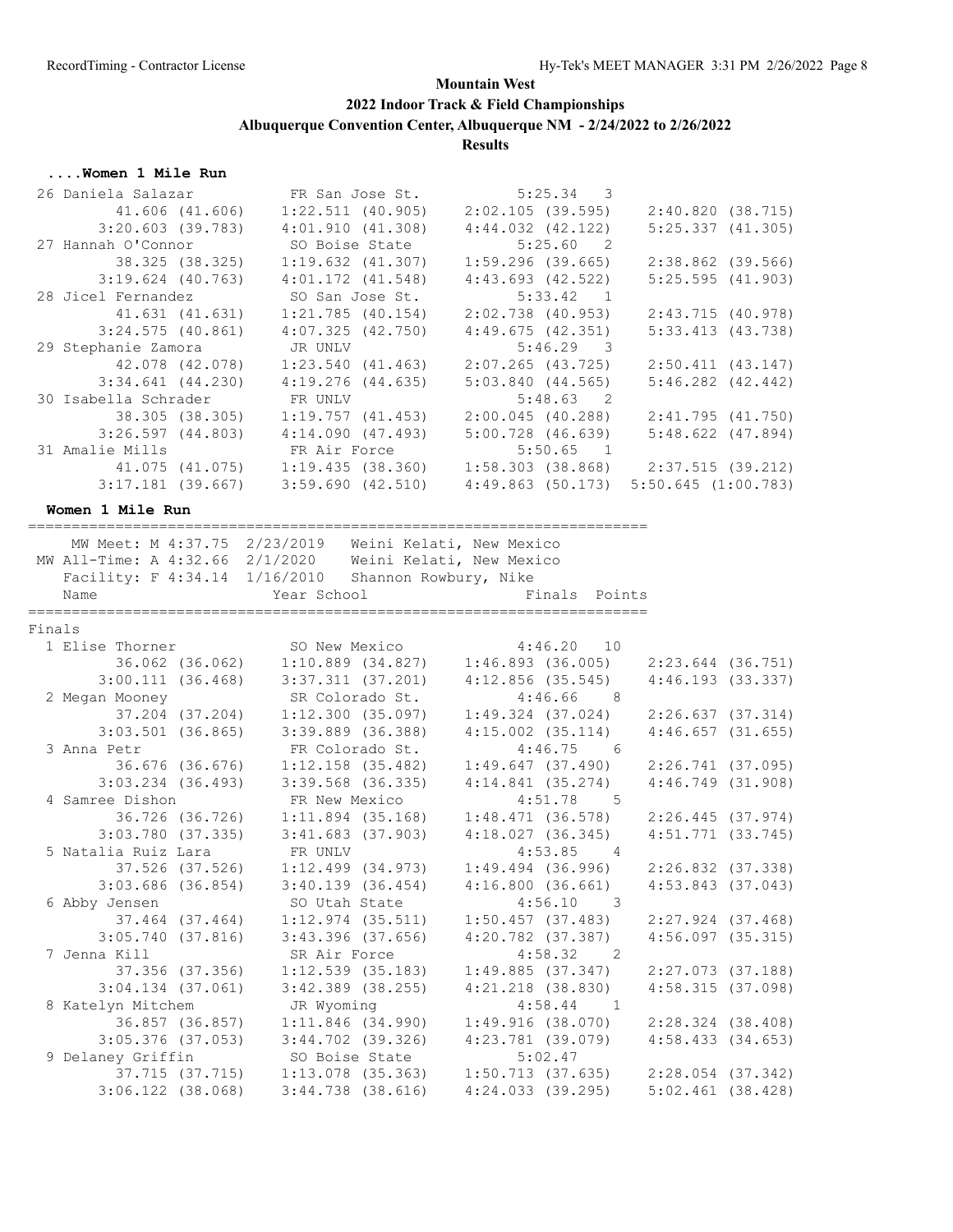**Albuquerque Convention Center, Albuquerque NM - 2/24/2022 to 2/26/2022**

#### **Results**

#### **....Women 1 Mile Run**

| 10 Kaylee Kearse |                  | JR Wyoming          |                   | 5:03.96 |                   |  |
|------------------|------------------|---------------------|-------------------|---------|-------------------|--|
|                  | 38.048 (38.048)  | 1:13.848 (35.800)   | 1:51.880 (38.033) |         | 2:30.826 (38.946) |  |
|                  | 3:10.215(39.390) | $3:49.309$ (39.095) | 4:27.298 (37.989) |         | 5:03.960 (36.663) |  |

**Women 3000 Meter Run** ========================================================================== 2 sections. Slow to Fast. Top 18 in second heat. 3k time or top 10 MW 1mile or 5k time. MW Meet: M 9:11.61 2/23/2019 Allie Ostrander, Boise St MW All-Time: A 8:53.98 2/9/2019 Weini Kelati, New Mexico Facility: F 8:52.03 2/14/2020 Shelby Houlihan, Nike Name **Year School** Finals H# Points ========================================================================== 1 Gracelyn Larkin SO New Mexico 9:17.18 2 10 37.020 (37.020) 1:14.801 (37.781) 1:51.949 (37.148) 2:28.181 (36.232) 3:04.855 (36.674) 3:41.803 (36.948) 4:19.552 (37.749) 4:56.675 (37.123) 5:34.243 (37.568) 6:12.358 (38.115) 6:50.469 (38.111) 7:29.107 (38.638) 8:06.841 (37.734) 8:43.906 (37.065) 9:17.171 (33.266) 2 Abbe Goldstein SR New Mexico 9:17.59 2 8 36.142 (36.142) 1:14.045 (37.903) 1:50.950 (36.905) 2:27.237 (36.287) 3:03.790 (36.553) 3:41.256 (37.466) 4:18.885 (37.629) 4:55.895 (37.010) 5:33.156 (37.261) 6:11.784 (38.628) 6:50.086 (38.302) 7:28.624 (38.538) 8:06.610 (37.986) 8:43.362 (36.752) 9:17.584 (34.223) 3 Amelia Mazza-Downie SO New Mexico 9:20.69 2 6 36.608 (36.608) 1:14.561 (37.953) 1:51.606 (37.045) 2:27.574 (35.968) 3:04.276 (36.702) 3:41.407 (37.131) 4:19.174 (37.767) 4:54.576 (35.402) 5:34.090 (39.514) 6:11.919 (37.829) 6:50.072 (38.153) 7:28.868 (38.796) 8:07.144 (38.276) 8:44.856 (37.712) 9:20.681 (35.826) 4 Aliandrea Upshaw FR New Mexico 9:23.48 2 5 36.598 (36.598) 1:14.315 (37.717) 1:51.473 (37.158) 2:28.009 (36.536) 3:04.526 (36.517) 3:41.875 (37.349) 4:19.891 (38.016) 4:56.874 (36.983) 5:34.550 (37.676) 6:12.475 (37.925) 6:51.178 (38.703) 7:29.575 (38.397) 8:07.943 (38.368) 8:46.850 (38.907) 9:23.471 (36.622) 5 Lauren Offerman SR Colorado St. 9:29.38 2 4 37.641 (37.641) 1:15.730 (38.089) 1:53.040 (37.310) 2:30.323 (37.283) 3:08.229 (37.906) 3:46.921 (38.692) 4:25.915 (38.994) 5:04.619 (38.704) 5:43.146 (38.527) 6:20.482 (37.336) 6:58.098 (37.616) 7:36.250 (38.152) 8:14.113 (37.863) 8:52.259 (38.146) 9:29.378 (37.120) 6 Emma Heckel FR New Mexico 9:30.31 2 3 37.228 (37.228) 1:15.189 (37.961) 1:52.340 (37.151) 2:29.440 (37.100) 3:07.405 (37.965) 3:46.079 (38.674) 4:25.112 (39.033) 5:03.817 (38.705) 5:43.276 (39.459) 6:21.088 (37.812) 6:59.522 (38.434) 7:38.374 (38.852) 8:17.287 (38.913) 8:54.942 (37.655) 9:30.302 (35.361) 7 Yasmin Marghini FR Boise State 9:30.76 2 2 38.512 (38.512) 1:16.112 (37.600) 1:54.143 (38.031) 2:31.827 (37.684) 3:09.633 (37.806) 3:48.029 (38.396) 4:27.157 (39.128) 5:05.082 (37.925) 5:44.057 (38.975) 6:22.297 (38.240) 7:00.790 (38.493) 7:39.200 (38.410) 8:17.622 (38.422) 8:55.239 (37.617) 9:30.758 (35.520) 8 Adva Cohen SR New Mexico 9:32.92 2 1 36.437 (36.437) 1:13.832 (37.395) 1:50.693 (36.861) 2:26.819 (36.126)

 3:03.530 (36.711) 3:41.080 (37.550) 4:18.657 (37.577) 4:56.116 (37.459) 5:34.251 (38.135) 6:12.387 (38.136) 6:50.691 (38.304) 7:30.359 (39.668)

8:11.039 (40.680) 8:52.494 (41.455) 9:32.918 (40.425)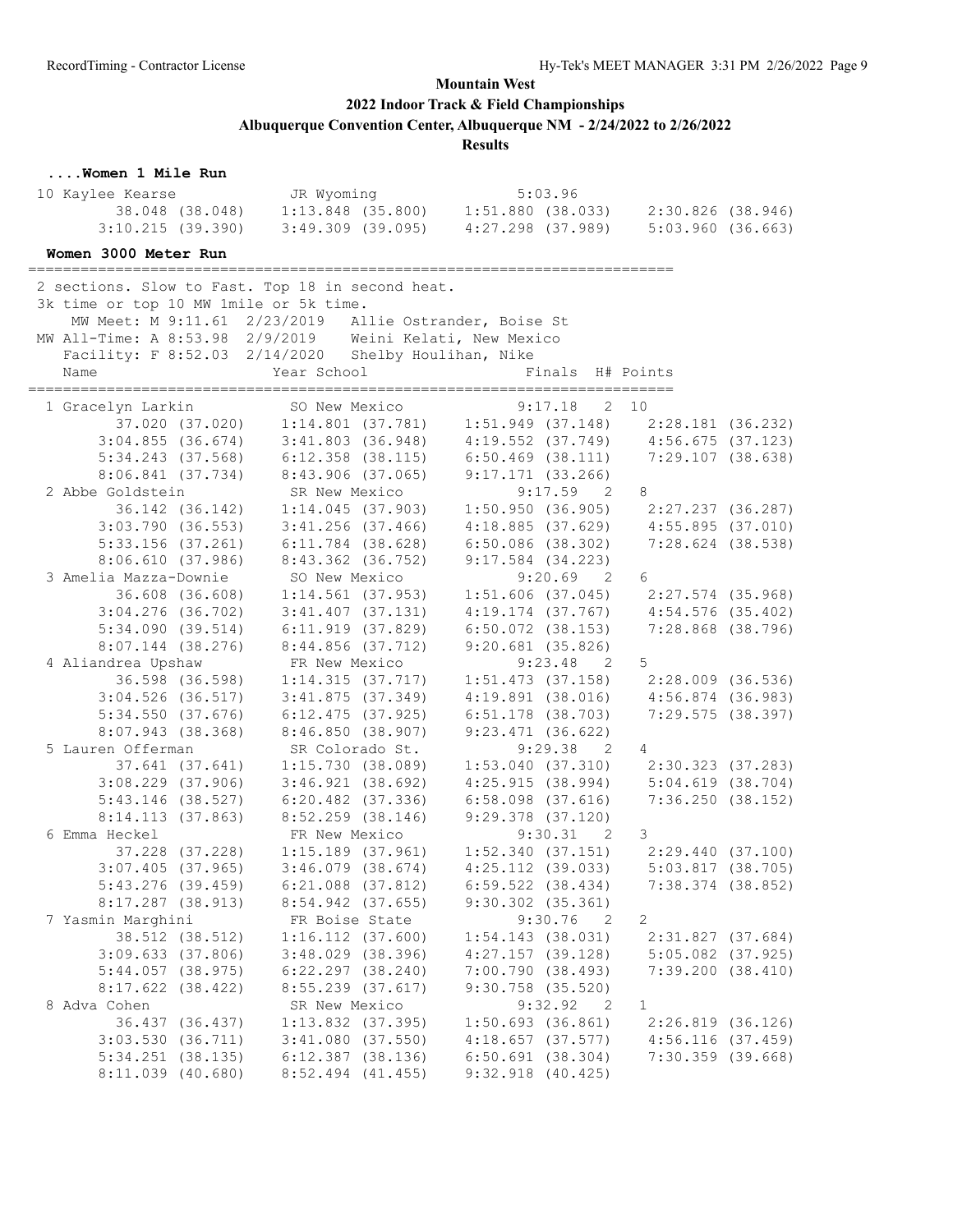**2022 Indoor Track & Field Championships**

**Albuquerque Convention Center, Albuquerque NM - 2/24/2022 to 2/26/2022**

**Results**

| 9 Lindsey Peters        | FR Air Force          | $\overline{\phantom{a}}$<br>9:33.01     |                       |
|-------------------------|-----------------------|-----------------------------------------|-----------------------|
| 36.435 (36.435)         | 1:14.196(37.761)      | $1:51.193$ (36.997) $2:27.353$ (36.160) |                       |
| $3:04.059$ (36.706)     | $3:41.522$ $(37.463)$ | $4:19.664$ (38.142)                     | 4:57.203 (37.539)     |
| $5:34.872$ (37.669)     | 6:13.353(38.481)      | $6:53.445$ (40.092)                     | $7:34.122$ (40.677)   |
| 8:15.253(41.131)        | $8:55.963$ (40.710)   | $9:33.003$ $(37.041)$                   |                       |
| 10 Ashlyn Hillyard      | SO Colorado St.       | 9:33.51 2                               |                       |
| 37.021 (37.021)         | 1:15.500(38.479)      | $1:52.689$ (37.189)                     | $2:30.163$ (37.474)   |
| $3:07.979$ $(37.816)$   | 3:46.505(38.526)      | 4:25.630(39.125)                        | 5:04.440(38.810)      |
| 5:43.906(39.466)        | $6:22.059$ (38.153)   | $7:00.834$ (38.775)                     | 7:39.905(39.071)      |
| 8:18.786 (38.881)       | $8:57.416$ (38.630)   | $9:33.501$ (36.086)                     |                       |
| 11 Emily Chaston        | SO Colorado St.       | 9:37.65 2                               |                       |
| 36.528 (36.528)         | $1:15.059$ (38.531)   | $1:52.221$ $(37.162)$                   | $2:29.836$ (37.615)   |
| $3:07.865$ (38.029)     | 3:46.370(38.505)      | $4:25.451$ (39.081)                     | $5:04.071$ (38.620)   |
|                         |                       |                                         |                       |
| 5:43.329 (39.258)       | $6:21.519$ $(38.190)$ | 7:00.511(38.992)                        | $7:40.043$ (39.532)   |
| 8:19.793 (39.750)       | 9:00.119(40.326)      | $9:37.641$ (37.523)                     |                       |
| 12 Annabel Stafford     | SO Colorado St.       | 9:39.12 2                               |                       |
| 37.921 (37.921)         | $1:16.109$ (38.188)   | $1:53.783$ (37.674)                     | 2:31.213(37.430)      |
| $3:09.075$ (37.862)     | $3:47.526$ (38.451)   | $4:26.406$ $(38.880)$                   | $5:05.422$ (39.016)   |
| 5:44.330(38.908)        | $6:23.414$ $(39.084)$ | 7:02.547(39.133)                        | $7:41.581$ (39.034)   |
| $8:20.696$ (39.115)     | 8:59.391 (38.695)     | 9:39.111 (39.721)                       |                       |
| 13 Lily Tomasula-Martin | JR Colorado St.       | $9:41.19$ 2                             |                       |
| 37.921 (37.921)         | $1:15.996$ (38.075)   | $1:53.654$ (37.658)                     | 2:30.871 (37.217)     |
| $3:08.892$ $(38.021)$   | $3:47.381$ (38.489)   | 4:26.400(39.019)                        | 5:05.331(38.931)      |
| 5:44.085(38.754)        | $6:23.272$ (39.187)   | $7:02.904$ (39.632)                     | $7:43.251$ (40.347)   |
| $8:24.259$ $(41.008)$   | 9:04.470(40.211)      | $9:41.188$ (36.719)                     |                       |
| 14 Micaela Rivera       | JR Utah State         | 9:41.21 1                               |                       |
| 36.757 (36.757)         | $1:15.666$ (38.909)   | 1:57.185(41.519)                        | 2:36.149(38.964)      |
| $3:16.151$ (40.002)     | $3:55.086$ (38.935)   | $4:35.246$ $(40.160)$                   | $5:15.181$ (39.935)   |
| 5:54.930(39.749)        | 6:33.950(39.020)      | 7:12.905(38.955)                        | $7:52.178$ (39.273)   |
| $8:29.924$ (37.746)     | $9:06.656$ (36.732)   | $9:41.206$ (34.550)                     |                       |
| 15 Claudia Burgess      | SO Colorado St.       | $9:41.34$ 2                             |                       |
| 37.546 (37.546)         | 1:15.840(38.294)      | $1:53.407$ (37.567)                     | 2:30.462 (37.055)     |
| 3:08.513(38.051)        | $3:47.189$ (38.676)   | 4:26.161(38.972)                        | $5:05.253$ (39.092)   |
| $5:44.624$ (39.371)     | $6:23.780$ (39.156)   | $7:03.354$ (39.574)                     | $7:43.561$ (40.207)   |
| $8:24.522$ $(40.961)$   | $9:04.718$ (40.196)   | 9:41.333(36.616)                        |                       |
| 16 Sarah Carter         | JR Colorado St.       | 9:45.31 1                               |                       |
| 36.917 (36.917)         | $1:15.438$ $(38.521)$ | $1:56.059$ $(40.621)$                   | 2:35.512 (39.453)     |
| $3:15.518$ (40.006)     | 3:54.782 (39.264)     | $4:35.067$ (40.285)                     | 5:15.050(39.983)      |
| $5:55.644$ (40.594)     | $6:35.218$ $(39.574)$ | 7:14.343 (39.125)                       | $7:52.944$ (38.601)   |
| 8:31.437 (38.493)       | $9:09.242$ (37.805)   | 9:45.306(36.064)                        |                       |
| 17 Katie Struthers      | SR Utah State         | 9:49.88<br>2                            |                       |
| 37.514 (37.514)         | $1:16.478$ (38.964)   | $1:54.118$ $(37.640)$                   | 2:31.480 (37.362)     |
| $3:09.402$ (37.922)     | $3:47.804$ (38.402)   | 4:26.743(38.939)                        | $5:04.662$ $(37.919)$ |
| $5:44.183$ (39.521)     | $6:23.123$ $(38.940)$ | 7:04.897(41.774)                        | $7:46.821$ $(41.924)$ |
| $8:28.574$ (41.753)     | 9:09.937(41.363)      | 9:49.871(39.935)                        |                       |
| 18 Halle Hamilton       | FR Air Force          | 9:50.78<br>$\mathbf{1}$                 |                       |
| 37.613 (37.613)         | 1:16.882 (39.269)     | $1:56.376$ (39.494)                     | $2:36.003$ (39.627)   |
| $3:15.924$ (39.921)     | $3:55.454$ (39.530)   | $4:34.906$ $(39.452)$                   | 5:14.770(39.864)      |
| $5:54.803$ (40.033)     | 6:33.690(38.887)      | 7:12.811(39.121)                        | 7:52.540(39.729)      |
| 8:32.497 (39.957)       | $9:12.959$ $(40.462)$ | $9:50.778$ (37.819)                     |                       |
|                         |                       |                                         |                       |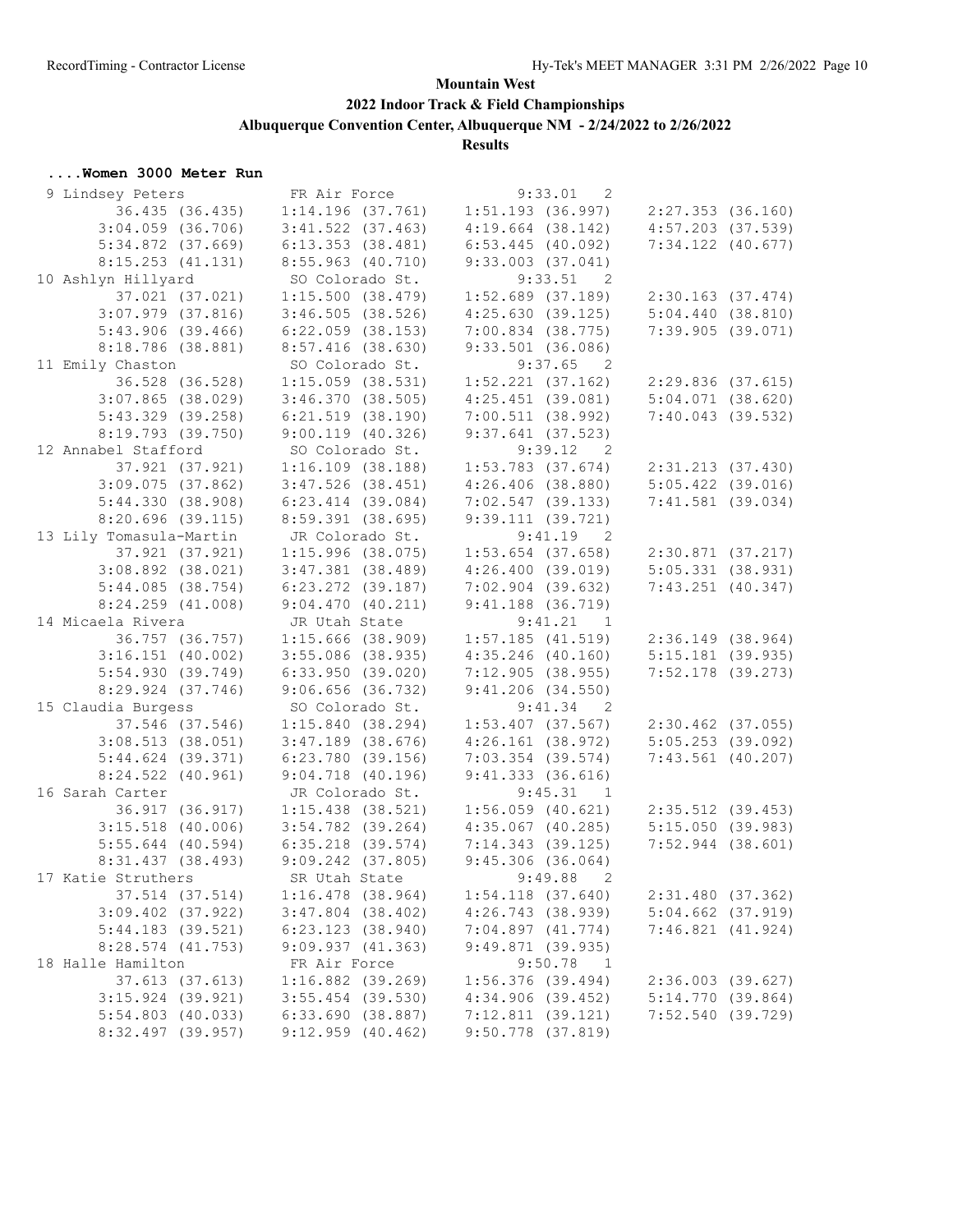**2022 Indoor Track & Field Championships**

**Albuquerque Convention Center, Albuquerque NM - 2/24/2022 to 2/26/2022**

### **Results**

| 19 Ashley LaJocies                        | FR Boise State        | 9:54.89<br>1                                                |                       |
|-------------------------------------------|-----------------------|-------------------------------------------------------------|-----------------------|
| 37.249 (37.249)                           | 1:16.740(39.491)      | $1:57.789$ (41.049) $2:38.103$ (40.314)                     |                       |
| $3:18.187$ (40.084)                       | 3:58.140(39.953)      | 4:37.872 (39.732)                                           | 5:18.471(40.599)      |
| $5:59.736$ (41.265)                       | $6:40.162$ $(40.426)$ | $7:20.828$ (40.666)                                         | $8:01.444$ (40.616)   |
| 8:43.028 (41.584)                         | $9:21.777$ (38.749)   | $9:54.888$ $(33.111)$                                       |                       |
| 20 Ines Borba                             | FR Boise State        | $9:56.09$ 1                                                 |                       |
| 38.550 (38.550)                           | 1:17.825(39.275)      | 1:58.017(40.192)                                            | $2:37.839$ (39.822)   |
| $3:17.564$ (39.725)                       | $3:57.078$ (39.514)   | $4:36.914$ (39.836)                                         | 5:16.986(40.072)      |
| $5:57.370$ $(40.384)$                     | $6:37.966$ (40.596)   | 7:18.451(40.485)                                            | $7:59.414$ (40.963)   |
| 8:40.373(40.959)                          | $9:20.122$ (39.749)   | $9:56.089$ $(35.967)$                                       |                       |
| 21 Katelyn Mitchem                        | JR Wyoming            | $9:58.46$ 1                                                 |                       |
| 37.251 (37.251)                           | $1:15.043$ (37.792)   | 1:55.300(40.257)                                            | 2:35.034 (39.734)     |
| $3:15.001$ (39.967)                       | $3:54.603$ (39.602)   | $4:34.748$ $(40.145)$                                       | 5:14.511(39.763)      |
| $5:55.744$ (41.233)                       | 6:36.530(40.786)      | 7:17.677(41.147)                                            | 7:59.625(41.948)      |
| 8:41.010(41.385)                          | 9:22.050(41.040)      | $9:58.459$ (36.409)                                         |                       |
| 22 Sailor Hutton                          | JR Boise State        | $10:01.09$ 1                                                |                       |
| 36.994 (36.994)                           | 1:15.777(38.783)      | $1:56.248$ (40.471)                                         | $2:35.701$ (39.453)   |
| $3:15.926$ (40.225)                       | $3:55.287$ (39.361)   | $4:35.292$ (40.005)                                         | $5:15.299$ (40.007)   |
| $5:55.939$ $(40.640)$                     | 6:36.827(40.888)      | $7:17.994$ (41.167)                                         | $7:59.306$ $(41.312)$ |
| 8:41.121(41.815)                          | 9:22.591(41.470)      | $10:01.081$ (38.490)                                        |                       |
| 23 Adrianna Wilder                        | SR Air Force          | 10:01.37 1                                                  |                       |
| 38.197 (38.197)                           | 1:18.397(40.200)      | 1:58.575(40.178)                                            | 2:37.274 (38.699)     |
| 3:16.637(39.363)                          | $3:56.334$ (39.697)   | $4:36.674$ $(40.340)$                                       | 5:16.506(39.832)      |
| $5:57.887$ $(41.381)$                     | 6:39.191(41.304)      | 7:20.844 (41.653)                                           | $8:01.952$ $(41.108)$ |
| 8:43.734 (41.782)                         | $9:25.186$ (41.452)   | $10:01.369$ (36.183)                                        |                       |
| 24 Abby Gray                              | SO Utah State         | 10:02.27 1                                                  |                       |
| 38.078 (38.078)                           | $1:18.276$ (40.198)   | $1:59.683$ $(41.407)$                                       | 2:40.165(40.482)      |
| 3:19.900(39.735)                          | $3:59.633$ (39.733)   | 4:39.158 (39.525)                                           | $5:19.112$ (39.954)   |
| $5:59.274$ $(40.162)$                     | $6:40.483$ $(41.209)$ | 7:21.340 (40.857)                                           | $8:02.418$ $(41.078)$ |
| 8:43.953(41.535)                          | 9:25.370(41.417)      | $10:02.269$ (36.899)                                        |                       |
| 25 Semira Mebrahtu Firezghi FR New Mexico |                       | $10:02.69$ 1                                                |                       |
| 38.678 (38.678)                           | $1:18.869$ (40.191)   | $1:59.042$ (40.173)                                         | 2:38.696 (39.654)     |
| $3:18.442$ (39.746)                       | $3:58.413$ (39.971)   | 4:38.072 (39.659)                                           | 5:18.866 (40.794)     |
| $5:59.398$ (40.532)                       | 6:39.711(40.313)      | $7:20.184$ (40.473)                                         | 8:01.459 (41.275)     |
| $8:42.412$ $(40.953)$                     | 9:23.577(41.165)      | $10:02.681$ (39.104)                                        |                       |
| 26 Yukino Parle                           | JR Boise State        | 10:03.51 2                                                  |                       |
| 38.323 (38.323)                           |                       | $1:17.142$ (38.819) $1:55.335$ (38.193) $2:35.284$ (39.949) |                       |
| 3:15.913(40.629)                          | $3:57.044$ (41.131)   | 4:38.245(41.201)                                            | 5:19.595(41.350)      |
| $6:00.272$ $(40.677)$                     | $6:41.521$ $(41.249)$ | 7:22.862 (41.341)                                           | 8:03.630(40.768)      |
| $8:45.156$ (41.526)                       | 9:25.595(40.439)      | $10:03.508$ $(37.914)$                                      |                       |
| 27 Rayna Fruchey                          | SO Air Force          | $10:04.39$ 1                                                |                       |
| 37.358 (37.358)                           | 1:15.916(38.558)      | $1:56.246$ (40.330)                                         | 2:36.007 (39.761)     |
| 3:15.724 (39.717)                         | $3:55.694$ (39.970)   | $4:36.109$ $(40.415)$                                       | $5:16.701$ (40.592)   |
| 5:58.150(41.449)                          | $6:39.314$ $(41.164)$ | 7:19.820(40.506)                                            | $8:02.681$ (42.861)   |
| 8:44.171(41.490)                          | $9:26.578$ $(42.407)$ | 10:04.381 (37.803)                                          |                       |
| 28 Kylie Simshauser                       | FR Wyoming            | 10:06.51<br>$\mathbf{1}$                                    |                       |
| 37.103 (37.103)                           | $1:16.023$ (38.920)   | $1:56.705$ (40.682)                                         | $2:36.566$ (39.861)   |
| 3:16.637(40.071)                          | $3:56.794$ (40.157)   | $4:37.362$ $(40.568)$                                       | $5:18.428$ $(41.066)$ |
| 6:00.210(41.782)                          | $6:41.712$ $(41.502)$ | 7:23.492 (41.780)                                           | $8:05.641$ $(42.149)$ |
| 8:47.578 (41.937)                         | 9:29.316(41.738)      | $10:06.503$ (37.187)                                        |                       |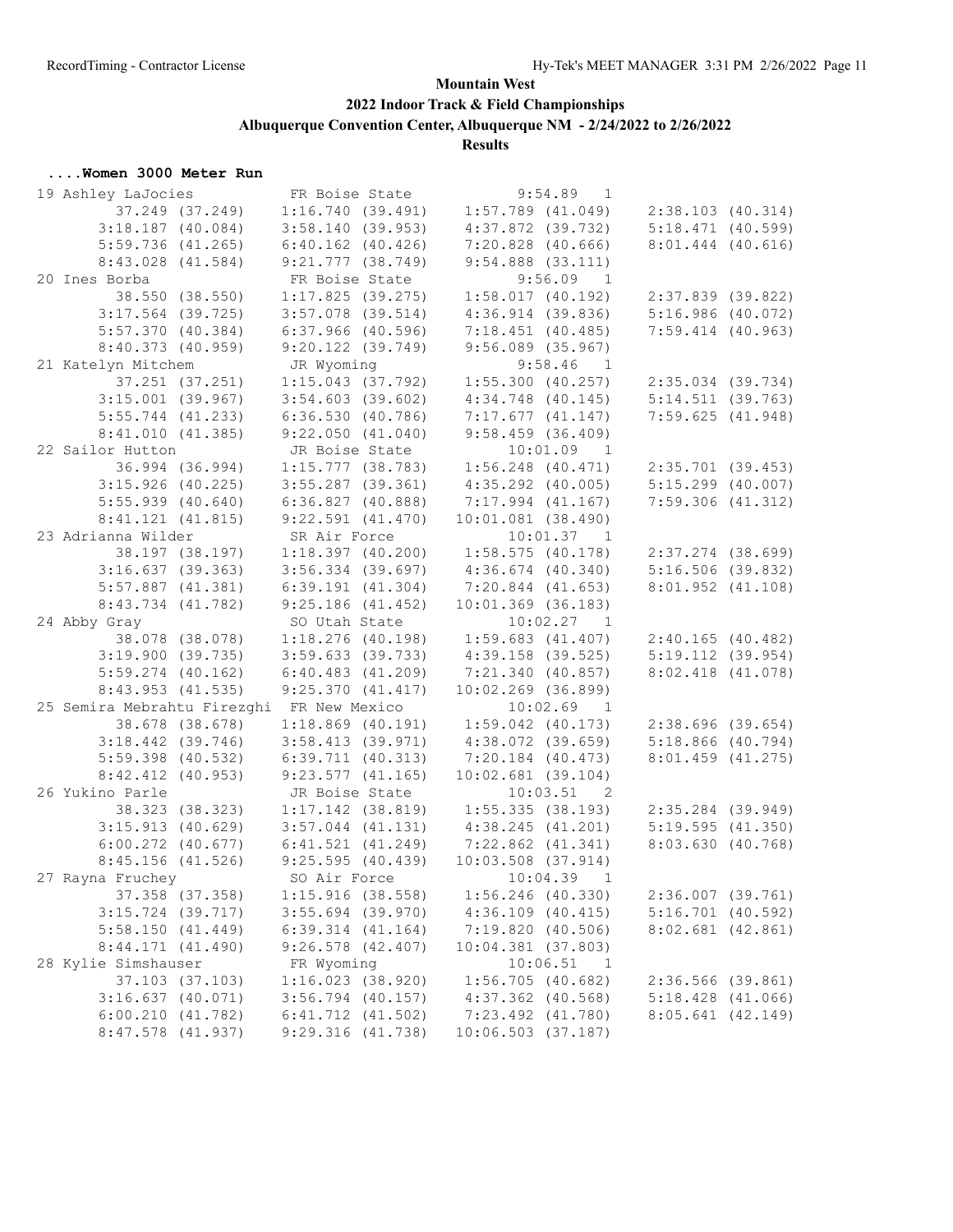**2022 Indoor Track & Field Championships**

**Albuquerque Convention Center, Albuquerque NM - 2/24/2022 to 2/26/2022**

**Results**

| 29 Kalia Pfeffer      | Nevada                                  | 10:06.80 1                              |                       |
|-----------------------|-----------------------------------------|-----------------------------------------|-----------------------|
| 38.684 (38.684)       | $1:19.478$ (40.794)                     | 2:00.085 (40.607) 2:40.616 (40.531)     |                       |
| $3:20.941$ (40.325)   | 3:59.870(38.929)                        | $4:39.265$ (39.395)                     | 5:19.310(40.045)      |
| $6:00.654$ $(41.344)$ | $6:41.962$ $(41.308)$                   | 7:22.427(40.465)                        | $8:03.054$ (40.627)   |
| 8:45.285(42.231)      | $9:27.754$ $(42.469)$                   | 10:06.793(39.039)                       |                       |
| 30 Ally Peterson      | FR Air Force                            | 10:07.93 1                              |                       |
| 37.912 (37.912)       |                                         | $1:17.797$ (39.885) $1:58.690$ (40.893) | $2:39.231$ $(40.541)$ |
| 3:19.625(40.394)      | 4:00.326(40.701)                        | $4:41.249$ (40.923)                     | 5:21.555(40.306)      |
| 6:01.943(40.388)      | 6:41.653(39.710)                        | 7:20.537 (38.884)                       | 8:01.037(40.500)      |
| $8:45.079$ $(44.042)$ | $9:27.429$ $(42.350)$                   | $10:07.926$ (40.497)                    |                       |
| 31 Sydney Weaber      | FR Air Force                            | $10:08.28$ 1                            |                       |
| 36.758 (36.758)       |                                         | $1:17.490$ (40.732) $1:58.429$ (40.939) | 2:37.620(39.191)      |
| $3:18.443$ (40.823)   | 3:58.955(40.512)                        | $4:39.554$ (40.599)                     | $5:21.097$ $(41.543)$ |
| 6:02.436(41.339)      | 6:44.066(41.630)                        | 7:26.256 (42.190)                       | 8:08.239(41.983)      |
| 8:50.585(42.346)      | $9:32.202$ $(41.617)$                   | 10:08.275(36.073)                       |                       |
| 32 Bella Brickner     | FR Boise State                          | 10:10.13 1                              |                       |
| 38.044 (38.044)       |                                         | 1:19.366 (41.322) 1:59.683 (40.317)     | 2:40.470 (40.787)     |
| $3:20.676$ (40.206)   | $4:01.083$ $(40.407)$                   | $4:42.042$ $(40.959)$                   | $5:22.938$ (40.896)   |
| $6:03.989$ $(41.051)$ | $6:45.469$ $(41.480)$                   | $7:27.049$ $(41.580)$                   | 8:08.848 (41.799)     |
| 8:50.585 (41.737)     | $9:31.561$ (40.976)                     | $10:10.125$ (38.564)                    |                       |
| 33 Delaney Griffin    | SO Boise State                          | $10:17.16$ 1                            |                       |
| 38.697 (38.697)       | $1:18.567$ (39.870)                     | $1:58.184$ (39.617)                     | $2:38.461$ (40.277)   |
| $3:18.857$ (40.396)   | $3:59.367$ $(40.510)$                   | $4:40.002$ $(40.635)$                   | 5:21.639(41.637)      |
| $6:04.522$ $(42.883)$ | $6:47.334$ $(42.812)$                   | 7:29.935(42.601)                        | $8:12.653$ (42.718)   |
| $8:55.494$ $(42.841)$ | $9:37.361$ $(41.867)$                   | $10:17.156$ (39.795)                    |                       |
| 34 Autumn Ost         | FR Boise State                          | $10:18.05$ 1                            |                       |
| 36.218 (36.218)       | $1:15.109$ (38.891)                     | $1:55.444$ (40.335) $2:35.702$ (40.258) |                       |
| $3:15.703$ (40.001)   | $3:55.550$ (39.847)                     | $4:36.231$ $(40.681)$                   | $5:17.434$ $(41.203)$ |
| $5:59.881$ $(42.447)$ | $6:42.187$ $(42.306)$                   | 7:25.594 (43.407)                       | $8:09.291$ (43.697)   |
| $8:53.523$ (44.232)   | $9:37.365$ (43.842)                     | $10:18.042$ $(40.677)$                  |                       |
| 35 Abigail Whitman    | FR Wyoming                              | $10:19.58$ 1                            |                       |
|                       |                                         |                                         |                       |
| 38.202 (38.202)       | $1:17.349$ (39.147)                     | $1:56.884$ (39.535) $2:37.345$ (40.461) |                       |
| $3:17.383$ (40.038)   | $3:57.666$ (40.283)                     | 4:38.888 (41.222)                       | 5:20.240(41.352)      |
| $6:02.892$ $(42.652)$ | $6:45.958$ $(43.066)$                   | 7:28.762 (42.804)                       | 8:10.356(41.594)      |
| $8:55.347$ $(44.991)$ | 9:39.075(43.728)                        | $10:19.579$ (40.504)                    |                       |
| 36 Oakley Olson       | FR Boise State                          | $10:23.58$ 1                            |                       |
| 36.759 (36.759)       |                                         | $1:15.802$ (39.043) $1:57.485$ (41.683) | 2:37.018 (39.533)     |
| $3:16.958$ (39.940)   | $3:57.664$ (40.706) $4:39.157$ (41.493) |                                         | $5:20.384$ $(41.227)$ |
| $6:03.367$ $(42.983)$ | 6:46.531(43.164)                        | 7:29.994 (43.463)                       | $8:13.457$ (43.463)   |
| 8:57.605(44.148)      |                                         | $10:23.579$ $(41.935)$                  |                       |
| 37 Tiaree Towler      | $9:41.644$ $(44.039)$<br>FR Air Force   | 10:26.63<br>2                           |                       |
| 38.308 (38.308)       | $1:16.806$ (38.498)                     | $1:55.149$ (38.343)                     | 2:35.197 (40.048)     |
| $3:15.923$ (40.726)   | $3:57.018$ (41.095)                     | $4:38.607$ (41.589)                     | $5:19.928$ $(41.321)$ |
| $6:02.466$ (42.538)   | 6:46.395(43.929)                        | $7:30.614$ $(44.219)$                   | $8:14.879$ (44.265)   |
| 8:58.788 (43.909)     | 9:43.655(44.867)                        | $10:26.629$ $(42.975)$                  |                       |
| 38 Hailey Jones       | FR Wyoming                              | 10:27.56<br>$\mathbf{1}$                |                       |
| 39.586 (39.586)       | $1:20.267$ (40.681)                     | $2:01.857$ (41.590)                     | 2:41.834 (39.977)     |
| $3:23.308$ $(41.474)$ | $4:03.641$ (40.333)                     | 4:45.323(41.682)                        | $5:26.747$ $(41.424)$ |
| $6:07.974$ $(41.227)$ | $6:50.307$ (42.333)                     | 7:34.987 (44.680)                       | $8:19.469$ $(44.482)$ |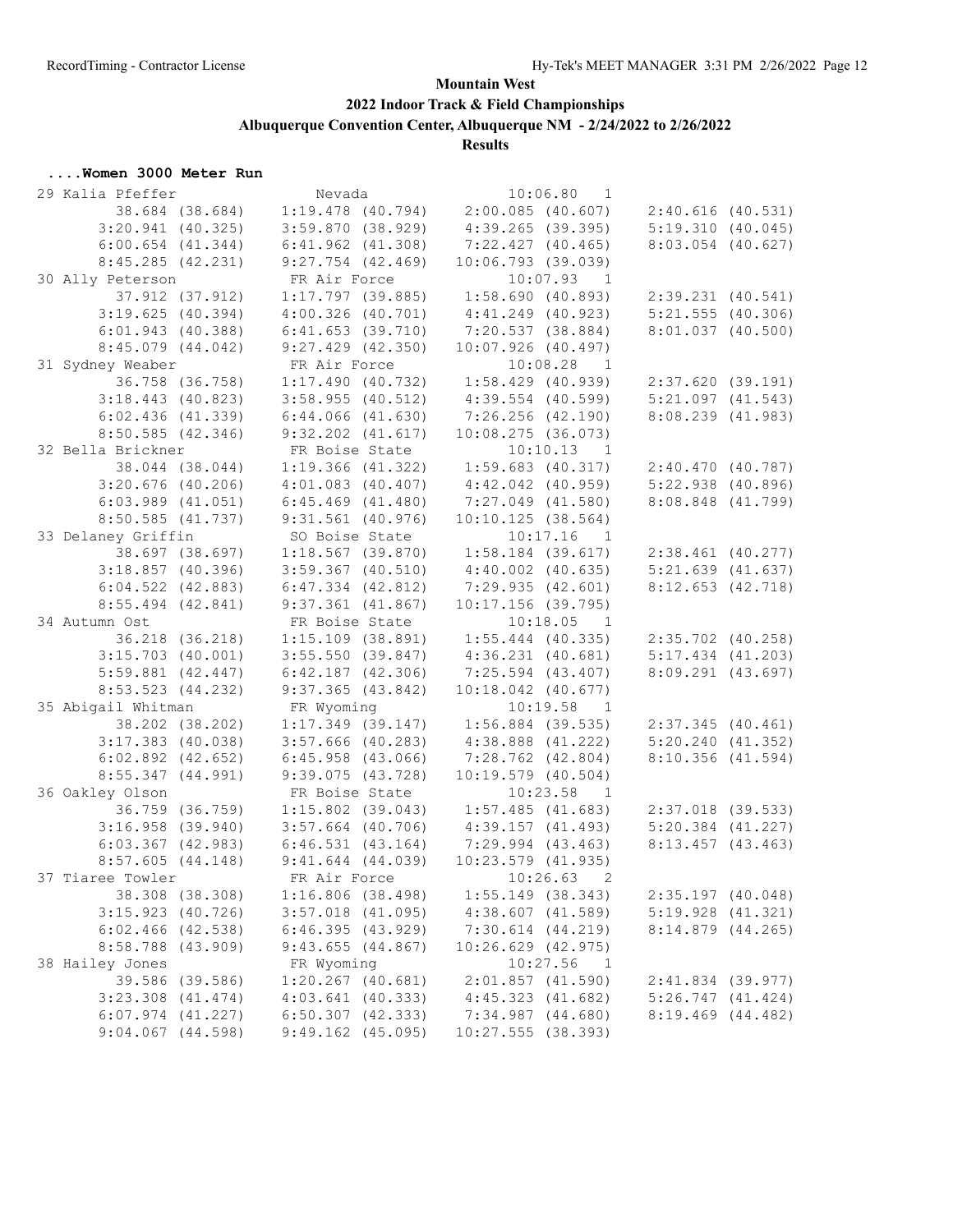**2022 Indoor Track & Field Championships**

**Albuquerque Convention Center, Albuquerque NM - 2/24/2022 to 2/26/2022**

**Results**

| 39 Isabela Nellos     | SO New Mexico          | $10:27.77$ 1                                                |                       |
|-----------------------|------------------------|-------------------------------------------------------------|-----------------------|
| 39.595 (39.595)       |                        | $1:20.996$ (41.401) $2:01.987$ (40.991) $2:42.853$ (40.866) |                       |
| $3:24.521$ $(41.668)$ | 4:06.945(42.424)       | 4:49.636(42.691)                                            | 5:32.639(43.003)      |
| 6:16.053(43.414)      | 6:59.435(43.382)       | 7:42.965(43.530)                                            | $8:26.487$ (43.522)   |
| $9:09.228$ $(42.741)$ | 9:50.750(41.522)       | $10:27.765$ (37.015)                                        |                       |
| 40 Hannah O'Connor    | SO Boise State         | $10:32.14$ 1                                                |                       |
| 38.375 (38.375)       |                        | $1:19.020$ (40.645) $1:59.191$ (40.171)                     | 2:39.816 (40.625)     |
| 3:20.325(40.509)      | 4:00.733(40.408)       | 4:41.978(41.245)                                            | $5:24.318$ $(42.340)$ |
| $6:07.543$ $(43.225)$ | $6:51.537$ $(43.994)$  | 7:36.271 (44.734)                                           | 8:21.575(45.304)      |
| $9:07.752$ $(46.177)$ | $9:52.763$ (45.011)    | 10:32.131(39.368)                                           |                       |
| 41 Daniela Salazar    | FR San Jose St.        | $10:32.49$ 1                                                |                       |
| 38.513 (38.513)       | 1:19.636(41.123)       | 2:01.383(41.747)                                            | $2:42.152$ $(40.769)$ |
| $3:23.865$ $(41.713)$ | $4:06.272$ $(42.407)$  | 4:49.601(43.329)                                            | 5:32.637(43.036)      |
| 6:16.570(43.933)      | $7:01.494$ $(44.924)$  | 7:45.275 (43.781)                                           | 8:30.450(45.175)      |
| 9:12.938(42.488)      | $9:53.268$ (40.330)    | $10:32.482$ (39.214)                                        |                       |
| 42 Jicel Fernandez    | SO San Jose St.        | 10:34.50 1                                                  |                       |
| 39.389 (39.389)       | $1:20.294$ (40.905)    | 2:01.725(41.431)                                            | 2:41.704 (39.979)     |
| $3:24.141$ $(42.437)$ | $4:06.097$ $(41.956)$  | 4:48.571(42.474)                                            | $5:31.328$ $(42.757)$ |
| $6:14.158$ $(42.830)$ | $6:57.739$ $(43.581)$  | $7:41.786$ (44.047)                                         | $8:26.663$ $(44.877)$ |
| 9:10.717(44.054)      | $9:53.607$ (42.890)    | $10:34.493$ (40.886)                                        |                       |
| 43 Elsa Wallenius     | FR Boise State         | $10:35.98$ 1                                                |                       |
| 38.974 (38.974)       |                        | $1:20.149$ (41.175) $2:01.369$ (41.220)                     | $2:42.262$ (40.893)   |
| $3:24.788$ $(42.526)$ | 4:06.176(41.388)       | 4:48.938(42.762)                                            | 5:31.436(42.498)      |
| $6:14.472$ $(43.036)$ | $6:57.940$ $(43.468)$  | 7:42.093 (44.153)                                           | $8:26.281$ $(44.188)$ |
| $9:10.045$ (43.764)   | $9:53.279$ $(43.234)$  | 10:35.975(42.696)                                           |                       |
| 44 Abby Kendrick      | FR Boise State         | $10:39.25$ 1                                                |                       |
| 37.280 (37.280)       | $1:17.971$ (40.691)    | $1:58.861$ (40.890)                                         | $2:39.407$ (40.546)   |
| 3:20.020(40.613)      | $4:01.248$ $(41.228)$  | $4:43.532$ $(42.284)$                                       | 5:27.437(43.905)      |
| $6:11.869$ $(44.432)$ | $6:56.999$ $(45.130)$  | 7:42.583 (45.584)                                           | $8:27.424$ $(44.841)$ |
| 9:12.673(45.249)      | $9:56.957$ $(44.284)$  | $10:39.246$ (42.289)                                        |                       |
| 45 Alexis Melendrez   | SR Nevada              | 10:42.01 1                                                  |                       |
| 38.976 (38.976)       | $1:19.908$ (40.932)    | 2:00.678 (40.770)                                           | 2:42.118 (41.440)     |
| $3:24.578$ $(42.460)$ | 4:06.736(42.158)       | 4:49.837 (43.101)                                           | $5:33.356$ $(43.519)$ |
| 6:15.575(42.219)      | 7:00.151(44.576)       | 7:45.613(45.462)                                            | 8:30.596 (44.983)     |
| 9:15.410(44.814)      | 9:59.627(44.217)       | $10:42.001$ $(42.374)$                                      |                       |
| 46 Lauren Larson      | FR Boise State         | 10:46.02 1                                                  |                       |
| 37.391 (37.391)       |                        | $1:18.902$ (41.511) $1:59.515$ (40.613) $2:41.550$ (42.035) |                       |
| $3:24.247$ $(42.697)$ | $4:06.609$ $(42.362)$  | $4:49.251$ $(42.642)$                                       | $5:33.199$ $(43.948)$ |
| 6:17.550(44.351)      | 7:01.740(44.190)       | 7:45.720 (43.980)                                           | 8:32.434 (46.714)     |
| 9:18.203(45.769)      | 10:03.133(44.930)      | $10:46.018$ $(42.885)$                                      |                       |
| 47 Sunitha Black      | FR Boise State         | $10:54.89$ 1                                                |                       |
| 38.057 (38.057)       | 1:19.035(40.978)       | $2:01.078$ $(42.043)$                                       | 2:41.201 (40.123)     |
| $3:24.427$ $(43.226)$ | $4:07.138$ $(42.711)$  | 4:50.595(43.457)                                            | $5:35.055$ $(44.460)$ |
| $6:20.477$ $(45.422)$ | $7:05.711$ (45.234)    | $7:52.411$ $(46.700)$                                       | 8:39.899 (47.488)     |
| $9:26.974$ $(47.075)$ | $10:12.848$ (45.874)   | $10:54.889$ $(42.041)$                                      |                       |
| 48 Celeste Martinez   | FR New Mexico          | 10:58.15<br>$\mathbf{1}$                                    |                       |
| 37.616 (37.616)       | 1:18.741(41.125)       | $2:00.687$ $(41.946)$                                       | $2:42.639$ $(41.952)$ |
| $3:24.632$ $(41.993)$ | $4:07.273$ $(42.641)$  | $4:50.299$ $(43.026)$                                       | 5:32.945(42.646)      |
| $6:16.403$ $(43.458)$ | 7:00.796(44.393)       | 7:47.210(46.414)                                            | $8:35.659$ $(48.449)$ |
| $9:25.171$ (49.512)   | $10:13.583$ $(48.412)$ | $10:58.148$ (44.565)                                        |                       |
|                       |                        |                                                             |                       |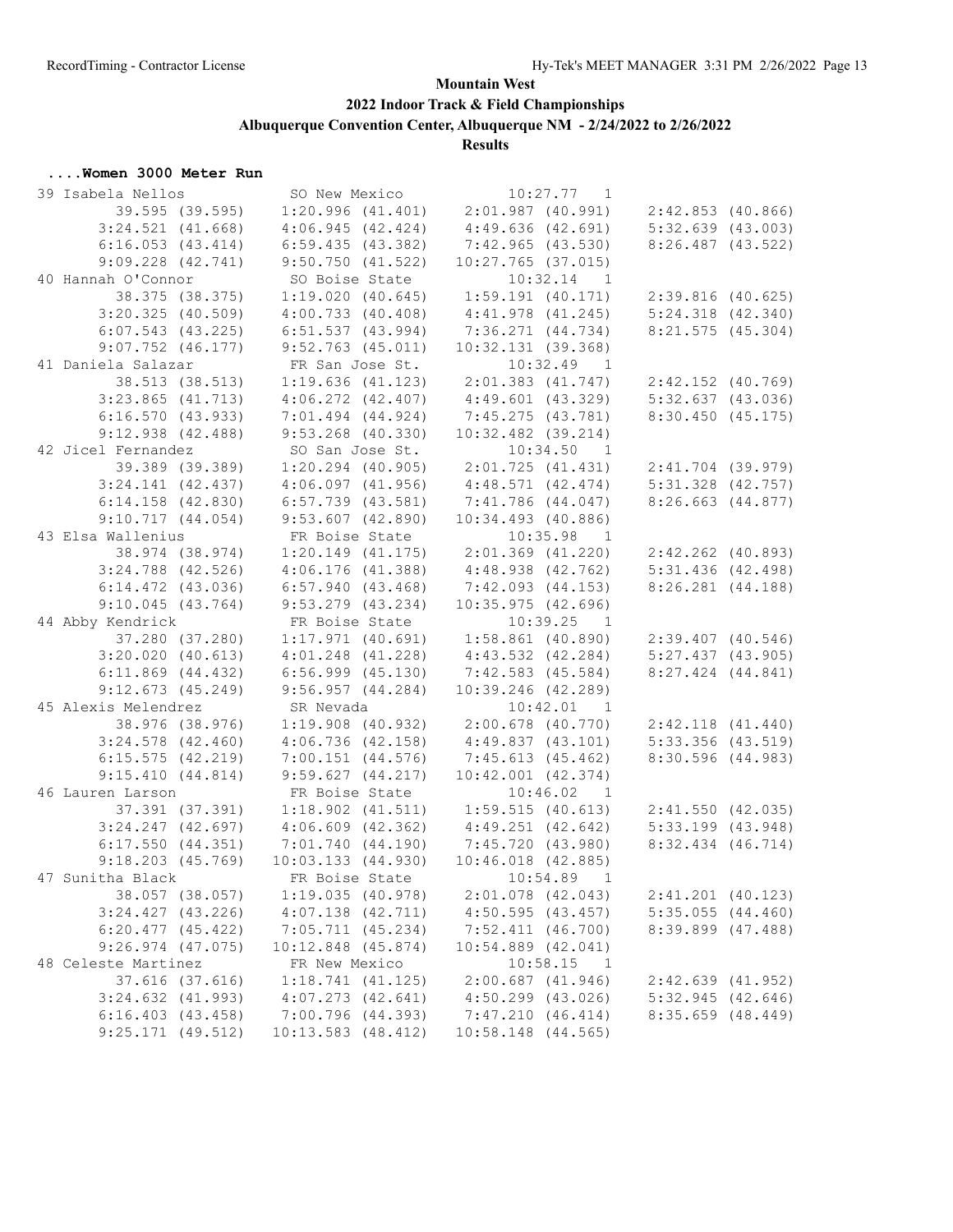**Results**

| 49 Mackenzie Moss                                                                                                              | SO UNLV               |                                        | 11:43.57<br>1                    |                       |  |
|--------------------------------------------------------------------------------------------------------------------------------|-----------------------|----------------------------------------|----------------------------------|-----------------------|--|
| 39.118 (39.118)                                                                                                                | $1:22.119$ $(43.001)$ | $2:06.958$ $(44.839)$                  |                                  | $2:53.057$ (46.099)   |  |
| $3:38.939$ (45.882)                                                                                                            | 4:26.347(47.408)      | 5:13.488 (47.141)                      |                                  | $6:00.606$ $(47.118)$ |  |
| 6:49.320(48.714)                                                                                                               | 7:39.857 (50.537)     | 8:29.032 (49.175)                      |                                  | $9:17.486$ (48.454)   |  |
| 10:05.910(48.424)                                                                                                              | $10:56.462$ (50.552)  | $11:43.561$ (47.099)                   |                                  |                       |  |
| -- Rebecca Wusinich                                                                                                            | SO Air Force          |                                        | DNF<br>$\overline{1}$            |                       |  |
| 38.042 (38.042)                                                                                                                | $1:18.085$ (40.043)   | 1:58.690(40.605)                       |                                  | $2:41.044$ $(42.354)$ |  |
| $11:01.667$ $(8:20.623)$                                                                                                       | 11:46.085(44.418)     | $12:12.834$ $(26.749)$                 |                                  |                       |  |
| -- Bailey Brinkerhoff                                                                                                          | SO Utah State         |                                        | DNF<br>$\overline{1}$            |                       |  |
| 36.229 (36.229)                                                                                                                | 1:15.310(39.081)      | $1:57.038$ $(41.728)$                  |                                  | $2:36.643$ (39.605)   |  |
| $3:16.086$ (39.443)                                                                                                            | $3:55.585$ (39.499)   | $4:35.851$ (40.266)                    |                                  | $5:15.741$ (39.890)   |  |
| -- Morgan French                                                                                                               | FR Utah State         |                                        | DNF<br>$\overline{1}$            |                       |  |
| $37.619$ $(37.619)$                                                                                                            | 1:17.977(40.358)      | 1:59.807(41.830)                       |                                  | $2:39.997$ $(40.190)$ |  |
| $3:19.773$ (39.776)                                                                                                            | $3:59.231$ (39.458)   | $4:39.007$ $(39.776)$                  |                                  | 5:18.960(39.953)      |  |
| -- Mimi Miyazawa                                                                                                               | FR Utah State         |                                        | DNF<br>$\overline{1}$            |                       |  |
| 36.612 (36.612)                                                                                                                | $1:15.448$ (38.836)   | $1:57.021$ $(41.573)$                  |                                  | $2:36.312$ (39.291)   |  |
| $3:16.332$ (40.020)                                                                                                            |                       |                                        |                                  |                       |  |
|                                                                                                                                | $3:55.945$ (39.613)   | $4:35.997$ $(40.052)$                  |                                  | 5:16.110(40.113)      |  |
| -- Elise Thorner                                                                                                               | SO New Mexico         |                                        | DNF<br>$\overline{2}$            |                       |  |
| 36.123 (36.123)                                                                                                                | $1:13.533$ $(37.410)$ | $1:50.461$ (36.928)                    |                                  | 2:26.511(36.050)      |  |
| $3:03.158$ (36.647)                                                                                                            | $3:40.654$ (37.496)   | $4:18.272$ $(37.618)$                  |                                  | $4:55.546$ (37.274)   |  |
| $5:50.463$ $(54.917)$                                                                                                          |                       |                                        |                                  |                       |  |
| -- Samree Dishon                                                                                                               | FR New Mexico         |                                        | DNF<br>$\overline{1}$            |                       |  |
| 35.771 (35.771)                                                                                                                | $1:13.855$ (38.084)   | $1:54.654$ (40.799)                    |                                  | $2:35.354$ (40.700)   |  |
| $3:15.257$ (39.903)                                                                                                            | $3:55.029$ (39.772)   | 4:35.077(40.048)                       |                                  | $5:14.912$ (39.835)   |  |
| $5:55.302$ (40.390)                                                                                                            | $6:34.397$ $(39.095)$ | $7:14.123$ (39.726)                    |                                  | 7:58.595(44.472)      |  |
| Women 5000 Meter Run                                                                                                           |                       |                                        |                                  |                       |  |
| MW Meet: M 16:22.94 2/24/2017 Alice Wright, New Mexico                                                                         |                       |                                        |                                  |                       |  |
|                                                                                                                                |                       |                                        |                                  |                       |  |
|                                                                                                                                |                       |                                        |                                  |                       |  |
| MW All-Time: A 15:14.71 12/7/2019 Weini Kelati, New Mexico                                                                     |                       |                                        |                                  |                       |  |
| Facility: F 16:20.39                                                                                                           | 3/14/2014             | Abbey D'Agostino, Dartmouth            |                                  |                       |  |
| Name                                                                                                                           | Year School           |                                        | Finals Points<br>=============== |                       |  |
|                                                                                                                                |                       |                                        |                                  |                       |  |
|                                                                                                                                |                       |                                        |                                  | 2:35.543 (39.550)     |  |
| 1 Amelia Mazza-Downie SO New Mexico 16:07.14F 10<br>37.560 (37.560) 1:16.465 (38.905) 1:55.993 (39.528)<br>$3:13.506$ (37.963) | 3:51.611(38.105)      |                                        |                                  | $5:09.272$ (39.075)   |  |
| 5:48.093(38.821)                                                                                                               | $6:26.839$ (38.746)   | 4:30.197 (38.586)<br>7:05.648 (38.809) |                                  | 7:44.552 (38.904)     |  |
|                                                                                                                                |                       |                                        |                                  |                       |  |
| 8:23.381 (38.829)                                                                                                              | $9:02.838$ (39.457)   | $9:42.419$ (39.581)                    |                                  | 10:21.922 (39.503)    |  |
| $11:00.963$ (39.041)                                                                                                           | $11:39.742$ (38.779)  | $12:18.762$ (39.020)                   |                                  | $12:58.231$ (39.469)  |  |
| $13:37.865$ (39.634)                                                                                                           | 14:16.977 (39.112)    | 14:55.804 (38.827)                     |                                  | 15:33.628 (37.824)    |  |
| 16:07.132 (33.505)                                                                                                             |                       |                                        |                                  |                       |  |
| 2 Gracelyn Larkin                                                                                                              | SO New Mexico         |                                        | 16:08.23F 8                      |                       |  |
| 38.029 (38.029)                                                                                                                | $1:17.484$ (39.455)   | $1:56.207$ (38.723)                    |                                  | 2:36.182 (39.975)     |  |
| $3:14.201$ (38.019)                                                                                                            | $3:52.326$ (38.125)   | 4:30.515(38.189)                       |                                  | 5:09.533(39.018)      |  |
| $5:48.504$ (38.971)                                                                                                            | $6:27.365$ (38.861)   | 7:05.988 (38.623)                      |                                  | 7:44.251 (38.263)     |  |
| 8:23.276 (39.025)                                                                                                              | 9:02.536(39.260)      | $9:42.201$ (39.665)                    |                                  | $10:22.284$ (40.083)  |  |
| $11:01.183$ (38.899)                                                                                                           | 11:40.045(38.862)     | $12:18.877$ (38.832)                   |                                  | 12:58.314 (39.437)    |  |
| 13:37.502 (39.188)<br>16:08.228 (34.587)                                                                                       | 14:16.530 (39.028)    | 14:56.022 (39.492)                     |                                  | 15:33.642 (37.620)    |  |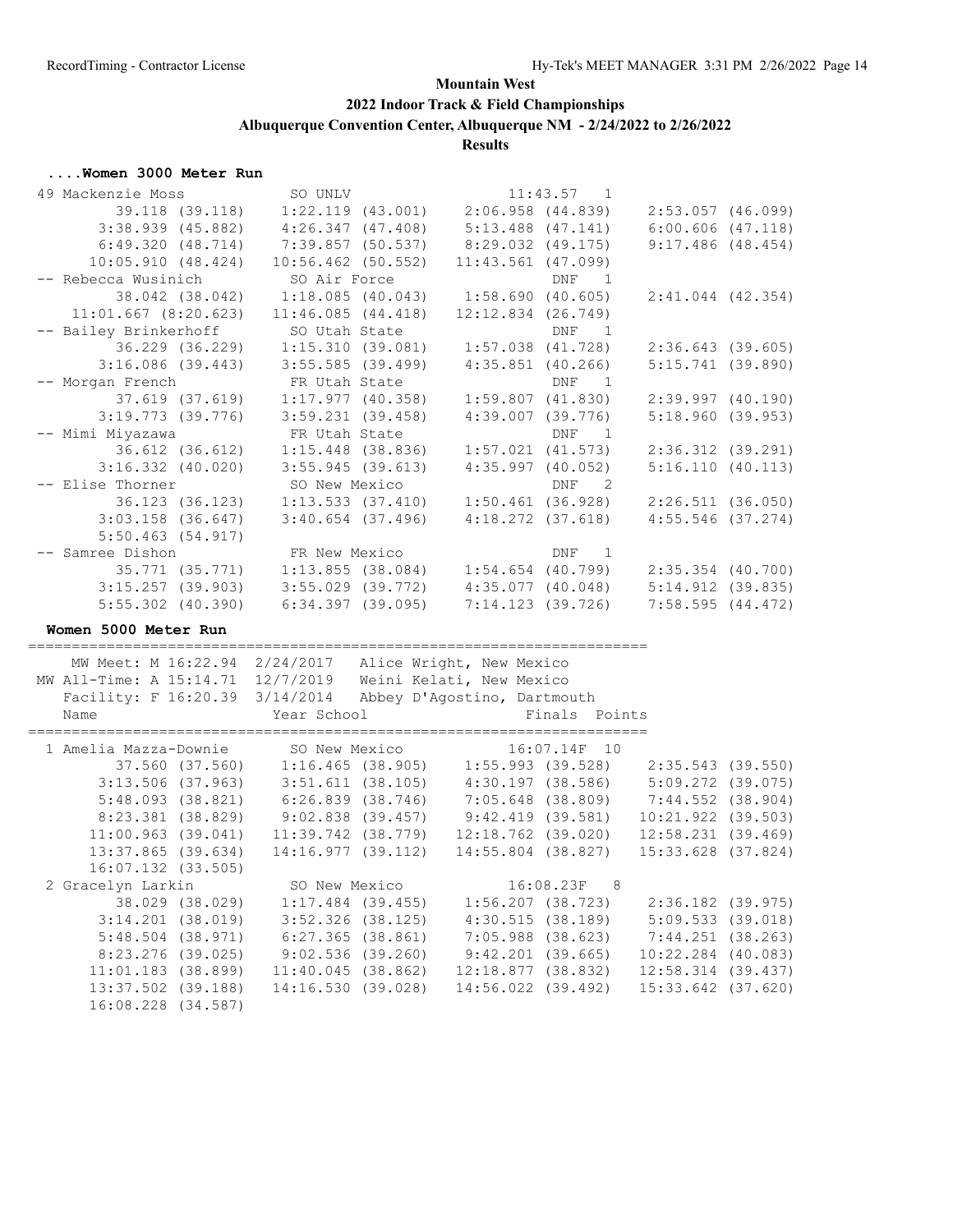**Results**

| 3 Aliandrea Upshaw                     |                 | FR New Mexico          |                       |                                                                       | 16:21.73M<br>6           |                                         |  |
|----------------------------------------|-----------------|------------------------|-----------------------|-----------------------------------------------------------------------|--------------------------|-----------------------------------------|--|
|                                        | 37.009 (37.009) |                        | 1:16.210(39.201)      |                                                                       |                          | $1:55.731$ (39.521) $2:35.293$ (39.562) |  |
| $3:13.121$ $(37.828)$                  |                 | $3:51.384$ (38.263)    |                       | $4:29.979$ $(38.595)$                                                 |                          | 5:09.273(39.294)                        |  |
| 5:48.161(38.888)                       |                 | $6:27.093$ (38.932)    |                       | 7:06.186(39.093)                                                      |                          | 7:45.011(38.825)                        |  |
| 8:23.954 (38.943)                      |                 | 9:03.355(39.401)       |                       |                                                                       | 9:42.786(39.431)         | $10:22.503$ (39.717)                    |  |
| $11:01.593$ (39.090)                   |                 | $11:40.424$ (38.831)   |                       |                                                                       | 12:19.787 (39.363)       | 12:59.877 (40.090)                      |  |
| 13:39.968 (40.091)                     |                 | 14:20.946 (40.978)     |                       |                                                                       | 15:02.236 (41.290)       | 15:43.123 (40.887)                      |  |
| 16:21.725 (38.602)                     |                 |                        |                       |                                                                       |                          |                                         |  |
| 4 Yasmin Marghini                      |                 | FR Boise State         |                       |                                                                       | 16:38.87 5               |                                         |  |
|                                        | 40.189 (40.189) |                        | $1:20.472$ $(40.283)$ |                                                                       | 1:59.847 (39.375)        | 2:39.093 (39.246)                       |  |
| $3:17.689$ (38.596)                    |                 | $3:56.426$ (38.737)    |                       |                                                                       | $4:35.061$ (38.635)      | 5:13.960(38.899)                        |  |
| $5:52.562$ (38.602)                    |                 | 6:31.916(39.354)       |                       |                                                                       |                          | $7:11.235$ (39.319) $7:49.994$ (38.759) |  |
|                                        |                 |                        |                       |                                                                       |                          |                                         |  |
| 8:29.136(39.142)                       |                 | 9:08.850(39.714)       |                       | 9:48.253(39.403)                                                      |                          | $10:28.257$ $(40.004)$                  |  |
| 11:08.606(40.349)                      |                 | $11:48.751$ (40.145)   |                       |                                                                       | $12:29.278$ $(40.527)$   | 13:10.994 (41.716)                      |  |
| $13:53.038$ $(42.044)$                 |                 | $14:34.954$ $(41.916)$ |                       |                                                                       | $15:17.211$ $(42.257)$   | 15:59.286 (42.075)                      |  |
| $16:38.865$ (39.579)                   |                 |                        |                       |                                                                       |                          |                                         |  |
| 5 Lily Tomasula-Martin JR Colorado St. |                 |                        |                       |                                                                       | $16:44.25$ 4             |                                         |  |
|                                        |                 |                        |                       | 37.374 (37.374) 1:17.725 (40.351) 1:58.449 (40.724) 2:39.671 (41.222) |                          |                                         |  |
| 3:20.250(40.579)                       |                 | $3:59.974$ (39.724)    |                       | $4:39.642$ (39.668) $5:20.116$ (40.474)                               |                          |                                         |  |
| $5:59.414$ (39.298)                    |                 | 6:39.350 (39.936)      |                       | 7:19.335(39.985)                                                      |                          | 7:59.995 (40.660)                       |  |
| 8:41.183(41.188)                       |                 | $9:21.438$ (40.255)    |                       | $10:01.698$ $(40.260)$                                                |                          | 10:42.325(40.627)                       |  |
| $11:22.742$ (40.417)                   |                 | $12:02.742$ (40.000)   |                       | $12:43.396$ $(40.654)$                                                |                          | 13:24.107 (40.711)                      |  |
| 14:05.196 (41.089)                     |                 | $14:46.366$ $(41.170)$ |                       |                                                                       | $15:27.538$ $(41.172)$   | 16:07.029 (39.491)                      |  |
| 16:44.249 (37.221)                     |                 |                        |                       |                                                                       |                          |                                         |  |
| 6 Annabel Stafford                     |                 | SO Colorado St.        |                       |                                                                       | $16:48.50$ 3             |                                         |  |
| 39.651 (39.651)                        |                 |                        | $1:19.458$ (39.807)   | $1:59.704$ (40.246) $2:40.148$ (40.444)                               |                          |                                         |  |
| $3:21.302$ $(41.154)$                  |                 | 4:00.741(39.439)       |                       | 4:39.944 (39.203) 5:20.471 (40.527)                                   |                          |                                         |  |
| $5:59.762$ (39.291)                    |                 | $6:39.706$ (39.944)    |                       |                                                                       |                          | 7:19.817 (40.111) 8:00.557 (40.740)     |  |
| 8:41.291 (40.734)                      |                 | 9:21.740(40.449)       |                       |                                                                       | $10:02.108$ $(40.368)$   | $10:42.756$ $(40.648)$                  |  |
| $11:23.196$ (40.440)                   |                 | 12:03.330(40.134)      |                       |                                                                       | $12:43.958$ $(40.628)$   | 13:24.417 (40.459)                      |  |
| 14:05.307 (40.890)                     |                 | 14:46.506 (41.199)     |                       |                                                                       | 15:27.854 (41.348)       | 16:07.585 (39.731)                      |  |
| $16:48.499$ $(40.915)$                 |                 |                        |                       |                                                                       |                          |                                         |  |
|                                        |                 |                        |                       |                                                                       |                          |                                         |  |
| 7 Emma Heckel                          |                 | FR New Mexico          |                       |                                                                       | $16:53.75$ 2             |                                         |  |
|                                        | 38.064 (38.064) | 1:16.924(38.860)       |                       |                                                                       | $1:56.023$ (39.099)      | 2:35.797 (39.774)                       |  |
| $3:13.838$ $(38.041)$                  |                 | $3:52.053$ (38.215)    |                       |                                                                       | 4:30.696(38.643)         | 5:09.625(38.929)                        |  |
| $5:48.568$ (38.943)                    |                 | $6:27.469$ $(38.901)$  |                       |                                                                       | 7:06.798 (39.329)        | 7:46.548 (39.750)                       |  |
| $8:27.167$ (40.619)                    |                 | 9:07.923(40.756)       |                       | $9:48.688$ (40.765)                                                   |                          | $10:29.788$ $(41.100)$                  |  |
| 11:11.116(41.328)                      |                 | $11:53.632$ $(42.516)$ |                       | $12:37.097$ $(43.465)$                                                |                          | 13:20.460 (43.363)                      |  |
| $14:03.960$ $(43.500)$                 |                 | 14:47.429 (43.469)     |                       |                                                                       | $15:31.251$ $(43.822)$   | $16:14.365$ $(43.114)$                  |  |
| 16:53.750 (39.386)                     |                 |                        |                       |                                                                       |                          |                                         |  |
| 8 Ashlyn Hillyard                      |                 |                        | SO Colorado St.       |                                                                       | 16:57.59<br>$\mathbf{1}$ |                                         |  |
|                                        | 39.324 (39.324) | 1:19.470(40.146)       |                       | 1:59.250(39.780)                                                      |                          | 2:40.300(41.050)                        |  |
| 3:20.395(40.095)                       |                 | 4:00.389(39.994)       |                       | 4:39.813(39.424)                                                      |                          | 5:20.250(40.437)                        |  |
| 5:59.430(39.180)                       |                 | $6:39.454$ $(40.024)$  |                       | 7:19.380 (39.926)                                                     |                          | 8:00.260(40.880)                        |  |
| 8:41.333 (41.073)                      |                 | 9:21.725(40.392)       |                       | 10:01.973 (40.248)                                                    |                          | $10:42.606$ (40.633)                    |  |
| 11:22.935 (40.329)                     |                 | $12:03.122$ (40.187)   |                       | $12:43.695$ (40.573)                                                  |                          | 13:24.698 (41.003)                      |  |
| 14:06.678 (41.980)                     |                 | 14:49.902 (43.224)     |                       | 15:34.180 (44.278)                                                    |                          | 16:17.604 (43.424)                      |  |
| 16:57.587 (39.984)                     |                 |                        |                       |                                                                       |                          |                                         |  |
|                                        |                 |                        |                       |                                                                       |                          |                                         |  |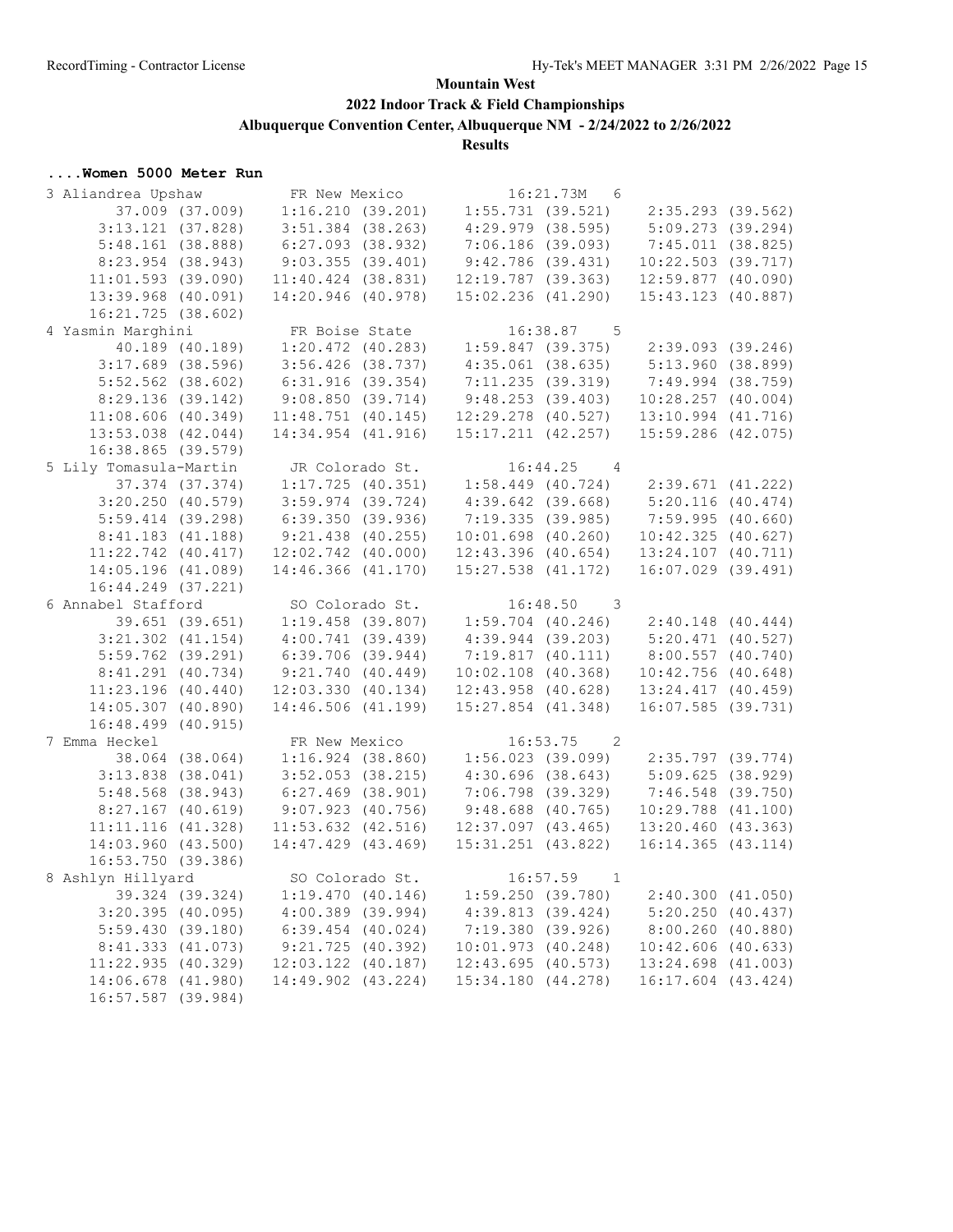**Results**

| 9 Katie Struthers      |                 | SR Utah State          |                                         | 17:03.56 |                                                             |  |
|------------------------|-----------------|------------------------|-----------------------------------------|----------|-------------------------------------------------------------|--|
|                        | 37.760 (37.760) |                        | $1:17.235$ (39.475) $1:56.928$ (39.693) |          | 2:38.057 (41.129)                                           |  |
| 3:18.550(40.493)       |                 | $3:59.196$ (40.646)    | 4:39.539(40.343)                        |          | 5:19.985(40.446)                                            |  |
| 5:59.210(39.225)       |                 | $6:39.349$ $(40.139)$  | 7:19.505(40.156)                        |          | 8:00.378 (40.873)                                           |  |
| 8:41.435(41.057)       |                 | $9:22.098$ (40.663)    | $10:02.465$ (40.367)                    |          | $10:43.259$ $(40.794)$                                      |  |
| $11:24.754$ $(41.495)$ |                 | $12:06.953$ $(42.199)$ |                                         |          | 12:49.426 (42.473) 13:32.492 (43.066)                       |  |
| 14:15.125(42.633)      |                 | $14:58.187$ (43.062)   | 15:41.468 (43.281)                      |          | 16:24.195(42.727)                                           |  |
| $17:03.557$ (39.363)   |                 |                        |                                         |          |                                                             |  |
| 10 Halle Hamilton      |                 | FR Air Force           |                                         | 17:05.48 |                                                             |  |
|                        | 38.584 (38.584) | $1:19.280$ (40.696)    |                                         |          | $1:59.510$ (40.230) $2:40.462$ (40.952)                     |  |
| $3:21.585$ (41.123)    |                 | $4:01.072$ (39.487)    | $4:40.458$ (39.386)                     |          | 5:20.741(40.283)                                            |  |
| $6:00.166$ (39.425)    |                 | 6:39.947 (39.781)      | 7:20.177(40.230)                        |          | $8:00.478$ $(40.301)$                                       |  |
| $8:41.624$ $(41.146)$  |                 | $9:22.386$ (40.762)    | 10:02.816(40.430)                       |          | $10:43.711$ $(40.895)$                                      |  |
| $11:25.004$ $(41.293)$ |                 | $12:07.284$ $(42.280)$ | $12:49.714$ $(42.430)$                  |          | 13:32.102 (42.388)                                          |  |
|                        |                 | 14:58.814 (43.390)     |                                         |          | $16:25.105$ (43.165)                                        |  |
| 14:15.424 (43.322)     |                 |                        | 15:41.940(43.126)                       |          |                                                             |  |
| $17:05.480$ (40.375)   |                 |                        |                                         |          |                                                             |  |
| 11 Sarah Carter        |                 | JR Colorado St.        |                                         | 17:14.38 | $1:18.965$ (40.105) $1:59.383$ (40.418) $2:40.835$ (41.452) |  |
|                        | 38.860 (38.860) |                        |                                         |          |                                                             |  |
| $3:21.716$ (40.881)    |                 | $4:01.939$ $(40.223)$  | $4:42.989$ $(41.050)$                   |          | $5:23.846$ (40.857)                                         |  |
| 6:05.085(41.239)       |                 | 6:46.129(41.044)       | 7:28.336 (42.207)                       |          | 8:09.800 (41.464)                                           |  |
| 8:50.760 (40.960)      |                 | 9:31.775(41.015)       | $10:13.355$ $(41.580)$                  |          | $10:55.486$ (42.131)                                        |  |
| $11:37.634$ $(42.148)$ |                 | 12:20.500(42.866)      | $13:01.956$ $(41.456)$                  |          | $13:44.106$ $(42.150)$                                      |  |
| 14:26.088 (41.982)     |                 | $15:08.385$ $(42.297)$ | 15:51.518 (43.133)                      |          | 16:34.319 (42.801)                                          |  |
| 17:14.380(40.061)      |                 |                        |                                         |          |                                                             |  |
| 12 Yukino Parle        |                 | JR Boise State         |                                         | 17:18.29 |                                                             |  |
| 39.161 (39.161)        |                 |                        |                                         |          | $1:18.803$ (39.642) $1:58.925$ (40.122) $2:39.815$ (40.890) |  |
| $3:20.535$ (40.720)    |                 | $4:00.628$ (40.093)    | 4:40.422(39.794)                        |          | $5:20.741$ (40.319)                                         |  |
| $6:00.363$ $(39.622)$  |                 | 6:40.271(39.908)       | 7:20.400(40.129)                        |          | 8:00.891 (40.491)                                           |  |
| $8:41.766$ (40.875)    |                 | 9:22.715(40.949)       | $10:03.051$ (40.336)                    |          | $10:44.112$ $(41.061)$                                      |  |
| $11:25.782$ $(41.670)$ |                 | $12:08.055$ $(42.273)$ |                                         |          | 12:51.466 (43.411) 13:35.251 (43.785)                       |  |
| 14:19.601 (44.350)     |                 | $15:03.771$ $(44.170)$ | 15:49.771(46.000)                       |          | 16:34.933 (45.162)                                          |  |
| $17:18.284$ (43.352)   |                 |                        |                                         |          |                                                             |  |
| 13 Ivy Gonzales        |                 | JR Colorado St.        |                                         | 17:19.06 |                                                             |  |
|                        | 38.843 (38.843) | 1:19.856(41.013)       |                                         |          | 2:00.388 (40.532) 2:41.206 (40.818)                         |  |
| 3:22.313(41.107)       |                 | $4:02.652$ $(40.339)$  | 4:43.767 (41.115)                       |          | 5:24.913(41.146)                                            |  |
| $6:05.893$ $(40.980)$  |                 | $6:47.192$ $(41.299)$  | $7:29.419$ $(42.227)$                   |          | 8:11.182 (41.763)                                           |  |
| $8:53.367$ (42.185)    |                 | $9:34.984$ $(41.617)$  | $10:17.091$ $(42.107)$                  |          | 10:59.335(42.244)                                           |  |
| $11:41.856$ (42.521)   |                 | $12:24.265$ $(42.409)$ | 13:06.883 (42.618)                      |          | 13:49.744 (42.861)                                          |  |
| 14:32.477 (42.733)     |                 | 15:15.073 (42.596)     | 15:57.866 (42.793)                      |          | 16:40.073 (42.207)                                          |  |
| $17:19.052$ (38.980)   |                 |                        |                                         |          |                                                             |  |
| 14 Morgan French       |                 | FR Utah State          |                                         | 17:23.45 |                                                             |  |
|                        | 38.264 (38.264) | $1:18.612$ (40.348)    | $1:59.252$ $(40.640)$                   |          | 2:40.463(41.211)                                            |  |
| $3:21.173$ $(40.710)$  |                 | 4:01.855(40.682)       | 4:42.510(40.655)                        |          | $5:23.814$ $(41.304)$                                       |  |
| $6:04.123$ (40.309)    |                 | $6:45.807$ $(41.684)$  | $7:27.941$ $(42.134)$                   |          | $8:10.026$ (42.085)                                         |  |
| 8:51.037(41.011)       |                 | $9:32.252$ $(41.215)$  |                                         |          | $10:55.595$ $(41.780)$                                      |  |
| 11:38.148 (42.553)     |                 | 12:20.690 (42.542)     | 10:13.815(41.563)<br>13:02.503 (41.813) |          | $13:45.443$ $(42.940)$                                      |  |
| 14:28.890 (43.447)     |                 | 15:12.266 (43.376)     | 15:57.218 (44.952)                      |          | 16:41.660(44.442)                                           |  |
|                        |                 |                        |                                         |          |                                                             |  |
| 17:23.445 (41.785)     |                 |                        |                                         |          |                                                             |  |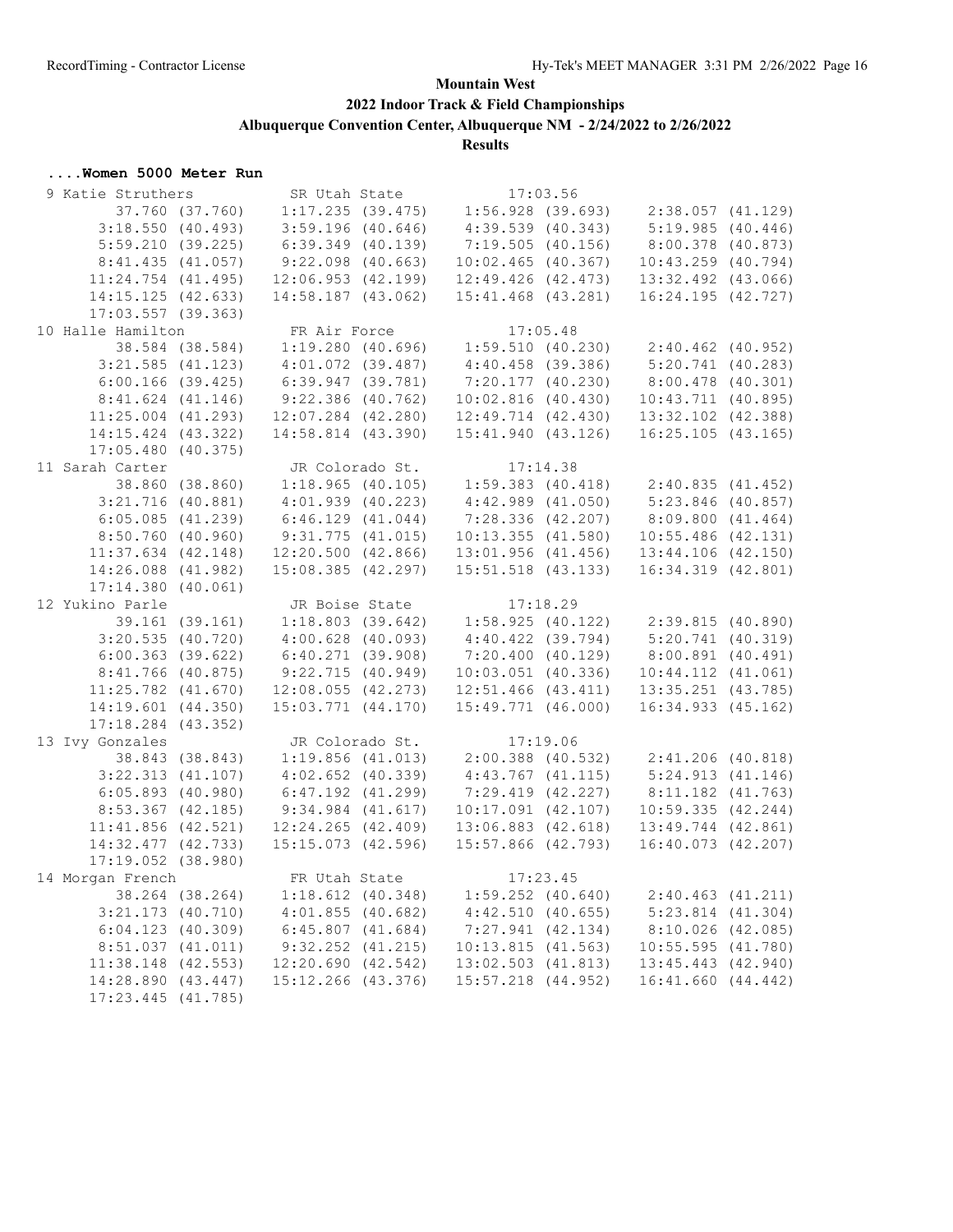**Results**

| 15 Kylie Simshauser    | FR Wyoming             | 17:25.01                                                    |                        |
|------------------------|------------------------|-------------------------------------------------------------|------------------------|
| 38.269 (38.269)        | 1:18.057(39.788)       | $1:58.622$ (40.565)                                         | 2:39.980 (41.358)      |
| $3:21.005$ $(41.025)$  | 4:01.375(40.370)       | 4:42.016(40.641)                                            | $5:23.381$ $(41.365)$  |
| $6:05.194$ $(41.813)$  | 6:46.897(41.703)       | $7:29.598$ $(42.701)$                                       | 8:11.672(42.074)       |
| 8:54.835 (43.163)      | $9:37.486$ (42.651)    | $10:20.779$ $(43.293)$                                      | $11:03.466$ (42.687)   |
| $11:44.564$ (41.098)   | 12:29.637 (45.073)     | $13:13.301$ $(43.664)$                                      | $13:56.667$ (43.366)   |
| 14:39.787 (43.120)     | 15:22.970 (43.183)     | $16:06.188$ $(43.218)$                                      | $16:47.524$ $(41.336)$ |
| $17:25.009$ $(37.486)$ |                        |                                                             |                        |
| 16 Ashley LaJocies     | FR Boise State         | 17:27.36                                                    |                        |
| 38.268 (38.268)        | $1:18.397$ (40.129)    | $1:58.972$ (40.575) $2:40.301$ (41.329)                     |                        |
| $3:21.037$ (40.736)    | 4:01.645(40.608)       | $4:42.200$ (40.555)                                         | $5:23.379$ $(41.179)$  |
| $6:04.592$ $(41.213)$  | 6:46.130(41.538)       | 7:28.490(42.360)                                            | 8:11.351(42.861)       |
| 8:54.495(43.144)       | 9:37.620(43.125)       | $10:20.886$ $(43.266)$                                      | $11:03.262$ $(42.376)$ |
| $11:45.901$ (42.639)   | $12:29.261$ $(43.360)$ | $13:13.417$ $(44.156)$                                      | $13:57.054$ (43.637)   |
| 14:39.908 (42.854)     | 15:23.375 (43.467)     | $16:06.444$ $(43.069)$                                      | 16:49.158 (42.714)     |
|                        |                        |                                                             |                        |
| $17:27.351$ (38.194)   |                        |                                                             |                        |
| 17 Tiaree Towler       | FR Air Force           | 17:34.40                                                    |                        |
| 39.560 (39.560)        |                        |                                                             |                        |
| 3:22.030(41.001)       | $4:02.101$ $(40.071)$  | $4:42.491$ (40.390)                                         | $5:23.680$ $(41.189)$  |
| 6:04.896(41.216)       | 6:46.603(41.707)       | 7:28.492 (41.889)                                           | 8:10.555(42.063)       |
| $8:52.676$ (42.121)    | $9:35.314$ (42.638)    | $10:18.294$ $(42.980)$                                      | $11:02.272$ $(43.978)$ |
| $11:45.722$ $(43.450)$ | $12:29.757$ $(44.035)$ | $13:13.634$ $(43.877)$                                      | 13:56.921 (43.287)     |
| $14:40.346$ (43.425)   | 15:24.072 (43.726)     | $16:08.118$ $(44.046)$                                      | $16:52.529$ $(44.411)$ |
| $17:34.397$ $(41.869)$ |                        |                                                             |                        |
| 18 Sailor Hutton       | JR Boise State         | 17:43.59                                                    |                        |
| 39.822 (39.822)        |                        | $1:20.075$ (40.253) $2:00.294$ (40.219) $2:41.397$ (41.103) |                        |
| $3:21.929$ (40.532)    | $4:02.424$ $(40.495)$  | 4:43.340(40.916)                                            | $5:24.465$ $(41.125)$  |
| $6:05.566$ $(41.101)$  | $6:47.012$ $(41.446)$  | $7:29.148$ $(42.136)$                                       | 8:10.932 (41.784)      |
| $8:53.057$ $(42.125)$  | $9:34.749$ $(41.692)$  | 10:16.893(42.144)                                           | $10:59.002$ $(42.109)$ |
| 11:41.570(42.568)      | $12:25.499$ $(43.929)$ | 13:10.507 (45.008)                                          | 13:55.510 (45.003)     |
| 14:41.212 (45.702)     | 15:27.313(46.101)      | 16:13.099 (45.786)                                          | 16:59.527 (46.428)     |
| $17:43.589$ $(44.063)$ |                        |                                                             |                        |
| 19 Abigail Whitman     | FR Wyoming             | 18:03.84                                                    |                        |
| 37.538 (37.538)        | $1:17.928$ (40.390)    | 1:58.637(40.709)                                            | $2:39.969$ $(41.332)$  |
| $3:20.734$ (40.765)    | $4:01.502$ $(40.768)$  | 4:42.736 (41.234)                                           | $5:23.999$ $(41.263)$  |
| $6:05.621$ $(41.622)$  | $6:48.048$ $(42.427)$  | 7:31.886 (43.838)                                           | $8:14.546$ (42.660)    |
| $8:59.018$ $(44.472)$  | 9:42.731(43.713)       | 10:25.631(42.900)                                           | $11:11.042$ (45.411)   |
| $11:55.865$ (44.823)   | 12:41.270(45.405)      | $13:26.373$ $(45.103)$                                      | 14:12.246 (45.873)     |
| 14:58.322 (46.076)     | $15:44.665$ (46.343)   | $16:29.432$ $(44.767)$                                      | $17:19.026$ (49.594)   |
| 18:03.835 (44.809)     |                        |                                                             |                        |
| 20 Lexy Osterkamp      | FR UNLV                | 19:17.82                                                    |                        |
| 39.976 (39.976)        | $1:20.059$ (40.083)    | 2:00.755(40.696)                                            | $2:42.041$ $(41.286)$  |
| $3:23.524$ $(41.483)$  | 4:08.460(44.936)       | $4:56.511$ $(48.051)$                                       | $5:45.467$ (48.956)    |
| $6:34.463$ $(48.996)$  | $7:25.212$ (50.749)    | $8:10.687$ $(45.475)$                                       | $9:00.063$ $(49.376)$  |
| 9:53.120(53.057)       | 10:46.122 (53.002)     | $11:35.506$ (49.384)                                        | 12:25.841 (50.335)     |
| 13:15.768 (49.927)     | 14:08.892 (53.124)     | $15:02.447$ (53.555)                                        | $15:55.003$ (52.556)   |
| 16:46.827 (51.824)     |                        |                                                             |                        |
|                        |                        |                                                             |                        |
| 19:25.419 (7.599)      | 17:38.732 (51.905)     | 18:29.090 (50.358)                                          | 19:17.820 (48.731)     |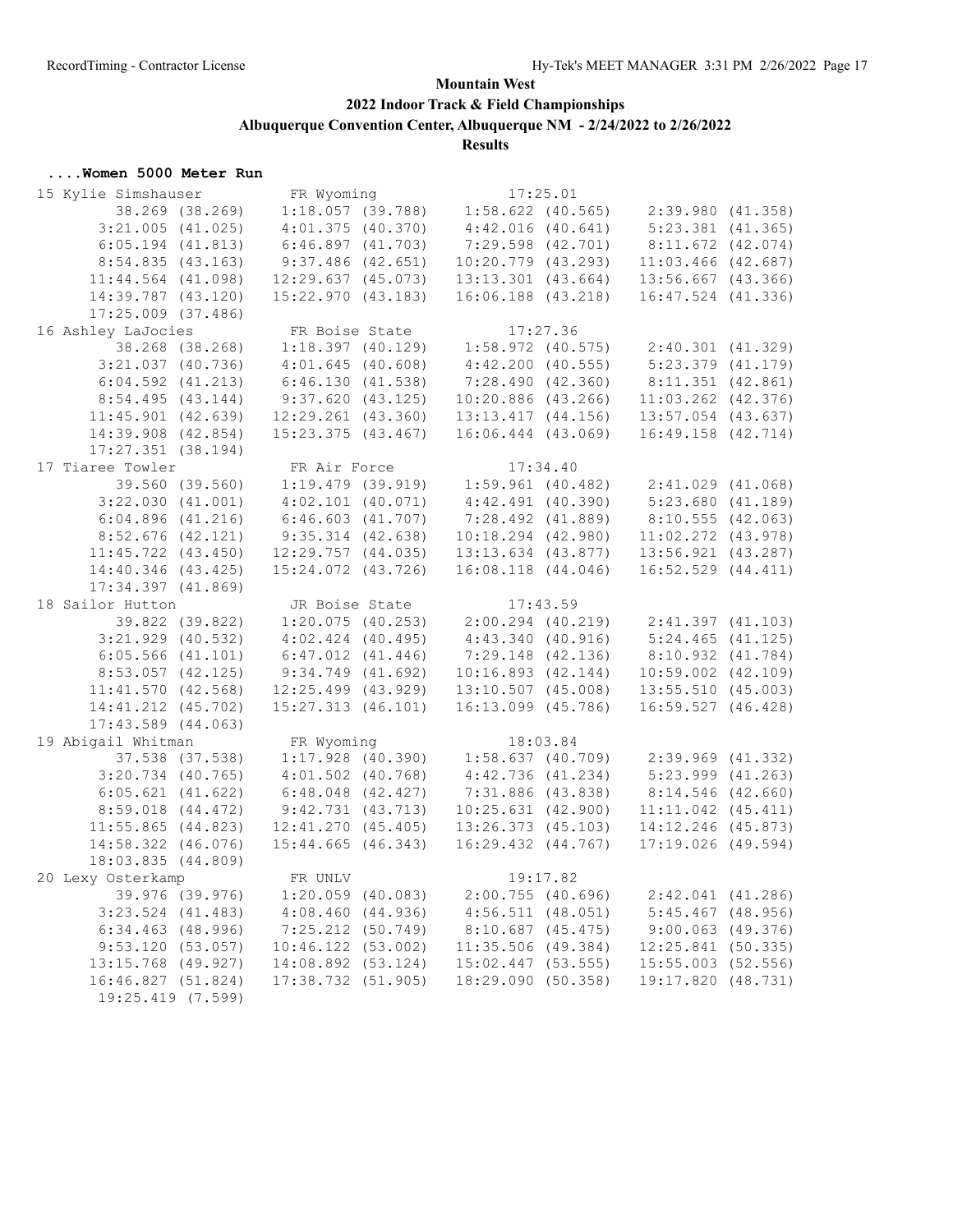**Results**

| 21:14.98                                                                                                                                                                |                                                                                                                                                                                                                                                                                                                                                                                                                                                                                                                                                                                                                                                                                                                                                                                                                                                                                                                                                                     |
|-------------------------------------------------------------------------------------------------------------------------------------------------------------------------|---------------------------------------------------------------------------------------------------------------------------------------------------------------------------------------------------------------------------------------------------------------------------------------------------------------------------------------------------------------------------------------------------------------------------------------------------------------------------------------------------------------------------------------------------------------------------------------------------------------------------------------------------------------------------------------------------------------------------------------------------------------------------------------------------------------------------------------------------------------------------------------------------------------------------------------------------------------------|
|                                                                                                                                                                         | $3:03.634$ (48.550)                                                                                                                                                                                                                                                                                                                                                                                                                                                                                                                                                                                                                                                                                                                                                                                                                                                                                                                                                 |
|                                                                                                                                                                         | $6:21.758$ (51.532)                                                                                                                                                                                                                                                                                                                                                                                                                                                                                                                                                                                                                                                                                                                                                                                                                                                                                                                                                 |
|                                                                                                                                                                         | 9:46.790(50.737)                                                                                                                                                                                                                                                                                                                                                                                                                                                                                                                                                                                                                                                                                                                                                                                                                                                                                                                                                    |
|                                                                                                                                                                         | 13:17.935(51.827)                                                                                                                                                                                                                                                                                                                                                                                                                                                                                                                                                                                                                                                                                                                                                                                                                                                                                                                                                   |
|                                                                                                                                                                         | 16:54.748 (55.591)                                                                                                                                                                                                                                                                                                                                                                                                                                                                                                                                                                                                                                                                                                                                                                                                                                                                                                                                                  |
|                                                                                                                                                                         | 20:29.045 (52.029)                                                                                                                                                                                                                                                                                                                                                                                                                                                                                                                                                                                                                                                                                                                                                                                                                                                                                                                                                  |
|                                                                                                                                                                         |                                                                                                                                                                                                                                                                                                                                                                                                                                                                                                                                                                                                                                                                                                                                                                                                                                                                                                                                                                     |
| 22:48.96                                                                                                                                                                |                                                                                                                                                                                                                                                                                                                                                                                                                                                                                                                                                                                                                                                                                                                                                                                                                                                                                                                                                                     |
|                                                                                                                                                                         | $3:08.569$ (51.264)                                                                                                                                                                                                                                                                                                                                                                                                                                                                                                                                                                                                                                                                                                                                                                                                                                                                                                                                                 |
|                                                                                                                                                                         |                                                                                                                                                                                                                                                                                                                                                                                                                                                                                                                                                                                                                                                                                                                                                                                                                                                                                                                                                                     |
|                                                                                                                                                                         | $10:24.056$ (55.610)                                                                                                                                                                                                                                                                                                                                                                                                                                                                                                                                                                                                                                                                                                                                                                                                                                                                                                                                                |
|                                                                                                                                                                         | 14:14.327(57.732)                                                                                                                                                                                                                                                                                                                                                                                                                                                                                                                                                                                                                                                                                                                                                                                                                                                                                                                                                   |
|                                                                                                                                                                         | 18:06.393 (58.282)                                                                                                                                                                                                                                                                                                                                                                                                                                                                                                                                                                                                                                                                                                                                                                                                                                                                                                                                                  |
|                                                                                                                                                                         | 22:00.222 (55.575)                                                                                                                                                                                                                                                                                                                                                                                                                                                                                                                                                                                                                                                                                                                                                                                                                                                                                                                                                  |
|                                                                                                                                                                         |                                                                                                                                                                                                                                                                                                                                                                                                                                                                                                                                                                                                                                                                                                                                                                                                                                                                                                                                                                     |
| DNF                                                                                                                                                                     |                                                                                                                                                                                                                                                                                                                                                                                                                                                                                                                                                                                                                                                                                                                                                                                                                                                                                                                                                                     |
|                                                                                                                                                                         |                                                                                                                                                                                                                                                                                                                                                                                                                                                                                                                                                                                                                                                                                                                                                                                                                                                                                                                                                                     |
|                                                                                                                                                                         |                                                                                                                                                                                                                                                                                                                                                                                                                                                                                                                                                                                                                                                                                                                                                                                                                                                                                                                                                                     |
|                                                                                                                                                                         |                                                                                                                                                                                                                                                                                                                                                                                                                                                                                                                                                                                                                                                                                                                                                                                                                                                                                                                                                                     |
|                                                                                                                                                                         |                                                                                                                                                                                                                                                                                                                                                                                                                                                                                                                                                                                                                                                                                                                                                                                                                                                                                                                                                                     |
|                                                                                                                                                                         |                                                                                                                                                                                                                                                                                                                                                                                                                                                                                                                                                                                                                                                                                                                                                                                                                                                                                                                                                                     |
| 21 Alexys Arroyo<br>10:40.316(53.526)<br>$17:48.021$ (53.273)<br>40.685 (40.685)<br>11:20.970(56.914)<br>15:12.271 (57.944)<br>-- Isabella Fauria<br>16:35.668 (24.047) | SO UNLV<br>41.284 (41.284) 1:26.175 (44.891)<br>2:15.084 (48.909)<br>$3:52.549$ (48.915) $4:40.732$ (48.183)<br>5:30.226 (49.494)<br>7:12.785 (51.027)  8:04.796 (52.011)  8:56.053 (51.257)<br>11:33.705(53.389)<br>$12:26.108$ (52.403)<br>$15:05.574$ (54.709)<br>15:59.157(53.583)<br>18:42.451 (54.430)<br>19:37.016 (54.565)<br>FR UNLV<br>1:26.839 (46.154)<br>2:17.305 (50.466)<br>4:00.185 (51.616) 4:51.936 (51.751) 5:47.307 (55.371) 6:42.136 (54.829)<br>$9:28.446$ (55.175)<br>8:33.271 (56.480)<br>12:18.848 (57.878)<br>13:16.595 (57.747)<br>16:11.908 (59.637)<br>17:08.111(56.203)<br>20:06.652 (58.593)<br>$21:04.647$ (57.995)<br>FR New Mexico<br>$36.857$ (36.857) 1:15.875 (39.018) 1:55.474 (39.599) 2:35.544 (40.070)<br>$8:06.791$ (4:48.497) 12:45.005 (4:38.214) 16:11.621 (3:26.616)<br>$16:56.649$ (20.981) $17:27.492$ (30.843) $17:48.471$ (20.979)<br>18:18.947 (30.476) 18:47.540 (28.593) 19:22.821 (35.281) 19:53.553 (30.732) |

| MW Meet: M 8.11 2/24/2017 Micha Auzenne, SDSU<br>MW All-Time: A 8.06 2/11/2017 Lorenda Holston, Colorado St<br>Facility: F 7.70 2/18/2018 Sharika Nelvis, Adidas |                  |                   |                |  |
|------------------------------------------------------------------------------------------------------------------------------------------------------------------|------------------|-------------------|----------------|--|
| Name                                                                                                                                                             | Year School      | Prelims H#        |                |  |
| ================================<br>Preliminaries                                                                                                                |                  |                   |                |  |
| 1 Dafni Georgiou                                                                                                                                                 | JR Boise State   | 8.220 1           |                |  |
| 2 Danae Dyer                                                                                                                                                     | JR San Diego St. | 8.410 2           |                |  |
| 3 Taylor Shorter                                                                                                                                                 | SO UNLV          | $8.54q$ 1         |                |  |
| 4 Nyenuchi Okemgbo                                                                                                                                               | JR Boise State   | $8.63q$ 2         |                |  |
| 5 Abbey Bryant                                                                                                                                                   | SO Utah State    | $8.69q$ 1         |                |  |
| 6 Alexis Koetitz                                                                                                                                                 | JR Utah State    | 8.73q 1 8.723     |                |  |
| 7 Lexie Keller                                                                                                                                                   | JR Colorado St.  | $8.73q$ 2 $8.725$ |                |  |
| 8 Jahzara Davis                                                                                                                                                  | FR Colorado St.  | 8.75q             | 2              |  |
| 9 Darcy Jackson                                                                                                                                                  | FR Utah State    | 8.80              | 2              |  |
| 10 Jordan Brandt                                                                                                                                                 | SO Utah State    | 8.82              | $\mathbf{1}$   |  |
| 11 Sara Absten                                                                                                                                                   | JR San Diego St. | 8.84              | $\overline{2}$ |  |
| 12 Olivia Smith                                                                                                                                                  | FR Utah State    | 8.85              | $\mathbf{1}$   |  |
| 13 Jordan Lanning                                                                                                                                                | SO Colorado St.  | 9.00              | $\mathbf{1}$   |  |
| 14 Kate Kadrmas                                                                                                                                                  | FR Nevada        | 9.14              | $\mathbf{1}$   |  |
| 15 Gabby Drube                                                                                                                                                   | FR Wyoming       | 9.17              | $\overline{2}$ |  |
| 16 Sarah Marske                                                                                                                                                  | SO Nevada        | 10.52             | 2              |  |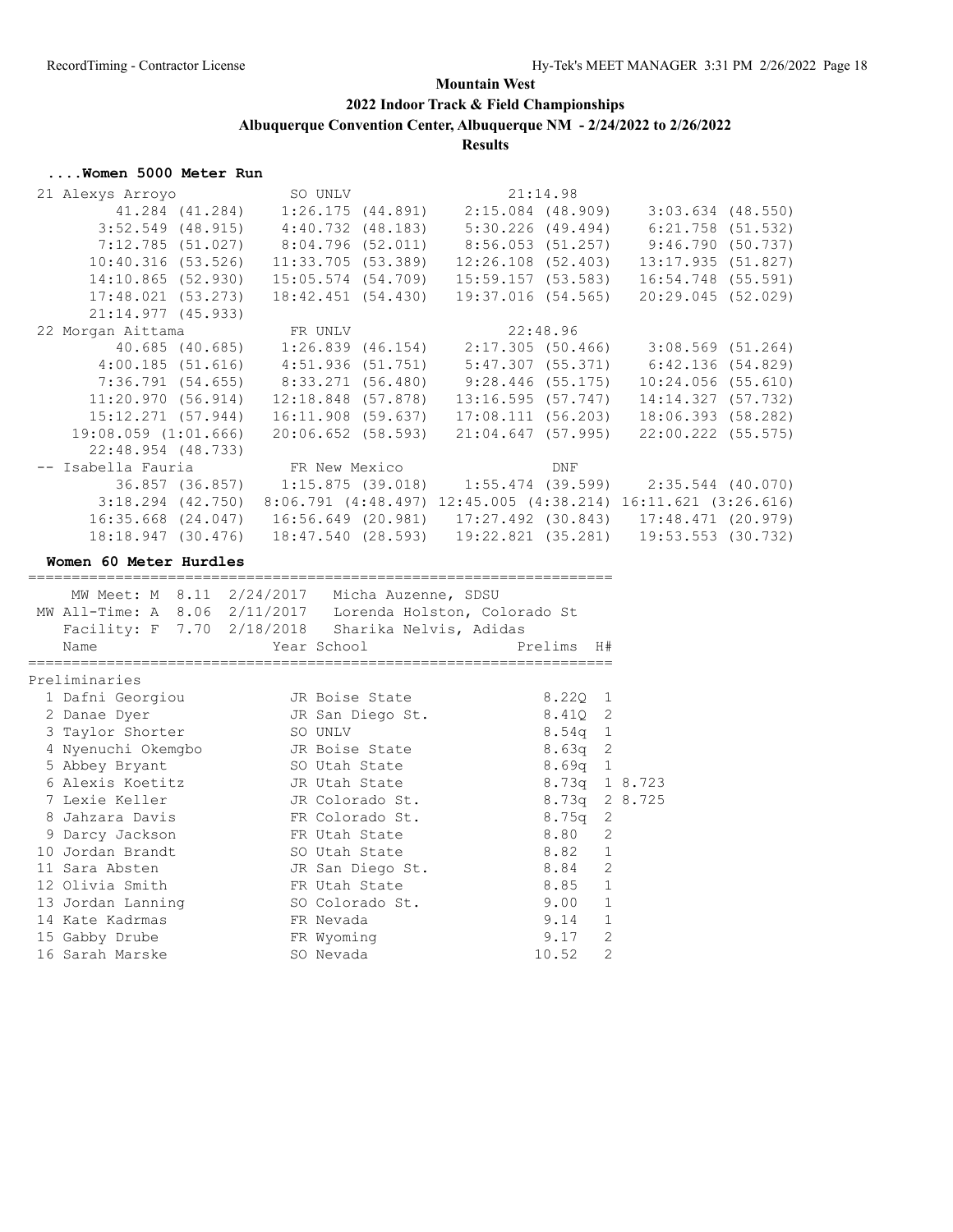# **Results**

### **Women 60 Meter Hurdles**

|        | MW Meet: M 8.11 2/24/2017 Micha Auzenne, SDSU                           |                 |                  |                                                                     |                |                     |  |
|--------|-------------------------------------------------------------------------|-----------------|------------------|---------------------------------------------------------------------|----------------|---------------------|--|
|        | MW All-Time: A 8.06 2/11/2017 Lorenda Holston, Colorado St              |                 |                  |                                                                     |                |                     |  |
|        | Facility: F 7.70 2/18/2018 Sharika Nelvis, Adidas                       |                 |                  |                                                                     |                |                     |  |
|        | Name                                                                    | Year School     |                  | Finals Points                                                       |                |                     |  |
|        |                                                                         |                 |                  |                                                                     |                |                     |  |
| Finals |                                                                         |                 |                  |                                                                     |                |                     |  |
|        |                                                                         |                 |                  | 8.29                                                                | 10             |                     |  |
|        | 1 Danae Dyer<br>2 Dafni Georgiou                                        | JR Boise State  | JR San Diego St. | 8.31                                                                | 8              |                     |  |
|        |                                                                         |                 |                  |                                                                     |                |                     |  |
|        | 3 Taylor Shorter                                                        | SO UNLV         |                  | 8.56                                                                | 6              | 8.551               |  |
|        | 4 Lexie Keller                                                          | JR Colorado St. |                  | 8.56                                                                | 5              | 8.557               |  |
|        | 5 Nyenuchi Okemgbo                                                      | JR Boise State  |                  | 8.63 4                                                              |                |                     |  |
|        | 6 Alexis Koetitz                                                        | JR Utah State   |                  | 8.70 3                                                              |                |                     |  |
|        | 7 Abbey Bryant                                                          | SO Utah State   |                  | 8.75                                                                | $\overline{2}$ |                     |  |
|        | -- Jahzara Davis                                                        | FR Colorado St. |                  | FS                                                                  |                |                     |  |
|        | Women 4x400 Meter Relay                                                 |                 |                  |                                                                     |                |                     |  |
|        | MW Meet: M 3:35.65 2/29/2020                                            |                 |                  | San Diego St., San Diego St                                         |                |                     |  |
|        |                                                                         |                 |                  | J Harris, D Dyer, S Roberson, N McNeil                              |                |                     |  |
|        | MW All-Time: A 3:31.87 3/7/2004    Wyoming, Wyoming                     |                 |                  |                                                                     |                |                     |  |
|        | Facility: F 3:27.40 3/15/2014 Oergon, Oregon                            |                 |                  |                                                                     |                |                     |  |
|        | School                                                                  |                 |                  | Finals H# Points                                                    |                |                     |  |
|        |                                                                         |                 |                  |                                                                     |                |                     |  |
|        | 1 San Diego St.                                                         |                 |                  | 3:37.06                                                             | 2              | - 10                |  |
|        | 1) Jalyn Harris SR                                                      |                 |                  | 2) Rhea Hoyte FR                                                    |                |                     |  |
|        | 3) Sakura Roberson SR                                                   |                 |                  | 4) Nyjari McNeil JR                                                 |                |                     |  |
|        |                                                                         |                 |                  | 24.901 (24.901) 54.841 (29.940) 1:19.427 (24.587) 1:50.593 (31.166) |                |                     |  |
|        |                                                                         |                 |                  |                                                                     |                |                     |  |
|        | 2:16.076 (25.484) 2:42.944 (26.868) 3:07.672 (24.728) 3:37.051 (29.380) |                 |                  |                                                                     |                |                     |  |
|        | 2 Colorado St.                                                          |                 |                  | 3:40.42                                                             | $\sim$ 2       | 8                   |  |
|        | 1) Yolonda Johnson SR                                                   |                 |                  | 2) Makayla Williams FR                                              |                |                     |  |
|        | 3) Bailee Carr SO                                                       |                 |                  | 4) Grace Goldsworthy SO                                             |                |                     |  |
|        |                                                                         |                 |                  | 26.605 (26.605) 55.084 (28.480) 1:19.856 (24.773) 1:49.859 (30.003) |                |                     |  |
|        | 2:16.396(26.538)                                                        |                 |                  | $2:46.929$ (30.533) 3:11.763 (24.835) 3:40.417 (28.655)             |                |                     |  |
|        | 3 Boise State                                                           |                 |                  | 3:40.69                                                             | $\sim$ 2       | 6                   |  |
|        | 1) Alyssa Cullen FR                                                     |                 |                  | 2) Anita Taviore FR                                                 |                |                     |  |
|        | 3) Nyenuchi Okemgbo JR                                                  |                 |                  | 4) MaLeigha Menegatti JR                                            |                |                     |  |
|        |                                                                         |                 |                  | 26.531 (26.531) 56.643 (30.112) 1:21.037 (24.395) 1:50.381 (29.344) |                |                     |  |
|        | $2:16.219$ (25.838) $2:46.742$ (30.524) 3:11.574 (24.833)               |                 |                  |                                                                     |                | $3:40.689$ (29.115) |  |
|        | 4 Utah State                                                            |                 |                  | 3:41.96                                                             | 2              | 5                   |  |
|        | 1) Olivia Smith FR                                                      |                 |                  | 2) Alison Richter FR                                                |                |                     |  |
|        | 3) Delphine Dah FR                                                      |                 |                  | 4) Emma Reeves FR                                                   |                |                     |  |
|        | 26.816 (26.816)                                                         |                 | 56.696 (29.880)  | 1:23.154 (26.458)                                                   |                | 1:51.966 (28.813)   |  |
|        | $2:17.491$ (25.525)                                                     |                 |                  | $2:47.629$ (30.138) 3:13.063 (25.435)                               |                | 3:41.956(28.894)    |  |
|        | 5 Air Force                                                             |                 |                  | 3:44.52 2                                                           |                | $\overline{4}$      |  |
|        | 1) Grace Proesch SR                                                     |                 |                  | 2) Taylor Rioux FR                                                  |                |                     |  |
|        | 3) Brid O'Connell SR                                                    |                 |                  | 4) Michelle Roca SR                                                 |                |                     |  |
|        | 26.654 (26.654)                                                         |                 | 57.256 (30.603)  | $1:23.311$ (26.055)                                                 |                | 1:53.908 (30.597)   |  |
|        | $2:19.538$ $(25.630)$                                                   |                 | 2:48.951(29.414) | $3:15.051$ (26.100)                                                 |                | 3:44.520(29.469)    |  |
|        | 6 San Jose St.                                                          |                 |                  | 3:45.16                                                             | $\sim$ 1       | 3                   |  |
|        |                                                                         |                 |                  |                                                                     |                |                     |  |
|        | 1) Sydney Bentley SO                                                    |                 |                  | 2) Sarah Mosteller FR                                               |                |                     |  |
|        | 3) Kaiya Johnson FR                                                     |                 |                  | 4) Gabrielle Spencer FR                                             |                |                     |  |
|        | 26.494 (26.494)                                                         |                 | 55.382 (28.888)  | 1:21.072 (25.691)                                                   |                | $1:53.196$ (32.124) |  |
|        | 2:18.040(24.845)                                                        |                 |                  | 2:49.562 (31.522) 3:15.358 (25.797)                                 |                | $3:45.152$ (29.795) |  |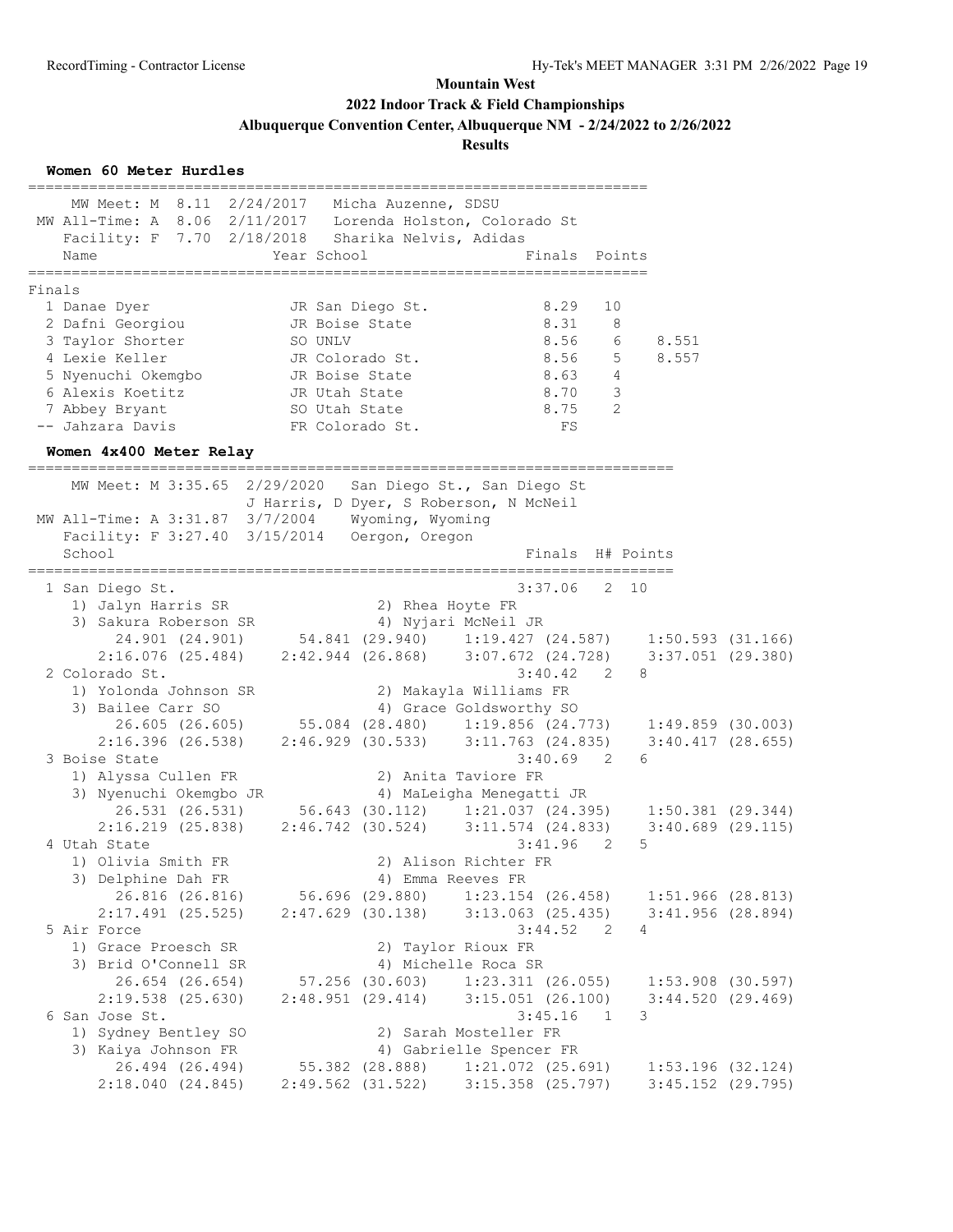**Albuquerque Convention Center, Albuquerque NM - 2/24/2022 to 2/26/2022**

# **Results**

### **....Women 4x400 Meter Relay**

| 7 Fresno State                                            |                       | 3:46.32<br>1                                                                                                                                                                                                   | 2                                           |  |
|-----------------------------------------------------------|-----------------------|----------------------------------------------------------------------------------------------------------------------------------------------------------------------------------------------------------------|---------------------------------------------|--|
| 1) Ceonna Pipion SO                                       |                       | 2) Cu-Nisha Mitchell SO                                                                                                                                                                                        |                                             |  |
| 3) Brianna Sproles SO                                     |                       | 4) Nakyia Buckner FR                                                                                                                                                                                           |                                             |  |
| 25.693 (25.693)                                           |                       | 55.541 (29.848) 1:21.483 (25.943) 1:52.767 (31.285)                                                                                                                                                            |                                             |  |
| 2:18.275(25.508)                                          |                       | $2:50.546$ (32.272) 3:17.007 (26.462) 3:46.317 (29.310)                                                                                                                                                        |                                             |  |
| 8 Nevada                                                  |                       | $3:52.27$ 2                                                                                                                                                                                                    | 1                                           |  |
| 1) Lilly Gregg FR                                         |                       | 2) Emily Costello JR                                                                                                                                                                                           |                                             |  |
| 3) Kylie Burton FR                                        |                       | 4) Raegan Gorzeman FR                                                                                                                                                                                          |                                             |  |
|                                                           |                       |                                                                                                                                                                                                                |                                             |  |
| 27.015 (27.015)                                           |                       | 57.591 (30.577) 1:23.124 (25.533)                                                                                                                                                                              | $1:52.764$ (29.640)                         |  |
| 2:20.997(28.233)                                          |                       | $2:53.166$ (32.170) 3:20.489 (27.323)                                                                                                                                                                          | $3:52.261$ $(31.772)$                       |  |
| 9 Wyoming                                                 |                       | 3:52.72 1                                                                                                                                                                                                      |                                             |  |
| 1) Gabby Drube FR                                         |                       | 2) Kiona Gonzales-Gibbs SO                                                                                                                                                                                     |                                             |  |
| 3) Jenae Ramirez JR                                       |                       | 4) Jasmyne Cooper SO                                                                                                                                                                                           |                                             |  |
| 27.074 (27.074)                                           |                       | 59.071 (31.998) 1:25.442 (26.372)                                                                                                                                                                              | $1:57.481$ (32.039)                         |  |
| 2:24.390(26.909)                                          |                       | $2:55.411$ (31.022) 3:21.389 (25.978)                                                                                                                                                                          | $3:52.712$ (31.324)                         |  |
| 10 UNLV                                                   |                       | $3:53.21$ 1                                                                                                                                                                                                    |                                             |  |
| 1) Taylor Shorter SO                                      |                       | 2) Emma Wahlenmaier SR                                                                                                                                                                                         |                                             |  |
| 3) Aja Melo-Powell FR                                     |                       | 4) Elisa Rovere SR                                                                                                                                                                                             |                                             |  |
|                                                           |                       | $26.403$ (26.403) 57.507 (31.105) 1:24.530 (27.023) 1:54.855 (30.325)                                                                                                                                          |                                             |  |
|                                                           |                       | 2:23.042 (28.188) 2:57.537 (34.496) 3:24.045 (26.508)                                                                                                                                                          | $3:53.209$ (29.164)                         |  |
| 11 New Mexico                                             |                       | 3:55.00<br>$\overline{1}$                                                                                                                                                                                      |                                             |  |
| 1) Lauren Chafins SO                                      |                       | 2) Lauren Fowler FR                                                                                                                                                                                            |                                             |  |
| 3) Alicia Quintana FR                                     |                       | 4) Ryan Little FR                                                                                                                                                                                              |                                             |  |
|                                                           |                       | 27.294 (27.294) 59.117 (31.824) 1:25.254 (26.137) 1:55.610 (30.356)                                                                                                                                            |                                             |  |
|                                                           |                       | $2:23.319$ (27.710) $2:55.892$ (32.573) $3:22.113$ (26.222)                                                                                                                                                    | 3:54.995 (32.882)                           |  |
|                                                           |                       |                                                                                                                                                                                                                |                                             |  |
|                                                           |                       |                                                                                                                                                                                                                |                                             |  |
| Women Distance Medley                                     |                       |                                                                                                                                                                                                                |                                             |  |
|                                                           |                       |                                                                                                                                                                                                                |                                             |  |
| Running Order: 1200m-400m-800m-1600m                      |                       |                                                                                                                                                                                                                |                                             |  |
| 6 teams on back waterfall line. 3 teams on forward alley. |                       |                                                                                                                                                                                                                |                                             |  |
| MW Meet: M 11:05.39 2/22/2018  Boise State, Boise St      |                       |                                                                                                                                                                                                                |                                             |  |
|                                                           |                       | S Henderson, C Walker, A Fuller, A Ostrander                                                                                                                                                                   |                                             |  |
| MW All-Time: A 10:56.42 1/25/2019 Bosie St, Boise St      |                       |                                                                                                                                                                                                                |                                             |  |
| Facility: F 11:05.39 2/22/2018  Boise State, Boise St     |                       |                                                                                                                                                                                                                |                                             |  |
| School                                                    |                       | Finals Points                                                                                                                                                                                                  |                                             |  |
| ====================                                      |                       | --------------------                                                                                                                                                                                           |                                             |  |
| 1 New Mexico                                              |                       | J11:10.33                                                                                                                                                                                                      | 10                                          |  |
| 1) Elise Thorner SO                                       |                       | 2) Tianna Holmes JR                                                                                                                                                                                            |                                             |  |
| 3) Adva Cohen SR                                          |                       | 4) Abbe Goldstein SR                                                                                                                                                                                           |                                             |  |
|                                                           |                       |                                                                                                                                                                                                                |                                             |  |
| 2:50.413(34.450)                                          |                       |                                                                                                                                                                                                                |                                             |  |
|                                                           |                       | $\begin{array}{cccccc} 32.078 & (32.078) & 1:06.198 & (34.121) & 1:40.893 & (34.695) & 2:15.963 & (35.070) \\ 50.413 & (34.450) & 3:25.468 & (35.056) & 3:50.983 & (25.515) & 4:19.616 & (28.634) \end{array}$ |                                             |  |
| 4:50.496(30.880)                                          |                       | 5:22.749 (32.253) 5:56.758 (34.009) 6:31.168 (34.411)                                                                                                                                                          |                                             |  |
| $7:03.963$ $(32.795)$                                     | 7:37.911 (33.948)     | 8:13.591 (35.680) 8:49.230 (35.639)                                                                                                                                                                            |                                             |  |
| $9:25.118$ (35.888)                                       | $10:00.477$ (35.360)  | 10:36.091 (35.615) 11:10.327 (34.236)                                                                                                                                                                          |                                             |  |
| 2 Colorado St.                                            |                       | J11:47.66<br>8                                                                                                                                                                                                 |                                             |  |
| 1) Lauren Offerman SR                                     |                       | 2) Yolonda Johnson SR                                                                                                                                                                                          |                                             |  |
| 3) Bailee Carr SO                                         |                       | 4) Megan Mooney SR                                                                                                                                                                                             |                                             |  |
| 32.216 (32.216)                                           |                       | $1:06.935$ (34.720) $1:42.296$ (35.361)                                                                                                                                                                        | $2:17.775$ (35.479)                         |  |
| 2:52.698 (34.923)                                         |                       | $3:29.858$ (37.160) $3:56.871$ (27.014)                                                                                                                                                                        | $4:25.408$ $(28.538)$                       |  |
| $4:57.273$ $(31.865)$                                     | $5:32.009$ $(34.737)$ | 6:06.934(34.925)                                                                                                                                                                                               | $6:39.754$ $(32.820)$                       |  |
| 7:13.902 (34.148)<br>$9:47.764$ (40.141)                  | $10:27.871$ (40.108)  | 7:49.927 (36.025) 8:28.012 (38.085)<br>11:08.347 (40.476)                                                                                                                                                      | $9:07.623$ (39.612)<br>$11:47.657$ (39.310) |  |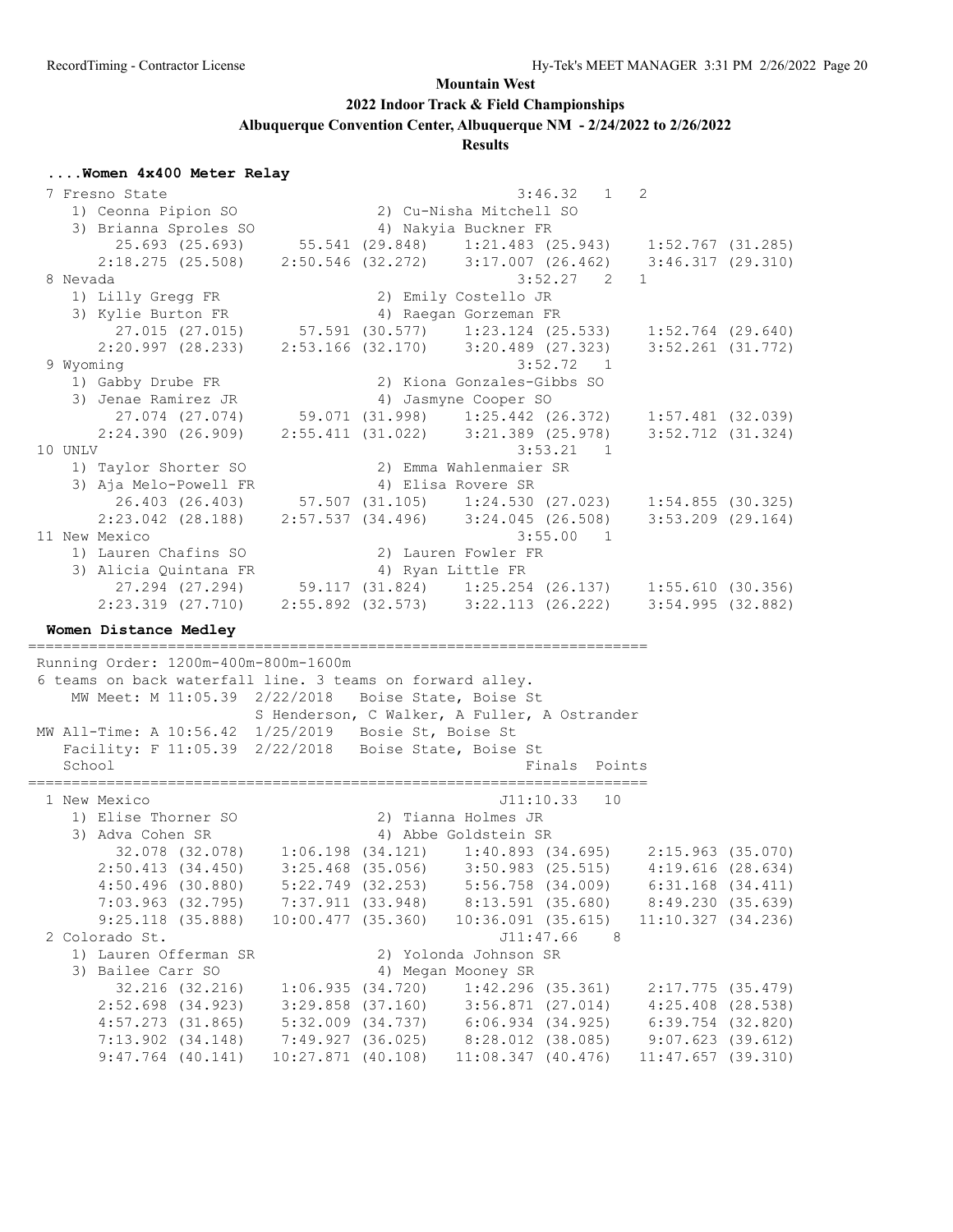**Results**

### **....Women Distance Medley**

| 3 Air Force  |                       |                          |                                                                                                                                                                                                                                                                               |                  |                            | J11:59.75 6  |                       |                                  |
|--------------|-----------------------|--------------------------|-------------------------------------------------------------------------------------------------------------------------------------------------------------------------------------------------------------------------------------------------------------------------------|------------------|----------------------------|--------------|-----------------------|----------------------------------|
|              |                       | 1) Rayna Fruchey SO      |                                                                                                                                                                                                                                                                               |                  | 2) Michelle Roca SR        |              |                       |                                  |
|              |                       |                          | 3) Brid O'Connell SR                                                                                                                                                                                                                                                          |                  | 4) Lindsey Peters FR       |              |                       |                                  |
|              |                       |                          | 33.013 (33.013) 1:07.933 (34.920) 1:49.661 (41.729) 2:29.056 (39.395)                                                                                                                                                                                                         |                  |                            |              |                       |                                  |
|              |                       |                          | 3:08.423 (39.367) 3:54.290 (45.868) 4:20.800 (26.510) 4:49.890 (29.090)                                                                                                                                                                                                       |                  |                            |              |                       |                                  |
|              |                       |                          |                                                                                                                                                                                                                                                                               |                  |                            |              |                       |                                  |
|              |                       |                          | 5:20.456 (30.567) 5:54.683 (34.228) 6:31.868 (37.185) 7:09.484 (37.616)<br>7:43.254 (33.770) 8:18.309 (35.055) 8:54.606 (36.298) 9:32.280 (37.674)                                                                                                                            |                  |                            |              |                       |                                  |
|              |                       |                          | 10:10.477 (38.198) 10:48.070 (37.594) 11:24.783 (36.713) 11:59.750 (34.967)                                                                                                                                                                                                   |                  |                            |              |                       |                                  |
| 4 Utah State |                       |                          |                                                                                                                                                                                                                                                                               |                  |                            |              |                       | J11:50.04 5 3rd 1 short 4th long |
|              |                       | 1) Hannah Davidson SO    |                                                                                                                                                                                                                                                                               |                  | 2) Alison Richter FR       |              |                       |                                  |
|              |                       | 3) Karen Christensen SR  |                                                                                                                                                                                                                                                                               |                  | 4) Abby Jensen SO          |              |                       |                                  |
|              |                       |                          | $\begin{array}{cccc} 32.940 & (32.940) & 1:08.258 & (35.318) & 1:45.313 & (37.055) & 2:22.110 & (36.798) \\ 2:57.355 & (35.245) & 3:23.830 & (26.475) & 3:53.551 & (29.722) & 4:23.205 & (29.654) \\ 4:56.373 & (33.168) & 5:31.744 & (35.372) & 6:07.421 & (35.678) & 6:41.$ |                  |                            |              |                       |                                  |
|              |                       |                          |                                                                                                                                                                                                                                                                               |                  |                            |              |                       |                                  |
|              |                       |                          |                                                                                                                                                                                                                                                                               |                  |                            |              |                       |                                  |
|              |                       |                          | 7:18.383 (36.921) 7:55.835 (37.452) 8:33.800 (37.966) 9:12.672 (38.872)                                                                                                                                                                                                       |                  |                            |              |                       |                                  |
|              |                       |                          | $9:51.616$ (38.945) $10:32.234$ (40.618) $11:11.304$ (39.070)                                                                                                                                                                                                                 |                  |                            |              | $11:50.033$ (38.729)  |                                  |
| 5 UNLV       |                       |                          |                                                                                                                                                                                                                                                                               |                  |                            | J11:03.30M 4 | lap short             |                                  |
|              |                       | 1) Emma Wahlenmaier SR   |                                                                                                                                                                                                                                                                               | 2) Alia Scott FR |                            |              |                       |                                  |
|              |                       |                          | 3) Elisa Rovere SR (32.458) 1:07.895 (35.437) 1:44.936 (37.042)                                                                                                                                                                                                               |                  |                            |              |                       |                                  |
|              |                       |                          |                                                                                                                                                                                                                                                                               |                  |                            |              | 2:22.292 (37.356)     |                                  |
|              |                       |                          | 2:56.067 (33.775) 3:22.028 (25.962) 3:54.326 (32.298) 4:23.860 (29.534)                                                                                                                                                                                                       |                  |                            |              |                       |                                  |
|              |                       |                          | $4:56.723$ (32.864) $5:31.573$ (34.850) $6:06.855$ (35.283)                                                                                                                                                                                                                   |                  |                            |              | $6:41.698$ $(34.843)$ |                                  |
|              |                       |                          | 7:18.633 (36.935) 7:56.053 (37.421) 8:34.018 (37.965)                                                                                                                                                                                                                         |                  |                            |              | 9:12.830(38.813)      |                                  |
|              |                       |                          | 9:50.352 (37.523) 10:26.838 (36.486) 11:03.297 (36.460)                                                                                                                                                                                                                       |                  |                            |              |                       |                                  |
|              | 6 San Diego St.       |                          |                                                                                                                                                                                                                                                                               |                  |                            |              | J11:15.21 3 lap short |                                  |
|              |                       | 1) Jessica Kain SO       |                                                                                                                                                                                                                                                                               |                  | 2) Nyjari McNeil JR        |              |                       |                                  |
|              | 3) Alex Lomeli FR     |                          |                                                                                                                                                                                                                                                                               |                  | 4) Emily Burd SR           |              |                       |                                  |
|              |                       |                          | 32.455 (32.455) 1:07.500 (35.045) 1:44.752 (37.252) 2:23.247 (38.495)                                                                                                                                                                                                         |                  |                            |              |                       |                                  |
|              |                       |                          | 3:00.590 (37.344) 3:26.417 (25.827) 3:56.203 (29.787) 4:27.759 (31.556)                                                                                                                                                                                                       |                  |                            |              |                       |                                  |
|              |                       |                          | $5:02.554$ (34.795) $5:36.803$ (34.249) $6:11.751$ (34.949)<br>7:23.763 (37.528) 8:01.829 (38.066) 8:40.752 (38.923)                                                                                                                                                          |                  |                            |              | $6:46.236$ $(34.485)$ |                                  |
|              |                       |                          |                                                                                                                                                                                                                                                                               |                  |                            |              | $9:20.233$ (39.482)   |                                  |
|              |                       |                          | 9:59.838 (39.605) $10:39.013$ (39.175) $11:15.205$ (36.193)                                                                                                                                                                                                                   |                  |                            |              |                       |                                  |
|              | 7 Boise State         |                          |                                                                                                                                                                                                                                                                               |                  |                            |              | J11:15.75 2 lap short |                                  |
|              |                       |                          | 1) MaLeigha Menegatti JR (2) Alyssa Cullen FR                                                                                                                                                                                                                                 |                  |                            |              |                       |                                  |
|              |                       | 3) Kristie Schoffield SR |                                                                                                                                                                                                                                                                               | 4) Ines Borba FR |                            |              |                       |                                  |
|              |                       |                          | $\begin{array}{cccc} 32.744 & (32.744) & 1:07.738 & (34.994) & 1:44.653 & (36.915) & 2:22.364 & (37.712) \\ 2:57.369 & (35.005) & 3:24.480 & (27.111) & 3:54.980 & (30.500) & 4:24.393 & (29.413) \\ 4:57.033 & (32.640) & 5:32.575 & (35.543) & 6:10.181 & (37.606) & 6:46.$ |                  |                            |              |                       |                                  |
|              |                       |                          |                                                                                                                                                                                                                                                                               |                  |                            |              |                       |                                  |
|              |                       |                          |                                                                                                                                                                                                                                                                               |                  |                            |              |                       |                                  |
|              |                       |                          | 7:23.661 (37.592) 8:01.676 (38.015) 8:40.524 (38.848)                                                                                                                                                                                                                         |                  |                            |              | $9:19.979$ $(39.455)$ |                                  |
|              |                       |                          | 9:59.547 (39.568) $10:38.797$ (39.250) $11:15.748$ (36.952)                                                                                                                                                                                                                   |                  |                            |              |                       |                                  |
| 8 Wyoming    |                       |                          |                                                                                                                                                                                                                                                                               |                  | J11:36.70                  | 1            | lap short             |                                  |
|              | 1) Hailey Jones FR    |                          |                                                                                                                                                                                                                                                                               |                  | 2) Kiona Gonzales-Gibbs SO |              |                       |                                  |
|              | 3) Jenae Ramirez JR   |                          |                                                                                                                                                                                                                                                                               |                  | 4) Kaylee Kearse JR        |              |                       |                                  |
|              |                       | 32.969 (32.969)          | $1:07.648$ $(34.679)$                                                                                                                                                                                                                                                         |                  | $1:45.058$ (37.411)        |              | 2:23.312 (38.254)     |                                  |
|              | $3:00.988$ $(37.676)$ |                          | 3:27.915(26.928)                                                                                                                                                                                                                                                              |                  | $3:59.754$ $(31.840)$      |              | $4:31.978$ $(32.224)$ |                                  |
|              | $5:08.505$ (36.528)   |                          | $5:47.306$ $(38.801)$                                                                                                                                                                                                                                                         |                  | $6:26.909$ (39.603)        |              | $7:02.278$ (35.369)   |                                  |
|              | $7:39.636$ $(37.359)$ |                          | 8:18.350 (38.714)                                                                                                                                                                                                                                                             |                  | 8:58.297 (39.948)          |              | $9:39.626$ $(41.330)$ |                                  |
|              | $10:19.858$ (40.232)  |                          | $11:00.078$ (40.221)                                                                                                                                                                                                                                                          |                  | 11:36.697 (36.619)         |              |                       |                                  |
| 9 Nevada     |                       |                          |                                                                                                                                                                                                                                                                               |                  | J11:36.80                  |              | lap short             |                                  |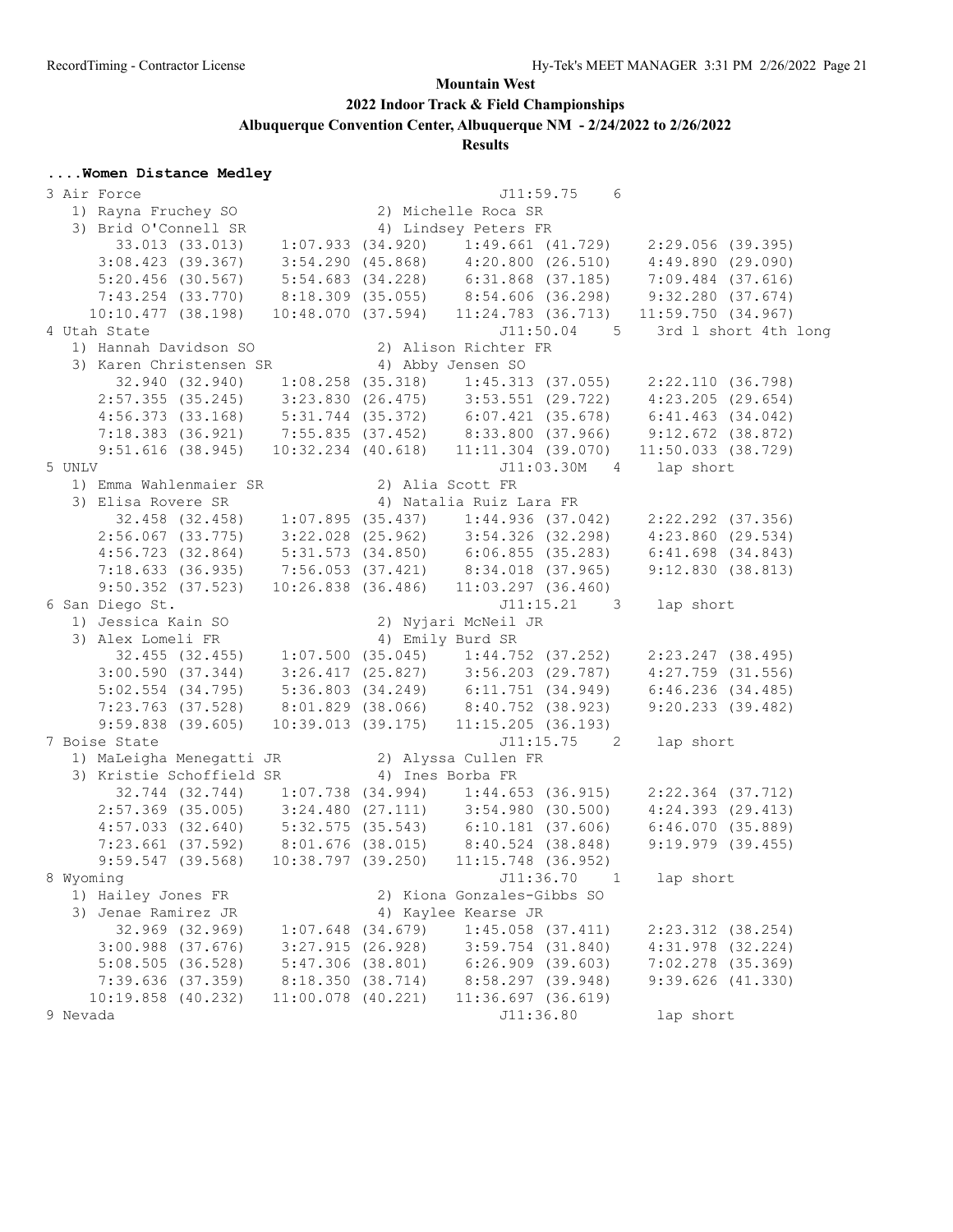#### **....Women Distance Medley**

|                 | 1) Alison Graf FR                             |                   | 2) Halyn Senegal FR                     |                       |
|-----------------|-----------------------------------------------|-------------------|-----------------------------------------|-----------------------|
|                 | 3) Raegan Gorzeman FR                         |                   | 4) Tabatha Walford JR                   |                       |
|                 | 32.669 (32.669)                               | 1:07.960 (35.291) | 1:45.557 (37.598)                       | $2:24.141$ (38.585)   |
|                 | $3:02.918$ $(38.777)$                         |                   | $3:29.308$ (26.391) $3:58.997$ (29.689) | 4:29.135(30.139)      |
|                 | 5:02.905(33.770)                              |                   | $5:39.367$ (36.462) 6:18.346 (38.980)   | $6:54.267$ $(35.921)$ |
|                 | 7:33.179 (38.913)                             |                   | $8:12.277$ (39.098) $8:51.675$ (39.398) | 9:32.610(40.936)      |
|                 | $10:14.052$ $(41.442)$ $10:56.525$ $(42.474)$ |                   | $11:36.795$ (40.270)                    |                       |
| 10 San Jose St. |                                               |                   | J11:44.75                               | lap short             |
|                 | 1) Daniela Salazar FR                         |                   | 2) Sarah Mosteller FR                   |                       |
|                 | 3) Juliette Noyer SO                          |                   | 4) Jicel Fernandez SO                   |                       |
|                 | 32.760 (32.760)                               |                   | $1:08.025$ (35.265) $1:45.259$ (37.234) | $2:22.813$ (37.554)   |
|                 | 2:56.070 (33.258)                             |                   | $3:21.812$ (25.742) $3:54.421$ (32.610) | $4:24.684$ (30.263)   |
|                 | $4:57.814$ $(33.130)$                         |                   | $5:34.327$ (36.513) 6:13.031 (38.705)   | 6:51.357(38.326)      |
|                 | 7:32.186 (40.830)                             |                   | 8:14.401 (42.215) 8:54.961 (40.560)     | 9:35.375(40.415)      |
|                 |                                               |                   |                                         |                       |
|                 |                                               |                   |                                         |                       |

#### **Women High Jump**

================================================================================= 152, 157, 162, 167, 172, 175, 178, 181, 184, 187, then 3cm MW Meet: M 1.85m 2/25/2011 Ada Robinson Langley Iverson, BYU / Utah MW All-Time: A 1.87m 1/21/2017 Shelley Spires, Air Force Facility: F 2.02m 2/26/2012 Chaunte Lowe, Nike Name  $Year School$  Finals Points ================================================================================= 1 Nicola Ader SR Nevada 1.81m 5-11.25 10 1.52 1.57 1.62 1.67 1.72 1.75 1.78 1.81 1.84 --- --- O O O O XXO XO XXX 2 Jordan Lanning SO Colorado St. 1.78m 5-10.00 8 1.52 1.57 1.62 1.67 1.72 1.75 1.78 1.81 --- O XO O O XO XO XXX 3 Iesha Hamm SR Nevada J1.78m 5-10.00 6 1.52 1.57 1.62 1.67 1.72 1.75 1.78 1.81 --- --- O O XO XXO XO XXX<br>--- --- O O XO XXO XO XXX 4 Xiomara Malone FR Utah State 1.72m 5-07.75 4.50 1.52 1.57 1.62 1.67 1.72 1.75 --- O O O XXO XXX 4 Arianna Martinez SR Air Force 1.72m 5-07.75 4.50 1.52 1.57 1.62 1.67 1.72 1.75 --- --- O O XXO XXX 6 Lina Shubert FR San Jose St. 1.67m 5-05.75 3 1.52 1.57 1.62 1.67 1.72 --- --- O O XXX 7 Jade Cany JR San Diego St. J1.67m 5-05.75 2 1.52 1.57 1.62 1.67 1.72 --- O XO O XXX 8 Jenna Fee Feyerabend FR San Diego St. J1.67m 5-05.75 1 1.52 1.57 1.62 1.67 1.72 O O O XO XXX 9 Lexie Keller JR Colorado St. J1.67m 5-05.75 1.52 1.57 1.62 1.67 1.72 --- O O XXO XXX 10 Victoria Plummer FR New Mexico J1.67m 5-05.75 1.52 1.57 1.62 1.67 1.72 --- O XO XXO XXX 11 Alison Kremer FR Boise State J1.67m 5-05.75 1.52 1.57 1.62 1.67 1.72 O O XXO XXO XXX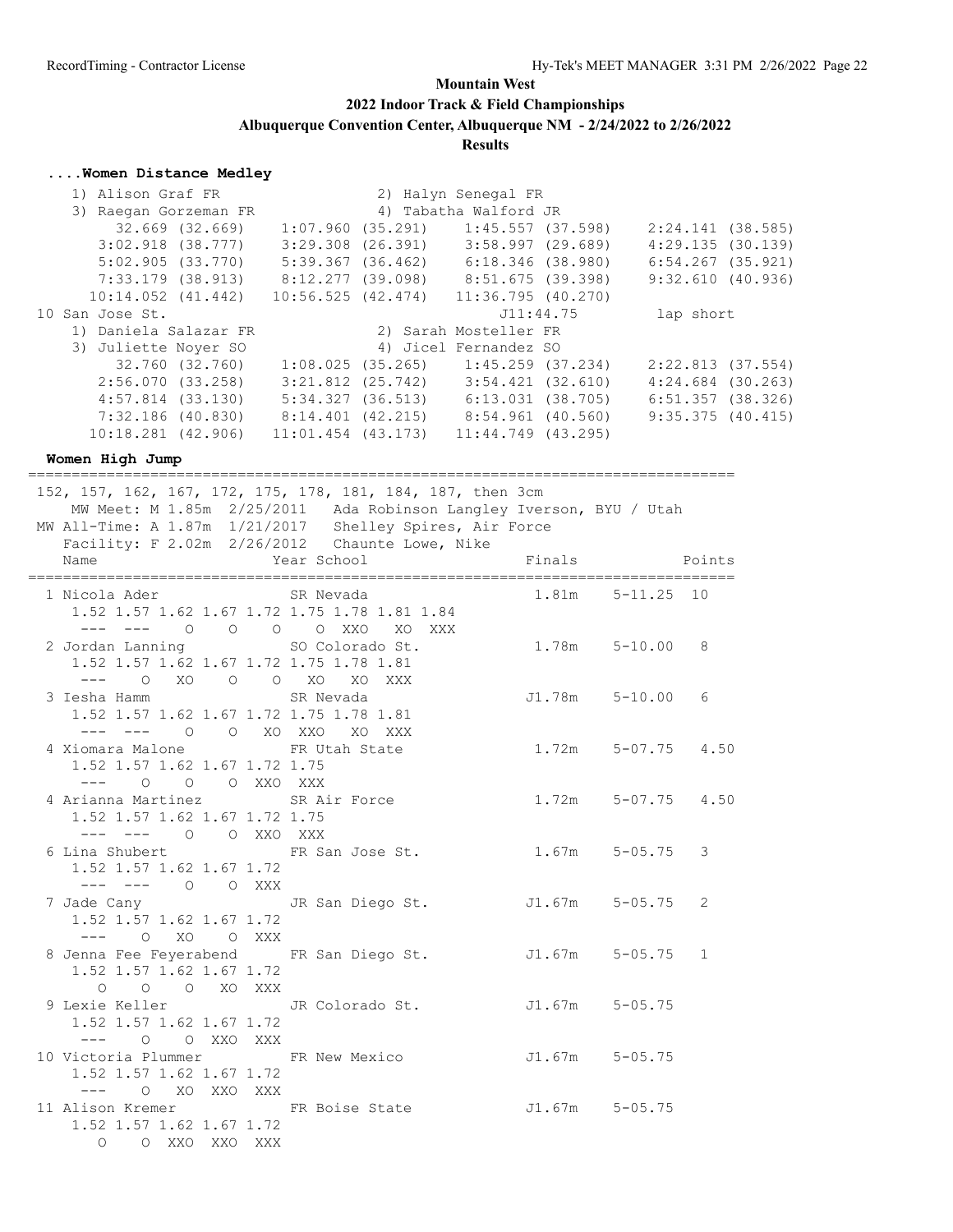**Albuquerque Convention Center, Albuquerque NM - 2/24/2022 to 2/26/2022**

**Results**

| Women High Jump                             |                 |        |                |
|---------------------------------------------|-----------------|--------|----------------|
| 12 Alyssa Magallanez<br>1.52 1.57 1.62 1.67 | FR New Mexico   | 1.62m  | $5 - 0.3$ . 75 |
| O XXX<br>$\circ$                            |                 |        |                |
| 12 Inka Mehtola                             | FR Utah State   | 1.62m  | $5 - 0.3$ . 75 |
| 1.52 1.57 1.62 1.67                         |                 |        |                |
| XXX<br>$\bigcap$<br>$\bigcirc$<br>$---$     |                 |        |                |
| 14 Kaitlynn Perez                           | FR Fresno State | J1.62m | $5 - 0.3$ , 75 |
| 1.52 1.57 1.62 1.67                         |                 |        |                |
| XO.<br>XO.<br>XXX<br>$\bigcirc$             |                 |        |                |
| 15 Emily Ho                                 | FR New Mexico   | J1.62m | $5 - 03.75$    |
| 1.52 1.57 1.62 1.67                         |                 |        |                |

#### **Women Pole Vault**

--- O XXO XXX

================================================================================= 342, 357, 372, 387, 398, 409, 420, 427, 432, 437, then 5cm MW Meet: M 4.33m 2/22/2019 Bonnie Draxler, San Diego St MW All-Time: A 4.56m 3/8/2019 Bonnie Draxler, San Diego St Facility: F 5.02m 3/2/2013 Jenn Suhr, Adidas Name Year School Finals Points ================================================================================= 1 Kaitlin Heri SR San Diego St. 3.42 3.57 3.72 3.87 3.98 4.09 4.20 --- --- --- O O O XXX 2 Ashley Callahan FR San Diego St. J4.09m 13-05.00 8 3.42 3.57 3.72 3.87 3.98 4.09 4.20 --- --- --- O O XO XXX 3 Corey Friedenbach SO San Diego St. 3.98m 13-00.75 5.50 3.42 3.57 3.72 3.87 3.98 4.09 --- O O O XO XXX 3 Celyn Stermer SO Colorado St. 3.98m 13-00.75 5.50 3.42 3.57 3.72 3.87 3.98 4.09 --- --- O O XO XXX 5 Katie Schlather FR Air Force 3.87m 12-08.25 3.50 3.42 3.57 3.72 3.87 3.98 --- O O XXO XXX 5 Tameryn Coryell JR Colorado St. 3.87m 12-08.25 3.50 3.42 3.57 3.72 3.87 3.98 --- --- O XXO XXX 7 Erika Willis SR Air Force 3.72m 12-02.50 2 3.42 3.57 3.72 3.87 --- O O XXX 8 Elizabeth Funk SO San Diego St. J3.72m 12-02.50 1 3.42 3.57 3.72 3.87 --- XO O XXX 9 Frankie Porambo SR Air Force J3.72m 12-02.50 3.42 3.57 3.72 3.87 --- O XO XXX 10 Anna Parkinson JR Utah State J3.72m 12-02.50 3.42 3.57 3.72 3.87 --- O XXO XXX 10 Kiara Quezada-Arzate FR New Mexico J3.72m 12-02.50 3.42 3.57 3.72 3.87 O O XXO XXX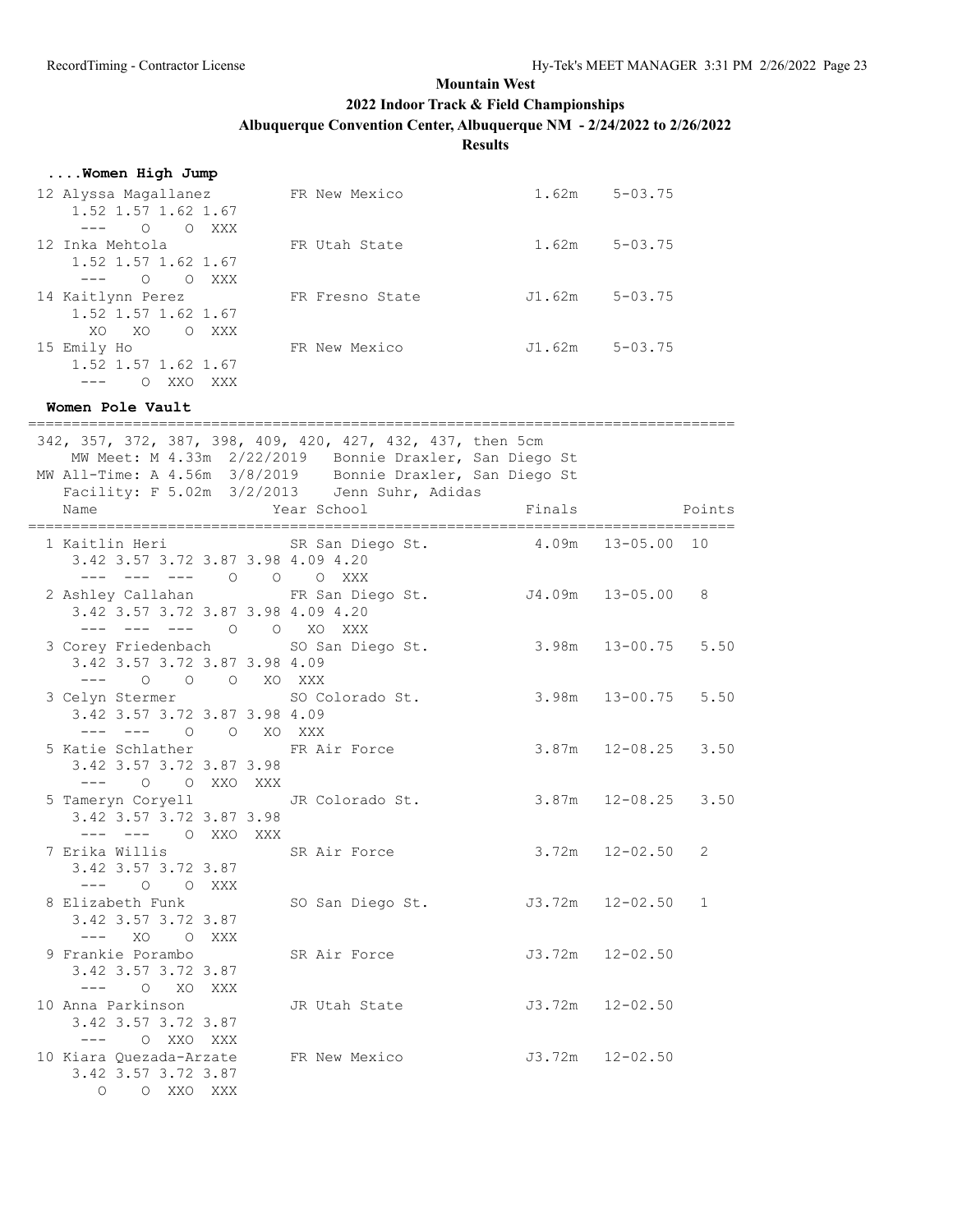**Albuquerque Convention Center, Albuquerque NM - 2/24/2022 to 2/26/2022**

**Results**

|                  | Women Pole Vault                                                         |                                                                                                                                                                                                                    |                      |                      |             |                |
|------------------|--------------------------------------------------------------------------|--------------------------------------------------------------------------------------------------------------------------------------------------------------------------------------------------------------------|----------------------|----------------------|-------------|----------------|
|                  | 12 Victoria Villanueva<br>3.42 3.57 3.72                                 | JR New Mexico                                                                                                                                                                                                      |                      | $3.57m$ $11-08.50$   |             |                |
| 13 Alix Rule     | 3.42 3.57                                                                | FR New Mexico                                                                                                                                                                                                      | $3.42m$ $11-02.50$   |                      |             |                |
|                  | O XXX<br>14 Kayla Stibley<br>3.42 3.57                                   | SO Wyoming                                                                                                                                                                                                         | J3.42m 11-02.50      |                      |             |                |
| -- Maren Garnett | XXO XXX<br>3.42 3.57 3.72<br>--- --- XXX                                 | SO Utah State                                                                                                                                                                                                      | NH                   |                      |             |                |
|                  | Women Long Jump                                                          |                                                                                                                                                                                                                    |                      |                      |             |                |
|                  |                                                                          | 9 competitors with best marks in Prelims advance to Final<br>MW Meet: M 6.67m 2/24/2012 Whitney Gipson, TCU<br>MW All-Time: A 6.91m 3/9/2012 Whitney Gipson, TCU<br>Facility: F 6.99m 2/27/2011 Janay DeLoach, UNA |                      |                      |             |                |
| Name             |                                                                          | Year School                                                                                                                                                                                                        | Finals               | H# Points            |             |                |
|                  | 1 Shayla Howell<br>5.80m 6.18m 6.16m FOUL 6.24m 6.52m                    | JR Wyoming                                                                                                                                                                                                         |                      | $6.52m$ $21-04.75$ 2 |             | 10             |
| 2 Mahkaia Lee    |                                                                          | SO San Jose St.<br>6.18m 6.05m 5.82m 5.58m 6.08m 6.26m                                                                                                                                                             | $6.26m$ $20-06.50$ 2 |                      |             | 8              |
|                  | 3 Dejanae Thompson SO San Diego St.<br>FOUL 5.85m FOUL 5.35m 5.86m 6.13m |                                                                                                                                                                                                                    |                      | $6.13m$ $20-01.50$ 2 |             | 6              |
|                  | 4 Naiah Boardingham SR Nevada<br>5.87m 5.69m 5.78m 6.03m 5.90m 6.12m     |                                                                                                                                                                                                                    | 6.12m                | $20 - 01.00$ 2       |             | 5              |
|                  | 5 Madison Hutton<br>FOUL 5.87m 5.99m FOUL 5.78m 5.81m                    | FR Fresno State                                                                                                                                                                                                    | 5.99m                | 19-08.00             | 2           | 4              |
|                  | 6 Sadie McMullen<br>5.72m FOUL 5.89m 5.73m 5.81m FOUL                    | FR Wyoming                                                                                                                                                                                                         | 5.89m                | $19 - 04.00$ 2       |             | 3              |
|                  | 7 Lauren Fowler<br>5.85m 5.79m 5.68m 5.66m 5.81m 5.83m                   | FR New Mexico                                                                                                                                                                                                      | 5.85m                | $19 - 02.50$ 2       |             | $\overline{2}$ |
|                  | 8 Vanessa Spizewski<br>5.79m 5.65m 5.49m 5.77m FOUL 5.69m                | JR San Diego St.                                                                                                                                                                                                   | 5.79m                | $19 - 00.00 2$       |             | $\mathbf{1}$   |
|                  | 9 Maggie Larson<br>FOUL 5.69m 5.77m 5.62m FOUL 5.53m                     | FR Boise State                                                                                                                                                                                                     | 5.77m                | 18-11.25             | 2           |                |
|                  | 10 Lexie Keller<br>5.60m 5.74m<br>5.66m                                  | JR Colorado St.                                                                                                                                                                                                    | 5.74m                | 18-10.00             | 2           |                |
| 11 Sara Absten   | 5.31m 5.57m<br>5.72m                                                     | JR San Diego St.                                                                                                                                                                                                   | 5.72m                | $18 - 09.25$         | 2           |                |
|                  | 12 Rayven Nealey<br>5.60m 5.67m 5.69m                                    | SO Nevada                                                                                                                                                                                                          | 5.69m                | $18 - 08.00$         | $\mathbf 1$ |                |
|                  | 13 Makayla Williams<br>5.48m 5.64m 5.68m                                 | FR Colorado St.                                                                                                                                                                                                    | 5.68m                | $18 - 07.75$         | 2           |                |
| 14 Rachela Pace  | FOUL 5.66m 5.66m                                                         | FR Fresno State                                                                                                                                                                                                    | 5.66m                | $18 - 07.00$         | 1           |                |
|                  | 15 Mikyla Harkley<br>5.54m 5.62m<br>5.64m                                | FR New Mexico                                                                                                                                                                                                      | 5.64m                | $18 - 06.00$         | 1           |                |
|                  | 16 Xiomara Malone<br>5.62m 5.12m 5.62m                                   | FR Utah State                                                                                                                                                                                                      | 5.62m                | $18 - 05.25$ 2       |             |                |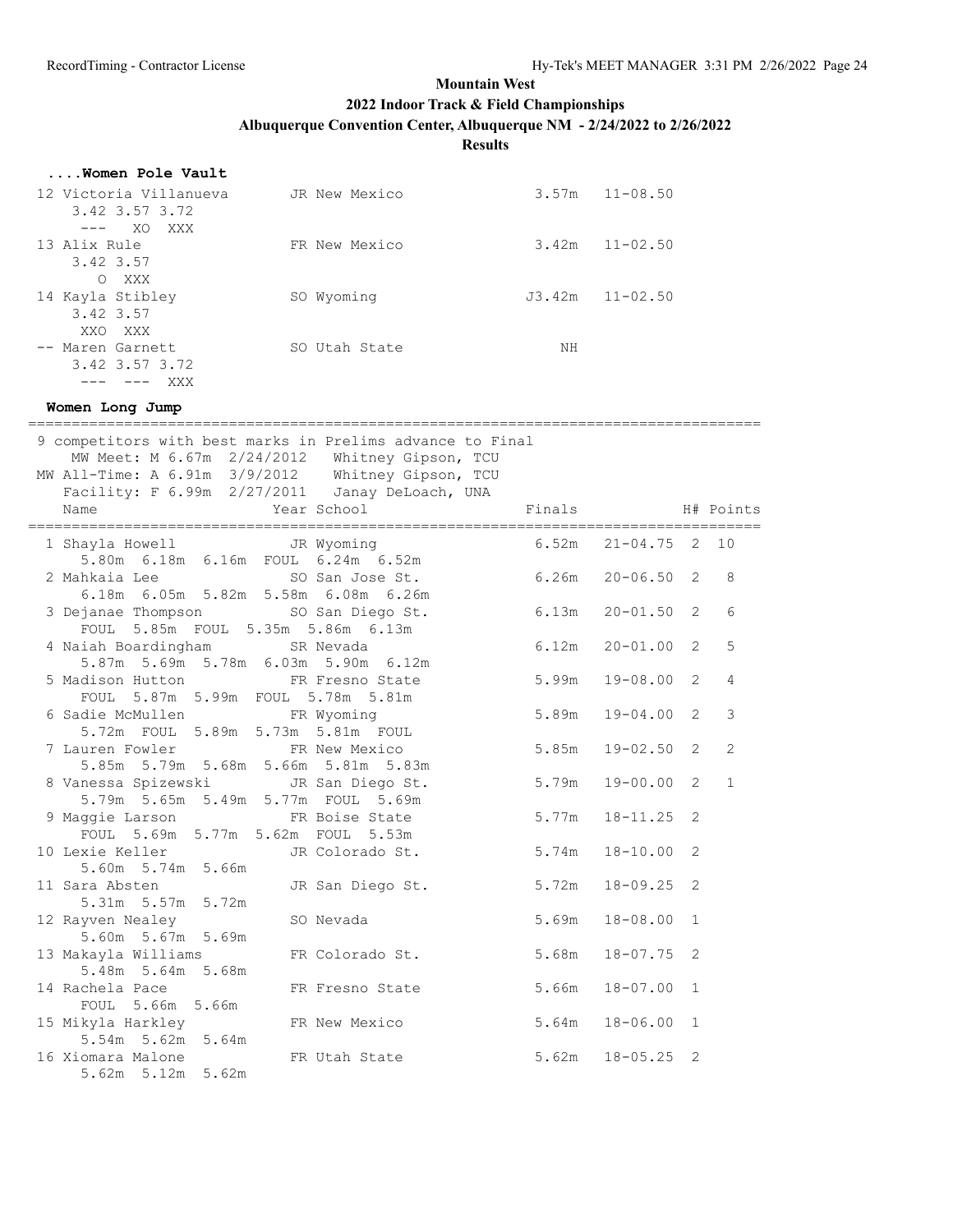**Albuquerque Convention Center, Albuquerque NM - 2/24/2022 to 2/26/2022**

**Results**

|  |  |  | Women Long Jump |  |  |
|--|--|--|-----------------|--|--|
|--|--|--|-----------------|--|--|

| 17 Jahzara Davis                       | FR Colorado St. | J5.62m | $18 - 05.25$ 1       |  |
|----------------------------------------|-----------------|--------|----------------------|--|
| 5.61m 5.62m 5.41m                      |                 |        |                      |  |
| 18 Jordan Patterson No FR San Jose St. |                 |        | 5.61m 18-05.00 1     |  |
| 5.44m 5.59m 5.61m                      |                 |        |                      |  |
| 19 Maria Paz Milani                    | FR Nevada       |        | 5.58m 18-03.75 1     |  |
| FOUL 5.54m 5.58m                       |                 |        |                      |  |
| 20 Hanah Smrt                          | SR Nevada       |        | J5.58m 18-03.75 1    |  |
| 5.35m 4.16m 5.58m                      |                 |        |                      |  |
| 21 Emilia Sjostrand FR San Jose St.    |                 |        | $5.48m$ $17-11.75$ 1 |  |
| 5.37m 5.48m FOUL                       |                 |        |                      |  |
| 22 Jodeci Weems                        | FR Fresno State |        | 5.46m 17-11.00 1     |  |
| 5.36m 5.46m 5.22m                      |                 |        |                      |  |
| 23 Oueen Okoh                          | SO Fresno State |        | $5.39m$ $17-08.25$ 1 |  |
| FOUL 5.36m 5.39m                       |                 |        |                      |  |
| 24 Greta Fraraccio                     | FR San Jose St. |        | $5.33m$ $17-06.00$ 1 |  |
| 5.33m FOUL 5.18m                       |                 |        |                      |  |
| 25 Aaliyah Graves                      | FR UNLV         |        | $5.13m$ $16-10.00$ 1 |  |
| FOUL FOUL 5.13m                        |                 |        |                      |  |
| 26 Grace Oldham No FR Boise State      |                 |        | $5.00m$ $16-05.00$ 1 |  |
| $5.00m$ 4.93m 4.93m                    |                 |        |                      |  |

#### **Women Triple Jump** ====================================================================================

 9 competitors with best marks in Prelims advance to Final MW Meet: M 13.54m 3/1/2014 Shanieka Thomas, SDSU MW All-Time: A 14.08m 2/8/2013 Shanieka Thomas, San Diego St Facility: F 14.64m 2/15/2020 Tori Franklin, Nike/NYAC Name The Year School Finals H# Points ==================================================================================== 1 Maggie Larson FR Boise State 12.58m 12.43m 11.92m 12.11m 12.31m 12.90m 2 Simone Johnson FR San Diego St. 12.88m 42-03.25 2 8 FOUL FOUL 12.88m 12.48m FOUL 12.83m 3 Rayven Nealey SO Nevada 12.65m 41-06.00 2 6 12.54m FOUL FOUL 12.48m 12.65m 12.41m 4 Mahkaia Lee SO San Jose St. 12.48m 40-11.50 2 5 FOUL 12.38m 12.48m FOUL 12.17m FOUL 5 Mikyla Harkley FR New Mexico J12.48m 40-11.50 2 4 11.80m FOUL 12.48m 11.84m 11.89m 12.19m 6 Emilia Sjostrand FR San Jose St. 12.38m 40-07.50 2 3 FOUL 12.38m 12.08m 12.18m 12.28m FOUL 7 Haley Abirached SO Fresno State 12.33m 40-05.50 2 2 FOUL 12.04m 12.33m FOUL 11.97m 11.82m 8 Maria Paz Milani FR Nevada 12.28m 40-03.50 2 1 FOUL 12.28m 12.16m FOUL FOUL 11.96m 9 Aumni Ashby JR Wyoming 12.25m 40-02.25 2 FOUL 12.16m FOUL 12.25m FOUL 12.10m 10 Queen Okoh SO Fresno State 11.96m 39-03.00 1 11.63m 11.77m 11.96m 11 Greta Fraraccio FR San Jose St. 11.85m 38-10.50 1 FOUL 11.79m 11.85m 12 Rachela Pace FR Fresno State 11.78m 38-07.75 2 FOUL FOUL 11.78m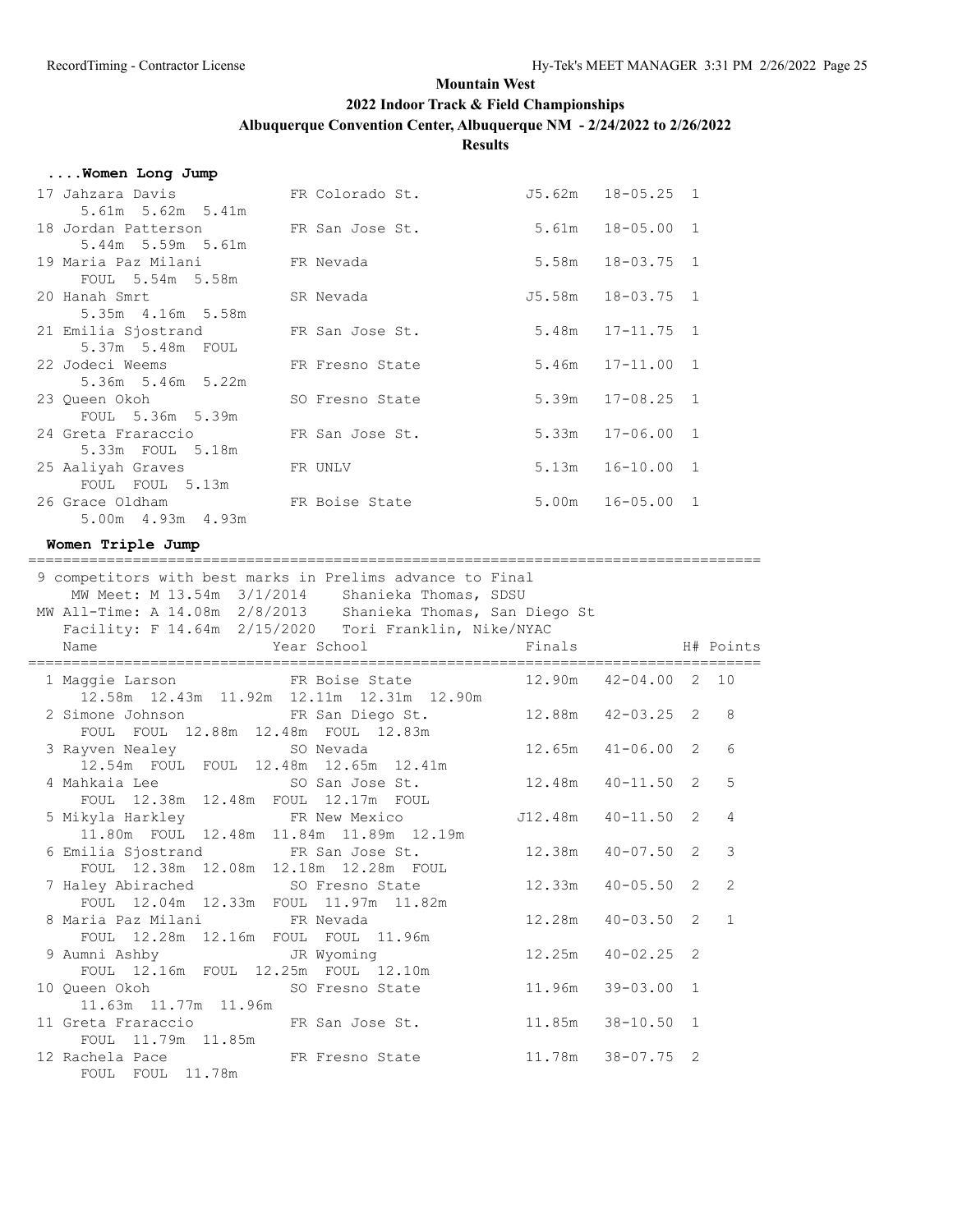#### **....Women Triple Jump**

| 13 Jade Cany        | JR San Diego St. |      | 11.48m 37-08.00 | - 2 |
|---------------------|------------------|------|-----------------|-----|
| FOUL 11.44m 11.48m  |                  |      |                 |     |
| -- Jodeci Weems     | FR Fresno State  | FOUL |                 |     |
| FOUL FOUL FOUL      |                  |      |                 |     |
| -- Aaliyah Graves   | FR UNLV          | FOUL |                 |     |
| FOUL FOUL FOUL      |                  |      |                 |     |
| -- Kate White       | SO Boise State   | FOUL |                 |     |
| FOUL FOUL FOUL      |                  |      |                 |     |
| -- Sidnee Naerebout | FR Utah State    | FOUL |                 |     |
| FOUL FOUL FOUL      |                  |      |                 |     |
| -- Marthe Roee      | JR New Mexico    | FOUL |                 |     |
| FOUL FOUL FOUL      |                  |      |                 |     |
| -- Makayla Williams | FR Colorado St.  | FOUL |                 |     |
| FOUL FOUL FOUL      |                  |      |                 |     |
| -- Grace Oldham     | FR Boise State   | FOUL |                 |     |
| FOUL FOUL FOUL      |                  |      |                 |     |

**Women Shot Put**

==================================================================================== 9 competitors with best marks in Prelims advance to Final MW Meet: M 17.18m 2/25/2017 Aaliyah Pete, Colorado St MW All-Time: A 17.18m 2/25/2017 Aaliyah Pete, Colorado St Facility: F 19.87m 2/27/2011 Jill Camarena-Williams, UNA Name The Year School Finals H# Points ==================================================================================== 1 Gabby McDonald FR Colorado St. 16.24m 53-03.50 2 10 15.36m 15.47m 14.69m FOUL 15.74m 16.24m 2 Tarynn Bown JR Colorado St. 15.36m 50-04.75 2 8 15.36m FOUL 14.44m 3 Maia Garren SR Utah State 15.22m 49-11.25 2 6 13.98m 14.95m 14.91m 15.22m 14.93m FOUL 4 Cierra Jackson FR Fresno State 15.13m 49-07.75 2 5 14.20m 15.13m FOUL 14.49m FOUL FOUL 5 Michaela Hawkins SO Colorado St. 14.77m 48-05.50 2 4 14.08m 14.20m 14.77m 14.33m 13.29m 14.20m 6 Amelia DiPaola SO Fresno State 14.76m 48-05.25 2 3 13.89m 13.89m 14.13m 13.74m 14.45m 14.76m 7 Dolly Gabri SO Utah State 14.49m 47-06.50 2 2 13.31m 14.11m 14.49m 14.19m 13.71m 13.42m 8 Addison Henry SR Wyoming 14.25m 46-09.00 2 1 14.22m FOUL 14.25m FOUL 14.08m 13.49m 9 Grace Togiai JR San Jose St. 14.10m 46-03.25 1 12.95m FOUL 14.10m 13.63m 13.67m 13.69m 10 Tori Bailey JR Utah State 13.44m 44-01.25 1 13.44m 13.13m 13.09m 11 Cosette Stellern JR Wyoming 13.12m 43-00.50 2 12.58m 13.12m FOUL 12 Onyi Anigbogu FR San Diego St. 12.82m 42-00.75 1 12.82m 11.46m FOUL 13 Logan DeRock FR Wyoming 12.65m 41-06.00 1 12.22m 12.65m 12.56m 14 Morgan Johnson FR Fresno State 12.49m 40-11.75 1 12.49m FOUL FOUL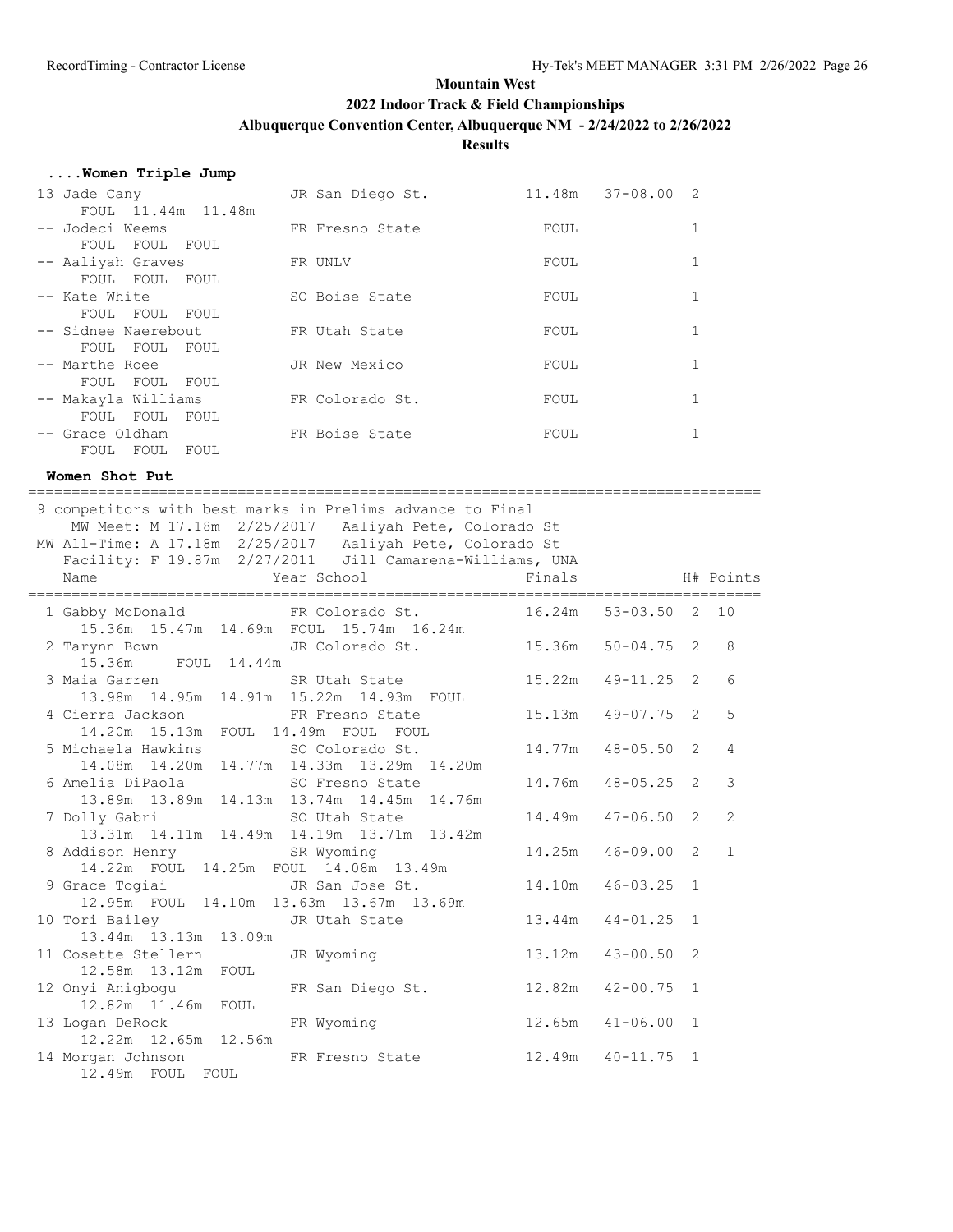**Results**

|  |  |  |  |  | Women Shot Put |  |  |
|--|--|--|--|--|----------------|--|--|
|--|--|--|--|--|----------------|--|--|

| 15 Mateya Mobley       | FR Wyoming      | $12.30m$ $40-04.25$ 1 |
|------------------------|-----------------|-----------------------|
| 12.00m  12.30m  10.77m |                 |                       |
| 16 Emma Harper         | FR Fresno State | $12.21m$ $40-00.75$ 1 |
| 12.05m 12.21m 12.17m   |                 |                       |
| 17 Trinity Williams    | FR Fresno State | $12.19m$ $40-00.00$ 1 |
| FOUL 12.19m FOUL       |                 |                       |
| 18 Jordan Christensen  | FR Wyoming      | $12.12m$ $39-09.25$ 1 |
| 11.93m 12.12m FOUL     |                 |                       |

### **Women Weight Throw**

|                                              | 9 competitors with best marks in Prelims advance to Final                                         |                       |  |                |
|----------------------------------------------|---------------------------------------------------------------------------------------------------|-----------------------|--|----------------|
|                                              | MW Meet: M 22.23m 2/25/2005 Loree Smith, Colorado St                                              |                       |  |                |
|                                              | MW All-Time: A 22.65m 3/11/2005  Loree Smith, Colorado St                                         |                       |  |                |
| Facility: F 25.60m 3/5/2017 Gwen Berry, Nike |                                                                                                   |                       |  |                |
|                                              |                                                                                                   |                       |  |                |
| 1 Cassidy Osborne-Butler SR UNLV             |                                                                                                   | 19.96m 65-06.00 2 10  |  |                |
|                                              | issiay Osborne-Butler - SR UNLV<br>19.48m 19.77m 19.59m 19.59m FOUL 19.96m                        |                       |  |                |
| 2 Cierra Jackson FR Fresno State             |                                                                                                   | $19.56m$ $64-02.25$ 2 |  | 8              |
|                                              | 17.10m  17.98m  19.56m  18.69m  18.92m  18.27m                                                    |                       |  |                |
| 3 Tarynn Bown JR Colorado St.                |                                                                                                   | 19.47m 63-10.50 2     |  | 6              |
|                                              | 16.66m 17.03m 17.73m 18.76m 17.49m 19.47m<br>4 Michaela Hawkins SO Colorado St. 18.53m 60-09.50 1 |                       |  |                |
|                                              |                                                                                                   |                       |  | 5              |
| FOUL FOUL 17.52m 16.75m 17.42m 18.53m        |                                                                                                   |                       |  |                |
| 5 Amelia DiPaola 60 SO Fresno State          |                                                                                                   | 18.43m 60-05.75 2     |  | $\overline{4}$ |
| FOUL 17.92m 17.23m 18.43m 18.14m 17.76m      |                                                                                                   |                       |  |                |
|                                              |                                                                                                   |                       |  | 3              |
|                                              | 6 Tahjnee Thurston SR Fresno State 18.11m 59-05.00 2<br>17.07m FOUL 18.05m 18.11m 17.22m FOUL     |                       |  |                |
| 7 Tori Bailey Man JR Utah State              |                                                                                                   | 17.98m  59-00.00  2   |  | $\overline{2}$ |
|                                              | FOUL 17.42m 17.95m 17.98m 17.85m 17.68m                                                           |                       |  |                |
| 8 Mary Carbee                                | SO Wyoming                                                                                        | 17.65m 57-11.00 2     |  | $1\,$          |
|                                              | 17.65m FOUL 15.56m FOUL 13.74m 16.29m                                                             |                       |  |                |
| 9 Gabby McDonald FR Colorado St.             |                                                                                                   | $17.63m$ $57-10.25$ 1 |  |                |
|                                              |                                                                                                   |                       |  |                |
|                                              | 17.63m 17.49m 16.95m 16.98m 16.87m 16.95m<br>10 Maia Garren SR Utah State 17.21m 56-05.75 2       |                       |  |                |
| 15.98m  17.21m  16.97m                       |                                                                                                   |                       |  |                |
|                                              | 11 Addison Henry SR Wyoming 17.07m 56-00.00 2                                                     |                       |  |                |
| 16.87m  FOUL  17.07m                         |                                                                                                   |                       |  |                |
|                                              | 12 Morgan Stewart SO Colorado St. 16.56m 54-04.00 1                                               |                       |  |                |
| 14.69m  16.21m  16.56m                       |                                                                                                   |                       |  |                |
| 13 Grace Togiai                              | JR San Jose St. 16.52m 54-02.50 1                                                                 |                       |  |                |
| 16.52m  15.41m  FOUL                         |                                                                                                   |                       |  |                |
| 14 Mateya Mobley                             | FR Wyoming                                                                                        | $16.24m$ $53-03.50$ 1 |  |                |
| 14.05m  16.24m  15.40m                       |                                                                                                   |                       |  |                |
| 15 Emma Harper                               | FR Fresno State                                                                                   | 16.17m  53-00.75  1   |  |                |
| 15.07m FOUL 16.17m                           |                                                                                                   |                       |  |                |
| 16 Trinity Williams FR Fresno State          | 15.87m 52-01.00 1                                                                                 |                       |  |                |
| 15.58m  15.87m  FOUL                         |                                                                                                   |                       |  |                |
| 17 Madelyn Wattles FR UNLV                   |                                                                                                   | $14.38m$ $47-02.25$ 1 |  |                |
| 14.37m  14.38m  FOUL                         |                                                                                                   |                       |  |                |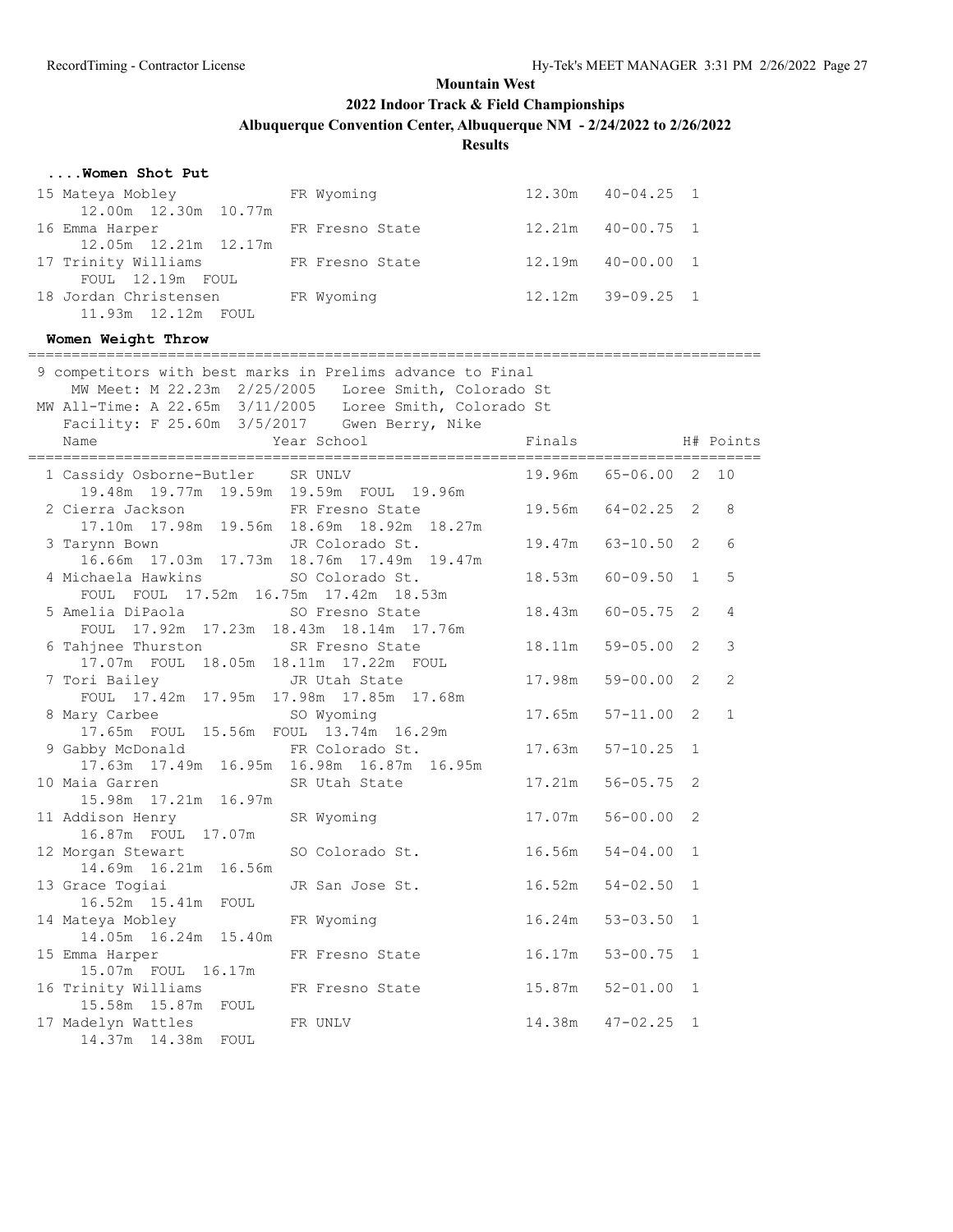# **2022 Indoor Track & Field Championships**

**Albuquerque Convention Center, Albuquerque NM - 2/24/2022 to 2/26/2022**

**Results**

### **Indoor Pentathlon: #5 Women 800 Meter Run Indoor Pentathlon**

| Name<br>===================================== | Year School <b>Finals</b> Points                                      |                                         |     |  |
|-----------------------------------------------|-----------------------------------------------------------------------|-----------------------------------------|-----|--|
| 1 Sara Absten                                 | JR San Diego St.                                                      | 2:21.17                                 | 808 |  |
|                                               | 34.077 (34.077) 1:10.533 (36.456) 1:45.786 (35.254) 2:21.162 (35.376) |                                         |     |  |
| 2 Lexie Keller                                | JR Colorado St.                                                       | $2:24.17$ 768                           |     |  |
|                                               | $32.903$ (32.903) $1:09.187$ (36.284)                                 | $1:45.441$ (36.255) $2:24.165$ (38.725) |     |  |
| 3 Madison Hutton                              | FR Fresno State                                                       | $2:25.13$ 755                           |     |  |
|                                               | 34.098 (34.098) 1:10.790 (36.693)                                     | $1:47.931$ (37.142) $2:25.121$ (37.190) |     |  |
| 4 Jenna Fee Feyerabend FR San Diego St.       |                                                                       | 2:27.74                                 | 721 |  |
| 33.981 (33.981)                               | 1:10.123(36.142)                                                      | $1:46.941$ (36.819) $2:27.735$ (40.794) |     |  |
| 5 Julia Nixon                                 | SO UNLV                                                               | 2:28.10                                 | 717 |  |
|                                               | 34.518 (34.518) 1:12.008 (37.490)                                     | $1:49.781$ (37.773) $2:28.100$ (38.319) |     |  |
| 6 Emily Ho                                    | FR New Mexico                                                         | 2:29.61                                 | 698 |  |
| 35.607 (35.607)    1:11.743 (36.137)          |                                                                       | $1:49.475$ (37.732) $2:29.603$ (40.129) |     |  |
| 7 Kate Kadrmas                                | FR Nevada                                                             | 2:31.55                                 | 674 |  |
| 35.903 (35.903) 1:13.668 (37.765)             |                                                                       | $1:52.510$ (38.843) $2:31.545$ (39.035) |     |  |
| 8 Olivia Griffin                              | JR Utah State                                                         | 2:31.92                                 | 669 |  |
| 34.240 (34.240)                               | $1:12.366$ (38.127)                                                   | $1:52.218$ (39.853) $2:31.915$ (39.698) |     |  |
| 9 Rachel Seeley                               | SO UNLV                                                               | 2:32.46                                 | 662 |  |
|                                               | 36.165 (36.165) 1:13.907 (37.743)                                     | $1:54.313$ (40.406) $2:32.458$ (38.146) |     |  |
| 10 Hanah Smrt                                 | SR Nevada                                                             | 2:32.58                                 | 661 |  |
|                                               | 36.085 (36.085) 1:13.741 (37.656)                                     | $1:53.348$ (39.608) $2:32.573$ (39.225) |     |  |
| 11 Victoria Plummer FR New Mexico             |                                                                       | 2:35.23                                 | 629 |  |
|                                               | 34.908 (34.908) 1:12.479 (37.571)                                     | $1:50.469$ (37.990) $2:35.221$ (44.753) |     |  |
| 12 Kaitlynn Perez                             | FR Fresno State                                                       | 2:37.25                                 | 605 |  |
| 35.370 (35.370)                               | $1:12.858$ (37.489)                                                   | $1:53.555$ (40.698) $2:37.244$ (43.689) |     |  |
| 13 Jordan Lanning                             | SO Colorado St.                                                       | 2:38.53                                 | 590 |  |
| 34.612 (34.612)                               | 1:11.460(36.849)                                                      | $1:49.368$ (37.908) 2:38.526 (49.158)   |     |  |
| 14 Anna Sommerfeld                            | JR Nevada                                                             | 2:47.23                                 | 493 |  |
|                                               | 35.401 (35.401) 1:14.380 (38.979)                                     | $1:57.622$ (43.243) $2:47.223$ (49.602) |     |  |
| 15 Ruthie Grant-Williams SO San Diego St.     |                                                                       | 2:51.50                                 | 448 |  |
| 36.768 (36.768)                               | 1:15.621(38.853)                                                      | $1:59.688$ (44.068) $2:51.492$ (51.804) |     |  |
| -- Nicola Ader                                | SR Nevada                                                             | <b>DNF</b>                              |     |  |

### **Indoor Pentathlon: #1 Women 60 Meter Hurdles Indoor Pentathlon**

| Name                     | Year School      | Finals H# Points |                |      |           |
|--------------------------|------------------|------------------|----------------|------|-----------|
| 1 Lexie Keller           | JR Colorado St.  | 8.47             | $\mathbf{1}$   | 1024 |           |
| 2 Sara Absten            | JR San Diego St. | 8.60             | $\mathbf{1}$   | 995  |           |
| 3 Jordan Lanning         | SO Colorado St.  | 8.80             | $\mathbf{1}$   | 952  |           |
| 4 Jenna Fee Feyerabend   | FR San Diego St. | 8.85             | 4              | 941  |           |
| 5 Madison Hutton         | FR Fresno State  | 8.89             | 4              | 933  |           |
| 6 Victoria Plummer       | FR New Mexico    | 9.14             | 2              | 881  |           |
| 7 Kate Kadrmas           | FR Nevada        | 9.19             | 4              |      | 871 9.181 |
| 8 Hanah Smrt             | SR Nevada        | 9.19             | 4              |      | 871 9.188 |
| 9 Anna Sommerfeld        | JR Nevada        | 9.22             | $\mathcal{L}$  | 865  |           |
| 10 Ruthie Grant-Williams | SO San Diego St. | 9.25             | $\overline{2}$ | 858  |           |
| 11 Rachel Seeley         | SO UNLV          | 9.51             | 3              | 806  |           |
| 12 Olivia Griffin        | JR Utah State    | 9.64             | $\overline{2}$ | 781  |           |
| 13 Kaitlynn Perez        | FR Fresno State  | 9.91             | 3              | 729  |           |
| 14 Julia Nixon           | SO UNLV          | 9.93             | 3              | 725  |           |
| 15 Emily Ho              | FR New Mexico    | 10.76            | 3              | 577  |           |
| 16 Nicola Ader           | SR Nevada        | 20.04            | 1              |      |           |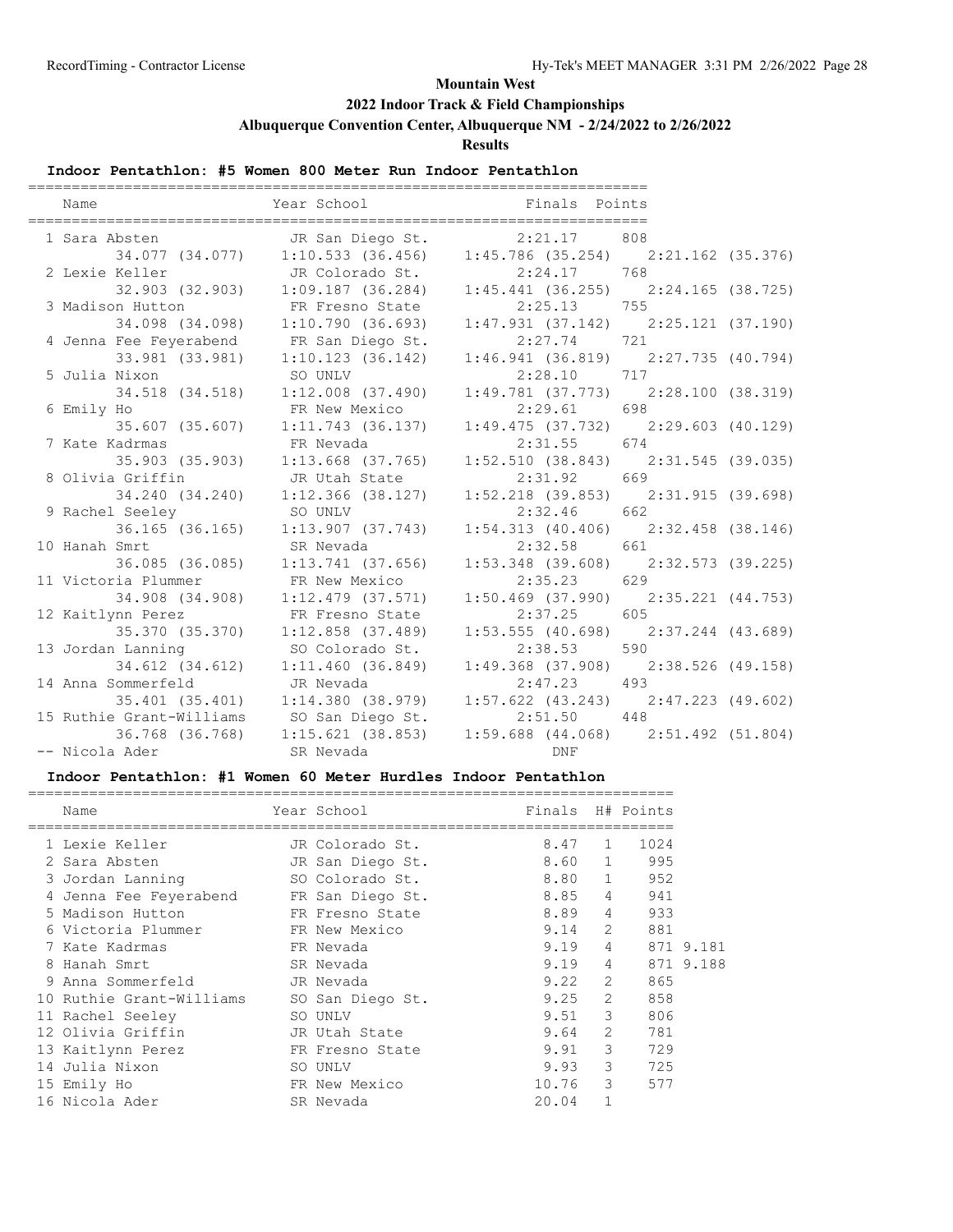### **Albuquerque Convention Center, Albuquerque NM - 2/24/2022 to 2/26/2022**

**Results**

### **Indoor Pentathlon: #2 Women High Jump Indoor Pentathlon**

| Name                                                                                          | ===============<br>Year School     | Finals | ____________________________________<br>Points |
|-----------------------------------------------------------------------------------------------|------------------------------------|--------|------------------------------------------------|
| 1 Nicola Ader SR Nevada<br>1.64 1.67 1.70 1.73 1.76 1.79 1.82 1.85                            |                                    | 1.73m  | $5 - 08.00$ 891                                |
| 0 0 0 XO PPP PPP PPP XXX<br>1 Jordan Lanning<br>1.58 1.61 1.64 1.67 1.70 1.73 1.76            | SO Colorado St.                    |        | 1.73m 5-08.00 891                              |
| O PPP O O XO O XXX<br>3 Sara Absten<br>1.52 1.55 1.58 1.61 1.64 1.67 1.70                     | JR San Diego St. 1.67m 5-05.75 818 |        |                                                |
| 0 0 0 XO 0 0 XXX<br>3 Lexie Keller Colorado St. 1.67m<br>1.61 1.64 1.67 1.70                  |                                    |        | $5 - 05.75$<br>818                             |
| O O XO XXX<br>5 Victoria Plummer FR New Mexico<br>1.55 1.58 1.61 1.64 1.67                    |                                    |        | $1.64m$ $5-04.50$<br>783                       |
| O O O XO XXX<br>6 Jenna Fee Feyerabend FR San Diego St. 1.61m<br>1.52 1.55 1.58 1.61 1.64     |                                    |        | $5 - 03.25$<br>747                             |
| O PPP O O XXX<br>6 Hanah Smrt<br>1.46 1.49 1.52 1.55 1.58 1.61 1.64                           | SR Nevada                          |        | $1.61m$ $5-03.25$<br>747                       |
| 0 0 XO PPP 0 0 XXX<br>6 Kaitlynn Perez FR Fresno State 1.61m<br>1.49 1.52 1.55 1.58 1.61 1.64 |                                    |        | $5 - 03.25$<br>747                             |
| O O XO O XXO XXX<br>6 Emily Ho <b>FR</b> New Mexico<br>1.52 1.55 1.58 1.61 1.64               |                                    |        | $1.61m$ $5-03.25$<br>747                       |
| O O O XO XXX<br>10 Ruthie Grant-Williams SO San Diego St.<br>1.52 1.55 1.58 1.61              |                                    | 1.58m  | 712<br>$5 - 02.25$                             |
| O XXO<br>O XXX<br>10 Madison Hutton FR Fresno State 1.58m 5-02.25<br>1.52 1.55 1.58 1.61      |                                    |        | 712                                            |
| XO O O XXX<br>12 Olivia Griffin JR Utah State<br>1.40 1.43 1.46 1.49 1.52 1.55 1.58           |                                    | 1.55m  | $5 - 01.00$<br>678                             |
| O O O XXO O XXX<br>$\circ$<br>12 Anna Sommerfeld<br>1.43 1.46 1.49 1.52 1.55 1.58             | JR Nevada                          |        | $1.55m$ $5-01.00$ 678                          |
| O O O XXO O XXX<br>14 Kate Kadrmas<br>1.43 1.46 1.49 1.52 1.55                                | FR Nevada                          | 1.52m  | $4 - 11.75$<br>644                             |
| O XO O XXO XXX<br>15 Rachel Seeley<br>1.37 1.40 1.43 1.46 1.49                                | SO UNLV                            |        | $1.46m$ $4-09.50$<br>577                       |
| 0 0 0 0 XXX<br>16 Julia Nixon<br>1.37 1.40<br>O XXX                                           | SO UNLV                            | 1.37m  | $4 - 06.00$<br>481                             |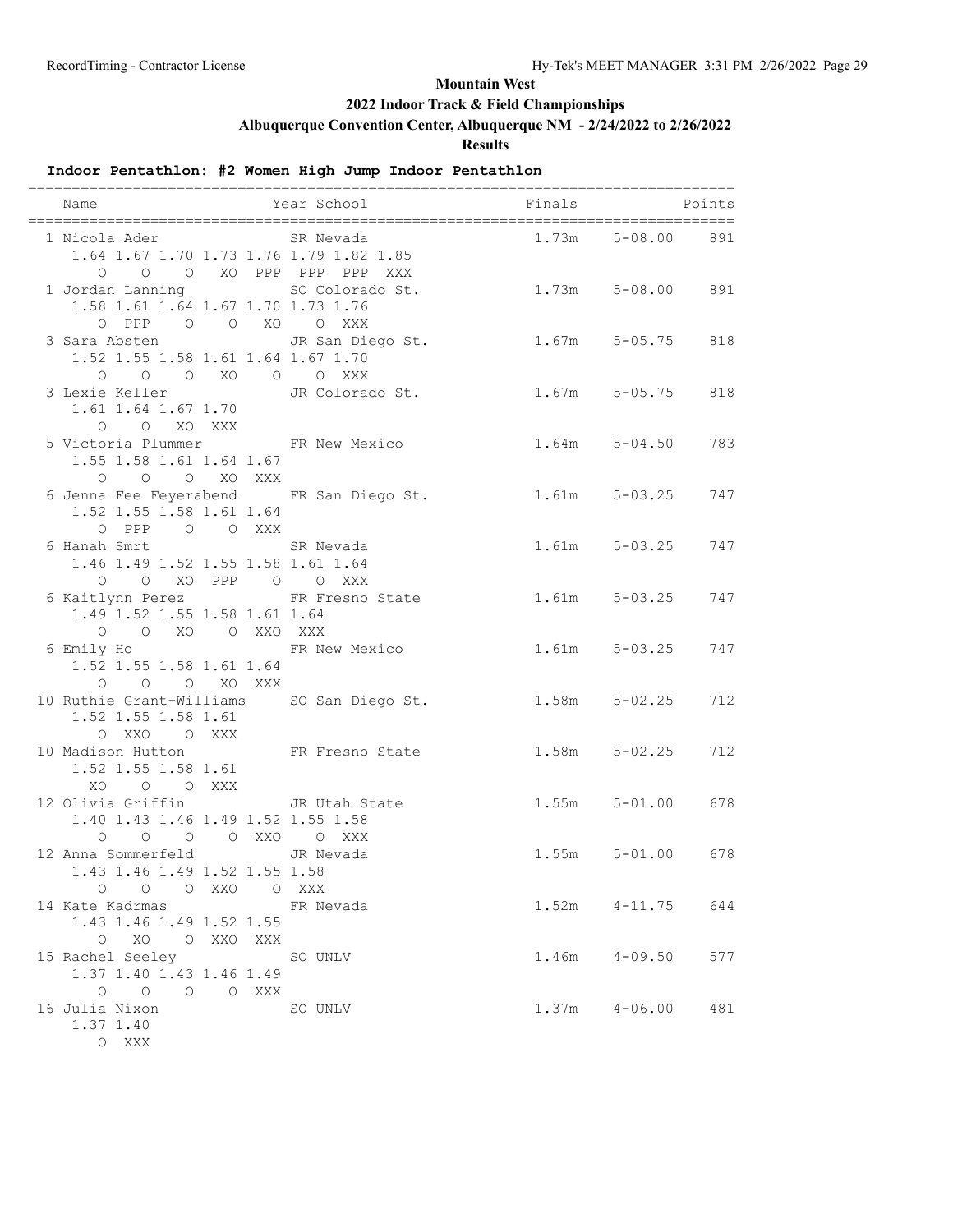# **2022 Indoor Track & Field Championships**

**Albuquerque Convention Center, Albuquerque NM - 2/24/2022 to 2/26/2022**

**Results**

### **Indoor Pentathlon: #4 Women Long Jump Indoor Pentathlon**

| Name                                          | Year School New Pinals Points |       |                    |     |
|-----------------------------------------------|-------------------------------|-------|--------------------|-----|
| 1 Nicola Ader<br>5.98m 5.89m 5.67m            | SR Nevada                     |       | 5.98m 19-07.50     | 843 |
| 2 Madison Hutton<br>5.65m 5.83m 4.43m         | FR Fresno State               | 5.83m | $19 - 01.50$       | 798 |
| 3 Sara Absten<br>FOUL 5.68m 5.82m             | JR San Diego St.              | 5.82m | 19-01.25           | 795 |
| 4 Hanah Smrt<br>5.53m FOUL 5.70m              | SR Nevada                     | 5.70m | $18 - 08.50$       | 759 |
| 5 Jenna Fee Feyerabend<br>5.67m FOUL 5.33m    | FR San Diego St.              | 5.67m | $18 - 07.25$       | 750 |
| 6 Lexie Keller<br>5.57m 5.43m 5.32m           | JR Colorado St.               | 5.57m | $18 - 03.25$       | 720 |
| 7 Olivia Griffin<br>5.22m 5.53m 5.49m         | JR Utah State                 | 5.53m | $18 - 01.75$       | 709 |
| 8 Jordan Lanning<br>5.44m 5.28m 5.40m         | SO Colorado St.               | 5.44m | $17 - 10.25$       | 683 |
| 9 Victoria Plummer<br>4.36m 5.22m 5.18m       | FR New Mexico                 | 5.22m | $17 - 01.50$       | 620 |
| 10 Kate Kadrmas<br>5.20m 4.92m 4.94m          | FR Nevada                     | 5.20m | $17 - 00.75$       | 614 |
| 11 Anna Sommerfeld<br>5.07m  4.99m  FOUL      | JR Nevada                     | 5.07m | $16 - 07.75$       | 578 |
| 12 Kaitlynn Perez<br>4.95m 5.04m 5.06m        | FR Fresno State               | 5.06m | $16 - 07.25$       | 576 |
| 13 Ruthie Grant-Williams<br>5.01m 4.87m 4.69m | SO San Diego St.              | 5.01m | $16 - 05.25$       | 562 |
| 14 Julia Nixon<br>FOUL 4.91m 4.87m            | SO UNLV                       | 4.91m | $16 - 01.50$       | 535 |
| 14 Rachel Seeley<br>4.81m  4.91m  4.65m       | SO UNLV                       |       | $4.91m$ $16-01.50$ | 535 |
| 16 Emily Ho<br>4.70m FOUL 4.65m               | FR New Mexico                 |       | $4.70m$ $15-05.00$ | 479 |

### **Indoor Pentathlon: #3 Women Shot Put Indoor Pentathlon**

| Name                                                            | Year School      | Finals | Points                     |
|-----------------------------------------------------------------|------------------|--------|----------------------------|
| 1 Jenna Fee Feyerabend FR San Diego St.<br>12.82m 12.93m 12.16m |                  |        | 723<br>$12.93m$ $42-05.25$ |
| 2 Lexie Keller                                                  | JR Colorado St.  |        | $12.19m$ $40-00.00$<br>674 |
| $12.15m$ $12.19m$ $11.42m$<br>3 Jordan Lanning                  | SO Colorado St.  |        | $11.94m$ $39-02.25$<br>657 |
| 11.72m 11.94m 10.77m<br>4 Sara Absten                           | JR San Diego St. |        | $11.43m$ $37-06.00$<br>623 |
| $10.11m$ $10.44m$ $11.43m$<br>5 Anna Sommerfeld                 | JR Nevada        | 11.09m | 36-04.75<br>601            |
| 10.94m 11.09m 8.92m<br>6 Madison Hutton                         | FR Fresno State  | 10.66m | 34-11.75<br>573            |
| 10.60m 10.66m 10.00m                                            |                  |        | 568                        |
| 7 Kate Kadrmas<br>9.79m 10.43m 10.59m                           | FR Nevada        |        | $10.59m$ $34-09.00$        |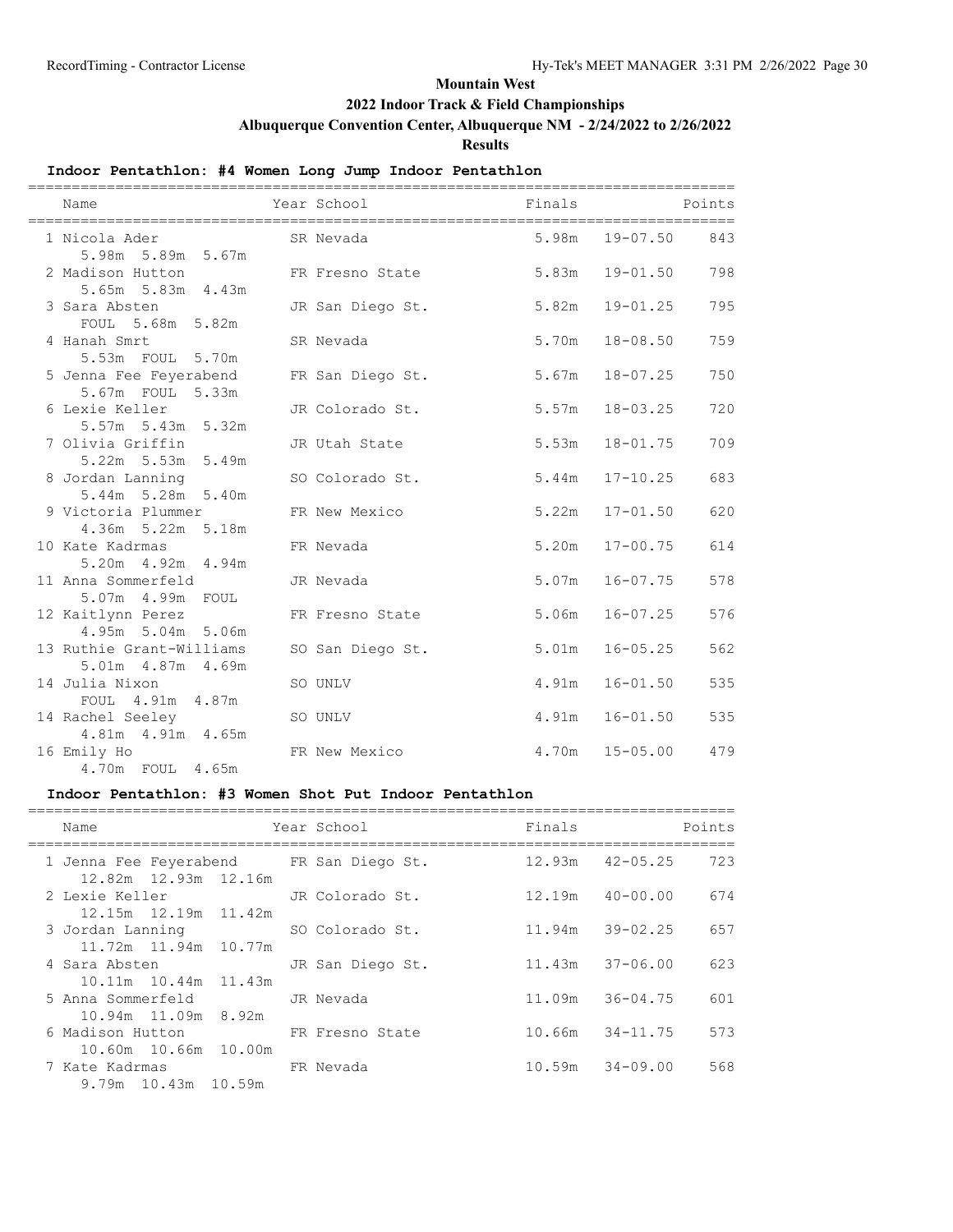# **2022 Indoor Track & Field Championships**

**Albuquerque Convention Center, Albuquerque NM - 2/24/2022 to 2/26/2022**

**Results**

### **....Indoor Pentathlon: #3 Women Shot Put Indoor Pentathlon**

| 8 Ruthie Grant-Williams | SO San Diego St. | 10.52m | 34-06.25           | 564 |
|-------------------------|------------------|--------|--------------------|-----|
| 10.19m 10.52m 9.74m     |                  |        |                    |     |
| 9 Nicola Ader           | SR Nevada        | 10.10m | $33 - 01.75$       | 536 |
| FOUL FOUL 10.10m        |                  |        |                    |     |
| 10 Kaitlynn Perez       | FR Fresno State  |        | 10.01m 32-10.25    | 530 |
| 10.01m 9.92m 9.77m      |                  |        |                    |     |
| 11 Emily Ho             | FR New Mexico    |        | $9.55m$ $31-04.00$ | 500 |
| 8.68m 8.84m 9.55m       |                  |        |                    |     |
| 12 Hanah Smrt           | SR Nevada        | 9.03m  | 29-07.50           | 466 |
| 8.89m 9.03m 9.00m       |                  |        |                    |     |
| 13 Rachel Seeley        | SO UNLV          | 9.00m  | 29-06.50           | 464 |
| 9.00m 8.78m 8.86m       |                  |        |                    |     |
| 14 Olivia Griffin       | JR Utah State    | 8.86m  | 29-01.00           | 455 |
| $8.86m$ $8.44m$ $8.77m$ |                  |        |                    |     |
| 15 Victoria Plummer     | FR New Mexico    | 8.61m  | 28-03.00           | 439 |
| $8.12m$ $8.61m$ $8.60m$ |                  |        |                    |     |
| 16 Julia Nixon          | SO UNLV          | 7.34m  | 24-01.00           | 357 |
| ND 7.34m 7.21m          |                  |        |                    |     |

#### **Women Indoor Pentathlon**

========================================================================== MW Meet: M 4194 2/26/2015 Chari Hawkins, Utah State

| Name                         | :===================== | MW All-Time: A 4365 3/14/2009 Amy Menlove, BYU<br>Facility: F 4805 2/21/2014 Sharon Day-Monroe, Ascics | ;========================= |                |
|------------------------------|------------------------|--------------------------------------------------------------------------------------------------------|----------------------------|----------------|
| 1 Sara Absten                |                        | JR San Diego St.                                                                                       | 4039                       | 10             |
|                              |                        | 2 Lexie Keller             JR Colorado St.               4004       8                                  |                            |                |
|                              |                        | 3 Jenna Fee Feyerabend FR San Diego St.                                                                | 3882 6                     |                |
|                              |                        | 4 Jordan Lanning SO Colorado St. 3773                                                                  |                            | 5              |
|                              |                        | 5 Madison Hutton 6 FR Fresno State                                                                     | $3771$ 4                   |                |
| 6 Hanah Smrt                 |                        | SR Nevada                                                                                              | 3504                       | $\overline{3}$ |
| 7 Kate Kadrmas 6 1 FR Nevada |                        |                                                                                                        | 3371                       | 2              |
|                              |                        | 8 Victoria Plummer FR New Mexico                                                                       | 3352                       | $\mathbf{1}$   |
|                              |                        | 9 Olivia Griffin             JR Utah State                                                             | 3292                       |                |
| 10 Anna Sommerfeld GR Nevada |                        |                                                                                                        | 3215                       |                |
|                              |                        | 11 Kaitlynn Perez KR Fresno State                                                                      | 3187                       |                |
|                              |                        | 12 Ruthie Grant-Williams SO San Diego St. 3144                                                         |                            |                |
| 13 Rachel Seeley             |                        | SO UNLV                                                                                                | 3044                       |                |
| 14 Emily Ho                  |                        | FR New Mexico                                                                                          | 3001                       |                |
| 15 Julia Nixon               |                        | SO UNLV                                                                                                | 2815                       |                |
| 16 Nicola Ader               |                        | SR Nevada                                                                                              | 2270                       |                |
| Men 60 Meter Dash            |                        |                                                                                                        |                            |                |
|                              |                        | MM Moot: M 6 60 2/20/2015 Bidge Janga New Morrice                                                      |                            |                |

|                 |  | MW Meet: M 6.60 2/28/2015     | Ridge Jones, New Mexico                            |            |                |
|-----------------|--|-------------------------------|----------------------------------------------------|------------|----------------|
|                 |  | MW All-Time: A 6.60 2/28/2015 | Ridge Jones, New Mexico                            |            |                |
|                 |  |                               | Facility: F 6.34 2/18/2018 Christain Coleman, Nike |            |                |
| Name            |  |                               | Year School                                        | Prelims H# |                |
|                 |  |                               |                                                    |            |                |
| Preliminaries   |  |                               |                                                    |            |                |
| 1 Victor Akhalu |  |                               | SO New Mexico                                      | 6.740 2    |                |
| 2 Roman Johnson |  |                               | JR San Jose St.                                    | 6.820      | $\overline{1}$ |
| 3 Paul McCants  |  |                               | FR San Jose St.                                    | $6.89q$ 1  |                |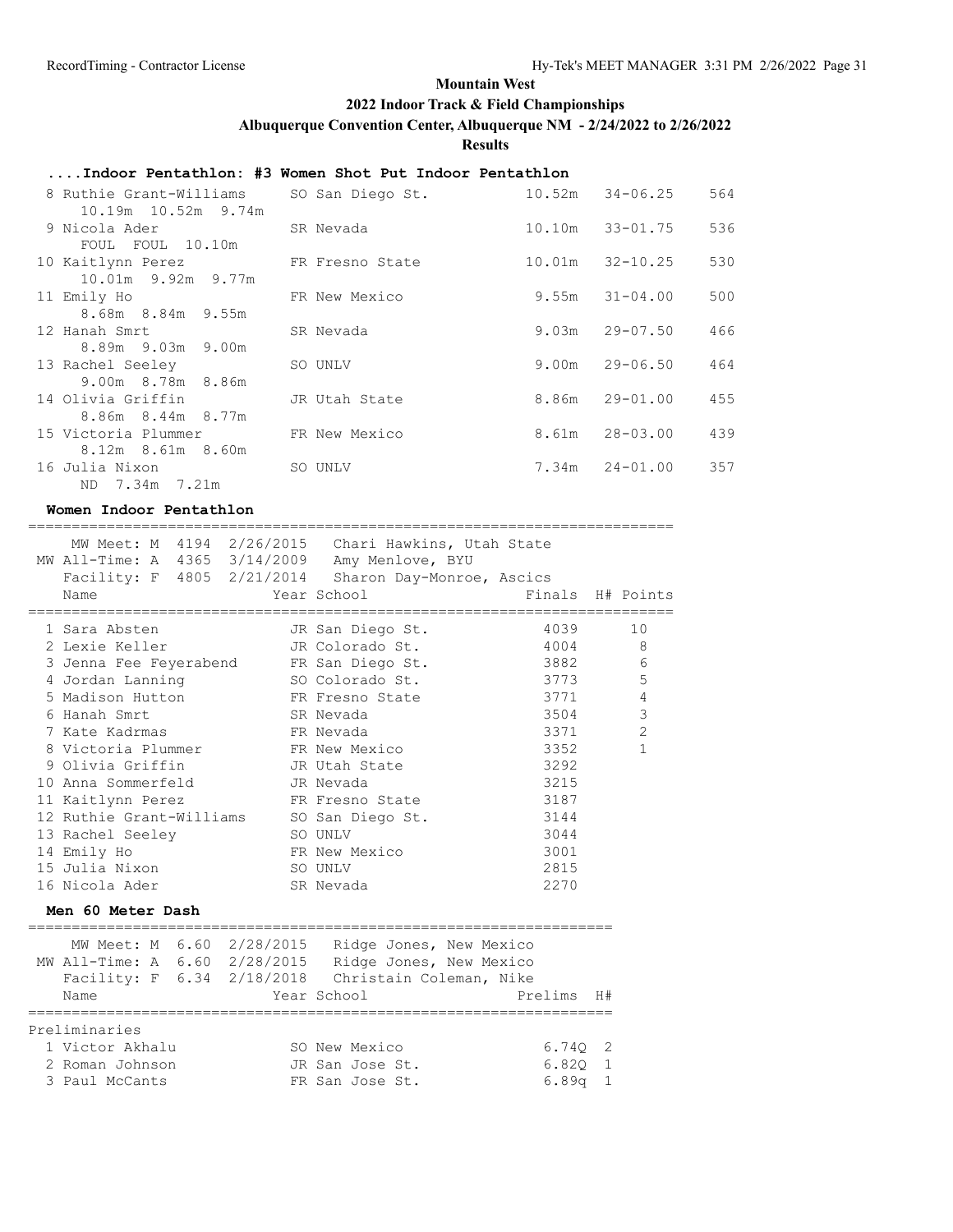#### **....Men 60 Meter Dash**

|        | 4 Jalen Adams                                         | SO San Jose St.                                   | 6.91q             | 2               |
|--------|-------------------------------------------------------|---------------------------------------------------|-------------------|-----------------|
|        | 5 Wyatt Murphy                                        | SR Air Force                                      | 6.92q             | 2               |
|        | 6 Zac Larrier                                         | JR Air Force                                      |                   | $6.95q$ 2 6.941 |
|        | 7 Wyatt Moore                                         | SO Wyoming                                        | 6.95 <sub>q</sub> | 1 6.943         |
|        | 8 Luke Wysong                                         | FR New Mexico                                     | 6.96a             | 2               |
|        | 9 Carter Wilkerson                                    | FR Wyoming                                        | 6.97              | $\mathbf{1}$    |
|        | 10 Jack Cauble                                        | FR Colorado St.                                   | 7.01              | $\mathbf{1}$    |
|        | 11 Jabriel Smith                                      | SO San Jose St.                                   | 7.02              | $\mathbf{1}$    |
|        | 12 Micah Hairston                                     | JR San Jose St.                                   | 7.05              | $\mathbf{1}$    |
|        | 13 Travon Stevens-Long FR Air Force                   |                                                   | 7.13              | $\overline{2}$  |
|        | 14 John Fulton                                        | JR Colorado St.                                   | 7.30              | $\overline{2}$  |
|        | Men 60 Meter Dash                                     |                                                   |                   |                 |
|        |                                                       | MW Meet: M 6.60 2/28/2015 Ridge Jones, New Mexico |                   |                 |
|        | MW All-Time: A 6.60 2/28/2015 Ridge Jones, New Mexico |                                                   |                   |                 |
|        | Facility: F 6.34 2/18/2018 Christain Coleman, Nike    |                                                   |                   |                 |
|        | Name                                                  | Year School The Manuscript School                 | Finals Points     |                 |
| Finals |                                                       |                                                   |                   |                 |
|        | 1 Roman Johnson                                       | JR San Jose St.                                   | 6.77              | 10              |
|        | 2 Paul McCants                                        | FR San Jose St.                                   | 6.89              | 8               |
|        | 3 Wyatt Murphy                                        | SR Air Force                                      | 6.93              | 6               |
|        | 4 Jalen Adams                                         | SO San Jose St.                                   | 6.99              | 5               |
|        | 5 Zac Larrier                                         | JR Air Force                                      | 7.04              | $\overline{4}$  |
|        | 6 Luke Wysong                                         | FR New Mexico                                     | 7.45              | 3               |
|        | 7 Wyatt Moore                                         | SO Wyoming                                        | 8.86              | $\overline{2}$  |
|        | -- Victor Akhalu                                      | SO New Mexico                                     | DNF               |                 |

#### **Men 200 Meter Dash**

=================================================================== Final: first heat seeds 3,4,6,8 Final: second heat seeds 1, 2, 5, 7

| MW Meet: M 20.67 2/25/2017                          |  |  |             | Jamiel Trimble, Air Force |            |  |
|-----------------------------------------------------|--|--|-------------|---------------------------|------------|--|
| MW All-Time: A 20.67 2/25/2017                      |  |  |             | Jamiel Trimble, Air Force |            |  |
| Facility: F 20.32 3/14/2014 Diondre Batson, Alabama |  |  |             |                           |            |  |
| Name                                                |  |  | Year School |                           | Prelims H# |  |
|                                                     |  |  |             |                           |            |  |
| Preliminaries                                       |  |  |             |                           |            |  |

|  | 1 Zac Larrier      | JR Air Force    | $21.27q$ 2 |                            |
|--|--------------------|-----------------|------------|----------------------------|
|  | 2 Tom Willems      | SO Colorado St. | $21.37q$ 2 |                            |
|  | 3 Jack Cauble      | FR Colorado St. | $21.43q$ 5 |                            |
|  | 4 Rivaldo Leacock  | JR New Mexico   | $21.45q$ 5 |                            |
|  | 5 Dominic Bentil   | JR Utah State   | $21.52q$ 1 |                            |
|  | 6 Paul McCants     | FR San Jose St. | $21.56q$ 2 |                            |
|  | 7 Nicholas Harper  | JR San Jose St. | 21.58q     | $\overline{\phantom{0}}^2$ |
|  | 8 Jevon O'Bryant   | SO New Mexico   | 21.61q     | $\overline{4}$             |
|  | 9 Mekhi Evans-Bey  | FR San Jose St. | 21.70 4    |                            |
|  | 10 Skyler Andam    | SO Utah State   | $21.73$ 1  |                            |
|  | 11 David Pierce    | SO Boise State  | $22.07$ 3  |                            |
|  | 12 Jalen Adams     | SO San Jose St. | 22.08      | $\overline{1}$             |
|  | 13 Darius Wiggins  | FR Wyoming      | 22.30      | $\overline{4}$             |
|  | 14 Kelley Stephens | JR Colorado St. | 22.79      | $\overline{\phantom{a}}$   |
|  | -- Luke Wysong     | FR New Mexico   | DNF        | 3                          |
|  |                    |                 |            |                            |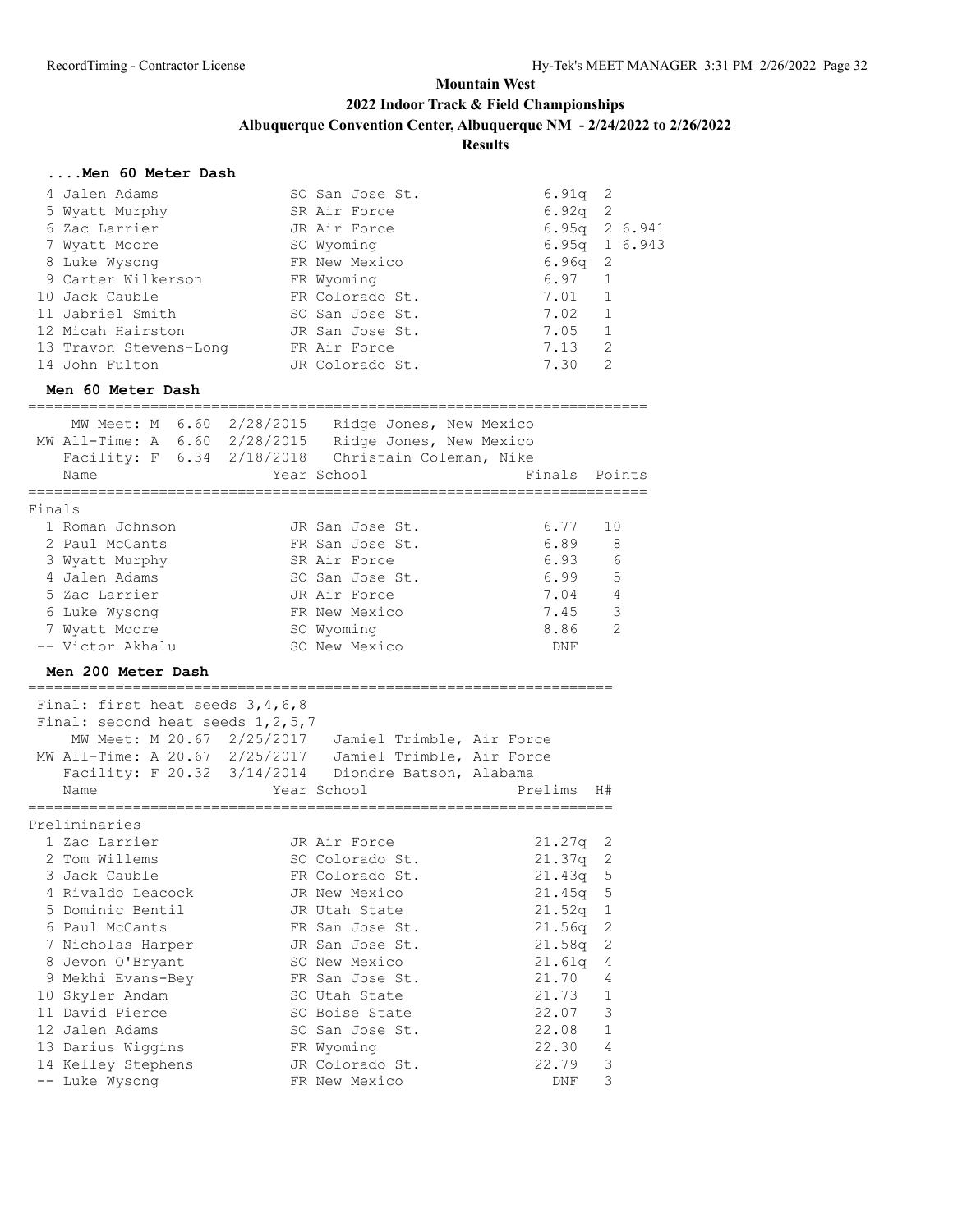**Results**

| Men 200 Meter Dash |                                                            |             |                                                      |                  |              |                         |  |  |
|--------------------|------------------------------------------------------------|-------------|------------------------------------------------------|------------------|--------------|-------------------------|--|--|
|                    | -- Victor Akhalu                                           |             | SO New Mexico                                        | DNF              | -5           |                         |  |  |
|                    | Men 200 Meter Dash<br>------------------------------------ |             |                                                      |                  |              |                         |  |  |
|                    | Final: first heat seeds 3, 4, 6, 8                         |             |                                                      |                  |              |                         |  |  |
|                    | Final: second heat seeds $1, 2, 5, 7$                      |             |                                                      |                  |              |                         |  |  |
|                    |                                                            |             | MW Meet: M 20.67 2/25/2017 Jamiel Trimble, Air Force |                  |              |                         |  |  |
|                    | MW All-Time: A 20.67 2/25/2017 Jamiel Trimble, Air Force   |             |                                                      |                  |              |                         |  |  |
|                    | Facility: F 20.32 3/14/2014 Diondre Batson, Alabama        |             |                                                      |                  |              |                         |  |  |
|                    | Name                                                       | Year School |                                                      | Finals H# Points |              |                         |  |  |
| Finals             |                                                            |             |                                                      |                  |              |                         |  |  |
|                    | 1 Zac Larrier                                              |             | JR Air Force                                         | 20.95            | 2            | 10                      |  |  |
|                    | 2 Tom Willems                                              |             | SO Colorado St.                                      | 20.97            |              | $2 \quad 8$             |  |  |
|                    | 3 Dominic Bentil                                           |             | JR Utah State                                        | 21.27            |              | $2^{\circ}$<br>6        |  |  |
|                    | 4 Jevon O'Bryant                                           |             | SO New Mexico                                        | $21.37$ 1 5      |              |                         |  |  |
|                    | 5 Nicholas Harper                                          |             | JR San Jose St.                                      | 21.60            |              | $2 \quad 4$             |  |  |
|                    | 6 Paul McCants                                             |             | FR San Jose St.                                      | 21.68            | $\mathbf{1}$ | $\overline{\mathbf{3}}$ |  |  |
|                    | 7 Rivaldo Leacock                                          |             | JR New Mexico                                        | 21.70 1          |              | 2                       |  |  |
|                    | 8 Jack Cauble                                              |             | FR Colorado St.                                      | 22.24            | 1            | 1                       |  |  |
|                    | Men 400 Meter Dash                                         |             |                                                      |                  |              |                         |  |  |
|                    | -=================================                         |             |                                                      |                  |              |                         |  |  |
|                    | Final: first heat seeds 3, 4, 6, 8                         |             |                                                      |                  |              |                         |  |  |
|                    | Final: second heat seeds $1, 2, 5, 7$                      |             |                                                      |                  |              |                         |  |  |
|                    |                                                            |             | MW Meet: M 46.26 2/27/2016 Brady Martin, Utah State  |                  |              |                         |  |  |
|                    | MW All-Time: A 45.67 3/11/2006 Lewis Banda, TCU            |             |                                                      |                  |              |                         |  |  |
|                    | Facility: F 45.18 2/18/2018 Fred Kerley, Nike              |             |                                                      |                  |              |                         |  |  |
|                    | Name<br>--------------------                               |             | Year School                                          | Prelims H#       |              |                         |  |  |
|                    | Preliminaries                                              |             |                                                      |                  |              |                         |  |  |
|                    | 1 Jevon O'Bryant                                           |             | SO New Mexico                                        | 46.97q           | 4            |                         |  |  |
|                    | 21.950 (21.950)                                            |             | 46.965 (25.015)                                      |                  |              |                         |  |  |
|                    | 2 Nicholas Harper                                          |             | JR San Jose St.                                      | 47.94q           | 3            |                         |  |  |
|                    | 22.342 (22.342)                                            |             | 47.940 (25.599)                                      |                  |              |                         |  |  |
|                    | 3 Rivaldo Leacock                                          |             | JR New Mexico                                        | 47.98q           | 1            |                         |  |  |
|                    | 22.290 (22.290)                                            |             | 47.978 (25.688)                                      |                  |              |                         |  |  |
|                    | 4 Tom Willems                                              |             | SO Colorado St.                                      | 48.04q           | 2            |                         |  |  |
|                    | 22.327 (22.327)                                            |             | 48.032 (25.705)                                      |                  |              |                         |  |  |
|                    | 5 Adam Stark                                               |             | JR Colorado St.                                      | 48.15q           | 1            |                         |  |  |
|                    | 21.916 (21.916)                                            |             | 48.146 (26.230)                                      |                  |              |                         |  |  |
|                    | 6 Spencer Eldridge                                         |             | JR Utah State                                        | 48.25q 3         |              |                         |  |  |
|                    | 22.516 (22.516)                                            |             | 48.242 (25.726)                                      |                  |              |                         |  |  |
|                    | 7 Jaymison Cox                                             |             | FR Wyoming                                           | 48.74q           | 4            |                         |  |  |
|                    | 22.578 (22.578)                                            |             | 48.738 (26.160)                                      |                  |              |                         |  |  |
|                    | 8 DeVon Washington                                         |             | SO Colorado St.                                      | 48.81q           | 4            |                         |  |  |
|                    | 22.520 (22.520)                                            |             | 48.801 (26.281)                                      |                  |              |                         |  |  |
|                    | 9 Bashar Barksdale                                         |             | JR San Jose St.                                      | 48.87            | 3            |                         |  |  |
|                    | 22.755 (22.755)                                            |             | 48.862 (26.108)                                      |                  |              |                         |  |  |
|                    | 10 Mikael Tyler                                            |             | JR San Jose St.                                      | 49.13            | 1            |                         |  |  |
|                    | 22.638 (22.638)                                            |             | 49.125 (26.488)                                      |                  |              |                         |  |  |
|                    | 11 Sean Geither                                            |             | SR Air Force                                         | 49.21            | 2            |                         |  |  |
|                    | 22.573 (22.573)                                            |             | 49.209 (26.636)                                      |                  |              |                         |  |  |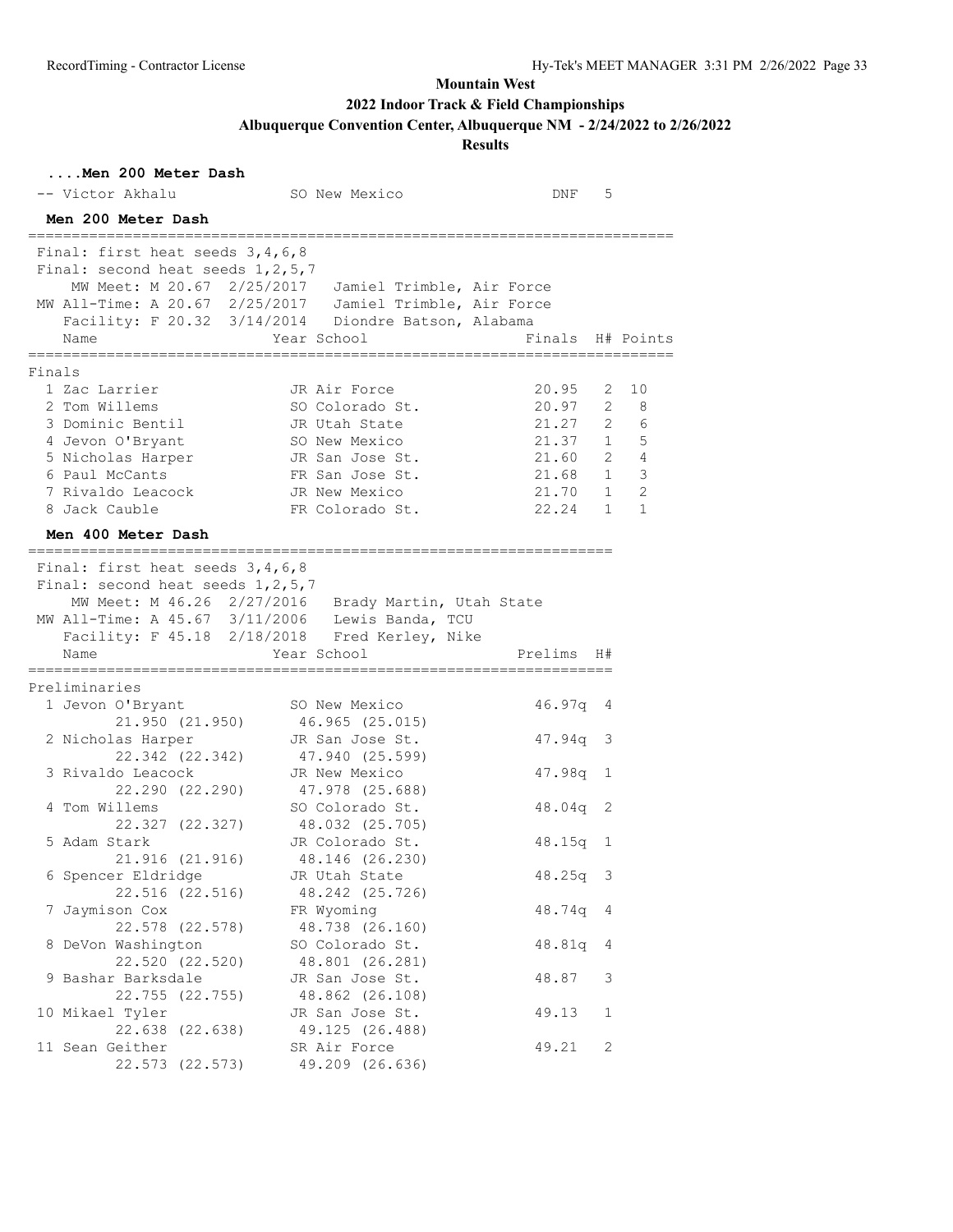**Results**

| Men 400 Meter Dash |                     |         |                          |
|--------------------|---------------------|---------|--------------------------|
| 12 Zack Bell       | JR Utah State       | 49.40 2 |                          |
| 23.630 (23.630)    | 49.399 (25.770)     |         |                          |
| 13 Johnny Cruz     | FR Utah State       | 49.43   | 4                        |
| 22.745 (22.745)    | 49.430 (26.686)     |         |                          |
| 14 David Pierce    | SO Boise State      | 50.06   | -2                       |
| 22.543 (22.543)    | $50.055$ $(27.513)$ |         |                          |
| 15 Jose Rubio      | SR Boise State      | 51.64   | $\overline{\phantom{a}}$ |
| 23.142 (23.142)    | 51.632 (28.490)     |         |                          |
| 16 Cecil Ebiwok    | SR San Jose St.     | 51.65   | 4                        |
| 23.861 (23.861)    | 51.642 (27.781)     |         |                          |
| -- Mekhi Evans-Bey | FR San Jose St.     | FS.     |                          |
|                    |                     |         |                          |

### **Men 400 Meter Dash**

|        | Final: first heat seeds $3, 4, 6, 8$  |                                                                                                        |                  |                |                               |
|--------|---------------------------------------|--------------------------------------------------------------------------------------------------------|------------------|----------------|-------------------------------|
|        | Final: second heat seeds $1, 2, 5, 7$ | MW Meet: M 46.26 2/27/2016 Brady Martin, Utah State<br>MW All-Time: A 45.67 3/11/2006 Lewis Banda, TCU |                  |                |                               |
|        | Name                                  | Facility: F 45.18 2/18/2018 Fred Kerley, Nike<br>Year School                                           | Finals H# Points |                |                               |
| Finals |                                       |                                                                                                        |                  |                |                               |
|        | 1 Tom Willems                         | SO Colorado St.<br>21.998 (21.998) 46.422 (24.424)                                                     | 46.43 1 10       |                |                               |
|        | 2 Jevon O'Bryant                      | SO New Mexico<br>21.930 (21.930) 46.946 (25.016)                                                       | 46.95            | $\overline{2}$ | -8                            |
|        | 3 Adam Stark                          | JR Colorado St.<br>22.144 (22.144) 47.344 (25.201)                                                     | 47.35            |                | $2^{\circ}$<br>6              |
|        | 4 Rivaldo Leacock                     | JR New Mexico<br>21.782 (21.782) 47.995 (26.214)                                                       | 48.00            |                | -5<br>$1 \quad$               |
|        | 5 Jaymison Cox                        | FR Wyoming<br>22.399 (22.399) 48.078 (25.679)                                                          | 48.08            |                | $2^{\circ}$<br>$\overline{4}$ |
|        | 6 Spencer Eldridge                    | JR Utah State<br>22.714 (22.714) 48.328 (25.615)                                                       | 48.33            | $1 \quad$      | 3                             |
|        | 7 DeVon Washington 50 Colorado St.    | 22.475 (22.475) 48.645 (26.170)                                                                        | 48.65            | 1              | $\mathcal{L}$                 |
|        | 8 Nicholas Harper JR San Jose St.     | 21.989 (21.989) 48.732 (26.743)                                                                        | 48.74            | $2^{\circ}$    | $\mathbf{1}$                  |

=================================================================== MW Meet: M 1:47.82 2/23/2019 Michael Rhoads, Air Force MW All-Time: A 1:47.02 3/11/2006 Jackson Langat, TCU Facility: F 1:45.10 2/18/2018 Donovan Brazier, Nike Name  $Year School$  Prelims H# =================================================================== Preliminaries 1 Matthew Larkin FR New Mexico 1:51.70Q 2 28.234 (28.234) 56.899 (28.666) 1:24.666 (27.767) 1:51.696 (27.031) 2 Cameron Ross JR Colorado St. 1:52.43Q 1 27.741 (27.741) 56.026 (28.286) 1:23.801 (27.775) 1:52.428 (28.628) 3 Dawson LaRance SR Colorado St. 1:51.91Q 2 26.942 (26.942) 55.260 (28.318) 1:23.792 (28.533) 1:51.906 (28.115)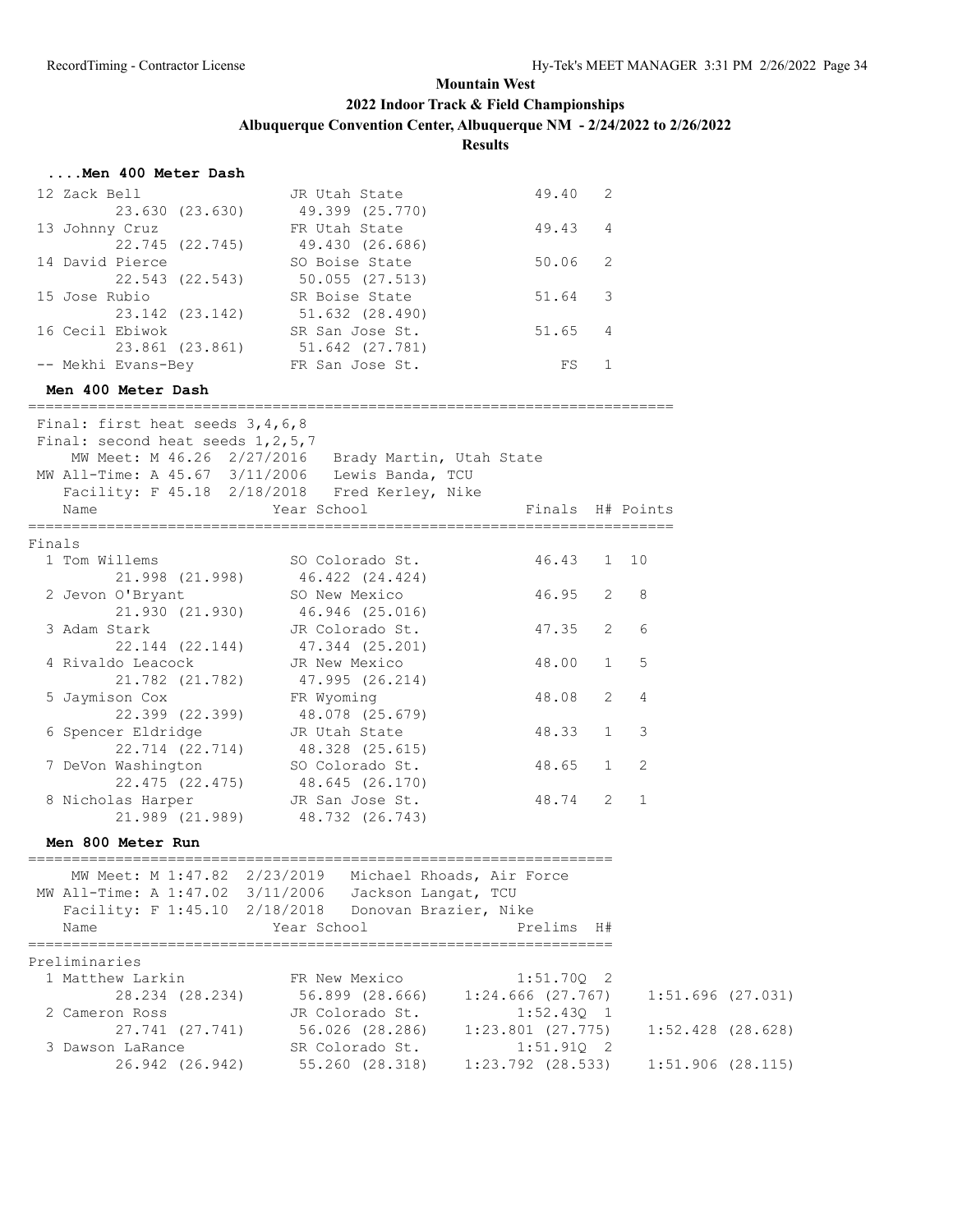### **....Men 800 Meter Run**

| 4 Ryan Birkmeier                    | SO Colorado St.                 | $1:52.44Q$ 1                                      |                       |  |
|-------------------------------------|---------------------------------|---------------------------------------------------|-----------------------|--|
|                                     |                                 | 27.249 (27.249) 55.822 (28.574) 1:23.436 (27.615) | $1:52.431$ (28.995)   |  |
| 5 Joseph Rogers SR Wyoming          |                                 | $1:52.35q$ 2                                      |                       |  |
| 27.509 (27.509) 55.651 (28.143)     |                                 | $1:23.936$ (28.285)                               | 1:52.345(28.410)      |  |
| 6 Chris Kauffman Man FR Utah State  |                                 | $1:52.50q$ 1                                      |                       |  |
| 27.408 (27.408) 56.209 (28.802)     |                                 | 1:24.629(28.420)                                  | $1:52.498$ $(27.869)$ |  |
| 7 Frank Rossi                       | SR Air Force                    | $1:52.54q$ 1                                      |                       |  |
| 27.442 (27.442)                     | 56.016 (28.574)                 | $1:23.967$ (27.952)                               | $1:52.535$ (28.568)   |  |
| 8 Iolo Hughes                       | SR New Mexico                   | $1:53.15q$ 2                                      |                       |  |
| 27.831 (27.831)                     | 57.069 (29.238)                 | $1:25.371$ (28.303)                               | $1:53.141$ $(27.770)$ |  |
| 9 Garrett Blenkush                  | SR Air Force                    | $1:53.34$ 1                                       |                       |  |
| 28.086 (28.086)                     | 56.741 (28.655)                 | $1:24.431$ $(27.691)$                             | $1:53.337$ (28.906)   |  |
| 10 Gavin Sleeter                    | SR New Mexico                   | $1:53.68$ 2                                       |                       |  |
|                                     | 28.016 (28.016) 56.559 (28.543) | $1:24.981$ (28.423)                               | $1:53.677$ (28.696)   |  |
| 11 Christian Rodriguez              | FR San Jose St.                 | $1:54.22$ 1                                       |                       |  |
| 27.297 (27.297)                     | 55.707 (28.410)                 | $1:23.571$ (27.865)                               | 1:54.220(30.649)      |  |
| 12 Brandon Williams                 | SO Utah State                   | $1:54.92$ 1                                       |                       |  |
| 27.865 (27.865)                     | 56.401 (28.537)                 | 1:24.645(28.244)                                  | 1:54.911(30.267)      |  |
| 13 Josh Wintch                      | SO Utah State                   | $1:55.65$ 2                                       |                       |  |
| 27.764 (27.764)                     | 56.646 (28.883)                 | $1:24.731$ (28.085)                               | $1:55.644$ (30.914)   |  |
| 14 Jadon Mansur                     | FR Boise State                  | $1:56.52$ 2                                       |                       |  |
| 27.780 (27.780)                     | 56.782 (29.003)                 | $1:26.389$ (29.608)                               | $1:56.519$ (30.130)   |  |
| 15 Caleb Stamper                    | SO Boise State                  | 1:56.59<br>$\overline{1}$                         |                       |  |
| 27.591 (27.591)                     | 56.497 (28.907)                 | $1:25.269$ $(28.773)$                             | $1:56.585$ (31.316)   |  |
| 16 Austen Apperson                  | SO Boise State                  | $1:57.98$ 1                                       |                       |  |
| 28.395 (28.395)                     | 57.522 (29.128)                 | $1:27.202$ (29.680)                               | $1:57.978$ (30.776)   |  |
| 17 Ethan Brouw FR New Mexico        |                                 | 1:58.63<br>$\overline{2}$                         |                       |  |
|                                     | 27.644 (27.644) 57.021 (29.378) | $1:27.264$ (30.243)                               | $1:58.621$ (31.358)   |  |
| 18 Michael Chadwick FR San Jose St. |                                 | $2:01.07$ 2                                       |                       |  |
| 29.311 (29.311)                     | 59.385 (30.075)                 | $1:31.398$ $(32.013)$                             | $2:01.064$ (29.666)   |  |

#### **Men 800 Meter Run**

=======================================================================

|        |                                       | MW Meet: M 1:47.82 2/23/2019 Michael Rhoads, Air Force                     |             |                     |
|--------|---------------------------------------|----------------------------------------------------------------------------|-------------|---------------------|
|        | MW All-Time: A 1:47.02 3/11/2006      | Jackson Langat, TCU                                                        |             |                     |
|        |                                       | Facility: F 1:45.10 2/18/2018 Donovan Brazier, Nike                        |             |                     |
|        | Name                                  | <b>Example 19 Year School</b> School Einals Points                         |             |                     |
| Finals |                                       |                                                                            |             |                     |
|        |                                       | 1 Matthew Larkin TR New Mexico 1:49.14 10                                  |             |                     |
|        |                                       | 26.453 (26.453) 53.757 (27.304) 1:21.018 (27.262)                          |             | 1:49.140(28.123)    |
|        |                                       | 2 Cameron Ross GR Colorado St.                                             | $1:50.67$ 8 |                     |
|        |                                       | 26.178 (26.178) 53.573 (27.395) 1:21.506 (27.934)                          |             | $1:50.668$ (29.162) |
|        |                                       | 3 Dawson LaRance SR Colorado St. 1:51.30 6                                 |             |                     |
|        |                                       | 26.675 (26.675) 54.585 (27.910) 1:22.918 (28.333)                          |             | 1:51.300 (28.383)   |
|        |                                       | 4 Ryan Birkmeier SO Colorado St. 1:51.47 5                                 |             |                     |
|        |                                       | 26.899 (26.899) 54.705 (27.806) 1:22.670 (27.966)                          |             | $1:51.462$ (28.792) |
|        | 5 Chris Kauffman Marker FR Utah State |                                                                            | $1:51.97$ 4 |                     |
|        |                                       | 26.932 (26.932) 55.090 (28.159) 1:23.654 (28.564)                          |             | $1:51.969$ (28.315) |
|        |                                       | 6 Frank Rossi                   SR Air Force                 1:51.99     3 |             |                     |
|        |                                       | 26.804 (26.804) 54.896 (28.093) 1:23.009 (28.113)                          |             | 1:51.984 (28.975)   |
|        |                                       | 7 Iolo Hughes SR New Mexico 1:52.12 2                                      |             |                     |
|        |                                       | 27.268 (27.268) 55.180 (27.913) 1:23.500 (28.320) 1:52.116 (28.617)        |             |                     |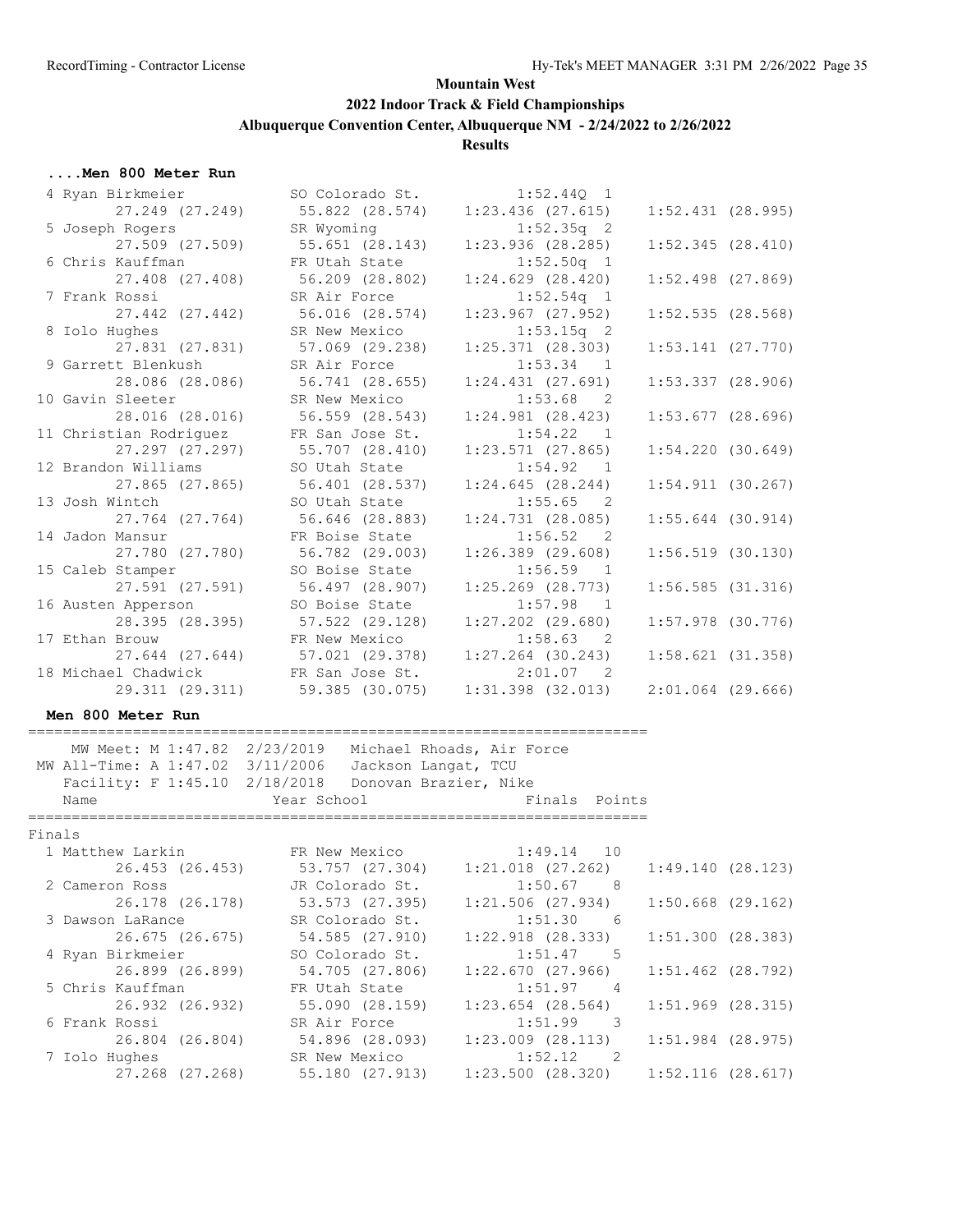**Albuquerque Convention Center, Albuquerque NM - 2/24/2022 to 2/26/2022**

### **Results**

| Men 800 Meter Run                    |                                                                                                    |                                         |                                           |  |
|--------------------------------------|----------------------------------------------------------------------------------------------------|-----------------------------------------|-------------------------------------------|--|
| 8 Joseph Rogers                      |                                                                                                    |                                         |                                           |  |
|                                      | Rogers SR Wyoming 1:53.27 1<br>27.113 (27.113) 54.998 (27.886) 1:23.153 (28.155) 1:53.268 (30.115) |                                         |                                           |  |
| Men 1 Mile Run                       |                                                                                                    |                                         |                                           |  |
|                                      |                                                                                                    |                                         |                                           |  |
|                                      | MW Meet: M 4:00.62 2/24/2018  Josh Kerr, New Mexico                                                |                                         |                                           |  |
|                                      | MW All-Time: A 3:54.72 2/3/2018    Josh Kerr, New Mexico                                           |                                         |                                           |  |
|                                      | Facility: F 3:54.73 1/27/2018 Ed Cheserek, Skechers                                                |                                         |                                           |  |
| Name                                 | Year School                                                                                        | Prelims H#                              |                                           |  |
|                                      |                                                                                                    |                                         |                                           |  |
| Preliminaries                        |                                                                                                    |                                         |                                           |  |
|                                      |                                                                                                    |                                         | 2:01.997(30.841)                          |  |
|                                      | $2:32.287$ (30.290) 3:02.237 (29.950)                                                              | $3:33.063$ (30.826)                     | $4:02.117$ $(29.055)$                     |  |
| 2 Jonathan Shields                   | SR Boise State                                                                                     | $4:09.54Q$ 2                            |                                           |  |
|                                      | 33.433 (33.433) 1:04.897 (31.465)                                                                  | $1:36.304$ $(31.407)$                   | $2:07.492$ (31.189)                       |  |
| $2:37.959$ (30.467)                  | $3:09.464$ (31.505)                                                                                | $3:41.041$ (31.578)                     | $4:09.536$ (28.496)                       |  |
| 3 Devin Pancake                      | JR Utah State                                                                                      | $4:08.01Q$ 1                            |                                           |  |
|                                      | 32.306 (32.306) 1:03.355 (31.050)                                                                  | $1:35.148$ (31.793)                     | $2:06.478$ $(31.330)$                     |  |
| $2:37.606$ $(31.129)$                | $3:08.092$ (30.486)                                                                                | 3:37.610(29.519)                        | $4:08.006$ $(30.396)$                     |  |
| 4 Sam Gilman                         | JR Air Force                                                                                       | $4:09.70Q$ 2                            |                                           |  |
| 33.794 (33.794)                      | $1:05.672$ (31.879)                                                                                | 1:37.016(31.344)                        | $2:08.366$ (31.350)                       |  |
| $2:38.802$ (30.437)                  | $3:10.003$ $(31.201)$                                                                              | $3:41.448$ $(31.445)$                   | 4:09.695(28.248)                          |  |
| 5 Henry Mong                         | SR Boise State                                                                                     | $4:08.500$ 1                            |                                           |  |
|                                      | 32.686 (32.686) 1:03.776 (31.090)                                                                  | 1:35.490(31.715)                        | 2:06.950(31.460)                          |  |
|                                      | $2:38.092$ (31.143) 3:08.656 (30.565)                                                              | 3:38.430(29.775)                        | $4:08.493$ (30.063)                       |  |
| 6 Jacob Brueckman                    | SR Colorado St.                                                                                    | $4:09.73Q$ 2                            |                                           |  |
| 33.144 (33.144)                      | $1:04.651$ (31.508)                                                                                | $1:35.874$ (31.223)                     | $2:06.786$ (30.913)                       |  |
| $2:37.679$ (30.893)                  | 3:09.211(31.533)                                                                                   | 3:40.835(31.625)                        | 4:09.721(28.886)                          |  |
| 7 Brennan Benson<br>33.743 (33.743)  | FR Utah State                                                                                      | $4:09.78q$ 2<br>1:36.839(31.406)        |                                           |  |
| 2:39.156(30.954)                     | $1:05.433$ $(31.690)$<br>$3:10.718$ (31.563)                                                       | $3:42.236$ $(31.519)$                   | $2:08.202$ $(31.364)$<br>4:09.780(27.544) |  |
| 8 Tom Oates                          | SO Colorado St.                                                                                    | $4:09.81q$ 1                            |                                           |  |
| 32.444 (32.444)                      | $1:03.601$ (31.158)                                                                                | $1:35.318$ $(31.718)$                   | $2:06.728$ (31.410)                       |  |
| 2:37.840(31.113)                     | $3:08.393$ (30.553)                                                                                | $3:38.948$ (30.555)                     | $4:09.804$ (30.856)                       |  |
| 9 Oisin O Gailin                     | SR Wyoming                                                                                         | $4:10.79q$ 2                            |                                           |  |
|                                      | $33.551$ (33.551) $1:05.178$ (31.628)                                                              | 1:36.552 (31.375)                       | $2:07.764$ $(31.213)$                     |  |
|                                      | $2:38.260$ (30.496) 3:09.728 (31.468)                                                              | $3:41.319$ $(31.592)$                   | $4:10.789$ (29.470)                       |  |
| 10 Mark Crandall                     | JR Utah State                                                                                      | $4:11.20q$ 1                            |                                           |  |
| 32.630 (32.630)                      | $1:03.848$ (31.218)                                                                                | 1:35.523(31.675)                        | 2:07.087 (31.565)                         |  |
| 2:38.308 (31.222)                    | 3:08.828 (30.520)                                                                                  | $3:39.480$ (30.652)                     | 4:11.195(31.715)                          |  |
| 11 Kevin Mulcaire                    | JR New Mexico                                                                                      | 4:14.88<br>$\overline{\phantom{1}}$     |                                           |  |
| 30.845 (30.845)                      | $1:00.608$ (29.763)                                                                                | $1:30.848$ (30.240)                     | $2:01.786$ (30.939)                       |  |
| $2:33.703$ $(31.918)$                | $3:07.086$ $(33.383)$                                                                              | 3:40.835(33.750)                        | $4:14.878$ $(34.043)$                     |  |
| 12 Brogan Giffin                     | FR Boise State                                                                                     | 4:17.35<br>$\overline{\phantom{0}}^2$   |                                           |  |
| 33.926 (33.926)                      | $1:05.784$ (31.858)                                                                                | $1:37.278$ $(31.494)$                   | $2:08.839$ (31.562)                       |  |
| 2:40.271(31.433)                     | $3:12.207$ $(31.936)$                                                                              | $3:44.739$ $(32.533)$                   | $4:17.346$ (32.608)                       |  |
| 13 Asefa Wetzel                      | FR Wyoming                                                                                         | 4:19.34<br>$\overline{1}$               |                                           |  |
| 32.064 (32.064)                      | $1:03.105$ (31.041)                                                                                | $1:34.878$ $(31.773)$                   | $2:07.124$ $(32.247)$                     |  |
| $2:39.378$ $(32.254)$                | 3:12.905(33.528)                                                                                   | $3:46.621$ (33.717)                     | 4:19.335(32.714)                          |  |
| 14 Angus Fitzgerald                  | FR Boise State                                                                                     | 4:19.44<br>$\overline{1}$               | $2:07.575$ (31.865)                       |  |
| 32.825 (32.825)<br>2:39.275 (31.701) | $1:04.029$ $(31.205)$                                                                              | 1:35.710(31.681)<br>$3:46.168$ (33.695) | 4:19.433(33.265)                          |  |
|                                      | $3:12.474$ (33.199)                                                                                |                                         |                                           |  |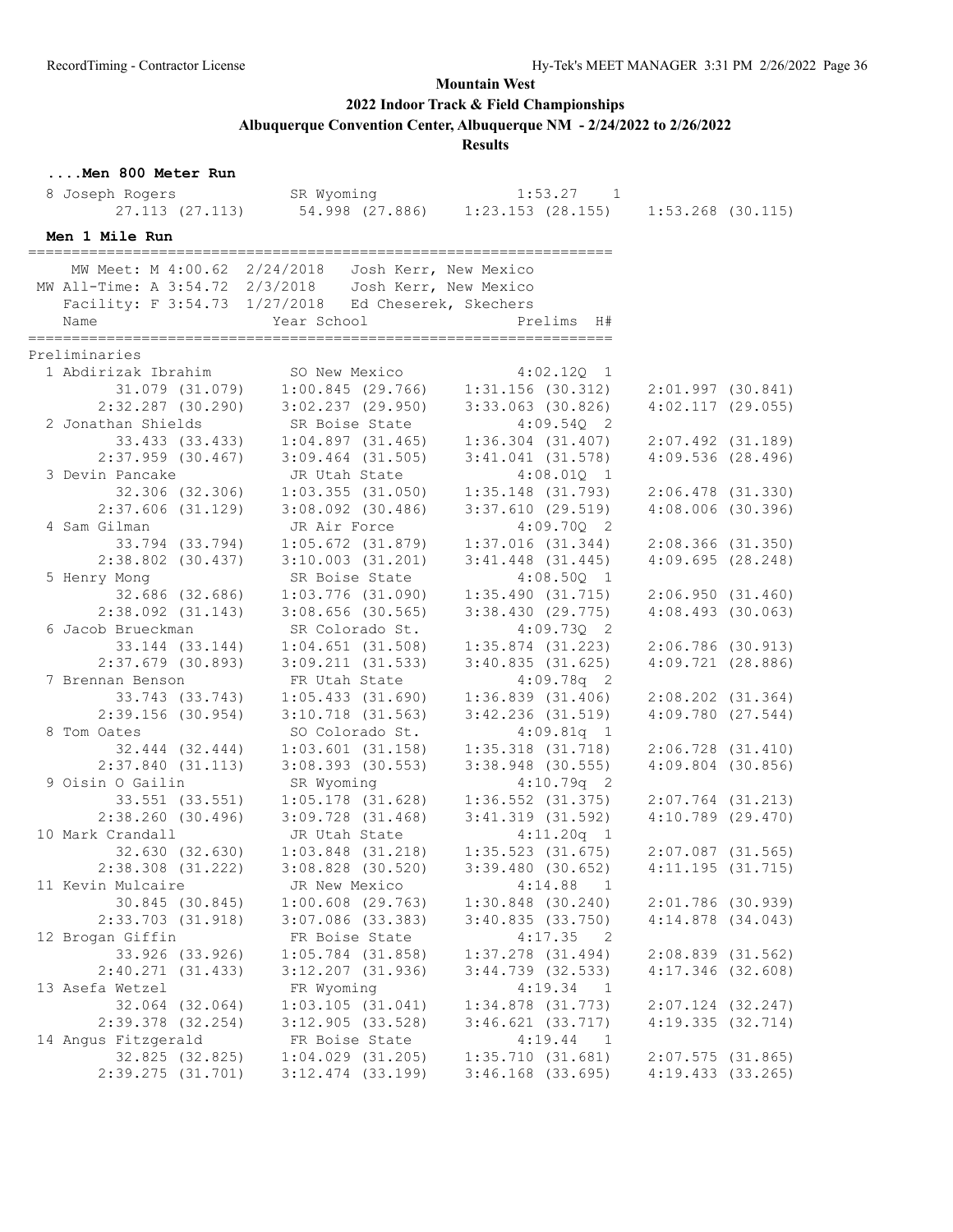#### **....Men 1 Mile Run**

| 15 Hunter Lucas   |                 | SR Boise State        | 4:25.80 2           |                   |
|-------------------|-----------------|-----------------------|---------------------|-------------------|
|                   | 32.884 (32.884) | $1:04.488$ $(31.605)$ | 1:36.330(31.843)    | 2:08.924 (32.594) |
| 2:42.357 (33.434) |                 | $3:16.661$ (34.305)   | 3:51.190(34.529)    | 4:25.796 (34.607) |
| 16 Aidan Roberts  |                 | FR Boise State        | 4:28.44 2           |                   |
|                   | 34.014 (34.014) | $1:05.894$ (31.880)   | $1:37.246$ (31.353) | 2:08.631 (31.385) |
| 2:39.689 (31.058) |                 | $3:12.482$ (32.794)   | 3:48.955(36.473)    | 4:28.431(39.476)  |

### **Men 1 Mile Run**

|        | Name                  | MW Meet: M 4:00.62 2/24/2018 Josh Kerr, New Mexico<br>MW All-Time: A 3:54.72 2/3/2018    Josh Kerr, New Mexico<br>Facility: F 3:54.73 1/27/2018 Ed Cheserek, Skechers<br>Year School | Finals Points                                                                 |                       |  |
|--------|-----------------------|--------------------------------------------------------------------------------------------------------------------------------------------------------------------------------------|-------------------------------------------------------------------------------|-----------------------|--|
| Finals |                       |                                                                                                                                                                                      |                                                                               |                       |  |
|        | 1 Sam Gilman          | JR Air Force                                                                                                                                                                         |                                                                               |                       |  |
|        | 31.408 (31.408)       |                                                                                                                                                                                      | JR Air Force 4:03.29 10<br>1:00.430 (29.023) 1:29.888 (29.458)                | $2:00.339$ (30.452)   |  |
|        | $2:31.133$ (30.794)   | 3:01.913(30.780)                                                                                                                                                                     | 3:32.540(30.628)                                                              | 4:03.288 (30.748)     |  |
|        | 2 Jonathan Shields    | SR Boise State                                                                                                                                                                       | $4:05.17$ 8                                                                   |                       |  |
|        | 32.595 (32.595)       | 1:02.391 (29.797)                                                                                                                                                                    | $1:33.133$ $(30.742)$                                                         | $2:05.003$ $(31.870)$ |  |
|        | 2:36.970(31.968)      | $3:07.698$ (30.728)                                                                                                                                                                  | $3:37.238$ (29.540)                                                           | $4:05.161$ $(27.924)$ |  |
|        | 3 Devin Pancake       | JR Utah State                                                                                                                                                                        | 4:05.32 6                                                                     |                       |  |
|        | 32.320 (32.320)       | $1:02.187$ (29.868)                                                                                                                                                                  | 1:32.920(30.734)                                                              | 2:04.860 (31.940)     |  |
|        | $2:36.738$ $(31.878)$ | $3:07.893$ $(31.155)$                                                                                                                                                                | $3:37.064$ (29.171)                                                           | 4:05.320(28.257)      |  |
|        | 4 Jacob Brueckman     | SR Colorado St.                                                                                                                                                                      | $4:05.98$ 5                                                                   |                       |  |
|        | 32.413(32.413)        | $1:02.756$ (30.344)                                                                                                                                                                  | $1:33.814$ $(31.058)$                                                         | 2:05.220(31.407)      |  |
|        | $2:37.121$ (31.901)   | $3:08.126$ (31.005)                                                                                                                                                                  | $3:38.038$ (29.912)                                                           | $4:05.972$ $(27.935)$ |  |
|        | 5 Oisin O Gailin      | SR Wyoming                                                                                                                                                                           | $4:06.08$ 4                                                                   |                       |  |
|        | 32.005 (32.005)       | $1:01.933$ (29.928)                                                                                                                                                                  | $1:32.784$ (30.851) $2:04.662$ (31.878)                                       |                       |  |
|        | $2:36.478$ (31.816)   | $3:07.248$ (30.770)                                                                                                                                                                  | 3:37.265(30.018)                                                              | $4:06.078$ $(28.813)$ |  |
|        | 6 Mark Crandall       | JR Utah State                                                                                                                                                                        | $4:08.23$ 3                                                                   |                       |  |
|        | 32.310 (32.310)       | $1:02.276$ (29.967)                                                                                                                                                                  | $1:33.360$ (31.085) $2:05.434$ (32.074)                                       |                       |  |
|        | $2:37.358$ (31.925)   | 3:07.970(30.613)                                                                                                                                                                     | $3:37.646$ (29.676)                                                           | 4:08.225(30.580)      |  |
|        | 7 Henry Mong          | SR Boise State                                                                                                                                                                       | 4:08.80 2                                                                     |                       |  |
|        | 32.556 (32.556)       | $1:02.566$ (30.010)                                                                                                                                                                  | $1:33.593$ $(31.027)$                                                         | 2:05.439 (31.847)     |  |
|        | $2:37.275$ (31.837)   | 3:08.190(30.915)                                                                                                                                                                     | 3:38.055(29.865)                                                              | 4:08.800(30.745)      |  |
|        | 8 Brennan Benson      | FR Utah State                                                                                                                                                                        | $4:10.38$ 1                                                                   |                       |  |
|        | 31.862 (31.862)       | $1:01.952$ (30.090)                                                                                                                                                                  | $1:33.106$ (31.155)                                                           | 2:05.258 (32.153)     |  |
|        | 2:37.695(32.437)      | 3:08.923(31.229)                                                                                                                                                                     | 3:40.526(31.603)                                                              | $4:10.378$ (29.852)   |  |
|        | 9 Tom Oates           | SO Colorado St.                                                                                                                                                                      | 4:10.66                                                                       |                       |  |
|        | 32.156 (32.156)       | 1:01.745(29.590)                                                                                                                                                                     | $1:32.588$ (30.843) $2:04.565$ (31.977)                                       |                       |  |
|        | $2:36.338$ $(31.774)$ | $3:07.707$ $(31.369)$                                                                                                                                                                | 3:39.073 (31.367) 4:10.652 (31.579)                                           |                       |  |
|        | 10 Abdirizak Ibrahim  | SO New Mexico                                                                                                                                                                        | 4:13.78                                                                       |                       |  |
|        |                       |                                                                                                                                                                                      | $31.936$ (31.936) $1:01.629$ (29.693) $1:32.445$ (30.817) $2:04.418$ (31.973) |                       |  |
|        | $2:37.502$ (33.085)   | $3:09.703$ $(32.201)$                                                                                                                                                                | $3:41.418$ (31.715) $4:13.777$ (32.360)                                       |                       |  |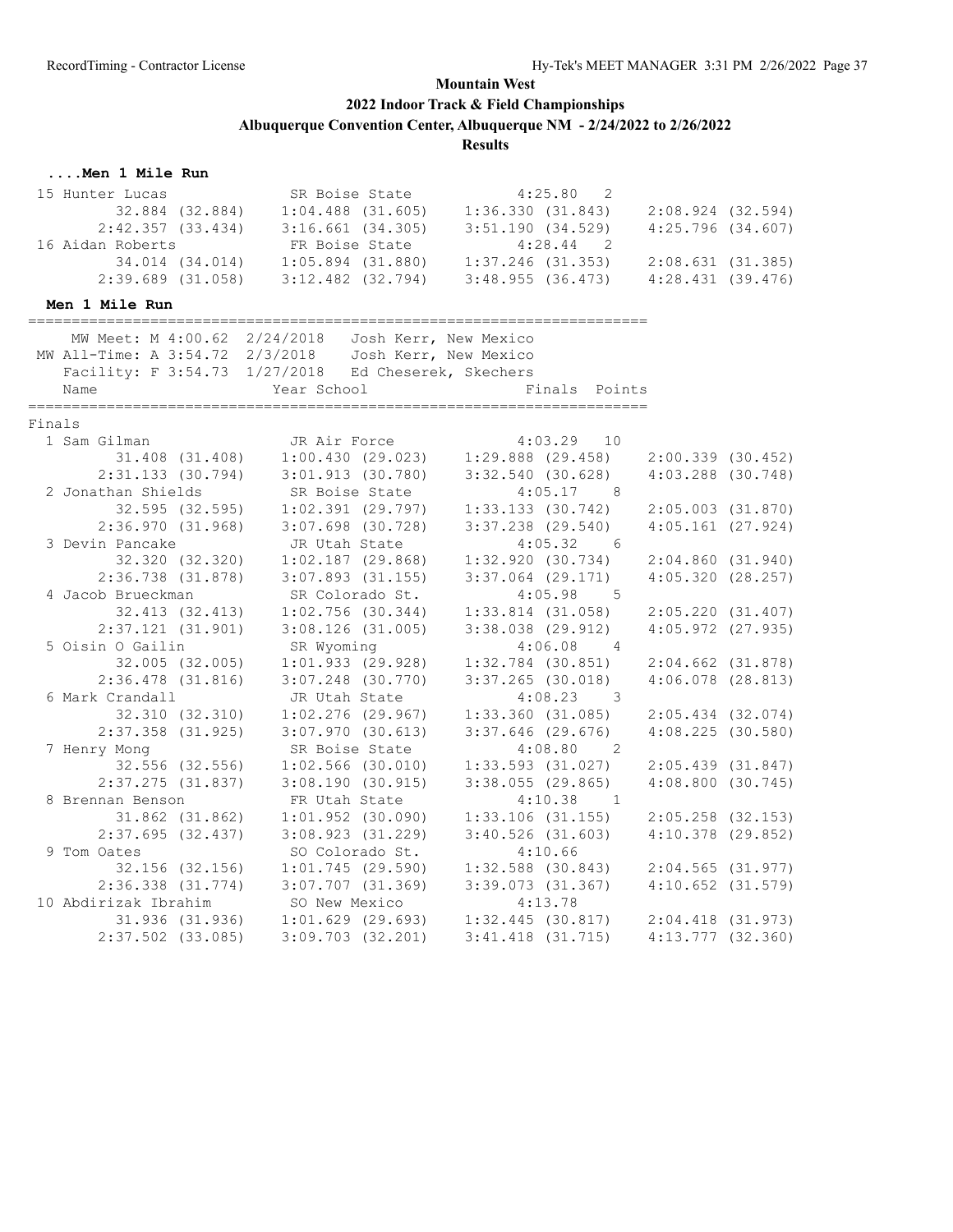### **Men 3000 Meter Run**

|                                        | 2 sections. Slow to Fast. Top 18 in second heat.                                                                        |                                             |                       |  |
|----------------------------------------|-------------------------------------------------------------------------------------------------------------------------|---------------------------------------------|-----------------------|--|
| 3k time or top 10 MW 1mile or 5k time. |                                                                                                                         |                                             |                       |  |
|                                        | MW Meet: M 8:06.46 2/25/2017 Cole Rockhold, Colorado St<br>MW All-Time: A 7:49.11 2/10/2012 Ross Millington, New Mexico |                                             |                       |  |
|                                        | Facility: F 7:46.01 2/23/2014 Bernard Lagat, Nike                                                                       |                                             |                       |  |
| Name                                   | Year School                                                                                                             | Finals H# Points                            |                       |  |
|                                        |                                                                                                                         |                                             |                       |  |
| 1 Ryan Ioanidis                        | SR Air Force                                                                                                            | 8:09.15 2 10                                |                       |  |
|                                        | 31.826 (31.826) 1:05.834 (34.008) 1:37.499 (31.665) 2:10.981 (33.482)                                                   |                                             |                       |  |
|                                        | 2:43.915 (32.934) 3:16.623 (32.708) 3:48.972 (32.349) 4:20.919 (31.947)                                                 |                                             |                       |  |
| 4:53.820(32.901)                       | 5:26.985 (33.165) 6:00.277 (33.292) 6:33.210 (32.933)                                                                   |                                             |                       |  |
| $7:06.744$ (33.534)                    | 7:39.727 (32.983)                                                                                                       | 8:09.142(29.416)                            |                       |  |
| 2 Luke Combs                           | SO Air Force                                                                                                            | $8:09.23$ 2                                 | 8                     |  |
|                                        | $31.827$ $(31.827)$ $1:06.096$ $(34.269)$                                                                               | $1:38.540$ (32.444) $2:11.112$ (32.572)     |                       |  |
| 2:44.035(32.923)                       | $3:17.001$ (32.966)                                                                                                     | $3:49.252$ $(32.251)$ $4:21.327$ $(32.075)$ |                       |  |
| $4:53.584$ (32.257)                    | $5:26.770$ (33.186)                                                                                                     | $6:00.006$ $(33.236)$                       | $6:32.896$ $(32.890)$ |  |
| $7:06.412$ $(33.516)$                  | 7:39.063 (32.651)                                                                                                       | $8:09.228$ (30.166)                         |                       |  |
| 3 Ahmed Ibrahim                        | FR Boise State                                                                                                          | 8:09.36<br>2                                | 6                     |  |
| $31.624$ $(31.624)$                    | 1:05.133(33.509)                                                                                                        | $1:36.507$ (31.374) $2:08.490$ (31.983)     |                       |  |
| 2:40.186(31.696)                       | $3:11.454$ $(31.268)$                                                                                                   | 3:43.513(32.059)                            | $4:15.669$ (32.156)   |  |
| 4:48.745(33.076)                       | 5:22.311(33.566)                                                                                                        | $5:56.065$ $(33.754)$                       | 6:29.961 (33.896)     |  |
| $7:03.874$ (33.913)                    | 7:37.192 (33.318)                                                                                                       | 8:09.358 (32.167)                           |                       |  |
| 4 Ryan Johnson                         | JR Air Force                                                                                                            | $8:12.64$ 2                                 | 5                     |  |
| 31.825 (31.825)                        | 1:05.553(33.728)                                                                                                        | $1:37.948$ (32.395)                         | 2:10.785 (32.837)     |  |
| $2:43.785$ (33.000)                    | $3:16.634$ (32.849)                                                                                                     | $3:48.866$ (32.232)                         | 4:21.039(32.173)      |  |
| $4:54.093$ (33.054)                    | $5:27.203$ $(33.110)$                                                                                                   | 6:00.929(33.726)                            | 6:34.368 (33.439)     |  |
| 7:07.697(33.329)                       | $7:41.219$ $(33.522)$                                                                                                   | 8:12.638 (31.420)                           |                       |  |
| 5 Caleb Garnica                        | JR Utah State                                                                                                           | 8:14.45<br>$\overline{2}$                   | 4                     |  |
| 32.379 (32.379)                        | $1:06.532$ $(34.153)$                                                                                                   | $1:39.208$ (32.676) $2:12.145$ (32.937)     |                       |  |
| $2:44.992$ (32.847)                    | $3:18.094$ (33.102)                                                                                                     | 3:50.086 (31.992) 4:22.655 (32.569)         |                       |  |
| 4:55.378 (32.723)                      | 5:28.535(33.157)                                                                                                        | $6:02.246$ $(33.711)$                       | 6:36.584 (34.338)     |  |
| $7:10.702$ $(34.118)$                  | 7:44.809(34.107)                                                                                                        | $8:14.446$ (29.638)                         |                       |  |
| 6 Tanner Norman                        | JR Colorado St.                                                                                                         | 8:14.50 2                                   | 3                     |  |
| 31.826 (31.826)                        | 1:05.833(34.007)                                                                                                        | $1:38.411$ (32.578) $2:11.078$ (32.667)     |                       |  |
| 2:44.473(33.395)                       | 3:17.177(32.704)                                                                                                        | $3:49.487$ (32.310) $4:22.120$ (32.633)     |                       |  |
| 4:54.510(32.390)                       | $5:27.538$ (33.028)                                                                                                     | $6:00.606$ (33.068)                         | $6:34.024$ $(33.418)$ |  |
| $7:08.047$ (34.023)                    | 7:42.101 (34.054)                                                                                                       | 8:14.497(32.397)                            |                       |  |
| 7 Albert Steiner                       | SO Wyoming                                                                                                              | 8:18.60 2                                   | 2                     |  |
| 32.590 (32.590)                        | 1:06.820(34.230)                                                                                                        | 1:39.549(32.729)                            | $2:12.564$ (33.015)   |  |
| $2:45.591$ (33.027)                    | $3:19.366$ (33.775)                                                                                                     | $3:53.281$ (33.915)                         | $4:27.354$ $(34.073)$ |  |
| $5:00.894$ $(33.540)$                  | $5:35.699$ $(34.805)$                                                                                                   | 6:09.845 (34.146)                           | $6:43.514$ (33.669)   |  |
| $7:16.964$ $(33.450)$                  | $7:48.974$ (32.010) 8:18.592 (29.619)                                                                                   |                                             |                       |  |
| 8 Will Kitzhaber                       | SR Air Force                                                                                                            | 8:19.30 2                                   | $\mathbf{1}$          |  |
| $31.622$ $(31.622)$                    | 1:05.413(33.791)                                                                                                        | $1:37.828$ $(32.415)$                       | 2:10.821 (32.993)     |  |
| $2:44.033$ (33.212)                    | $3:17.856$ (33.823)                                                                                                     | $3:50.289$ (32.433)                         | 4:23.250 (32.961)     |  |
| $4:57.121$ $(33.871)$                  | 5:31.600(34.479)                                                                                                        | $6:06.249$ $(34.649)$                       | $6:41.357$ (35.108)   |  |
| 7:15.415(34.058)                       | $7:49.369$ $(33.954)$                                                                                                   | $8:19.299$ $(29.931)$                       |                       |  |
| 9 Mason Brown                          | SO Colorado St.                                                                                                         | $8:20.78$ 2                                 |                       |  |
| 32.607 (32.607)                        | 1:07.040(34.433)                                                                                                        | $1:39.699$ (32.659)                         | 2:12.262 (32.563)     |  |
| $2:45.266$ (33.004)                    | 3:18.336(33.070)                                                                                                        | $3:50.606$ (32.270)                         | 4:23.665 (33.059)     |  |
| 4:56.870(33.205)                       | $5:31.231$ $(34.361)$                                                                                                   | $6:05.762$ $(34.531)$                       | $6:40.856$ (35.094)   |  |
| 7:15.710(34.854)                       | $7:50.647$ (34.937)                                                                                                     | 8:20.779 (30.133)                           |                       |  |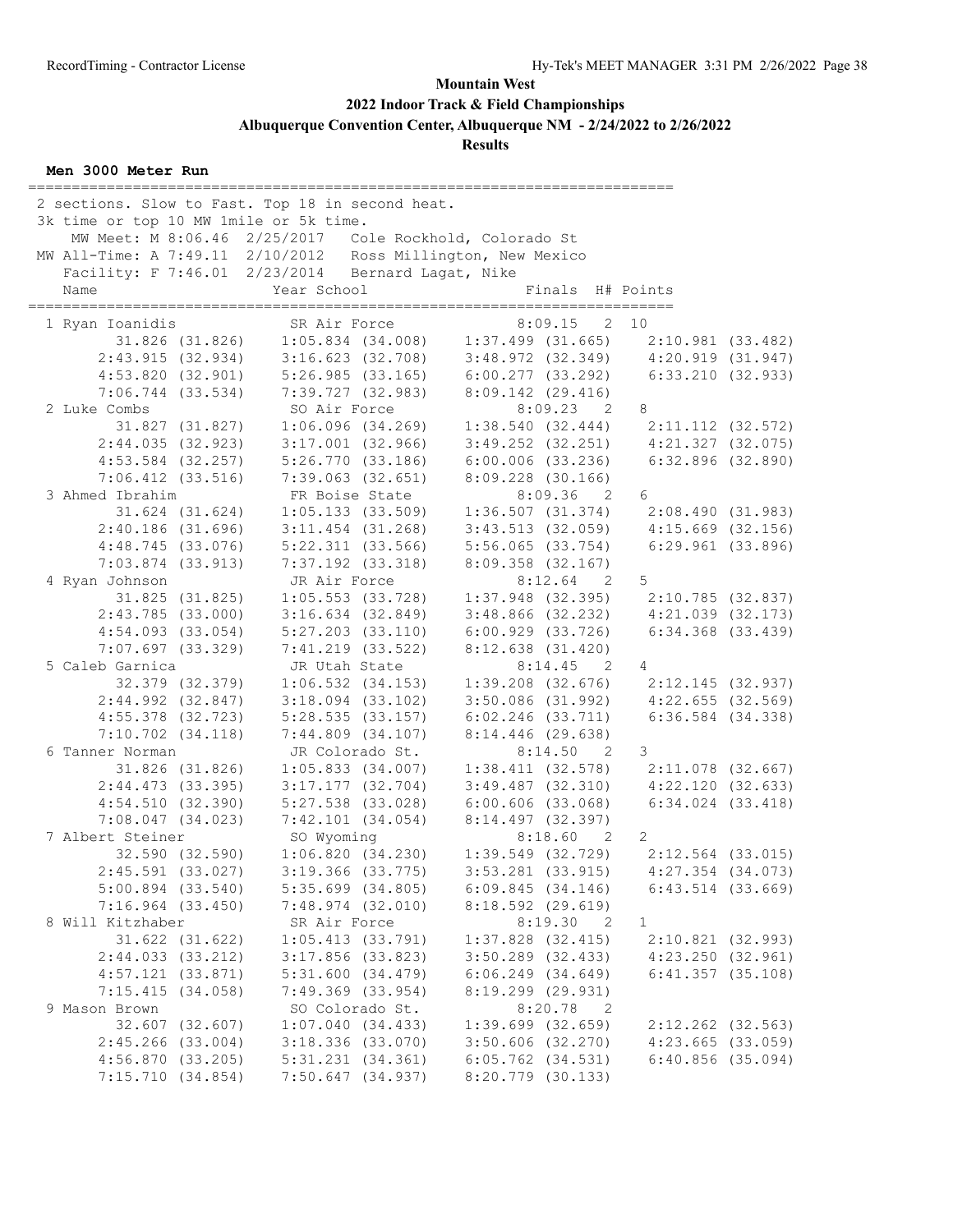**2022 Indoor Track & Field Championships**

**Albuquerque Convention Center, Albuquerque NM - 2/24/2022 to 2/26/2022**

**Results**

| 10 Kevin Mulcaire     | JR New Mexico         | 8:22.05<br>2                          |                       |
|-----------------------|-----------------------|---------------------------------------|-----------------------|
| 32.178 (32.178)       | $1:06.250$ $(34.072)$ | $1:38.948$ $(32.698)$                 | 2:11.521 (32.573)     |
| $2:44.626$ (33.105)   | $3:17.582$ (32.956)   | $3:49.685$ (32.103)                   | $4:22.367$ (32.682)   |
| $4:55.064$ (32.697)   | $5:28.742$ $(33.678)$ | $6:03.526$ $(34.784)$                 | $6:39.022$ $(35.496)$ |
| $7:15.092$ (36.070)   | $7:50.637$ (35.545)   | $8:22.044$ (31.408)                   |                       |
| 11 Darren Harman      | JR Utah State         | 8:23.23 1                             |                       |
| 32.849 (32.849)       | 1:07.607(34.758)      | $1:41.208$ $(33.601)$                 | 2:14.345(33.137)      |
| $2:47.873$ (33.528)   | $3:21.393$ $(33.520)$ | $3:55.581$ (34.188)                   | 4:28.633(33.052)      |
| $5:02.477$ (33.844)   | 5:36.570(34.093)      | $6:11.564$ $(34.994)$                 | $6:45.857$ $(34.293)$ |
| 7:19.310(33.453)      | $7:52.803$ (33.493)   | $8:23.223$ $(30.420)$                 |                       |
| 12 Eli Bennett        | SO Air Force          | 8:23.52 2                             |                       |
| 31.997 (31.997)       | 1:06.111(34.114)      | $1:38.579$ (32.468)                   | $2:11.401$ (32.822)   |
| 2:44.333(32.932)      | $3:17.173$ $(32.840)$ | $3:49.059$ $(31.886)$                 | $4:21.768$ $(32.709)$ |
| $4:54.757$ (32.989)   | $5:28.223$ $(33.466)$ | 6:02.427(34.204)                      | $6:37.439$ $(35.012)$ |
| 7:13.853(36.414)      | 7:50.033 (36.180)     | 8:23.520 (33.488)                     |                       |
| 13 Matty Mackay       | FR Boise State        | 8:24.83 1                             |                       |
| 33.007 (33.007)       | $1:08.024$ (35.017)   | 1:41.611(33.587)                      | $2:14.938$ $(33.327)$ |
| 2:48.130(33.192)      | $3:21.798$ (33.668)   | 3:55.956(34.158)                      | 4:29.585 (33.629)     |
|                       |                       |                                       | $6:46.372$ $(34.288)$ |
| 5:03.320(33.735)      | $5:37.522$ $(34.202)$ | $6:12.084$ $(34.562)$                 |                       |
| $7:19.874$ (33.502)   | $7:53.243$ (33.369)   | 8:24.824 (31.582)                     |                       |
| 14 Dario De Caro      | SR Boise State        | 8:25.03<br>$\overline{2}$             |                       |
| 31.294 (31.294)       | $1:04.374$ (33.080)   | 1:36.211(31.837)                      | 2:08.191(31.980)      |
| 2:39.817(31.626)      | $3:11.329$ $(31.512)$ | $3:43.193$ $(31.864)$                 | $4:15.309$ $(32.116)$ |
| $4:48.518$ $(33.209)$ | $5:22.126$ (33.608)   | $5:56.967$ $(34.841)$                 | $6:33.371$ $(36.404)$ |
| $7:10.197$ (36.826)   | 7:48.787 (38.590)     | $8:25.022$ (36.236)                   |                       |
| 15 Mason Norman       | FR Wyoming            | 8:25.61<br>$\overline{1}$             |                       |
| 33.673 (33.673)       | 1:08.627(34.954)      | $1:42.698$ $(34.071)$                 | 2:15.812(33.114)      |
| 2:49.537(33.725)      | $3:22.586$ (33.049)   | $3:56.101$ $(33.515)$                 | 4:29.772(33.671)      |
| 5:03.645(33.873)      | 5:37.968 (34.323)     | $6:12.404$ $(34.436)$                 | $6:46.854$ $(34.450)$ |
| 7:21.120(34.266)      | $7:54.019$ (32.899)   | $8:25.604$ (31.585)                   |                       |
| 16 Chandler Underwood | SR Boise State        | 8:25.77 1                             |                       |
| 34.554 (34.554)       | 1:08.916(34.362)      | 1:42.653(33.737)                      | 2:15.767(33.114)      |
| 2:49.195(33.428)      | $3:22.334$ $(33.139)$ | $3:55.846$ (33.512)                   | 4:29.176(33.330)      |
| 5:02.725(33.549)      | 5:36.929(34.204)      | 6:11.823(34.894)                      | $6:45.652$ $(33.829)$ |
| 7:19.540(33.888)      | $7:52.603$ (33.063)   | $8:25.762$ (33.160)                   |                       |
| 17 Brogan Giffin      | FR Boise State        | 8:26.41 1                             |                       |
| 34.097 (34.097)       | 1:08.655(34.558)      | $1:42.344$ (33.689)                   | 2:15.421 (33.077)     |
| $2:49.087$ (33.666)   | $3:22.705$ (33.618)   | $3:56.612$ $(33.907)$                 | $4:30.794$ $(34.182)$ |
| $5:04.366$ (33.572)   | 5:38.293(33.927)      | $6:13.226$ $(34.933)$                 | $6:47.165$ (33.939)   |
| $7:20.899$ $(33.734)$ | 7:54.415(33.516)      | 8:26.407(31.993)                      |                       |
| 18 Ben Sherman        | SO Boise State        | 8:27.02 1                             |                       |
| 34.029 (34.029)       | $1:09.194$ (35.165)   | $1:42.991$ (33.797)                   | 2:16.133 (33.142)     |
| $2:49.622$ (33.489)   | 3:23.270 (33.648)     | $3:56.683$ (33.413)                   | $4:31.308$ $(34.625)$ |
| $5:05.003$ (33.695)   | 5:38.713 (33.710)     | $6:13.458$ $(34.745)$                 | $6:47.008$ $(33.550)$ |
| 7:21.640(34.632)      | $7:55.519$ $(33.879)$ | $8:27.019$ $(31.500)$                 |                       |
| 19 Seth Bruxvoort     | FR Wyoming            | 8:27.32<br>$\overline{\phantom{0}}^2$ |                       |
| 32.785 (32.785)       | $1:07.311$ (34.526)   | $1:40.221$ $(32.910)$                 | $2:12.803$ (32.582)   |
| $2:45.971$ (33.168)   | 3:19.430(33.459)      | 3:52.806 (33.376)                     | $4:26.659$ $(33.853)$ |
| $5:00.222$ $(33.563)$ | $5:34.445$ (34.223)   | $6:08.906$ $(34.461)$                 | $6:43.287$ $(34.381)$ |
| $7:17.841$ (34.554)   | 7:52.730 (34.889)     | 8:27.313 (34.584)                     |                       |
|                       |                       |                                       |                       |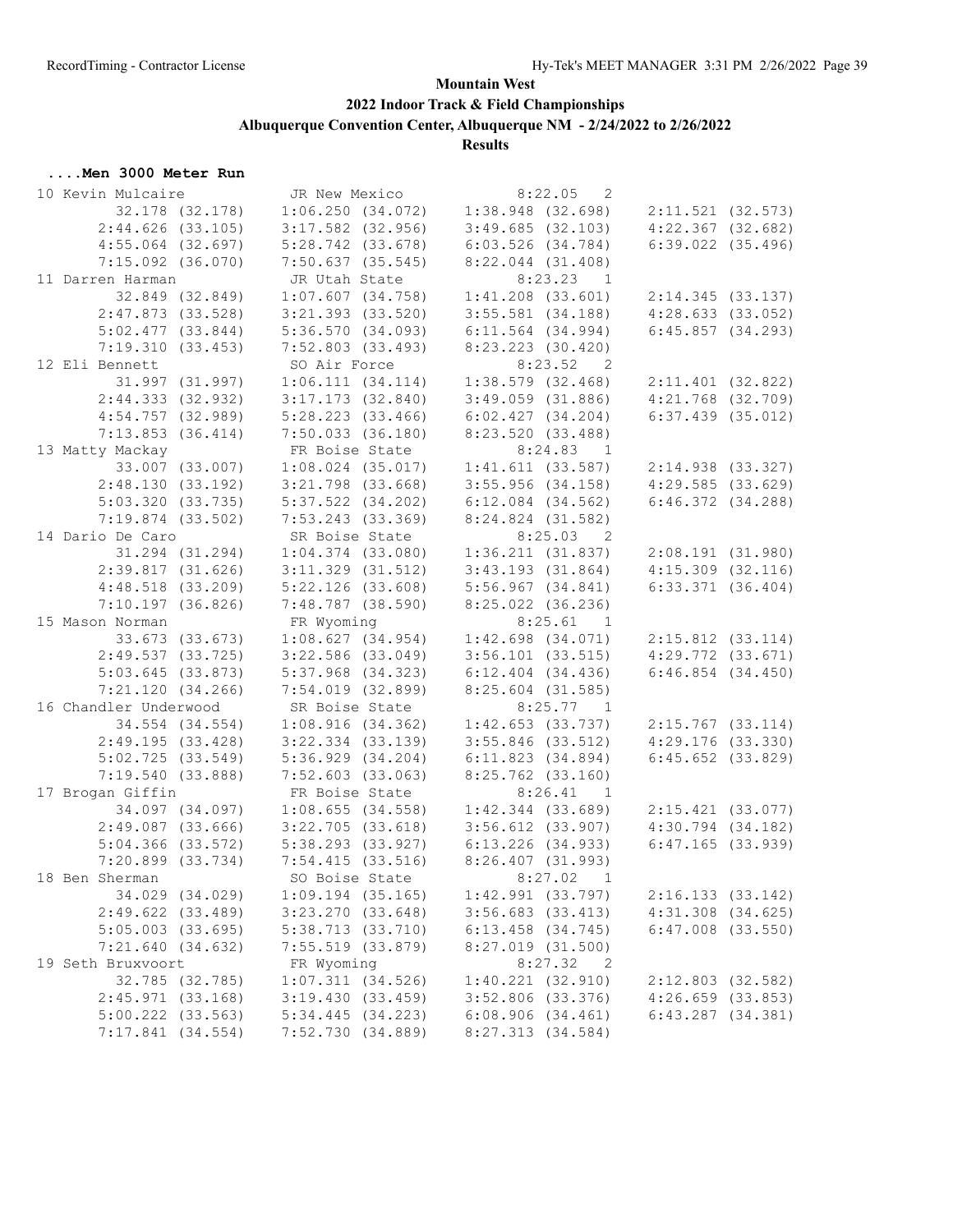**2022 Indoor Track & Field Championships**

**Albuquerque Convention Center, Albuquerque NM - 2/24/2022 to 2/26/2022**

### **Results**

| 20 Abdirizak Ibrahim  |                     | SO New Mexico         |                       | 8:29.16<br>2                          |                       |  |
|-----------------------|---------------------|-----------------------|-----------------------|---------------------------------------|-----------------------|--|
| 31.460 (31.460)       |                     | $1:04.779$ $(33.319)$ |                       | $1:37.188$ (32.409)                   | 2:10.003 (32.815)     |  |
| $2:43.417$ (33.414)   |                     | $3:18.322$ $(34.905)$ | $3:52.094$ (33.772)   |                                       | $4:26.904$ $(34.810)$ |  |
| $5:00.422$ $(33.518)$ |                     | $5:34.848$ $(34.426)$ | 6:09.141(34.293)      |                                       | $6:43.724$ $(34.583)$ |  |
| 7:19.031(35.307)      |                     | $7:54.932$ $(35.901)$ | $8:29.158$ $(34.227)$ |                                       |                       |  |
| 21 Freddie Carcas     |                     | SR Boise State        |                       | 8:29.67 2                             |                       |  |
| 33.373 (33.373)       |                     | $1:07.874$ $(34.501)$ |                       | 1:40.593(32.719)                      | $2:12.678$ (32.085)   |  |
| $2:45.572$ (32.894)   |                     | $3:18.944$ (33.372)   | $3:52.584$ (33.640)   |                                       | $4:26.282$ $(33.698)$ |  |
| 5:00.910(34.628)      |                     | $5:35.466$ $(34.556)$ | $6:10.096$ $(34.630)$ |                                       | $6:44.665$ $(34.569)$ |  |
| $7:21.026$ (36.361)   |                     | $7:57.306$ (36.280)   | $8:29.662$ $(32.357)$ |                                       |                       |  |
| 22 Oisin O Gailin     | SR Wyoming          |                       |                       | $8:29.69$ 1                           |                       |  |
| 33.540 (33.540)       |                     | $1:08.498$ $(34.958)$ |                       | $1:42.388$ $(33.890)$                 | $2:15.525$ (33.137)   |  |
| 2:49.116(33.591)      |                     | $3:23.129$ $(34.013)$ | $3:56.693$ $(33.564)$ |                                       | $4:31.132$ $(34.439)$ |  |
| $5:05.242$ $(34.110)$ |                     | $5:39.954$ $(34.712)$ | $6:14.384$ $(34.430)$ |                                       | 6:48.520(34.136)      |  |
| $7:23.221$ $(34.701)$ |                     | $7:57.192$ $(33.971)$ | $8:29.688$ $(32.496)$ |                                       |                       |  |
| 23 Jack Leitch        |                     | SR Boise State        |                       | 8:30.18<br>$\overline{\phantom{0}}^2$ |                       |  |
| 33.007 (33.007)       |                     | 1:07.440(34.433)      |                       | 1:40.536(33.096)                      | $2:13.093$ $(32.557)$ |  |
| $2:45.943$ (32.850)   |                     | $3:18.815$ (32.872)   | 3:52.070(33.255)      |                                       | 4:26.047(33.977)      |  |
| $5:00.664$ $(34.617)$ |                     | 5:35.175(34.511)      |                       |                                       |                       |  |
|                       |                     |                       | $6:10.189$ $(35.014)$ |                                       | $6:45.096$ $(34.907)$ |  |
| $7:21.341$ (36.245)   |                     | $7:57.621$ (36.280)   | $8:30.172$ (32.552)   |                                       |                       |  |
| 24 Nathan Dunn        |                     | SO Boise State        |                       | 8:31.03 1                             |                       |  |
| 32.656 (32.656)       |                     | $1:06.612$ (33.956)   |                       | $1:40.196$ (33.584)                   | 2:13.816(33.620)      |  |
| 2:47.310(33.494)      |                     | $3:20.781$ $(33.471)$ | $3:55.144$ (34.363)   |                                       | 4:28.495(33.351)      |  |
| 5:02.939(34.444)      |                     | 5:37.520(34.581)      | $6:12.841$ (35.321)   |                                       | $6:47.524$ $(34.683)$ |  |
| 7:22.965(35.441)      |                     | $7:58.083$ $(35.118)$ | 8:31.030 (32.947)     |                                       |                       |  |
| 25 Angus Fitzgerald   |                     | FR Boise State        |                       | 8:33.14<br>$\overline{1}$             |                       |  |
| 33.296 (33.296)       |                     | 1:08.171(34.875)      |                       | $1:42.084$ (33.913)                   | 2:15.385 (33.301)     |  |
| 2:48.695(33.310)      |                     | $3:22.466$ $(33.771)$ |                       | 3:56.355(33.889)                      | 4:30.599(34.244)      |  |
| $5:04.601$ $(34.002)$ |                     | $5:39.067$ $(34.466)$ | $6:14.094$ $(35.027)$ |                                       | 6:49.137(35.043)      |  |
| $7:24.605$ (35.468)   |                     | $7:59.809$ (35.204)   | 8:33.139 (33.331)     |                                       |                       |  |
| 26 Gus McIntyre       | FR Wyoming          |                       |                       | $8:36.94$ 1                           |                       |  |
| 34.458 (34.458)       |                     | $1:09.596$ (35.138)   |                       | $1:43.448$ (33.852)                   | $2:17.656$ (34.208)   |  |
| $2:51.958$ $(34.302)$ |                     | 3:26.906(34.948)      | $4:01.329$ $(34.423)$ |                                       | 4:35.126(33.797)      |  |
| $5:10.381$ (35.255)   |                     | $5:45.987$ (35.606)   | 6:21.096(35.109)      |                                       | 6:56.395(35.299)      |  |
| $7:31.503$ (35.108)   |                     | $8:05.188$ (33.685)   | 8:36.937(31.749)      |                                       |                       |  |
| 27 Murdoch McIntyre   |                     | SO Boise State        |                       | $8:38.74$ 1                           |                       |  |
| 34.316 (34.316)       |                     | 1:10.370(36.054)      |                       | $1:43.432$ $(33.062)$                 | 2:16.560(33.128)      |  |
| $2:50.773$ $(34.213)$ | $3:25.182$ (34.409) |                       | $3:59.522$ $(34.340)$ |                                       | 4:34.036(34.514)      |  |
| $5:09.322$ (35.286)   | $5:44.584$ (35.262) |                       | 6:19.917(35.333)      |                                       | $6:56.049$ (36.132)   |  |
| $7:31.923$ (35.874)   |                     | $8:07.424$ (35.501)   | 8:38.739 (31.316)     |                                       |                       |  |
| 28 Aidan Palmer       |                     | FR Boise State        |                       | 8:39.82<br>$\overline{1}$             |                       |  |
| 34.851 (34.851)       |                     | 1:10.631(35.780)      | 1:44.385(33.754)      |                                       | 2:18.230 (33.845)     |  |
| 2:52.730(34.500)      |                     | $3:26.654$ (33.924)   | $4:01.499$ $(34.845)$ |                                       | $4:35.036$ $(33.537)$ |  |
| 5:10.895(35.859)      |                     | $5:46.319$ $(35.424)$ | $6:21.564$ (35.245)   |                                       | $6:56.661$ (35.097)   |  |
| 7:32.670(36.009)      |                     | $8:08.518$ (35.848)   | $8:39.812$ (31.295)   |                                       |                       |  |
| 29 Josh Rodgers       | FR Wyoming          |                       |                       | 8:48.00<br>$\overline{1}$             |                       |  |
| 34.029 (34.029)       |                     | 1:09.838 (35.809)     | 1:44.551(34.713)      |                                       | 2:18.838 (34.287)     |  |
| $2:53.712$ $(34.874)$ |                     | 3:29.120(35.408)      | $4:04.577$ (35.457)   |                                       | 4:40.439(35.862)      |  |
| $5:16.367$ (35.928)   |                     | $5:52.612$ (36.245)   | 6:28.913(36.301)      |                                       | $7:06.332$ $(37.419)$ |  |
| 7:43.069 (36.737)     |                     | 8:17.518 (34.449)     | 8:47.996 (30.478)     |                                       |                       |  |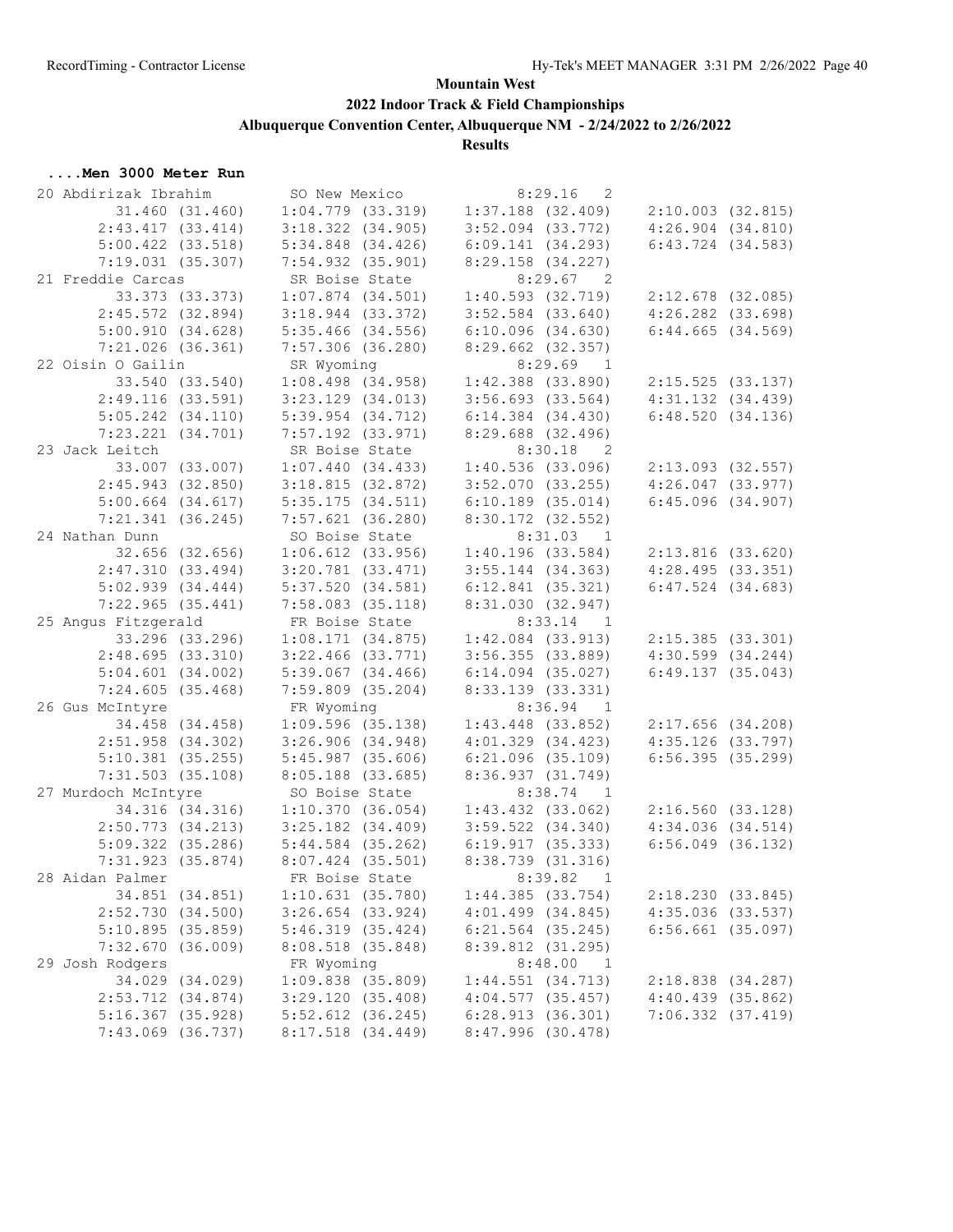### **Results**

### **....Men 3000 Meter Run**

| 30 Max Milarvie         | SR Boise State 8:49.24 1              |                                         |                       |
|-------------------------|---------------------------------------|-----------------------------------------|-----------------------|
| 34.088 (34.088)         |                                       | $1:10.087$ (35.999) $1:43.931$ (33.844) | 2:17.420 (33.489)     |
| $2:52.456$ (35.036)     | $3:26.662$ $(34.206)$                 | 4:00.926(34.264)                        | $4:35.532$ $(34.606)$ |
| $5:11.032$ $(35.500)$   | 5:46.863 (35.831)                     | 6:22.316(35.453)                        | $6:58.978$ $(36.662)$ |
| $7:36.273$ $(37.295)$   | 8:13.678 (37.405)                     | 8:49.232 (35.555)                       |                       |
| 31 Trevor Stephen       | FR Wyoming                            | $8:54.36$ 1                             |                       |
| 34.556 (34.556)         | 1:09.715(35.159)                      | $1:43.792$ $(34.077)$                   | 2:17.599 (33.807)     |
| 2:52.368 (34.769)       | $3:27.097$ $(34.729)$                 | $4:02.534$ $(35.437)$                   | $4:38.234$ $(35.700)$ |
| 5:15.130(36.896)        | 5:52.300(37.170)                      | $6:28.847$ $(36.547)$                   | 7:06.125(37.278)      |
| 7:43.710(37.585)        | $8:19.832$ (36.122)                   | $8:54.352$ $(34.520)$                   |                       |
| 32 Aidan Roberts        | FR Boise State                        | $9:07.36$ 1                             |                       |
| 33.276 (33.276)         | $1:07.849$ (34.573)                   | 1:41.471(33.622)                        | $2:14.801$ (33.330)   |
| 2:48.535(33.734)        | $3:22.067$ (33.532)                   | $3:56.345$ $(34.278)$                   | 4:30.933 (34.588)     |
| $5:08.879$ $(37.946)$   | 5:47.712 (38.833)                     | $6:27.074$ (39.362)                     | $7:07.109$ (40.035)   |
| 7:47.039(39.930)        | 8:26.700 (39.661)                     | 9:07.360(40.660)                        |                       |
| -- Awet Yohannes        | JR New Mexico                         | DNF 1                                   |                       |
| 33.528 (33.528)         | $1:07.058$ (33.530)                   | $1:40.686$ (33.628)                     | 2:14.153(33.467)      |
| $2:47.642$ (33.489)     | $3:21.171$ (33.529)                   | $3:55.283$ $(34.112)$                   | $4:29.024$ $(33.741)$ |
| $5:03.328$ $(34.304)$   |                                       |                                         |                       |
| -- Mark Crandall        | JR Utah State                         | DNF<br>$\overline{1}$                   |                       |
| 33.030 (33.030)         |                                       | $1:07.326$ (34.296) $1:40.945$ (33.619) | 2:13.673 (32.728)     |
| 2:47.173(33.500)        | $3:20.648$ (33.475)                   | $3:54.718$ $(34.070)$                   | $4:27.834$ $(33.116)$ |
| 5:01.335(33.501)        |                                       |                                         |                       |
| -- Jonathan Shields     | SR Boise State                        | DNF <sub>2</sub>                        |                       |
|                         | 30.875 (30.875) 1:04.024 (33.149)     | 1:35.923(31.899)                        | $2:07.755$ (31.832)   |
|                         | $2:39.386$ (31.631) 3:10.769 (31.383) | $3:42.754$ (31.985)                     | $4:15.528$ $(32.774)$ |
| 4:55.507(39.979)        | $6:31.300$ $(1:35.793)$               | $7:02.534$ $(31.234)$                   | 7:54.695(52.161)      |
| -- Devin Pancake        | JR Utah State                         | DNF <sub>2</sub>                        |                       |
| 32.201 (32.201)         | 1:06.395(34.194)                      | $1:38.989$ $(32.594)$                   | $2:11.826$ (32.837)   |
| 2:44.729 (32.903)       | 3:17.985(33.256)                      | 3:49.820(31.835)                        | $4:22.602$ $(32.782)$ |
| $5:51.627$ $(1:29.025)$ | $6:38.559$ (46.932)                   |                                         |                       |
| -- Brennan Benson       | FR Utah State                         | DNF 1                                   |                       |
|                         | 32.654 (32.654) 1:06.932 (34.278)     | $1:40.199$ (33.267)                     | 2:13.442 (33.243)     |
| 2:46.897(33.455)        | $3:21.682$ $(34.785)$                 |                                         |                       |

### **Men 5000 Meter Run**

| MW Meet: M 14:13.33<br>MW All-Time: A 13:40.11<br>Facility: F 13:46.67<br>Name |                 | 2/25/2011<br>12/7/2019<br>3/14/2014<br>Year School | Justin Tyner, Air Force<br>Eric Hamer, Colorado St<br>Edward Cheserek, Oregon | Finals Points |                       |  |
|--------------------------------------------------------------------------------|-----------------|----------------------------------------------------|-------------------------------------------------------------------------------|---------------|-----------------------|--|
| 1 Ryan Ioanidis                                                                |                 | SR Air Force                                       |                                                                               | 14:09.55M 10  |                       |  |
|                                                                                | 31.001 (31.001) | $1:04.528$ (33.527)                                | $1:40.134$ (35.606)                                                           |               | 2:15.409 (35.275)     |  |
| $2:50.483$ (35.074)                                                            |                 | 3:24.640(34.157)                                   | $3:58.863$ $(34.223)$                                                         |               | $4:33.902$ $(35.039)$ |  |
| $5:08.432$ $(34.530)$                                                          |                 | $5:43.465$ (35.033)                                | 6:18.855(35.390)                                                              |               | $6:53.928$ $(35.073)$ |  |
| 7:27.790 (33.862)                                                              |                 | $8:03.152$ $(35.362)$                              | 8:38.445 (35.293)                                                             |               | $9:12.699$ $(34.254)$ |  |
| $9:46.808$ $(34.109)$                                                          |                 | $10:21.191$ $(34.383)$                             | $10:56.202$ $(35.011)$                                                        |               | $11:31.281$ (35.079)  |  |
| $12:04.351$ (33.070)                                                           |                 | 12:36.643 (32.292)                                 | 13:09.126 (32.483)                                                            |               | 13:40.626 (31.500)    |  |
| 14:09.548 (28.923)                                                             |                 |                                                    |                                                                               |               |                       |  |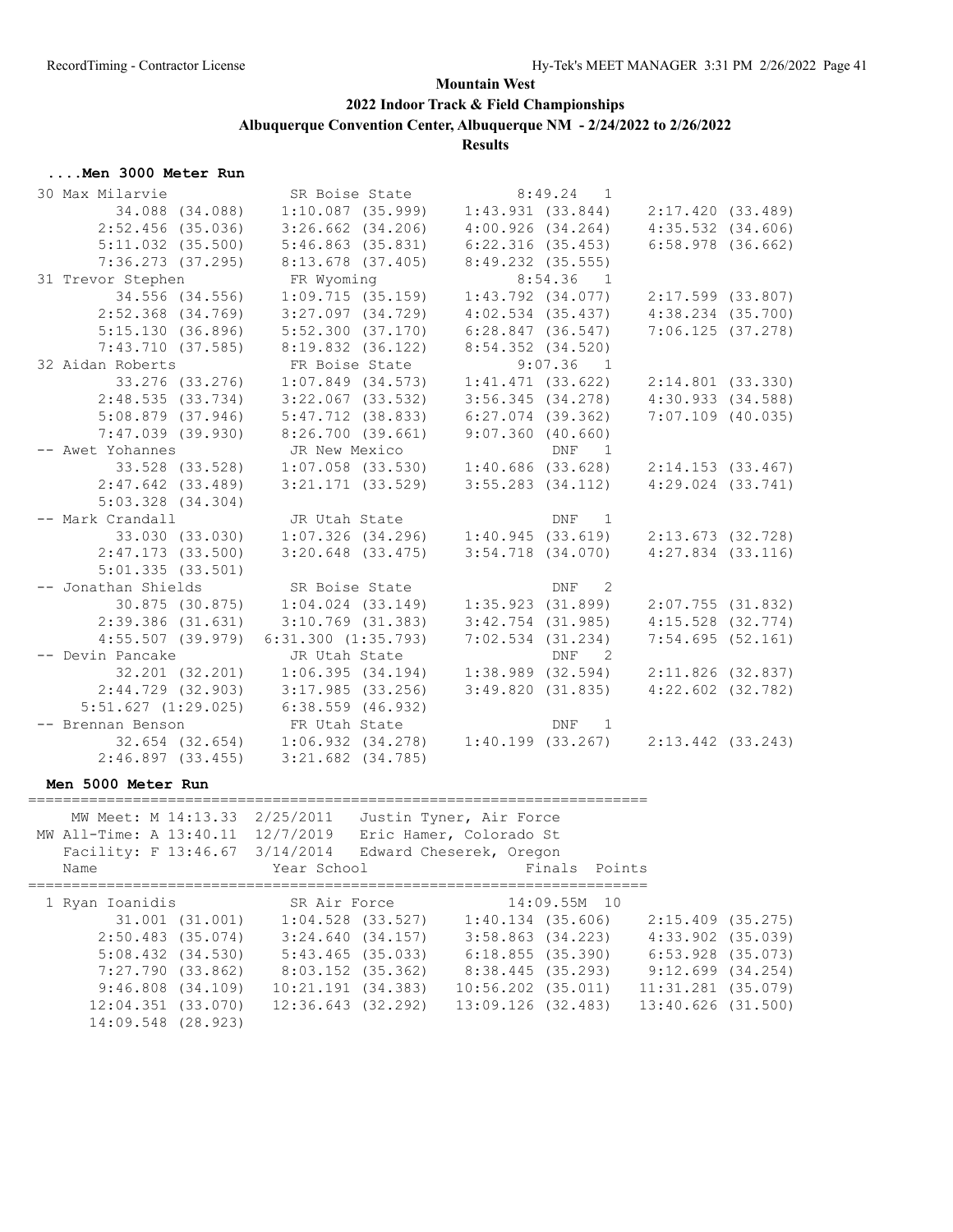**Albuquerque Convention Center, Albuquerque NM - 2/24/2022 to 2/26/2022**

**Results**

|                       |                                                                                                                                                                                                                                                                                                                                                                                                                                                                                                            | JR Air Force        |                                                                                                                                                                                                                                                                                                                           | 14:11.84M 8                                                                                |                                                                                                                      |                                                                                                                                                                                                                                                                                                                                                                                                                                                                                                                                                                                                                                                                                                                                                                                  |
|-----------------------|------------------------------------------------------------------------------------------------------------------------------------------------------------------------------------------------------------------------------------------------------------------------------------------------------------------------------------------------------------------------------------------------------------------------------------------------------------------------------------------------------------|---------------------|---------------------------------------------------------------------------------------------------------------------------------------------------------------------------------------------------------------------------------------------------------------------------------------------------------------------------|--------------------------------------------------------------------------------------------|----------------------------------------------------------------------------------------------------------------------|----------------------------------------------------------------------------------------------------------------------------------------------------------------------------------------------------------------------------------------------------------------------------------------------------------------------------------------------------------------------------------------------------------------------------------------------------------------------------------------------------------------------------------------------------------------------------------------------------------------------------------------------------------------------------------------------------------------------------------------------------------------------------------|
| 30.698 (30.698)       |                                                                                                                                                                                                                                                                                                                                                                                                                                                                                                            | $1:04.234$ (33.536) |                                                                                                                                                                                                                                                                                                                           | 1:39.840(35.606)                                                                           | $2:15.656$ (35.816)                                                                                                  |                                                                                                                                                                                                                                                                                                                                                                                                                                                                                                                                                                                                                                                                                                                                                                                  |
| $2:50.817$ (35.161)   | $3:25.028$ $(34.211)$                                                                                                                                                                                                                                                                                                                                                                                                                                                                                      |                     | $3:59.392$ $(34.364)$                                                                                                                                                                                                                                                                                                     |                                                                                            | 4:34.340 (34.948)                                                                                                    |                                                                                                                                                                                                                                                                                                                                                                                                                                                                                                                                                                                                                                                                                                                                                                                  |
| $5:08.752$ $(34.412)$ |                                                                                                                                                                                                                                                                                                                                                                                                                                                                                                            |                     |                                                                                                                                                                                                                                                                                                                           |                                                                                            | $6:53.383$ $(34.619)$                                                                                                |                                                                                                                                                                                                                                                                                                                                                                                                                                                                                                                                                                                                                                                                                                                                                                                  |
|                       |                                                                                                                                                                                                                                                                                                                                                                                                                                                                                                            |                     |                                                                                                                                                                                                                                                                                                                           |                                                                                            |                                                                                                                      |                                                                                                                                                                                                                                                                                                                                                                                                                                                                                                                                                                                                                                                                                                                                                                                  |
|                       |                                                                                                                                                                                                                                                                                                                                                                                                                                                                                                            |                     |                                                                                                                                                                                                                                                                                                                           |                                                                                            |                                                                                                                      |                                                                                                                                                                                                                                                                                                                                                                                                                                                                                                                                                                                                                                                                                                                                                                                  |
|                       |                                                                                                                                                                                                                                                                                                                                                                                                                                                                                                            |                     |                                                                                                                                                                                                                                                                                                                           |                                                                                            |                                                                                                                      |                                                                                                                                                                                                                                                                                                                                                                                                                                                                                                                                                                                                                                                                                                                                                                                  |
|                       |                                                                                                                                                                                                                                                                                                                                                                                                                                                                                                            |                     |                                                                                                                                                                                                                                                                                                                           |                                                                                            |                                                                                                                      |                                                                                                                                                                                                                                                                                                                                                                                                                                                                                                                                                                                                                                                                                                                                                                                  |
|                       |                                                                                                                                                                                                                                                                                                                                                                                                                                                                                                            |                     |                                                                                                                                                                                                                                                                                                                           |                                                                                            |                                                                                                                      |                                                                                                                                                                                                                                                                                                                                                                                                                                                                                                                                                                                                                                                                                                                                                                                  |
|                       |                                                                                                                                                                                                                                                                                                                                                                                                                                                                                                            |                     |                                                                                                                                                                                                                                                                                                                           |                                                                                            |                                                                                                                      |                                                                                                                                                                                                                                                                                                                                                                                                                                                                                                                                                                                                                                                                                                                                                                                  |
|                       |                                                                                                                                                                                                                                                                                                                                                                                                                                                                                                            |                     |                                                                                                                                                                                                                                                                                                                           |                                                                                            |                                                                                                                      |                                                                                                                                                                                                                                                                                                                                                                                                                                                                                                                                                                                                                                                                                                                                                                                  |
|                       |                                                                                                                                                                                                                                                                                                                                                                                                                                                                                                            |                     |                                                                                                                                                                                                                                                                                                                           |                                                                                            |                                                                                                                      |                                                                                                                                                                                                                                                                                                                                                                                                                                                                                                                                                                                                                                                                                                                                                                                  |
|                       |                                                                                                                                                                                                                                                                                                                                                                                                                                                                                                            |                     |                                                                                                                                                                                                                                                                                                                           |                                                                                            |                                                                                                                      |                                                                                                                                                                                                                                                                                                                                                                                                                                                                                                                                                                                                                                                                                                                                                                                  |
|                       |                                                                                                                                                                                                                                                                                                                                                                                                                                                                                                            |                     |                                                                                                                                                                                                                                                                                                                           |                                                                                            |                                                                                                                      |                                                                                                                                                                                                                                                                                                                                                                                                                                                                                                                                                                                                                                                                                                                                                                                  |
|                       |                                                                                                                                                                                                                                                                                                                                                                                                                                                                                                            |                     |                                                                                                                                                                                                                                                                                                                           |                                                                                            |                                                                                                                      |                                                                                                                                                                                                                                                                                                                                                                                                                                                                                                                                                                                                                                                                                                                                                                                  |
|                       |                                                                                                                                                                                                                                                                                                                                                                                                                                                                                                            |                     |                                                                                                                                                                                                                                                                                                                           |                                                                                            |                                                                                                                      |                                                                                                                                                                                                                                                                                                                                                                                                                                                                                                                                                                                                                                                                                                                                                                                  |
|                       |                                                                                                                                                                                                                                                                                                                                                                                                                                                                                                            |                     |                                                                                                                                                                                                                                                                                                                           |                                                                                            |                                                                                                                      |                                                                                                                                                                                                                                                                                                                                                                                                                                                                                                                                                                                                                                                                                                                                                                                  |
|                       |                                                                                                                                                                                                                                                                                                                                                                                                                                                                                                            |                     |                                                                                                                                                                                                                                                                                                                           |                                                                                            |                                                                                                                      |                                                                                                                                                                                                                                                                                                                                                                                                                                                                                                                                                                                                                                                                                                                                                                                  |
|                       |                                                                                                                                                                                                                                                                                                                                                                                                                                                                                                            |                     |                                                                                                                                                                                                                                                                                                                           |                                                                                            |                                                                                                                      |                                                                                                                                                                                                                                                                                                                                                                                                                                                                                                                                                                                                                                                                                                                                                                                  |
|                       |                                                                                                                                                                                                                                                                                                                                                                                                                                                                                                            |                     |                                                                                                                                                                                                                                                                                                                           |                                                                                            |                                                                                                                      |                                                                                                                                                                                                                                                                                                                                                                                                                                                                                                                                                                                                                                                                                                                                                                                  |
|                       |                                                                                                                                                                                                                                                                                                                                                                                                                                                                                                            |                     |                                                                                                                                                                                                                                                                                                                           |                                                                                            |                                                                                                                      |                                                                                                                                                                                                                                                                                                                                                                                                                                                                                                                                                                                                                                                                                                                                                                                  |
|                       |                                                                                                                                                                                                                                                                                                                                                                                                                                                                                                            |                     |                                                                                                                                                                                                                                                                                                                           |                                                                                            |                                                                                                                      |                                                                                                                                                                                                                                                                                                                                                                                                                                                                                                                                                                                                                                                                                                                                                                                  |
|                       |                                                                                                                                                                                                                                                                                                                                                                                                                                                                                                            |                     |                                                                                                                                                                                                                                                                                                                           |                                                                                            |                                                                                                                      |                                                                                                                                                                                                                                                                                                                                                                                                                                                                                                                                                                                                                                                                                                                                                                                  |
|                       |                                                                                                                                                                                                                                                                                                                                                                                                                                                                                                            |                     |                                                                                                                                                                                                                                                                                                                           |                                                                                            |                                                                                                                      |                                                                                                                                                                                                                                                                                                                                                                                                                                                                                                                                                                                                                                                                                                                                                                                  |
|                       |                                                                                                                                                                                                                                                                                                                                                                                                                                                                                                            |                     |                                                                                                                                                                                                                                                                                                                           |                                                                                            |                                                                                                                      |                                                                                                                                                                                                                                                                                                                                                                                                                                                                                                                                                                                                                                                                                                                                                                                  |
|                       |                                                                                                                                                                                                                                                                                                                                                                                                                                                                                                            |                     |                                                                                                                                                                                                                                                                                                                           |                                                                                            |                                                                                                                      |                                                                                                                                                                                                                                                                                                                                                                                                                                                                                                                                                                                                                                                                                                                                                                                  |
|                       |                                                                                                                                                                                                                                                                                                                                                                                                                                                                                                            |                     |                                                                                                                                                                                                                                                                                                                           |                                                                                            |                                                                                                                      |                                                                                                                                                                                                                                                                                                                                                                                                                                                                                                                                                                                                                                                                                                                                                                                  |
|                       |                                                                                                                                                                                                                                                                                                                                                                                                                                                                                                            |                     |                                                                                                                                                                                                                                                                                                                           |                                                                                            |                                                                                                                      |                                                                                                                                                                                                                                                                                                                                                                                                                                                                                                                                                                                                                                                                                                                                                                                  |
|                       |                                                                                                                                                                                                                                                                                                                                                                                                                                                                                                            |                     |                                                                                                                                                                                                                                                                                                                           |                                                                                            |                                                                                                                      |                                                                                                                                                                                                                                                                                                                                                                                                                                                                                                                                                                                                                                                                                                                                                                                  |
|                       |                                                                                                                                                                                                                                                                                                                                                                                                                                                                                                            |                     |                                                                                                                                                                                                                                                                                                                           |                                                                                            |                                                                                                                      |                                                                                                                                                                                                                                                                                                                                                                                                                                                                                                                                                                                                                                                                                                                                                                                  |
|                       |                                                                                                                                                                                                                                                                                                                                                                                                                                                                                                            |                     |                                                                                                                                                                                                                                                                                                                           |                                                                                            |                                                                                                                      |                                                                                                                                                                                                                                                                                                                                                                                                                                                                                                                                                                                                                                                                                                                                                                                  |
| 7:29.396(33.941)      | 8:04.465(35.069)                                                                                                                                                                                                                                                                                                                                                                                                                                                                                           |                     |                                                                                                                                                                                                                                                                                                                           |                                                                                            | 8:39.537 (35.072) 9:13.978 (34.441)                                                                                  |                                                                                                                                                                                                                                                                                                                                                                                                                                                                                                                                                                                                                                                                                                                                                                                  |
| 9:47.827(33.849)      | $10:21.929$ $(34.102)$                                                                                                                                                                                                                                                                                                                                                                                                                                                                                     |                     |                                                                                                                                                                                                                                                                                                                           | $10:57.108$ (35.179)                                                                       | $11:32.401$ (35.293)                                                                                                 |                                                                                                                                                                                                                                                                                                                                                                                                                                                                                                                                                                                                                                                                                                                                                                                  |
| $12:05.161$ (32.760)  | $12:38.273$ (33.112)                                                                                                                                                                                                                                                                                                                                                                                                                                                                                       |                     |                                                                                                                                                                                                                                                                                                                           | 13:11.889 (33.616)                                                                         | 13:49.661 (37.772)                                                                                                   |                                                                                                                                                                                                                                                                                                                                                                                                                                                                                                                                                                                                                                                                                                                                                                                  |
| 14:21.773 (32.113)    |                                                                                                                                                                                                                                                                                                                                                                                                                                                                                                            |                     |                                                                                                                                                                                                                                                                                                                           |                                                                                            |                                                                                                                      |                                                                                                                                                                                                                                                                                                                                                                                                                                                                                                                                                                                                                                                                                                                                                                                  |
| 6 Tanner Norman       |                                                                                                                                                                                                                                                                                                                                                                                                                                                                                                            | JR Colorado St.     |                                                                                                                                                                                                                                                                                                                           | 14:21.89 3                                                                                 |                                                                                                                      |                                                                                                                                                                                                                                                                                                                                                                                                                                                                                                                                                                                                                                                                                                                                                                                  |
| 31.988 (31.988)       |                                                                                                                                                                                                                                                                                                                                                                                                                                                                                                            | 1:05.840(33.852)    |                                                                                                                                                                                                                                                                                                                           | 1:41.557 (35.717)                                                                          | 2:17.131(35.574)                                                                                                     |                                                                                                                                                                                                                                                                                                                                                                                                                                                                                                                                                                                                                                                                                                                                                                                  |
| $2:52.201$ (35.070)   | $3:26.496$ $(34.295)$                                                                                                                                                                                                                                                                                                                                                                                                                                                                                      |                     |                                                                                                                                                                                                                                                                                                                           | 4:00.736 (34.240)                                                                          | $4:35.822$ (35.086)                                                                                                  |                                                                                                                                                                                                                                                                                                                                                                                                                                                                                                                                                                                                                                                                                                                                                                                  |
| $5:09.664$ (33.842)   | 5:44.505(34.841)                                                                                                                                                                                                                                                                                                                                                                                                                                                                                           |                     |                                                                                                                                                                                                                                                                                                                           |                                                                                            | $6:19.396$ $(34.891)$ $6:54.410$ $(35.014)$                                                                          |                                                                                                                                                                                                                                                                                                                                                                                                                                                                                                                                                                                                                                                                                                                                                                                  |
| 7:28.371(33.961)      | 8:03.635(35.264)                                                                                                                                                                                                                                                                                                                                                                                                                                                                                           |                     | 8:38.853 (35.218) 9:13.456 (34.603)                                                                                                                                                                                                                                                                                       |                                                                                            |                                                                                                                      |                                                                                                                                                                                                                                                                                                                                                                                                                                                                                                                                                                                                                                                                                                                                                                                  |
| 9:47.467(34.011)      | $10:21.752$ $(34.285)$                                                                                                                                                                                                                                                                                                                                                                                                                                                                                     |                     |                                                                                                                                                                                                                                                                                                                           | 10:56.624 (34.872)                                                                         | $11:31.889$ (35.265)                                                                                                 |                                                                                                                                                                                                                                                                                                                                                                                                                                                                                                                                                                                                                                                                                                                                                                                  |
| 12:05.705(33.816)     | 12:40.317(34.612)                                                                                                                                                                                                                                                                                                                                                                                                                                                                                          |                     |                                                                                                                                                                                                                                                                                                                           | $13:15.853$ (35.536)                                                                       | 13:50.544 (34.691)                                                                                                   |                                                                                                                                                                                                                                                                                                                                                                                                                                                                                                                                                                                                                                                                                                                                                                                  |
| 14:21.884 (31.341)    |                                                                                                                                                                                                                                                                                                                                                                                                                                                                                                            |                     |                                                                                                                                                                                                                                                                                                                           |                                                                                            |                                                                                                                      |                                                                                                                                                                                                                                                                                                                                                                                                                                                                                                                                                                                                                                                                                                                                                                                  |
| 7 Ahmed Ibrahim       | FR Boise State                                                                                                                                                                                                                                                                                                                                                                                                                                                                                             |                     |                                                                                                                                                                                                                                                                                                                           | 14:22.58<br>2                                                                              |                                                                                                                      |                                                                                                                                                                                                                                                                                                                                                                                                                                                                                                                                                                                                                                                                                                                                                                                  |
| 32.119 (32.119)       | 1:06.027(33.908)                                                                                                                                                                                                                                                                                                                                                                                                                                                                                           |                     | $1:41.869$ (35.842)                                                                                                                                                                                                                                                                                                       |                                                                                            | $2:17.297$ (35.428)                                                                                                  |                                                                                                                                                                                                                                                                                                                                                                                                                                                                                                                                                                                                                                                                                                                                                                                  |
| 2:52.084 (34.787)     | $3:26.596$ $(34.512)$                                                                                                                                                                                                                                                                                                                                                                                                                                                                                      |                     | $4:01.009$ $(34.413)$                                                                                                                                                                                                                                                                                                     |                                                                                            | 4:35.823(34.814)                                                                                                     |                                                                                                                                                                                                                                                                                                                                                                                                                                                                                                                                                                                                                                                                                                                                                                                  |
| $5:10.169$ $(34.346)$ | $5:45.059$ $(34.890)$                                                                                                                                                                                                                                                                                                                                                                                                                                                                                      |                     | 6:19.380(34.321)                                                                                                                                                                                                                                                                                                          |                                                                                            | $6:54.818$ (35.438)                                                                                                  |                                                                                                                                                                                                                                                                                                                                                                                                                                                                                                                                                                                                                                                                                                                                                                                  |
| 7:28.510 (33.692)     | 8:03.770(35.260)                                                                                                                                                                                                                                                                                                                                                                                                                                                                                           |                     | 8:39.049 (35.279)                                                                                                                                                                                                                                                                                                         |                                                                                            | 9:13.317(34.268)                                                                                                     |                                                                                                                                                                                                                                                                                                                                                                                                                                                                                                                                                                                                                                                                                                                                                                                  |
| $9:47.267$ (33.950)   | 10:20.955 (33.688)                                                                                                                                                                                                                                                                                                                                                                                                                                                                                         |                     | 10:55.853 (34.898)                                                                                                                                                                                                                                                                                                        |                                                                                            | $11:31.392$ (35.539)                                                                                                 |                                                                                                                                                                                                                                                                                                                                                                                                                                                                                                                                                                                                                                                                                                                                                                                  |
| 12:04.761 (33.369)    | 12:38.130 (33.369)                                                                                                                                                                                                                                                                                                                                                                                                                                                                                         |                     | 13:13.198 (35.068)                                                                                                                                                                                                                                                                                                        |                                                                                            | 13:49.121 (35.923)                                                                                                   |                                                                                                                                                                                                                                                                                                                                                                                                                                                                                                                                                                                                                                                                                                                                                                                  |
|                       | $7:27.653$ $(34.270)$<br>9:46.949(34.085)<br>$12:04.638$ (32.886)<br>14:11.831 (30.558)<br>3 Will Kitzhaber<br>31.379 (31.379)<br>$2:50.704$ (34.822)<br>5:08.131(34.274)<br>$7:28.034$ $(34.338)$<br>9:46.959(35.071)<br>$12:04.087$ (33.071)<br>14:12.810 (30.381)<br>4 Caleb Garnica<br>33.447 (33.447)<br>2:52.953(34.681)<br>5:10.423(33.323)<br>7:29.505(33.497)<br>$9:47.452$ (33.685)<br>$12:05.988$ $(33.819)$<br>14:20.963 (30.514)<br>5 Connor Weaver<br>32.344 (32.344)<br>$2:52.675$ (35.203) | 5:09.507(34.390)    | 5:43.223(34.471)<br>8:02.830 (35.177)<br>$12:37.393$ $(32.755)$<br>SR Air Force<br>$3:24.799$ $(34.095)$<br>$5:42.988$ $(34.857)$<br>8:03.328 (35.294)<br>$12:37.048$ (32.961)<br>JR Utah State<br>$3:27.646$ (34.693)<br>5:45.227(34.804)<br>8:03.779 (34.274)<br>10:22.017(34.565)<br>SR Utah State<br>3:26.316(33.641) | 10:21.615(34.666)<br>$1:04.058$ $(32.679)$<br>10:21.301 (34.342)<br>$12:40.062$ $(34.074)$ | $6:18.764$ (35.541)<br>8:38.186 (35.356)<br>14:12.81M<br>6<br>14:20.97 5<br>$6:20.573$ (35.346)<br>8:39.260 (35.481) | $9:12.864$ $(34.678)$<br>$10:56.469$ $(34.854)$<br>$11:31.752$ (35.283)<br>13:09.371 (31.978)<br>13:41.274 (31.903)<br>1:40.277(36.219)<br>$2:15.882$ (35.605)<br>$3:59.132$ $(34.333)$<br>4:33.857(34.725)<br>$6:18.393$ (35.405) $6:53.696$ (35.303)<br>8:38.581 (35.253) 9:11.888 (33.307)<br>10:56.333 (35.032)<br>11:31.016(34.683)<br>13:09.599 (32.551)<br>13:42.429 (32.830)<br>2:18.272 (35.780)<br>4:02.095(34.449)<br>4:37.100(35.005)<br>$6:56.008$ (35.435)<br>9:13.767 (34.507)<br>10:57.327 (35.310) 11:32.169 (34.842)<br>13:15.374 (35.312)<br>$13:50.450$ (35.076)<br>14:21.78 4<br>$1:06.308$ (33.964) $1:42.126$ (35.818) $2:17.472$ (35.346)<br>$4:00.193$ $(33.877)$<br>4:35.117(34.924)<br>$5:44.249$ $(34.742)$<br>6:19.797 (35.548)<br>6:55.455(35.658) |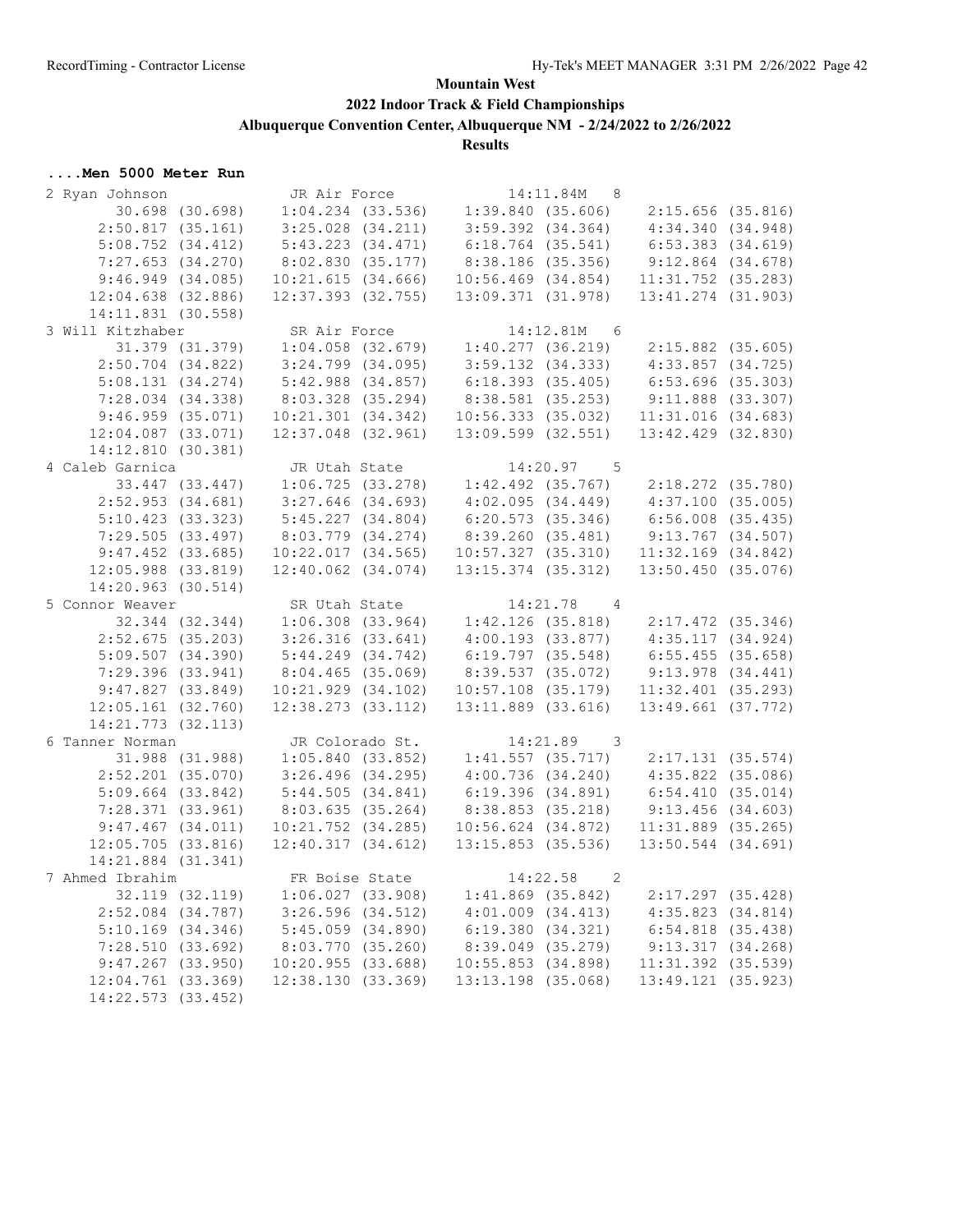**Results**

| 8 Mason Brown          |                 |                        | SO Colorado St. |                                                                        | 14:32.26 1 |                                           |  |
|------------------------|-----------------|------------------------|-----------------|------------------------------------------------------------------------|------------|-------------------------------------------|--|
|                        | 31.390 (31.390) |                        |                 | $1:05.135$ (33.745) $1:40.635$ (35.500) $2:16.565$ (35.930)            |            |                                           |  |
| $2:51.443$ (34.878)    |                 | $3:25.831$ $(34.388)$  |                 | $3:59.921$ (34.090) $4:34.793$ (34.872)                                |            |                                           |  |
| 5:09.127(34.334)       |                 | 5:43.985(34.858)       |                 | 6:19.396 (35.411)                                                      |            | 6:54.790(35.394)                          |  |
| 7:29.029(34.239)       |                 | 8:03.869 (34.840)      |                 |                                                                        |            | 8:38.867 (34.998) 9:12.862 (33.995)       |  |
| 9:46.503(33.641)       |                 | 10:21.330 (34.827)     |                 |                                                                        |            | $10:56.634$ (35.304) $11:32.438$ (35.804) |  |
| $12:08.348$ (35.910)   |                 | $12:45.018$ $(36.670)$ |                 | 13:22.291 (37.273)                                                     |            | $13:58.541$ (36.250)                      |  |
| 14:32.257 (33.716)     |                 |                        |                 |                                                                        |            |                                           |  |
| 9 Chandler Underwood   |                 | SR Boise State         |                 |                                                                        | 14:36.23   |                                           |  |
|                        | 34.217 (34.217) |                        |                 | $1:07.874$ (33.657) $1:43.767$ (35.893)                                |            | 2:19.102 (35.335)                         |  |
| $2:53.722$ (34.620)    |                 | 3:28.555(34.833)       |                 | 4:03.200 (34.645)                                                      |            | $4:37.882$ $(34.682)$                     |  |
| $5:11.994$ $(34.112)$  |                 | $5:46.192$ $(34.198)$  |                 | $6:21.429$ (35.237) $6:56.987$ (35.558)                                |            |                                           |  |
| 7:31.980(34.993)       |                 | 8:06.693 (34.713)      |                 | 8:41.725(35.032)                                                       |            | $9:17.022$ (35.297)                       |  |
| $9:51.674$ (34.652)    |                 | $10:26.628$ $(34.954)$ |                 |                                                                        |            |                                           |  |
|                        |                 |                        |                 | 11:02.507(35.879)                                                      |            | $11:39.102$ (36.595)                      |  |
| $12:14.734$ (35.632)   |                 | $12:50.597$ (35.863)   |                 | 13:26.543 (35.946)                                                     |            | $14:02.116$ (35.573)                      |  |
| 14:36.228 (34.112)     |                 |                        |                 |                                                                        |            |                                           |  |
| 10 Jack Leitch         |                 |                        | SR Boise State  |                                                                        | 14:39.92   |                                           |  |
|                        |                 |                        |                 |                                                                        |            |                                           |  |
| $2:53.203$ $(34.749)$  |                 | $3:27.466$ (34.263)    |                 | 4:02.241(34.775)                                                       |            | 4:37.395(35.154)                          |  |
| 5:10.860(33.465)       |                 | 5:45.812 (34.952)      |                 | 6:21.010(35.198)                                                       |            | 6:56.522 (35.512)                         |  |
| $7:30.524$ $(34.002)$  |                 | 8:05.220(34.696)       |                 | 8:40.619 (35.399)                                                      |            | $9:15.474$ (34.855)                       |  |
| 9:51.266 (35.792)      |                 | 10:26.915(35.649)      |                 |                                                                        |            | $11:02.823$ (35.908) $11:39.190$ (36.367) |  |
| 12:15.242 (36.052)     |                 | 12:51.183 (35.941)     |                 | 13:28.327 (37.144)                                                     |            | 14:05.158 (36.831)                        |  |
| 14:39.916 (34.758)     |                 |                        |                 |                                                                        |            |                                           |  |
| 11 Matty Mackay        |                 | FR Boise State         |                 | 14:45.14                                                               |            |                                           |  |
| 32.190 (32.190)        |                 |                        |                 | $1:05.850$ (33.660) $1:41.881$ (36.031) $2:17.471$ (35.590)            |            |                                           |  |
| $2:52.685$ (35.214)    |                 | 3:27.127(34.442)       |                 | $4:01.747$ (34.620) $4:36.819$ (35.072)                                |            |                                           |  |
| 5:11.050(34.231)       |                 | 5:45.943 (34.893)      |                 | $6:21.142$ (35.199)                                                    |            | 6:56.820(35.678)                          |  |
| 7:31.341(34.521)       |                 | 8:06.034 (34.693)      |                 |                                                                        |            | 8:41.726 (35.692) 9:17.582 (35.856)       |  |
| 9:53.949 (36.367)      |                 | $10:30.645$ (36.696)   |                 | 11:06.720 (36.075)                                                     |            | 11:44.156(37.436)                         |  |
| $12:21.269$ $(37.113)$ |                 | $12:58.694$ (37.425)   |                 | 13:35.863 (37.169)                                                     |            | 14:11.381 (35.518)                        |  |
| 14:45.131 (33.751)     |                 |                        |                 |                                                                        |            |                                           |  |
| 12 Chase Leach         |                 | FR Utah State          |                 |                                                                        | 14:46.16   |                                           |  |
|                        | 32.507 (32.507) |                        |                 | $1:06.610\ (34.103)\qquad 1:42.503\ (35.893)\qquad 2:18.006\ (35.503)$ |            |                                           |  |
| 2:52.805(34.799)       |                 | $3:27.649$ $(34.844)$  |                 | 4:02.546 (34.897)                                                      |            | $4:37.644$ (35.098)                       |  |
| $5:11.899$ (34.255)    |                 | 5:46.789(34.890)       |                 | $6:22.519$ (35.730)                                                    |            | 6:57.842 (35.323)                         |  |
| $7:33.685$ (35.843)    |                 | $8:10.092$ (36.407)    |                 | $8:46.438$ (36.346)                                                    |            | $9:22.869$ (36.431)                       |  |
| 9:59.485(36.616)       |                 | $10:36.167$ (36.682)   |                 | $11:13.068$ (36.901)                                                   |            | $11:49.926$ (36.858)                      |  |
| $12:26.496$ (36.570)   |                 | $13:03.924$ $(37.428)$ |                 | 13:39.970(36.046)                                                      |            | 14:14.431 (34.461)                        |  |
| 14:46.155(31.724)      |                 |                        |                 |                                                                        |            |                                           |  |
|                        |                 |                        |                 |                                                                        |            |                                           |  |
| 13 Murdoch McIntyre    |                 |                        | SO Boise State  |                                                                        | 14:46.64   |                                           |  |
|                        | 34.704 (34.704) | $1:09.164$ $(34.460)$  |                 | $1:44.445$ (35.281)                                                    |            | $2:20.301$ (35.856)                       |  |
| 2:54.903(34.602)       |                 | $3:30.114$ $(35.211)$  |                 | $4:04.684$ $(34.570)$                                                  |            | 4:40.270(35.586)                          |  |
| $5:15.418$ (35.148)    |                 | $5:50.223$ $(34.805)$  |                 | 6:25.240(35.017)                                                       |            | $7:00.469$ (35.229)                       |  |
| $7:35.424$ $(34.955)$  |                 | 8:11.351(35.927)       |                 | 8:47.100 (35.749)                                                      |            | $9:23.087$ (35.987)                       |  |
| $9:58.957$ $(35.870)$  |                 | 10:34.699 (35.742)     |                 | 11:11.231 (36.532)                                                     |            | $11:48.229$ (36.998)                      |  |
| 12:24.779 (36.550)     |                 | 13:02.137 (37.358)     |                 | 13:39.297 (37.160)                                                     |            | 14:15.660 (36.363)                        |  |
| 14:46.635 (30.975)     |                 |                        |                 |                                                                        |            |                                           |  |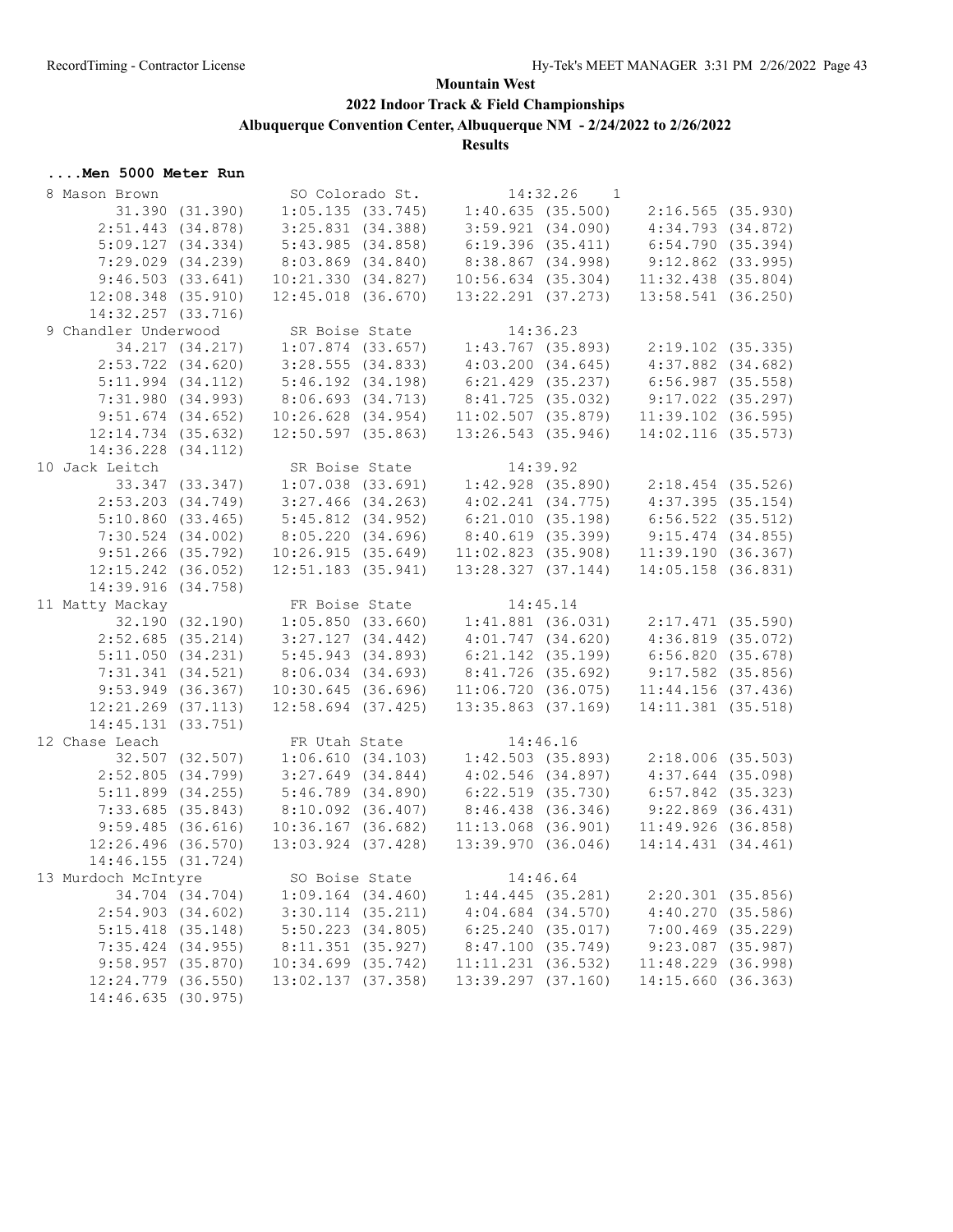**Albuquerque Convention Center, Albuquerque NM - 2/24/2022 to 2/26/2022**

**Results**

| 14 Mason Norman                          |                       | FR Wyoming                                   |                     |                                         | 14:51.30 |                       |  |
|------------------------------------------|-----------------------|----------------------------------------------|---------------------|-----------------------------------------|----------|-----------------------|--|
|                                          | 32.512 (32.512)       | $1:06.374$ (33.862)                          |                     | $1:42.297$ (35.923)                     |          | 2:18.005(35.708)      |  |
| $2:52.548$ (34.543)                      |                       | $3:26.442$ (33.894)                          |                     | 4:00.846(34.404)                        |          | $4:35.822$ $(34.976)$ |  |
| $5:09.903$ $(34.081)$                    |                       | $5:44.843$ $(34.940)$                        |                     | 6:20.155(35.312)                        |          | $6:55.722$ $(35.567)$ |  |
|                                          | 7:29.922(34.200)      | 8:04.813 (34.891)                            |                     | 8:40.621(35.808)                        |          | 9:16.600(35.979)      |  |
| 9:52.530(35.930)                         |                       | $10:29.612$ (37.082)                         |                     | 11:07.020(37.408)                       |          | $11:44.654$ (37.634)  |  |
| $12:22.769$ (38.115)                     |                       | 13:01.118 (38.349)                           |                     | 13:38.836 (37.718)                      |          | 14:15.245(36.409)     |  |
| 14:51.294 (36.050)                       |                       |                                              |                     |                                         |          |                       |  |
| 15 Freddie Carcas                        |                       |                                              | SR Boise State      |                                         | 14:55.38 |                       |  |
|                                          | 31.521 (31.521)       |                                              | $1:05.253$ (33.732) | 1:41.083(35.830)                        |          | 2:16.847(35.764)      |  |
|                                          | $2:51.743$ (34.896)   | $3:26.112$ $(34.369)$                        |                     | $4:00.468$ $(34.356)$                   |          | $4:35.404$ $(34.936)$ |  |
|                                          | $5:09.892$ $(34.488)$ | 5:44.796(34.904)                             |                     | $6:20.318$ $(35.522)$                   |          | $6:56.148$ (35.830)   |  |
| 7:30.330(34.182)                         |                       | 8:05.551 (35.221)                            |                     | 8:41.343 (35.792)                       |          | 9:17.245(35.902)      |  |
| $9:54.546$ (37.301)                      |                       | 10:31.973(37.427)                            |                     | $11:09.448$ (37.475)                    |          | $11:48.346$ (38.898)  |  |
| 12:26.105(37.759)                        |                       | $13:03.923$ $(37.818)$                       |                     | 13:41.483 (37.560)                      |          |                       |  |
|                                          |                       |                                              |                     |                                         |          | 14:18.718 (37.235)    |  |
| 14:55.373 (36.655)                       |                       |                                              |                     |                                         |          |                       |  |
| 16 Nehemiah Cionelo                      |                       | JR New Mexico                                |                     | $1:08.466$ (34.542) $1:43.663$ (35.197) | 15:00.61 |                       |  |
|                                          | 33.924 (33.924)       |                                              |                     |                                         |          | $2:19.883$ (36.220)   |  |
|                                          | $2:55.214$ (35.331)   | $3:29.687$ $(34.473)$                        |                     | $4:05.366$ (35.679)                     |          | $4:41.267$ (35.901)   |  |
|                                          | $5:17.221$ $(35.954)$ | 5:53.248 (36.027)                            |                     | $6:29.234$ $(35.986)$                   |          | 7:05.077(35.843)      |  |
| $7:42.229$ $(37.152)$                    |                       | $8:18.788$ (36.559)                          |                     | 8:55.877 (37.089)                       |          | $9:32.549$ (36.672)   |  |
| 10:08.835(36.286)                        |                       | $10:45.741$ (36.906)                         |                     | $11:22.078$ (36.337)                    |          | $11:59.704$ (37.626)  |  |
| $12:36.474$ (36.770)                     |                       | 13:14.192 (37.718)                           |                     | $13:52.483$ (38.291)                    |          | 14:29.816 (37.333)    |  |
|                                          | 15:00.610 (30.794)    |                                              |                     |                                         |          |                       |  |
|                                          |                       |                                              |                     |                                         |          |                       |  |
| 17 Seth Bruxvoort                        |                       | FR Wyoming                                   |                     |                                         | 15:00.98 |                       |  |
|                                          | 31.138 (31.138)       |                                              | $1:04.721$ (33.583) | 1:40.395(35.674)                        |          | 2:15.987 (35.592)     |  |
| $2:51.078$ (35.091)                      |                       | $3:25.305$ $(34.227)$                        |                     | 3:59.533(34.228)                        |          | $4:34.519$ $(34.986)$ |  |
| $5:08.892$ $(34.373)$                    |                       | $5:43.594$ $(34.702)$                        |                     | 6:19.126(35.532)                        |          | $6:54.177$ (35.051)   |  |
|                                          | $7:28.724$ $(34.547)$ | 8:04.198(35.474)                             |                     | 8:40.125(35.927)                        |          | $9:17.142$ (37.017)   |  |
| $9:54.073$ (36.931)                      |                       |                                              |                     | 11:09.929(38.306)                       |          | $11:47.961$ (38.032)  |  |
| 12:25.872 (37.911)                       |                       | $10:31.623$ (37.550)<br>$13:05.158$ (39.286) |                     | $13:44.219$ (39.061)                    |          | 14:22.963 (38.744)    |  |
| 15:00.980 (38.017)                       |                       |                                              |                     |                                         |          |                       |  |
|                                          |                       |                                              |                     |                                         | 15:01.88 |                       |  |
| 18 Gus McIntyre                          |                       | FR Wyoming                                   |                     |                                         |          |                       |  |
|                                          | 32.806 (32.806)       | $1:07.071$ $(34.265)$                        |                     | 1:43.543(36.472)                        |          | $2:19.243$ (35.700)   |  |
|                                          | $2:54.254$ (35.011)   | $3:29.360$ (35.106)                          |                     | $4:03.443$ $(34.083)$                   |          | $4:38.601$ (35.158)   |  |
| 5:13.580(34.979)                         |                       | $5:49.684$ (36.104)                          |                     | $6:24.828$ $(35.144)$                   |          | $7:01.152$ (36.324)   |  |
| $7:37.294$ (36.142)                      |                       | 8:14.118 (36.824)                            |                     | 8:51.479 (37.361)                       |          | $9:29.376$ (37.897)   |  |
| $10:07.208$ (37.832)                     |                       | $10:44.734$ (37.526)                         |                     | $11:22.401$ (37.667)                    |          | $12:00.097$ (37.696)  |  |
| $12:36.785$ (36.688)                     |                       | $13:13.655$ (36.870)                         |                     | $13:50.866$ $(37.211)$                  |          | 14:27.312 (36.446)    |  |
| 15:01.880 (34.568)                       |                       |                                              |                     |                                         |          |                       |  |
| 19 Ben Sherman                           |                       | SO Boise State                               |                     |                                         | 15:04.74 |                       |  |
|                                          | 33.554 (33.554)       | $1:07.506$ (33.952)                          |                     | 1:43.928 (36.422)                       |          | 2:19.485(35.557)      |  |
| $2:54.597$ (35.112)                      |                       | $3:29.721$ $(35.124)$                        |                     | $4:04.287$ $(34.566)$                   |          | $4:39.967$ $(35.680)$ |  |
| 5:14.895(34.928)                         |                       | 5:49.555(34.660)                             |                     | $6:24.509$ $(34.954)$                   |          | $7:00.487$ (35.978)   |  |
| $7:35.979$ (35.492)                      |                       | $8:11.677$ (35.698)                          |                     | $8:47.894$ (36.217)                     |          | $9:23.707$ (35.813)   |  |
| 10:01.527 (37.820)                       |                       | 10:39.011 (37.484)                           |                     | 11:16.891(37.880)                       |          | 11:55.190(38.299)     |  |
| 12:33.692 (38.502)<br>15:04.735 (33.428) |                       | 13:12.573 (38.881)                           |                     | 13:51.720 (39.147)                      |          | 14:31.307 (39.587)    |  |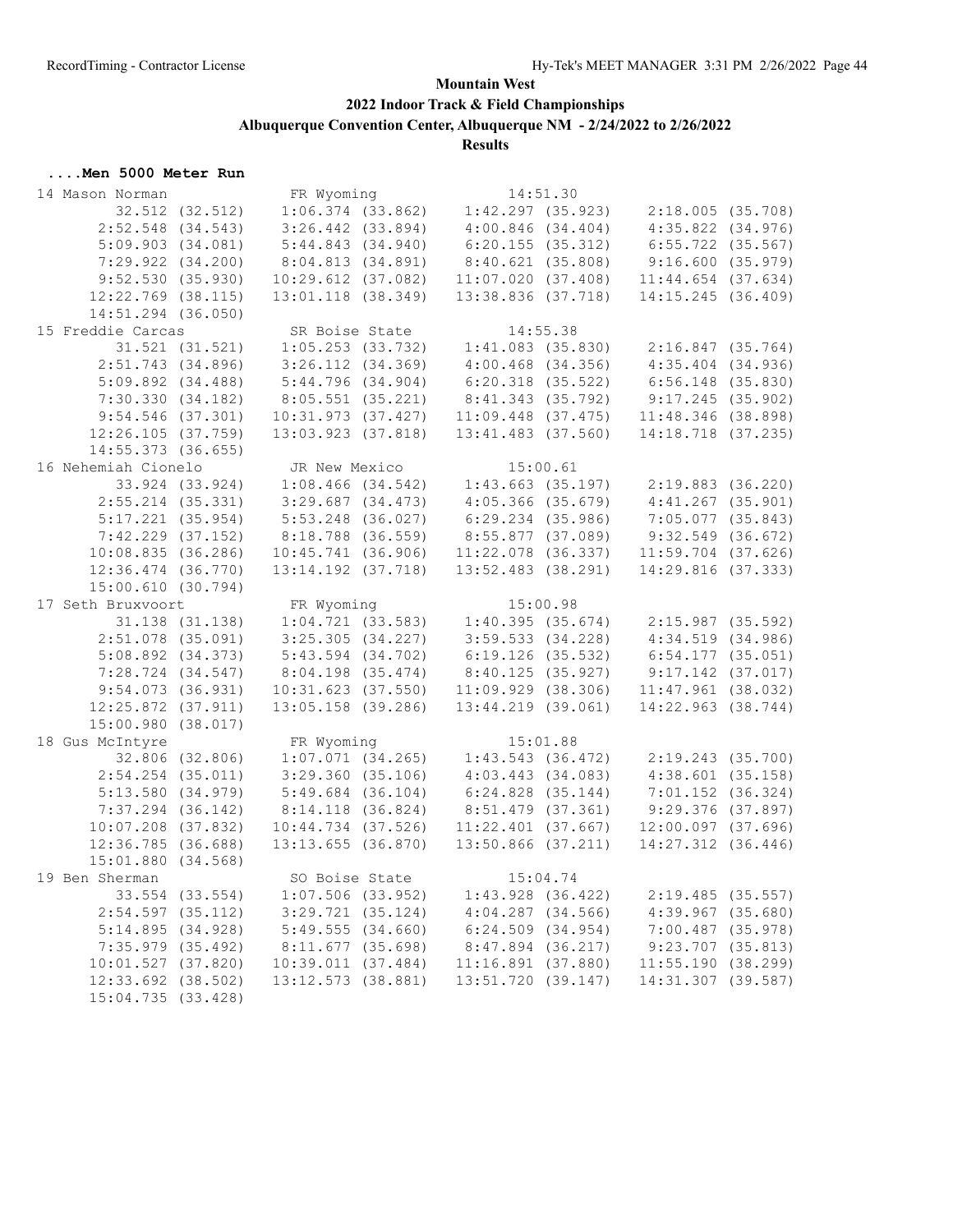**Results**

| 20 Aidan Palmer          |                 | FR Boise State                                          |                        | 15:06.85 |                                            |  |
|--------------------------|-----------------|---------------------------------------------------------|------------------------|----------|--------------------------------------------|--|
|                          | 32.344 (32.344) | $1:07.069$ $(34.725)$                                   | $1:43.107$ (36.038)    |          | 2:19.101 (35.994)                          |  |
| $2:53.984$ (34.883)      |                 | $3:29.128$ (35.144)                                     | $4:04.163$ (35.035)    |          | 4:39.755(35.592)                           |  |
| $5:15.242$ (35.487)      |                 | $5:50.346$ (35.104)                                     | 6:26.025(35.679)       |          | 7:02.480(36.455)                           |  |
| 7:39.188 (36.708)        |                 | 8:16.571(37.383)                                        | 8:53.875 (37.304)      |          | 9:31.810(37.935)                           |  |
| $10:09.221$ $(37.411)$   |                 | 10:46.213(36.992)                                       | 11:23.691(37.478)      |          | $12:02.112$ $(38.421)$                     |  |
| 12:38.489 (36.377)       |                 | $13:16.303$ $(37.814)$                                  | $13:54.344$ $(38.041)$ |          | 14:32.539 (38.195)                         |  |
| 15:06.846 (34.307)       |                 |                                                         |                        |          |                                            |  |
| 21 Max Wehrli            |                 | FR Utah State                                           |                        | 15:15.91 |                                            |  |
|                          | 31.786 (31.786) | $1:05.549$ (33.763)                                     |                        |          | $1:41.211$ (35.662) $2:17.004$ (35.793)    |  |
| $2:52.215$ (35.211)      |                 | $3:27.002$ $(34.787)$                                   | 4:01.385(34.383)       |          | 4:36.328 (34.943)                          |  |
| $5:10.828$ $(34.500)$    |                 | 5:46.296(35.468)                                        | $6:22.162$ (35.866)    |          | $6:58.617$ (36.455)                        |  |
| 7:36.030(37.413)         |                 | 8:14.394(38.364)                                        | 8:53.237 (38.843)      |          | $9:32.226$ (38.989)                        |  |
| 10:10.500(38.274)        |                 | $10:48.469$ $(37.969)$                                  | 11:26.993(38.524)      |          | $12:05.162$ (38.169)                       |  |
| $12:44.008$ $(38.846)$   |                 | 13:22.864 (38.856)                                      | $14:00.856$ (37.992)   |          | 14:39.233 (38.377)                         |  |
| $15:15.901$ (36.669)     |                 |                                                         |                        |          |                                            |  |
| 22 Max Milarvie          |                 | SR Boise State                                          |                        | 15:23.12 |                                            |  |
|                          | 34.490 (34.490) | $1:08.808$ (34.318) 1:43.410 (34.602) 2:19.466 (36.056) |                        |          |                                            |  |
| $2:54.146$ (34.680)      |                 | $3:29.118$ (34.972)                                     | 4:03.821(34.703)       |          | $4:39.646$ (35.825)                        |  |
| 5:14.610(34.964)         |                 | 5:50.040(35.430)                                        | 6:25.493(35.453)       |          | 7:01.751(36.258)                           |  |
| 7:38.490 (36.739)        |                 | 8:15.970(37.480)                                        | 8:53.523 (37.553)      |          | $9:31.492$ (37.969)                        |  |
| $10:09.859$ (38.367)     |                 | $10:48.814$ (38.955)                                    | $11:27.814$ (39.000)   |          | $12:06.736$ (38.922)                       |  |
| $12:46.728$ (39.992)     |                 | 13:26.891 (40.163)                                      | $14:06.416$ (39.525)   |          | 14:45.307 (38.891)                         |  |
| 15:23.113 (37.807)       |                 |                                                         |                        |          |                                            |  |
| 23 Josh Rodgers          |                 | FR Wyoming                                              |                        | 15:29.84 |                                            |  |
|                          | 32.788 (32.788) | $1:07.332$ $(34.544)$                                   |                        |          | $1:43.092$ (35.760) $2:18.586$ (35.494)    |  |
| $2:53.875$ (35.289)      |                 | 3:28.820(34.945)                                        | 4:03.600(34.780)       |          | 4:39.211(35.611)                           |  |
| $5:15.461$ (36.250)      |                 | $5:51.579$ (36.118)                                     | 6:28.605(37.026)       |          | $7:06.104$ $(37.499)$                      |  |
| 7:44.494 (38.390)        |                 | 8:21.490 (36.996)                                       | $9:00.038$ (38.548)    |          | $9:38.572$ (38.534)                        |  |
| 10:17.516(38.944)        |                 | $10:56.624$ (39.108)                                    | $11:36.139$ (39.515)   |          | 12:16.030 (39.891)                         |  |
| $12:56.075$ (40.045)     |                 | 13:35.764 (39.689)                                      | 14:14.217(38.453)      |          | 14:45.656 (31.439)                         |  |
| 15:29.835(44.179)        |                 |                                                         |                        |          |                                            |  |
| 24 Trevor Stephen        |                 |                                                         |                        | 15:44.61 |                                            |  |
|                          | 32.790 (32.790) | FR Wyoming<br>$1:06.989$ $(34.199)$                     | $1:43.106$ (36.117)    |          |                                            |  |
| $2:53.556$ (34.974)      |                 | $3:28.159$ $(34.603)$                                   | 4:02.845(34.686)       |          | 2:18.582 (35.476)<br>$4:38.342$ $(35.497)$ |  |
|                          |                 |                                                         |                        |          |                                            |  |
| $5:14.189$ (35.847)      |                 | $5:50.762$ (36.573)                                     | $6:27.978$ $(37.216)$  |          | 7:05.397(37.419)                           |  |
| 7:44.111(38.714)         |                 | $8:22.297$ (38.186)                                     | $9:00.984$ (38.687)    |          | 9:39.301(38.317)                           |  |
| $10:17.776$ (38.475)     |                 | $10:57.109$ (39.333)                                    | 11:36.127(39.018)      |          | 12:15.613(39.486)                          |  |
| 12:55.317(39.704)        |                 | 13:35.266 (39.949)                                      | 14:13.060(37.794)      |          | 14:44.280 (31.220)                         |  |
| $15:44.605$ $(1:00.325)$ |                 |                                                         |                        |          |                                            |  |
| 25 Christian Moreno      |                 | FR San Jose St.                                         |                        | 17:37.61 |                                            |  |
|                          | 33.082 (33.082) | $1:07.756$ $(34.674)$                                   | $1:44.134$ $(36.378)$  |          | $2:21.477$ (37.343)                        |  |
| $3:01.205$ (39.728)      |                 | $3:42.628$ $(41.423)$                                   | $4:25.703$ $(43.075)$  |          | $5:08.303$ $(42.600)$                      |  |
| 5:46.946(38.643)         |                 | 6:30.334 (43.388)                                       | 7:14.831 (44.497)      |          | $7:57.247$ $(42.416)$                      |  |
| 8:39.471 (42.224)        |                 | 9:24.447(44.976)                                        | 10:09.135(44.688)      |          | $10:53.400$ $(44.265)$                     |  |
| 11:36.747 (43.347)       |                 | 12:22.392 (45.645)                                      | 13:05.498 (43.106)     |          | 13:50.882 (45.384)                         |  |
| 14:33.084 (42.202)       |                 | $15:20.537$ $(47.453)$                                  | 16:05.795(45.258)      |          | 16:51.799 (46.004)                         |  |
| $17:37.603$ (45.804)     |                 |                                                         |                        |          |                                            |  |
| -- Nathan Dunn           |                 | SO Boise State                                          |                        | DNF      |                                            |  |
|                          | 33.239 (33.239) | $1:06.864$ (33.625)                                     | $1:42.491$ (35.627)    |          | $2:18.006$ (35.515)                        |  |
| 2:52.832 (34.826)        |                 | $3:27.019$ $(34.187)$                                   | 4:01.621(34.602)       |          | 4:36.588 (34.967)                          |  |
| 5:10.573 (33.985)        |                 | $5:45.389$ $(34.816)$                                   | $6:20.718$ $(35.329)$  |          | $6:56.634$ $(35.916)$                      |  |
| 7:31.571 (34.937)        |                 | 8:07.509 (35.938)                                       | 8:43.840 (36.331)      |          | $9:20.716$ (36.876)                        |  |
| $9:58.055$ (37.339)      |                 | $10:35.529$ (37.474)                                    |                        |          |                                            |  |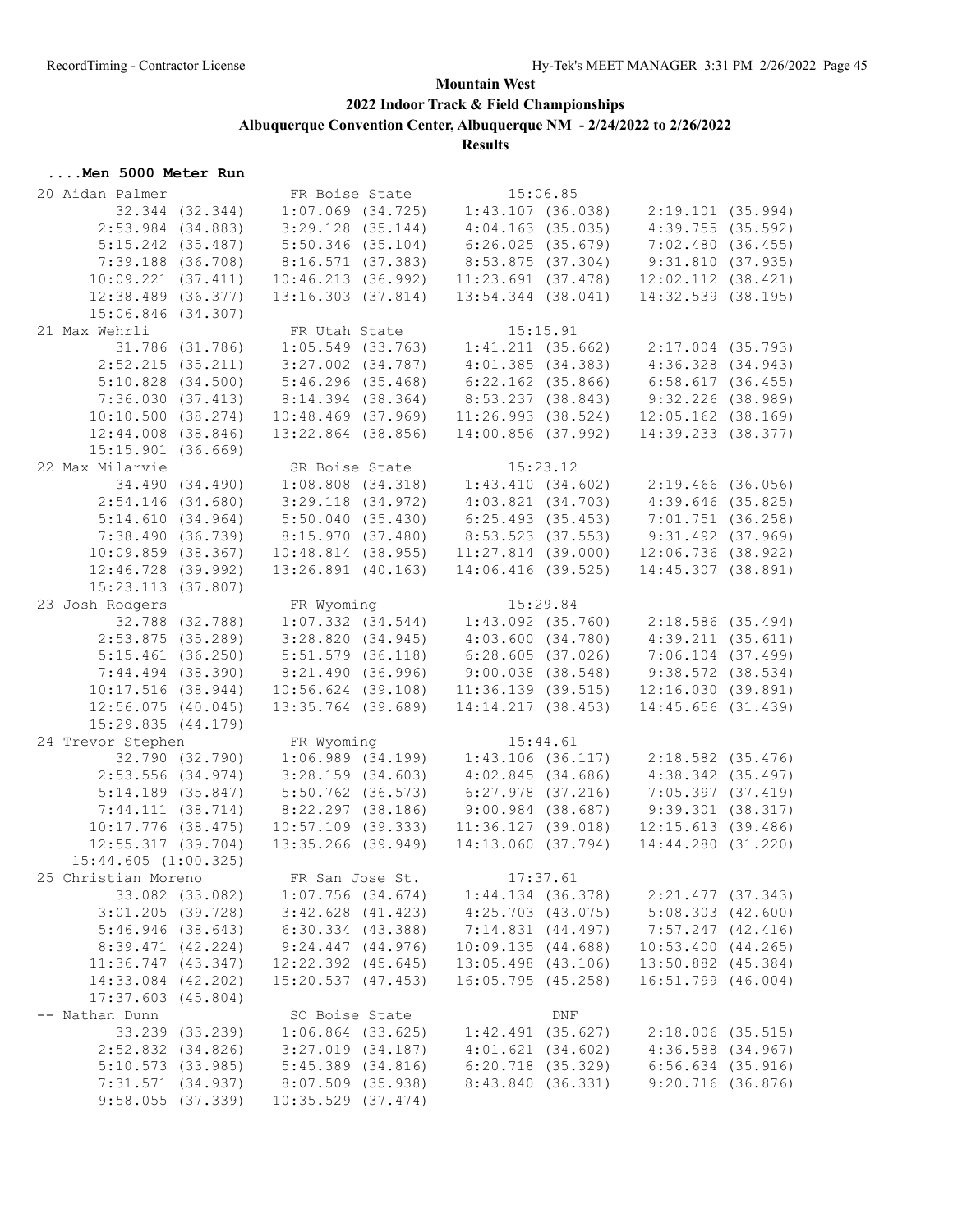#### **Men 60 Meter Hurdles**

|        | MW Meet: M 7.73 3/1/2014 Trevor Brown, Colorado St.                                                           |                 |                  |                       |                  |                            |                       |
|--------|---------------------------------------------------------------------------------------------------------------|-----------------|------------------|-----------------------|------------------|----------------------------|-----------------------|
|        | MW All-Time: A 7.73 3/1/2014 Trevor Brown, Colorado St                                                        |                 |                  |                       |                  |                            |                       |
|        | Facility: F 7.40 2/25/2012 Dexter Faulk, Nike                                                                 |                 |                  |                       |                  |                            |                       |
|        | Name                                                                                                          | Year School     |                  |                       | Prelims          | H#                         |                       |
|        |                                                                                                               |                 |                  |                       |                  |                            |                       |
|        | Preliminaries                                                                                                 |                 |                  |                       |                  |                            |                       |
|        | 1 Micah Hairston JR San Jose St.                                                                              |                 |                  |                       | 7.96Q 2          |                            |                       |
|        | 2 Cameron Harris                                                                                              |                 | JR Air Force     |                       | 8.04Q 1          |                            |                       |
|        | 3 Kamal-Craig Golaube                                                                                         |                 | SR Colorado St.  |                       | $8.02q$ 2        |                            |                       |
|        | 4 Philip Hundl                                                                                                |                 | SO Air Force     |                       | $8.06q$ 2        |                            |                       |
|        | 5 Andrew Doctor                                                                                               |                 | JR Colorado St.  |                       | $8.10q$ 1        |                            |                       |
|        | 6 Liam Mather                                                                                                 |                 | SO Colorado St.  |                       | $8.11q$ 1        |                            |                       |
|        | 7 Germain Barnes TR Colorado St.                                                                              |                 |                  |                       | $8.12q$ 2        |                            |                       |
|        | 8 Zach Meyer                                                                                                  |                 | JR Utah State    |                       | 8.14q 2 8.131    |                            |                       |
|        | 9 Darek Hackett                                                                                               |                 | FR Air Force     |                       | 8.14 1 8.134     |                            |                       |
|        | 10 Gannon Christman<br>11 Caige McComb                                                                        |                 | FR New Mexico    |                       | 8.34             | 2                          |                       |
|        |                                                                                                               |                 | JR Wyoming       |                       | $8.36$ 1         |                            |                       |
|        | 12 Andrew Simonsen                                                                                            |                 | SO Utah State    |                       | $9.04$ 1         |                            |                       |
|        | Men 60 Meter Hurdles                                                                                          |                 |                  |                       |                  |                            |                       |
|        |                                                                                                               |                 |                  |                       |                  |                            |                       |
|        |                                                                                                               |                 |                  |                       |                  |                            |                       |
|        | MW Meet: M 7.73 3/1/2014 Trevor Brown, Colorado St.<br>MW All-Time: A 7.73 3/1/2014 Trevor Brown, Colorado St |                 |                  |                       |                  |                            |                       |
|        | Facility: F 7.40 2/25/2012 Dexter Faulk, Nike                                                                 |                 |                  |                       |                  |                            |                       |
|        | Name                                                                                                          |                 | Year School      |                       | Finals Points    |                            |                       |
|        |                                                                                                               |                 |                  |                       |                  |                            |                       |
| Finals | 1 Germain Barnes                                                                                              | JR Colorado St. |                  |                       | 7.91             | 10                         |                       |
|        | 2 Kamal-Craig Golaube SR Colorado St.                                                                         |                 |                  |                       | 8.00 8           |                            |                       |
|        | 3 Andrew Doctor                                                                                               |                 | JR Colorado St.  |                       | $8.05$ 6         |                            |                       |
|        | 4 Micah Hairston JR San Jose St.                                                                              |                 |                  |                       | 8.06             | 5                          |                       |
|        | 5 Liam Mather                                                                                                 |                 | SO Colorado St.  |                       |                  |                            |                       |
|        | 6 Cameron Harris                                                                                              |                 | JR Air Force     |                       | 8.08 4<br>8.10 3 |                            |                       |
|        | 7 Zach Meyer                                                                                                  |                 | JR Utah State    |                       | 8.11             | $\overline{\phantom{0}}^2$ |                       |
|        | 8 Philip Hundl                                                                                                |                 | SO Air Force     |                       | 8.14             | 1                          |                       |
|        |                                                                                                               |                 |                  |                       |                  |                            |                       |
|        | Men 4x400 Meter Relay                                                                                         |                 |                  |                       |                  |                            |                       |
|        | MW Meet: M 3:08.19 2/25/2006 TCU, TCU                                                                         |                 |                  |                       |                  |                            |                       |
|        | MW All-Time: A 3:06.19 3/15/2008 TCU, TCU                                                                     |                 |                  |                       |                  |                            |                       |
|        | Facility: F 3:04.10 3/15/2014 LSU, LSU                                                                        |                 |                  |                       |                  |                            |                       |
|        | School                                                                                                        |                 |                  |                       | Finals           |                            | H# Points             |
|        |                                                                                                               |                 |                  |                       |                  |                            |                       |
|        | 1 Colorado St.                                                                                                |                 |                  |                       | 3:11.81          |                            | 2 10                  |
|        | 1) Adam Stark JR                                                                                              |                 |                  | 2) Germain Barnes JR  |                  |                            |                       |
|        | 3) DeVon Washington SO                                                                                        |                 |                  | 4) Tom Willems SO     |                  |                            |                       |
|        | 22.445 (22.445)                                                                                               |                 | 48.487 (26.043)  | $1:11.247$ (22.760)   |                  |                            | 1:37.670(26.423)      |
|        | 1:59.800(22.130)                                                                                              |                 | 2:25.317(25.518) | $2:47.288$ $(21.972)$ |                  |                            | 3:11.810(24.522)      |
|        | 2 New Mexico                                                                                                  |                 |                  |                       | 3:12.73          | 2                          | 8                     |
|        | 1) Rivaldo Leacock JR                                                                                         |                 |                  | 2) Matthew Larkin FR  |                  |                            |                       |
|        | 3) Gavin Sleeter SR                                                                                           |                 |                  | 4) Jevon O'Bryant SO  |                  |                            |                       |
|        | 22.478 (22.478)                                                                                               |                 | 48.395 (25.918)  | 1:11.726 (23.331)     |                  |                            | $1:37.908$ $(26.183)$ |
|        | $2:00.652$ $(22.744)$                                                                                         |                 | 2:26.343(25.692) | 2:48.225(21.882)      |                  |                            | $3:12.724$ $(24.500)$ |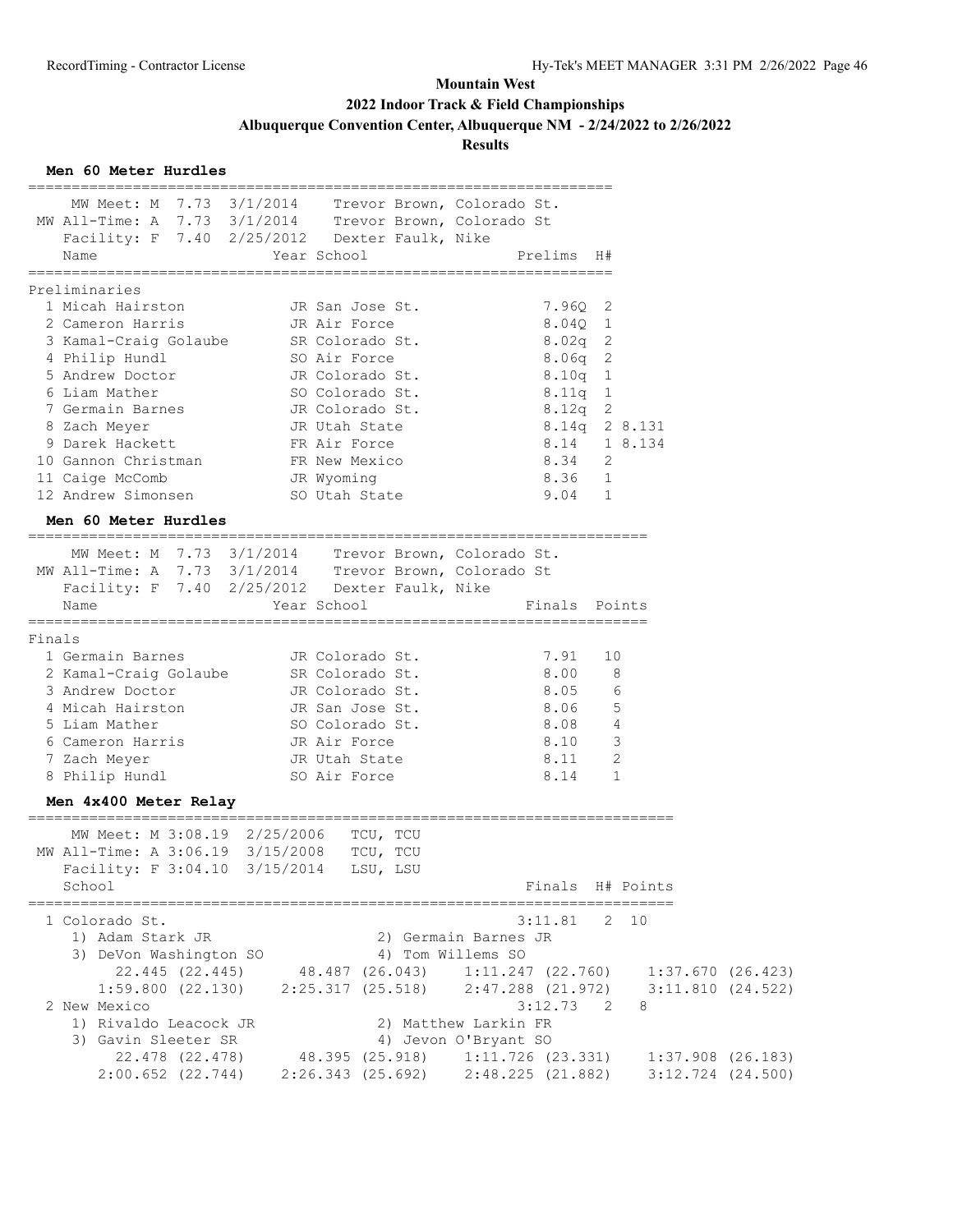**Albuquerque Convention Center, Albuquerque NM - 2/24/2022 to 2/26/2022**

### **Results**

### **....Men 4x400 Meter Relay**

| 3 San Jose St.                                            |                       | $3:12.87$ 2 6                                                                                  |                                              |  |
|-----------------------------------------------------------|-----------------------|------------------------------------------------------------------------------------------------|----------------------------------------------|--|
| 1) Nicholas Harper JR                                     |                       | 2) Bashar Barksdale JR                                                                         |                                              |  |
| 3) Harry Overstreet FR 4) Mekhi Evans-Bey FR              |                       |                                                                                                |                                              |  |
|                                                           |                       | $22.826$ (22.826) 49.150 (26.325) 1:11.640 (22.490) 1:38.026 (26.386)                          |                                              |  |
|                                                           |                       | 2:00.525 (22.499) 2:25.967 (25.443) 2:47.550 (21.583) 3:12.867 (25.318)                        |                                              |  |
| 4 Air Force                                               |                       | $3:13.23$ 2 5                                                                                  |                                              |  |
| 1) La'a Aiu SR                                            |                       | 2) Darek Hackett FR                                                                            |                                              |  |
| 3) Zac Larrier JR                                         |                       | 4) Sean Geither SR                                                                             |                                              |  |
|                                                           |                       | 22.635 (22.635) 48.830 (26.195) 1:11.461 (22.632) 1:37.805 (26.344)                            |                                              |  |
|                                                           |                       | $2:00.417$ (22.613) $2:25.139$ (24.723) $2:47.117$ (21.979) $3:13.221$ (26.104)                |                                              |  |
| 5 Utah State                                              |                       | $3:14.40$ 1 4                                                                                  |                                              |  |
| 1) Skyler Andam SO                                        |                       | 2) Zack Bell JR                                                                                |                                              |  |
| 3) Dominic Bentil JR                                      |                       | 4) Johnny Cruz FR                                                                              |                                              |  |
|                                                           |                       | 22.150 (22.150) 48.934 (26.785) 1:11.829 (22.895) 1:38.027 (26.198)                            |                                              |  |
| $2:00.224$ $(22.198)$                                     |                       | 2:26.149 (25.925) 2:48.074 (21.925) 3:14.392 (26.319)                                          |                                              |  |
| 6 Wyoming                                                 |                       | $3:20.56$ 1                                                                                    | 3                                            |  |
| 1) Jaymison Cox FR                                        |                       | 2) Darius Wiggins FR                                                                           |                                              |  |
| 3) Tyler Dahl SR                                          |                       | 4) Carter Wilkerson FR                                                                         |                                              |  |
|                                                           |                       | 1, Caller Wilkerson FK<br>22.413 (22.413) 48.804 (26.391) 1:11.869 (23.065) 1:38.779 (26.911)  |                                              |  |
|                                                           |                       | $2:02.355$ (23.576) $2:28.539$ (26.184) $2:51.759$ (23.221) $3:20.552$ (28.793)                |                                              |  |
| 7 Boise State                                             |                       | $3:21.38$ 1                                                                                    | 2                                            |  |
| 1) David Pierce SO                                        |                       | 2) Caleb Stamper SO                                                                            |                                              |  |
| 3) Jadon Mansur FR                                        |                       | 4) Austen Apperson SO                                                                          |                                              |  |
| 22.146 (22.146)                                           |                       | 49.639 (27.494) 1:12.509 (22.870) 1:39.880 (27.371)                                            |                                              |  |
|                                                           |                       | 2:04.105 (24.225) 2:30.471 (26.366) 2:54.663 (24.193) 3:21.380 (26.718)                        |                                              |  |
|                                                           |                       |                                                                                                |                                              |  |
| Men Distance Medley                                       |                       |                                                                                                |                                              |  |
| Running Order: 1200m-400m-800m-1600m                      |                       |                                                                                                |                                              |  |
| 6 teams on back waterfall line. 3 teams on forward alley. |                       |                                                                                                |                                              |  |
| MW Meet: M 9:33.41 2/22/2018 New Mexico, New Mexico       |                       |                                                                                                |                                              |  |
|                                                           |                       | I Crowe-Wright, C Salcido, M Wilson, J Kerr                                                    |                                              |  |
| MW All-Time: A 9:32.06 3/4/2011 Air Force, Air Force      |                       |                                                                                                |                                              |  |
| Facility: F 9:33.41 2/22/2018 New Mexico, New Mexico      |                       |                                                                                                |                                              |  |
| School                                                    |                       | Finals Points                                                                                  |                                              |  |
| ==================                                        |                       |                                                                                                |                                              |  |
| 1 Air Force                                               |                       | 9:40.40 10                                                                                     |                                              |  |
| 1) Luke Combs SO                                          |                       | 2) La'a Aiu SR                                                                                 |                                              |  |
| 3) Garrett Blenkush SR (4) Sam Gilman JR                  |                       |                                                                                                |                                              |  |
|                                                           |                       | 30.108 (30.108) 1:03.220 (33.113) 1:34.528 (31.309) 2:02.835 (28.307)                          |                                              |  |
|                                                           |                       | $2:31.393$ (28.559) $3:00.188$ (28.795) $3:22.604$ (22.416)                                    | $3:48.211$ (25.607)                          |  |
|                                                           |                       |                                                                                                |                                              |  |
|                                                           |                       |                                                                                                |                                              |  |
|                                                           |                       | 4:13.863 (25.653) 4:41.748 (27.885) 5:10.436 (28.689) 5:40.271 (29.835)<br>$7:11.436$ (30.885) |                                              |  |
| $6:09.908$ (29.638)                                       | $6:40.551$ (30.643)   |                                                                                                | 7:42.390(30.954)                             |  |
| $8:12.719$ (30.330)                                       | $8:43.196$ (30.477)   | 9:12.108(28.913)<br>8                                                                          | $9:40.396$ (28.288)                          |  |
| 2 Boise State                                             |                       | 9:44.65<br>2) David Pierce SO                                                                  |                                              |  |
| 1) Henry Mong SR                                          |                       | 4) Jonathan Shields SR                                                                         |                                              |  |
| 3) Angus Fitzgerald FR                                    | $1:03.112$ $(33.138)$ |                                                                                                | $2:02.669$ (28.273)                          |  |
| 29.975 (29.975)                                           | $2:59.945$ (29.285)   | 1:34.396 (31.285)                                                                              |                                              |  |
| $2:30.661$ (27.992)<br>$4:13.328$ $(25.416)$              | $4:40.626$ $(27.298)$ | $3:22.223$ $(22.279)$<br>5:08.843(28.218)                                                      | $3:47.913$ (25.690)<br>$5:38.598$ $(29.755)$ |  |
| $6:07.297$ (28.700)                                       | $6:37.364$ (30.068)   | $7:08.103$ $(30.740)$                                                                          | 7:39.196(31.093)                             |  |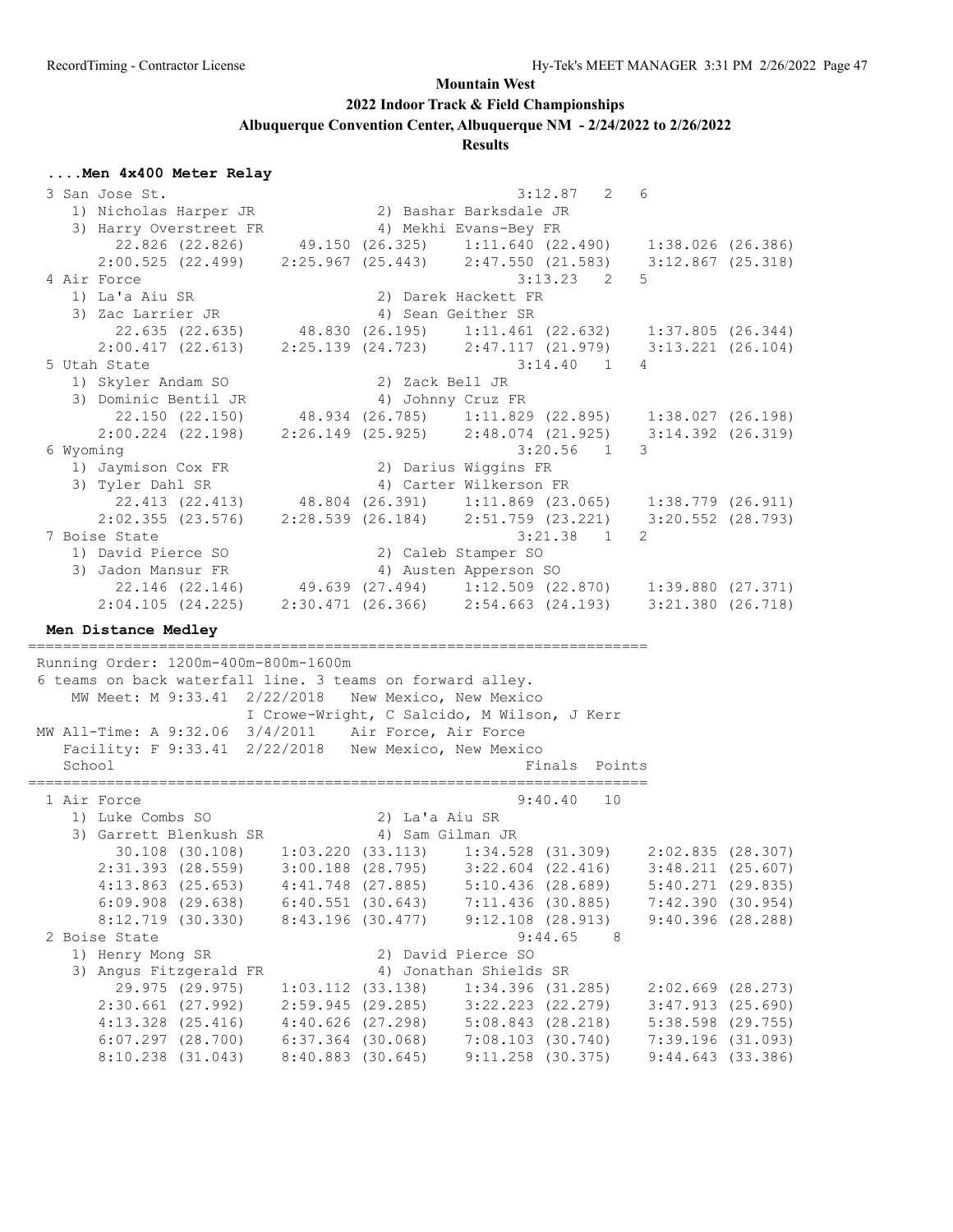### **Results**

### **....Men Distance Medley**

| 3 Colorado St.                                             |                                                                                                                                                                                                                                          | 9:48.23<br>6                        |                       |  |
|------------------------------------------------------------|------------------------------------------------------------------------------------------------------------------------------------------------------------------------------------------------------------------------------------------|-------------------------------------|-----------------------|--|
| 1) Tom Oates SO                                            | 2) DeVon Washington SO                                                                                                                                                                                                                   |                                     |                       |  |
| 3) Dawson LaRance SR                                       | 4) Jacob Brueckman SR                                                                                                                                                                                                                    |                                     |                       |  |
| 30.526 (30.526)                                            | $1:03.571$ (33.046) $1:34.156$ (30.585)                                                                                                                                                                                                  |                                     | 2:02.391 (28.235)     |  |
| $2:31.002$ $(28.612)$                                      | $3:00.297$ (29.295) $3:22.586$ (22.289)                                                                                                                                                                                                  |                                     | 3:47.695(25.110)      |  |
| $4:13.108$ $(25.413)$                                      | $4:40.719$ (27.612) 5:09.086 (28.368)                                                                                                                                                                                                    |                                     | $5:39.049$ (29.963)   |  |
| $6:07.970$ $(28.921)$                                      | $6:37.875$ (29.905) $7:09.149$ (31.275)                                                                                                                                                                                                  |                                     | $7:40.948$ $(31.800)$ |  |
| 8:12.926(31.978)                                           | $8:44.266$ (31.341) 9:16.126 (31.860)                                                                                                                                                                                                    |                                     | $9:48.228$ (32.103)   |  |
| 4 Utah State                                               |                                                                                                                                                                                                                                          | 9:53.81<br>$-5$                     |                       |  |
| 1) Brennan Benson FR                                       | 2) Johnny Cruz FR                                                                                                                                                                                                                        |                                     |                       |  |
| 3) Chris Kauffman FR                                       | 4) Devin Pancake JR                                                                                                                                                                                                                      |                                     |                       |  |
| 30.296 (30.296)                                            | $1:03.410$ (33.115) $1:34.743$ (31.334)                                                                                                                                                                                                  |                                     | 2:03.031 (28.288)     |  |
| $2:31.071$ $(28.040)$                                      | $3:01.746$ (30.675) $3:23.380$ (21.635)                                                                                                                                                                                                  |                                     | $3:49.011$ $(25.631)$ |  |
|                                                            |                                                                                                                                                                                                                                          |                                     |                       |  |
| $4:15.504$ (26.494)                                        | 4:43.977 (28.473) 5:12.661 (28.684) 5:42.041 (29.381)                                                                                                                                                                                    |                                     |                       |  |
| $6:11.468$ (29.427)                                        | $6:42.266$ (30.799) $7:14.207$ (31.941) $7:46.348$ (32.142)                                                                                                                                                                              |                                     |                       |  |
| 8:18.541(32.193)                                           | 8:50.259 (31.719) 9:22.409 (32.150)                                                                                                                                                                                                      |                                     | $9:53.803$ (31.395)   |  |
| 5 Wyoming                                                  |                                                                                                                                                                                                                                          | 10:06.60 4                          |                       |  |
| 1) Asefa Wetzel FR                                         | 2) Tyler Dahl SR                                                                                                                                                                                                                         |                                     |                       |  |
| 3) Trevor Stephen FR                                       | 4) Albert Steiner SO                                                                                                                                                                                                                     |                                     |                       |  |
| 30.194 (30.194)                                            | $1:03.256$ (33.062) $1:34.633$ (31.378) $2:03.002$ (28.370)                                                                                                                                                                              |                                     |                       |  |
| $2:31.486$ (28.485)                                        | $3:02.446$ (30.960) $3:26.138$ (23.693)                                                                                                                                                                                                  |                                     | $3:52.597$ (26.459)   |  |
| $4:21.039$ $(28.443)$                                      | $\begin{array}{cccc} 4:50.743 & (29.704) & 5:21.898 & (31.156) & 5:52.802 & (30.904) \\ 6:51.103 & (30.752) & 7:22.719 & (31.617) & 7:55.095 & (32.376) \\ 9:02.287 & (33.655) & 9:34.703 & (32.416) & 10:06.596 & (31.894) \end{array}$ |                                     |                       |  |
| $6:20.351$ $(27.550)$                                      |                                                                                                                                                                                                                                          |                                     |                       |  |
| 8:28.633 (33.538)                                          |                                                                                                                                                                                                                                          |                                     |                       |  |
| 6 San Jose St.                                             |                                                                                                                                                                                                                                          | 10:29.38<br>$\overline{\mathbf{3}}$ | lap short             |  |
| 1) Christian Rodriguez FR 2) Harry Overstreet FR           |                                                                                                                                                                                                                                          |                                     |                       |  |
| 3) Michael Chadwick FR                                     | 4) Christian Moreno FR                                                                                                                                                                                                                   |                                     |                       |  |
|                                                            |                                                                                                                                                                                                                                          |                                     | $2:08.364$ (32.505)   |  |
|                                                            | $\begin{array}{cccc} 29.736 & (29.736) & 1:03.045 & (33.309) & 1:35.860 & (32.815) \\ 2:42.969 & (34.605) & 3:15.731 & (32.762) & 3:38.586 & (22.856) \\ 4:31.594 & (27.694) & 5:03.141 & (31.548) & 5:37.235 & (34.094) \end{array}$    |                                     | $4:03.901$ $(25.315)$ |  |
|                                                            |                                                                                                                                                                                                                                          |                                     | $6:07.832$ (30.598)   |  |
| $6:38.334$ $(30.503)$                                      | $7:11.768$ (33.434) $7:47.521$ (35.753)                                                                                                                                                                                                  |                                     | 8:26.717 (39.197)     |  |
| $9:07.974$ $(41.258)$                                      | $9:50.613$ (42.639) 10:29.373 (38.761)                                                                                                                                                                                                   |                                     | 10:29.373 (0.000)     |  |
|                                                            |                                                                                                                                                                                                                                          |                                     |                       |  |
| Men High Jump                                              |                                                                                                                                                                                                                                          |                                     |                       |  |
|                                                            |                                                                                                                                                                                                                                          |                                     |                       |  |
| 187, 192, 197, 202, 205, 208, 211, 214, 217, 220, then 3cm |                                                                                                                                                                                                                                          |                                     |                       |  |
| MW Meet: M 2.20m 2/26/2016 Taylor Smith, Air Force         |                                                                                                                                                                                                                                          |                                     |                       |  |
| MW Meet: M 2.20m 2/28/2014                                 | Django Lovett, New Mexico                                                                                                                                                                                                                |                                     |                       |  |
| MW All-Time: A 2.20m 2/4/2006                              | Pendergrass/Lovett/Smith, BYU / New Mexico/AFA                                                                                                                                                                                           |                                     |                       |  |
| Facility: F 2.34m 2/27/2010                                | Jesse Williams, Nike                                                                                                                                                                                                                     |                                     |                       |  |
| Name                                                       | Year School                                                                                                                                                                                                                              | Finals                              | Points                |  |
|                                                            | =============                                                                                                                                                                                                                            |                                     |                       |  |
| 1 Collin Schulz TR Air Force                               |                                                                                                                                                                                                                                          | 2.14m 7-00.25 10                    |                       |  |
| 1.87 1.92 1.97 2.02 2.05 2.08 2.11 2.14 2.17               |                                                                                                                                                                                                                                          |                                     |                       |  |
| $--- - - - - 0$ XO                                         | OXXO O OXXX                                                                                                                                                                                                                              |                                     |                       |  |
| 2 Kyle Jankans TR San Jose St.                             |                                                                                                                                                                                                                                          | J2.14m 7-00.25 8                    |                       |  |
| 1.87 1.92 1.97 2.02 2.05 2.08 2.11 2.14 2.17               |                                                                                                                                                                                                                                          |                                     |                       |  |
| --- --- --- 0 XO 0 XXO XO XXX                              |                                                                                                                                                                                                                                          |                                     |                       |  |
|                                                            |                                                                                                                                                                                                                                          |                                     |                       |  |
| 3 Jake Hall Sandan State                                   | SR Air Force                                                                                                                                                                                                                             | J2.14m 7-00.25 6                    |                       |  |
| 1.87 1.92 1.97 2.02 2.05 2.08 2.11 2.14 2.17               |                                                                                                                                                                                                                                          |                                     |                       |  |
| --- --- 0 XO 0 0 0 XXO XXX                                 |                                                                                                                                                                                                                                          |                                     |                       |  |
| 4 Jalan Rivers TR Air Force                                |                                                                                                                                                                                                                                          |                                     | $2.11m$ $6-11.00$ 5   |  |
| 1.87 1.92 1.97 2.02 2.05 2.08 2.11 2.14                    |                                                                                                                                                                                                                                          |                                     |                       |  |
| --- 0 XO 0 0 0 XXO XXX                                     |                                                                                                                                                                                                                                          |                                     |                       |  |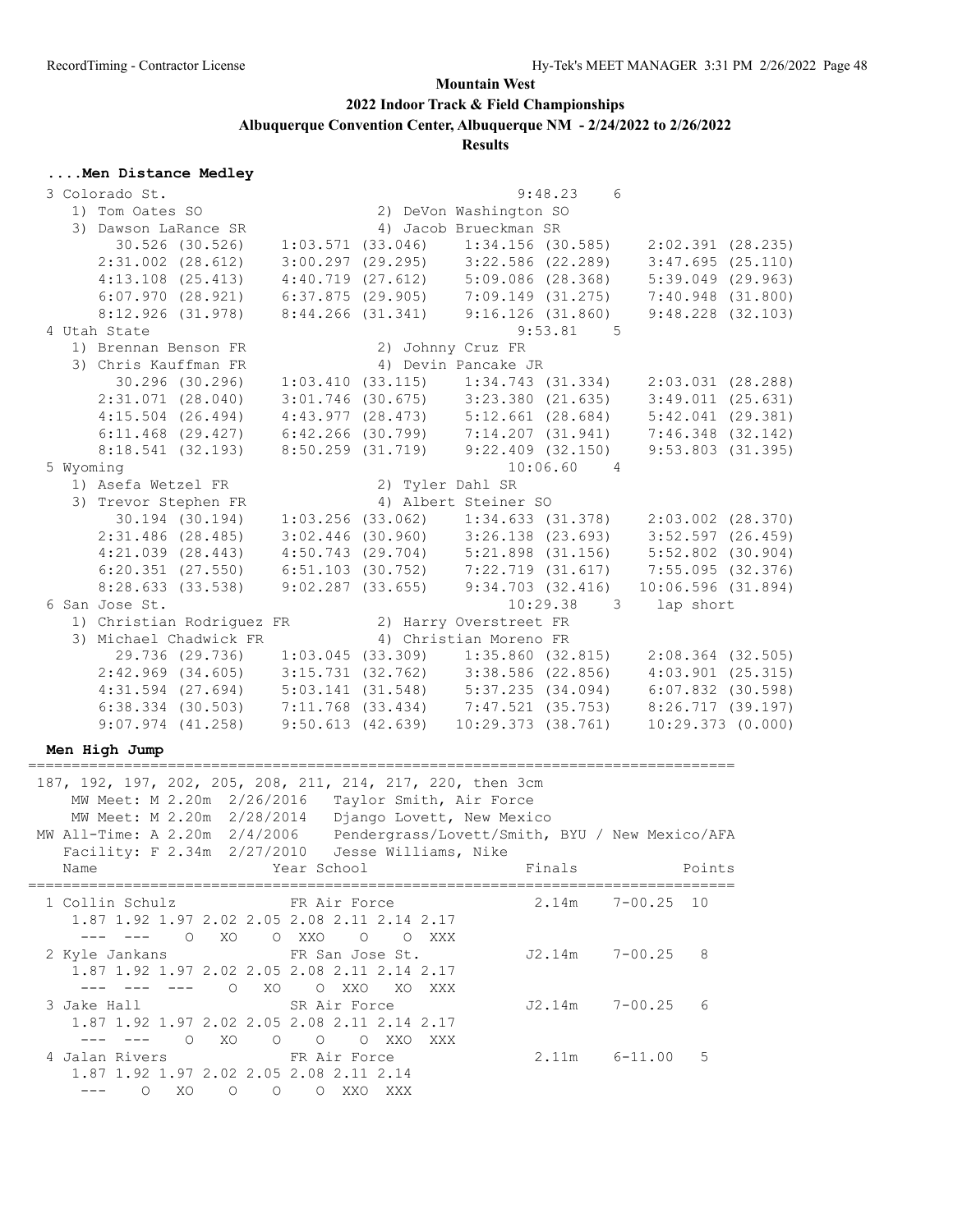# **2022 Indoor Track & Field Championships**

**Albuquerque Convention Center, Albuquerque NM - 2/24/2022 to 2/26/2022**

**Results**

|  |  | Men High Jump |
|--|--|---------------|
|  |  |               |
|  |  |               |

| 5 Philip Hundl SO Air Force        |                                |                      | $2.08m$ $6-09.75$    | 4 |
|------------------------------------|--------------------------------|----------------------|----------------------|---|
| 1.87 1.92 1.97 2.02 2.05 2.08 2.11 |                                |                      |                      |   |
| --- 0 0 XO XO XO XXX               |                                |                      |                      |   |
| 6 Pete Mead                        | JR Wyoming                     |                      | $2.05m$ 6-08.75      | 3 |
| 1.87 1.92 1.97 2.02 2.05 2.08      |                                |                      |                      |   |
| 0 0 0 0 0 XXX                      |                                |                      |                      |   |
| 7 Ben Hoffman Martin FR Utah State |                                | $J2.05m$ $6-08.75$ 2 |                      |   |
| 1.87 1.92 1.97 2.02 2.05 2.08      |                                |                      |                      |   |
| --- 0 0 0 XO XXX                   |                                |                      |                      |   |
| 8 Samuel Schneider                 | SO Wyoming                     |                      | $1.97m$ 6-05.50 0.50 |   |
| 1.87 1.92 1.97 2.02                |                                |                      |                      |   |
| O O O XXX                          |                                |                      |                      |   |
| 8 Hunter Brown                     | SO Wyoming                     |                      | $1.97m$ 6-05.50 0.50 |   |
| 1.87 1.92 1.97 2.02                |                                |                      |                      |   |
| $---$ 0 0 XXX                      |                                |                      |                      |   |
| 10 Wyatt Murphy                    | SR Air Force                   | $1.92m$ $6-03.50$    |                      |   |
| 1.87 1.92 1.97                     |                                |                      |                      |   |
| O O XXX                            |                                |                      |                      |   |
| 11 Elijah Scott                    | FR Colorado St. 51.92m 6-03.50 |                      |                      |   |
| 1.87 1.92 1.97                     |                                |                      |                      |   |
| O XO XXX                           |                                |                      |                      |   |
| 12 Adam Giron                      | FR New Mexico                  | J1.92m 6-03.50       |                      |   |
| 1.87 1.92 1.97                     |                                |                      |                      |   |
| O XXO XXX                          |                                |                      |                      |   |
| -- Kelton Chenworth                | FR Utah State                  | ΝH                   |                      |   |
| 1.87                               |                                |                      |                      |   |
| XXX                                |                                |                      |                      |   |
| -- Sage Coventry TR Wyoming        |                                | NH                   |                      |   |
| 1.87                               |                                |                      |                      |   |
| XXX X                              |                                |                      |                      |   |

**Men Pole Vault**

================================================================================= 435, 450, 465, 480, 495, 508, 520, 530, 540, 550, then 10cm MW Meet: M 5.65m 2/25/2017 Kyle Pater, Air Force MW All-Time: A 5.70m 1/28/2006 Robinson Pratt, BYU Facility: F 5.86m 2/26/2012 Brad Walker, Nike Name Year School Finals Points ================================================================================= 1 Ethan Gardner SR Air Force 4.35 4.50 4.65 4.80 4.95 5.08 --- --- --- O O XXX 2 Eldridge Harris FR Colorado St. 4.80m 15-09.00 8 4.35 4.50 4.65 4.80 4.95 --- --- --- O XXX 3 Robert Postell FR Air Force 5 14.80m 15-09.00 6 4.35 4.50 4.65 4.80 4.95 --- O O XO XXX 4 Marshall Rasmussen FR Utah State J4.80m 15-09.00 5 4.35 4.50 4.65 4.80 4.95 --- --- O XXO XXX 5 Caiden Macktinger SO Air Force 4.65m 15-03.00 4 4.35 4.50 4.65 4.80 --- O O XXX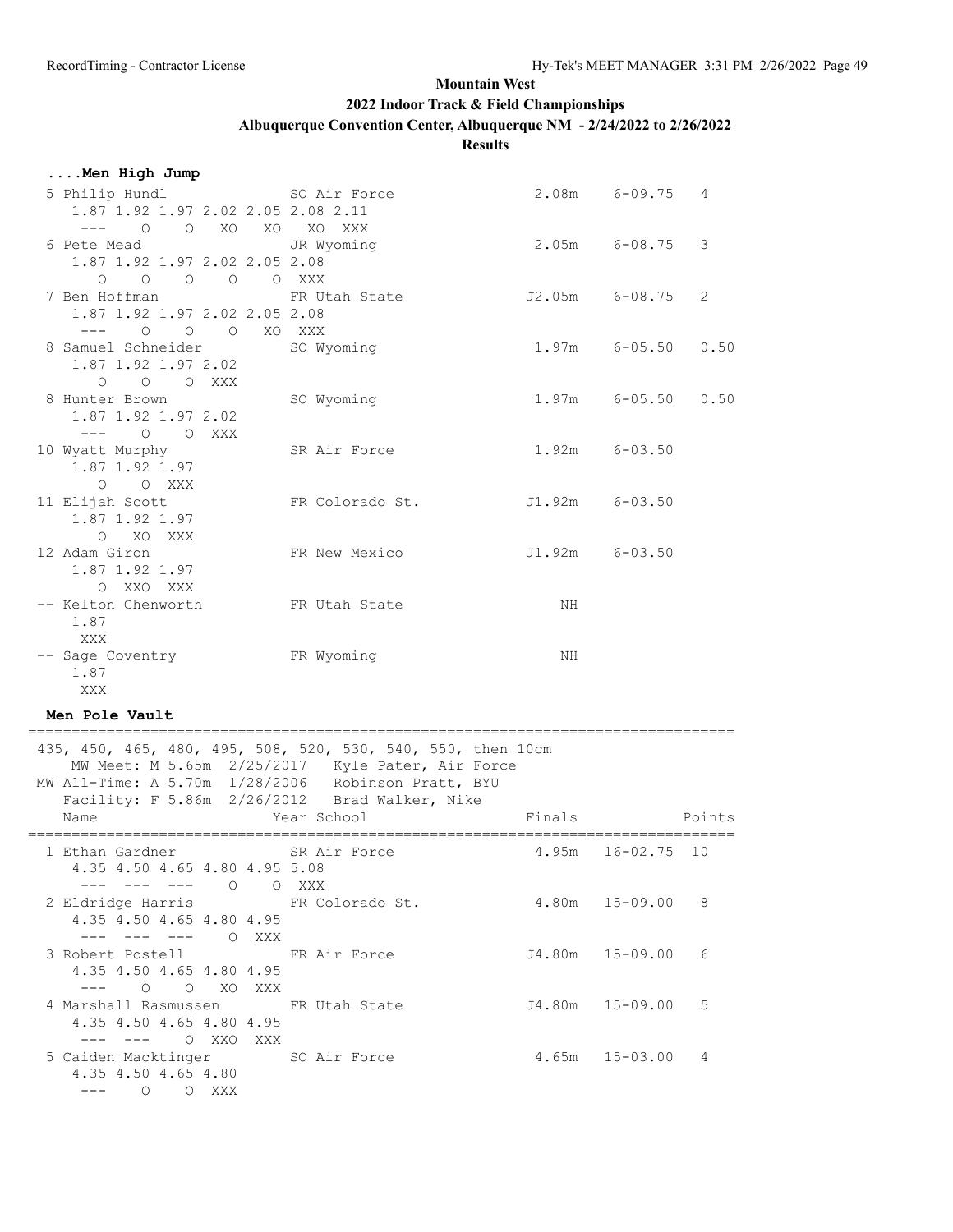**Albuquerque Convention Center, Albuquerque NM - 2/24/2022 to 2/26/2022**

**Results**

|  |  |  |  |  |  |  | Men Pole Vault |
|--|--|--|--|--|--|--|----------------|
|--|--|--|--|--|--|--|----------------|

| 6 Calvin Ciganik<br>4.35 4.50 4.65 4.80<br>$---$<br>XO XXO XXX | SR Air Force    |        | J4.65m 15-03.00      |              | 3              |
|----------------------------------------------------------------|-----------------|--------|----------------------|--------------|----------------|
| -- Braeden Holcombe<br>4.35<br>XXX                             | SO Air Force    | ΝH     |                      |              |                |
| Men Long Jump                                                  |                 |        |                      |              |                |
| 9 competitors with best marks in Prelims advance to Final      |                 |        |                      |              |                |
| MW Meet: M 7.85m 3/14/2014 Kendall Spencer, New Mexico         |                 |        |                      |              |                |
| MW All-Time: A 8.01m 3/9/2012 Kendall Spencer, New Mexico      |                 |        |                      |              |                |
| Facility: F 8.39m 3/15/2014 Jarrion Lawrence, Arkansas<br>Name | Year School     | Finals |                      |              | H# Points      |
|                                                                |                 |        |                      |              |                |
| 1 Kareem Mersal                                                | FR Wyoming      |        | $7.30m$ $23-11.50$ 1 |              | 10             |
| 6.98m 6.96m 7.30m 7.06m 4.43m FOUL                             |                 |        |                      |              |                |
| 2 Hunter Brown<br>6.96m 7.15m 7.04m 7.10m 6.97m 6.94m          | SO Wyoming      |        | 7.15m 23-05.50 2     |              | 8              |
| 3 John Colizzi                                                 | SO Air Force    | 7.10m  | $23 - 03.50$ 2       |              | 6              |
| 6.93m 7.10m FOUL 6.78m 6.68m FOUL                              |                 |        |                      |              |                |
| 4 Aidan Quinn                                                  | JR New Mexico   | 7.05m  | $23 - 01.75$         | $\mathbf{1}$ | 5              |
| FOUL FOUL 6.92m FOUL FOUL 7.05m                                |                 |        |                      |              |                |
| 5 Cory Taylor                                                  | JR Colorado St. | 7.04m  | $23 - 01.25$         | 2            | 4              |
| FOUL 6.90m 6.97m 6.81m 6.79m 7.04m                             |                 |        |                      |              |                |
| 6 Travon Stevens-Long FR Air Force                             |                 | 7.01m  | $23 - 00.00$         | 2            | 3              |
| 6.81m 6.97m 6.22m 7.01m 6.75m FOUL<br>7 Josh Hartvigsen        |                 | J7.01m | $23 - 00.00$         | $\mathbf{1}$ | $\overline{2}$ |
| FOUL FOUL 6.87m FOUL 6.70m 7.01m                               | FR Utah State   |        |                      |              |                |
| 8 Cameron Harris                                               | JR Air Force    | 6.97m  | $22 - 10.50$ 2       |              | $\mathbf{1}$   |
| 6.76m FOUL 6.97m FOUL FOUL FOUL                                |                 |        |                      |              |                |
| 9 Andy Wang                                                    | SO San Jose St. | 6.87m  | $22 - 06.50$         | 1            |                |
| FOUL 6.52m 6.87m 6.64m FOUL 3.16m                              |                 |        |                      |              |                |
| 10 Darryl Thomas                                               | SO New Mexico   | 6.86m  | $22 - 06.25$         | 2            |                |
| FOUL FOUL 6.86m                                                |                 |        |                      |              |                |
| 11 Kamal-Craig Golaube SR Colorado St.<br>FOUL 6.62m 6.83m     |                 | 6.83m  | $22 - 05.00$         | $\mathbf 1$  |                |
| 12 Alec Richardson                                             | SR Wyoming      |        | $6.82m$ $22-04.50$   | 2            |                |
| 6.73m 6.82m 6.65m                                              |                 |        |                      |              |                |
| 13 Kelton Chenworth                                            | FR Utah State   |        | $6.81m$ $22-04.25$   | $\mathbf{1}$ |                |
| FOUL 6.81m 6.75m                                               |                 |        |                      |              |                |
| 14 Skyler Andam                                                | SO Utah State   | 6.80m  | 22-03.75             |              |                |
| 6.71m FOUL<br>6.80m                                            |                 |        |                      |              |                |
| 15 Isa Bynum                                                   | SR Colorado St. | J6.80m | $22 - 03.75$         | - 1          |                |
| FOUL 6.80m FOUL<br>16 Allam Bushara                            | SO Colorado St. | 6.71m  |                      | 1            |                |
| FOUL FOUL 6.71m                                                |                 |        | $22 - 00.25$         |              |                |
| 17 Montez Wright                                               | JR New Mexico   | 6.63m  | $21 - 09.00$         | 1            |                |
| $6.39m$ $6.43m$<br>6.63m                                       |                 |        |                      |              |                |
| 18 LaShawn Taylor                                              | SR Air Force    | 5.93m  | $19 - 05.50$ 2       |              |                |

FOUL 5.93m 5.57m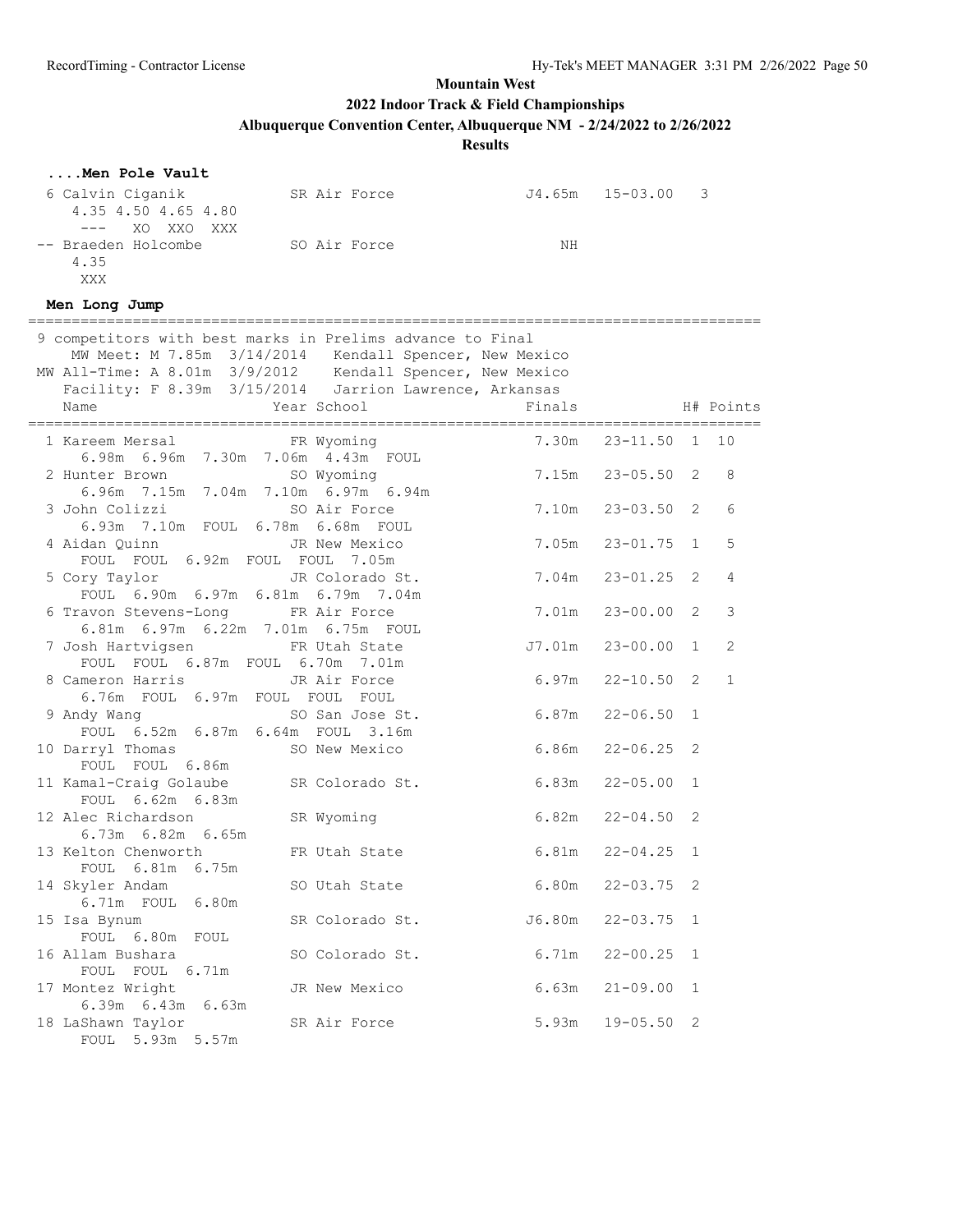### **Men Triple Jump**

| 9 competitors with best marks in Prelims advance to Final<br>MW Meet: M 16.69m 2/24/2001 Quincy Howe, Wyoming<br>MW All-Time: A 16.69m 2/24/2001 Quincy Howe, Wyoming<br>Facility: F 17.63m 2/25/2012 William Claye, Nike              |        |                 |              |
|----------------------------------------------------------------------------------------------------------------------------------------------------------------------------------------------------------------------------------------|--------|-----------------|--------------|
| Year School<br>Name                                                                                                                                                                                                                    | Finals |                 | Points       |
| 1 Allam Bushara<br>SO Colorado St.<br>13.63m 15.64m FOUL 15.40m FOUL 16.07m                                                                                                                                                            | 16.07m | 52-08.75        | 10           |
| 2 Aidan Quinn<br>JR New Mexico<br>15.24m  14.11m  15.67m  FOUL  13.76m  FOUL                                                                                                                                                           | 15.67m | $51 - 05.00$    | 8            |
| 3 Jefferson Danso<br>SO Wyoming<br>FOUL 14.69m FOUL 14.79m FOUL FOUL                                                                                                                                                                   | 14.79m | $48 - 06.25$    | 6            |
| 4 Isa Bynum<br>SR Colorado St.<br>14.30m FOUL FOUL FOUL 14.44m FOUL                                                                                                                                                                    | 14.44m | $47 - 04.50$    | 5            |
| 5 LaShawn Taylor<br>SR Air Force<br>FOUL 13.20m 14.43m 14.08m 14.43m 14.38m                                                                                                                                                            | 14.43m | $47 - 04.25$    | 4            |
| 6 Hunter Brown<br>SO Wyoming<br>14.20m FOUL FOUL 14.03m FOUL FOUL                                                                                                                                                                      | 14.20m | $46 - 07.25$    | 3            |
| 7 Kaliff Guevara<br>FR Wyoming<br>13.83m 14.03m 14.02m FOUL 13.95m FOUL                                                                                                                                                                | 14.03m | $46 - 00.50$    | 2            |
| 8 Mauricio Galindo Vega<br>SO Colorado St.<br>13.26m  13.53m  13.43m  13.25m  13.72m  FOUL                                                                                                                                             | 13.72m | 45-00.25        | $\mathbf{1}$ |
| -- Darryl Thomas<br>SO New Mexico<br>FOUL FOUL FOUL                                                                                                                                                                                    | FOUL   |                 |              |
| -- John Colizzi<br>SO Air Force<br>FOUL FOUL FOUL                                                                                                                                                                                      | FOUL   |                 |              |
| -- Drew Thompson<br>SO Colorado St.<br>FOUL FOUL FOUL                                                                                                                                                                                  | FOUL   |                 |              |
| Men Shot Put                                                                                                                                                                                                                           |        |                 |              |
| 9 competitors with best marks in Prelims advance to Final<br>MW Meet: M 21.30m 2/25/2017 Mostafa Hassan, Colorado St<br>MW All-Time: A 21.30m 2/25/2017 Mostafa Hassan, Colorado St<br>Facility: F 22.60m 2/15/2020 Ryan Crouser, Nike |        |                 |              |
| Year School<br>Name                                                                                                                                                                                                                    | Finals |                 | Points       |
| 1 Mariano Kis<br>SO Colorado St.<br>16.55m  17.19m  18.05m  16.22m  FOUL  15.36m                                                                                                                                                       | 18.05m | 59-02.75        | 10           |
| 2 Jackson Morris<br>JR Colorado St.<br>FOUL 16.51m 15.56m 17.02m 16.31m 17.82m                                                                                                                                                         |        | 17.82m 58-05.75 | 8            |
| SO Utah State<br>3 Gavin Beierle<br>FOUL 15.57m 16.42m FOUL FOUL 17.13m                                                                                                                                                                | 17.13m | $56 - 02.50$    | 6            |
| FR Wyoming<br>4 Daniel Carrillo<br>15.93m FOUL FOUL 16.43m FOUL 16.42m                                                                                                                                                                 | 16.43m | $53 - 11.00$    | 5            |
| 5 Jacob Lopez<br>SR San Jose St.<br>15.77m  15.94m  15.52m  15.95m  15.42m  15.96m                                                                                                                                                     | 15.96m | $52 - 04.50$    | 4            |
| 6 Brandon Ovington<br>SO Utah State<br>14.98m  15.94m  15.63m  15.36m  15.50m  FOUL                                                                                                                                                    | 15.94m | $52 - 03.75$    | 3            |
| JR Wyoming<br>7 Mikey DeRock<br>FOUL 15.87m FOUL 15.39m FOUL 15.22m                                                                                                                                                                    | 15.87m | $52 - 01.00$    | 2            |
| 8 Nathan Reid<br>FR Wyoming<br>15.38m  14.99m  15.06m  15.64m  15.58m  15.83m                                                                                                                                                          | 15.83m | $51 - 11.25$    | $\mathbf{1}$ |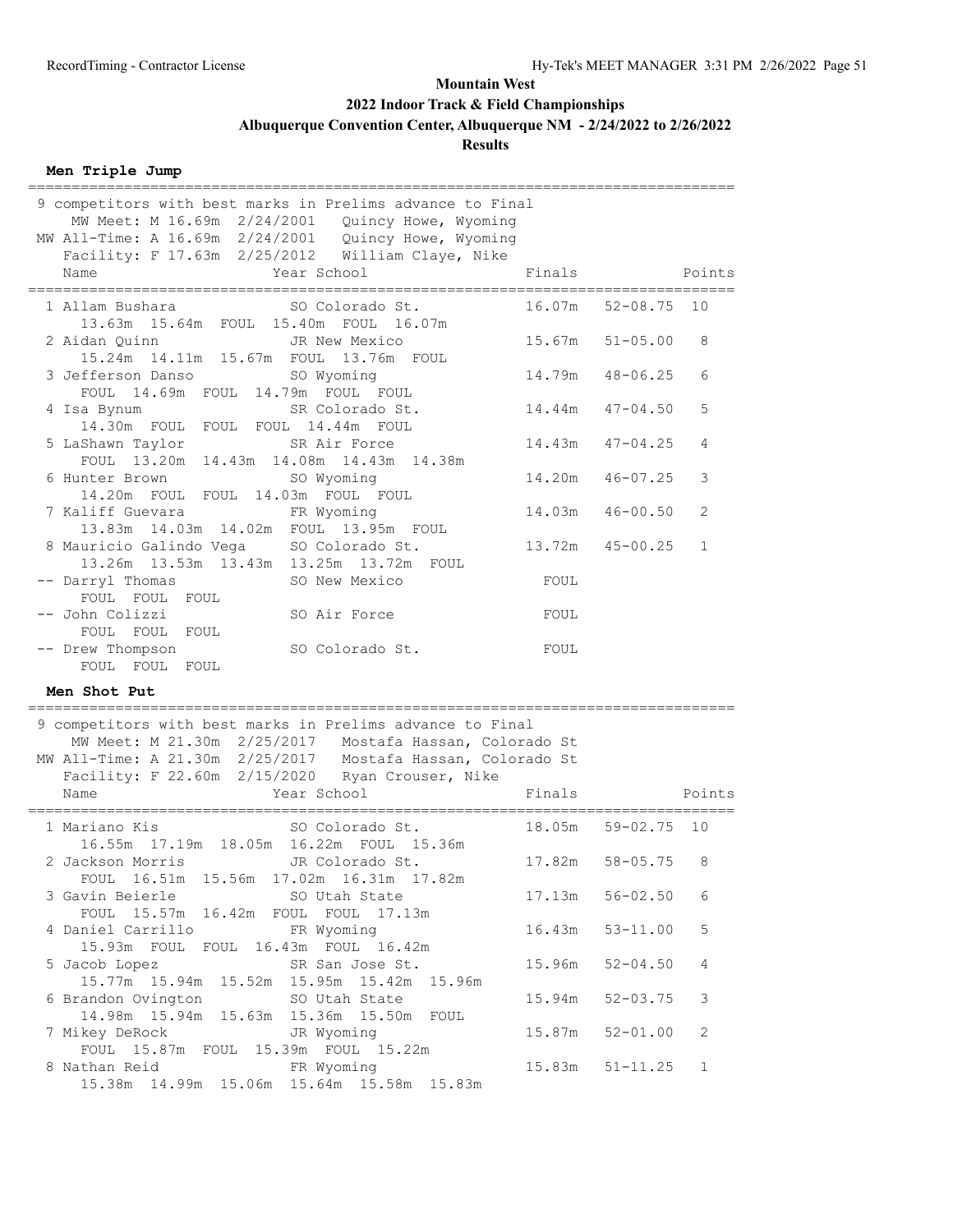#### **....Men Shot Put**

| 9 Eric Lundgren<br>14.73m 15.48m 15.43m 15.28m 15.30m FOUL | JR Colorado St. |        | 15.48m 50-09.50     |
|------------------------------------------------------------|-----------------|--------|---------------------|
| 10 Jaret Prete                                             | JR Air Force    |        | $15.27m$ $50-01.25$ |
| 14.51m 15.27m 15.14m                                       |                 |        |                     |
| 11 Nate Franz                                              | FR Utah State   |        | $15.17m$ $49-09.25$ |
| 15.17m FOUL<br>FOUL                                        |                 |        |                     |
| 12 Hayden Bullock                                          | JR Air Force    |        | 14.91m 48-11.00     |
| 14.65m FOUL 14.91m                                         |                 |        |                     |
| 13 Bryson Smith                                            | FR San Jose St. |        | 14.64m 48-00.50     |
| FOUL 14.29m 14.64m                                         |                 |        |                     |
| 14 Ty Seligman                                             | FR San Jose St. |        | 14.26m 46-09.50     |
| 14.13m  14.26m  FOUL                                       |                 |        |                     |
| 15 Patrick Thompson                                        | SO Utah State   | 14.24m | 46-08.75            |
| FOUL 14.24m FOUL                                           |                 |        |                     |
| 16 Gabriel Coronado                                        | FR San Jose St. |        | $12.62m$ $41-05.00$ |
| 12.23m 12.62m FOUL                                         |                 |        |                     |

**Men Weight Throw**

================================================================================= 9 competitors with best marks in Prelims advance to Final

| MW Meet: M 22.60m 2/25/2000 Jason Gervais, Wyoming                                         |                  |                 |
|--------------------------------------------------------------------------------------------|------------------|-----------------|
| MW All-Time: A 22.60m 2/25/2000 Jason Gervais, Wyoming                                     |                  |                 |
| Facility: F 25.31m 2/14/2020 Conor McCullough, NYAC                                        |                  |                 |
| <b>Example 2</b> Year School <b>Example 2 Second Points</b> Points<br>Name                 |                  |                 |
|                                                                                            |                  |                 |
| 1 Jaret Prete             JR Air Force           20.02m   65-08.25  10                     |                  |                 |
| FOUL 19.17m 20.02m FOUL 19.44m 19.77m                                                      |                  |                 |
| 2 Mariano Kis                       SO Colorado St.               19.39m     63-07.50      |                  | 8               |
| FOUL 17.01m 18.04m 19.09m 18.51m 19.39m                                                    |                  |                 |
| 3 Bryson Smith FR San Jose St. 18.60m 61-00.25                                             |                  | $6\overline{6}$ |
| 17.27m  18.02m  18.60m  FOUL  FOUL  FOUL                                                   |                  |                 |
| 4 Adam Dawson JR Colorado St. 18.25m 59-10.50<br>18.25m 17.68m 17.99m 18.07m 17.39m 17.88m |                  | 5               |
|                                                                                            |                  |                 |
| 5 Bryan Quintero SR San Jose St. 17.01m 55-09.75                                           |                  | 4               |
| 15.37m  16.05m  15.62m  16.76m  17.01m  FOUL                                               |                  |                 |
| 6 Daniel Carrillo FR Wyoming                                                               | 16.73m 54-10.75  | 3               |
| FOUL FOUL 16.17m 16.07m 16.73m FOUL                                                        |                  |                 |
| 7 Christian Sonnenberg SR Utah State                                                       | 15.84m 51-11.75  | $\overline{2}$  |
| 15.25m  15.18m  15.84m  15.64m  15.28m  15.42m                                             |                  |                 |
| 8 Mikey DeRock JR Wyoming                                                                  | 15.18m  49-09.75 | $\mathbf{1}$    |
| 15.18m FOUL 14.93m FOUL FOUL FOUL                                                          |                  |                 |
| 9 Gabriel Coronado FR San Jose St. 15.05m 49-04.50                                         |                  |                 |
| FOUL 14.86m 15.05m 14.98m FOUL FOUL                                                        |                  |                 |
| 10 Patrick Thompson 50 Utah State                                                          | 15.00m  49-02.50 |                 |
| 15.00m FOUL FOUL                                                                           |                  |                 |
| 11 Nate Franz 6 13.77m 45-02.25                                                            |                  |                 |
| FOUL FOUL 13.77m                                                                           |                  |                 |

### **Heptathlon: #1 Men 60 Meter Dash Heptathlon**

| Name                | Year School   | Finals H# Points |     |
|---------------------|---------------|------------------|-----|
| 1 Wyatt Murphy      | SR Air Force  | 687 2            | 929 |
| 2 Camillo Dunninger | JR New Mexico | 718              | 819 |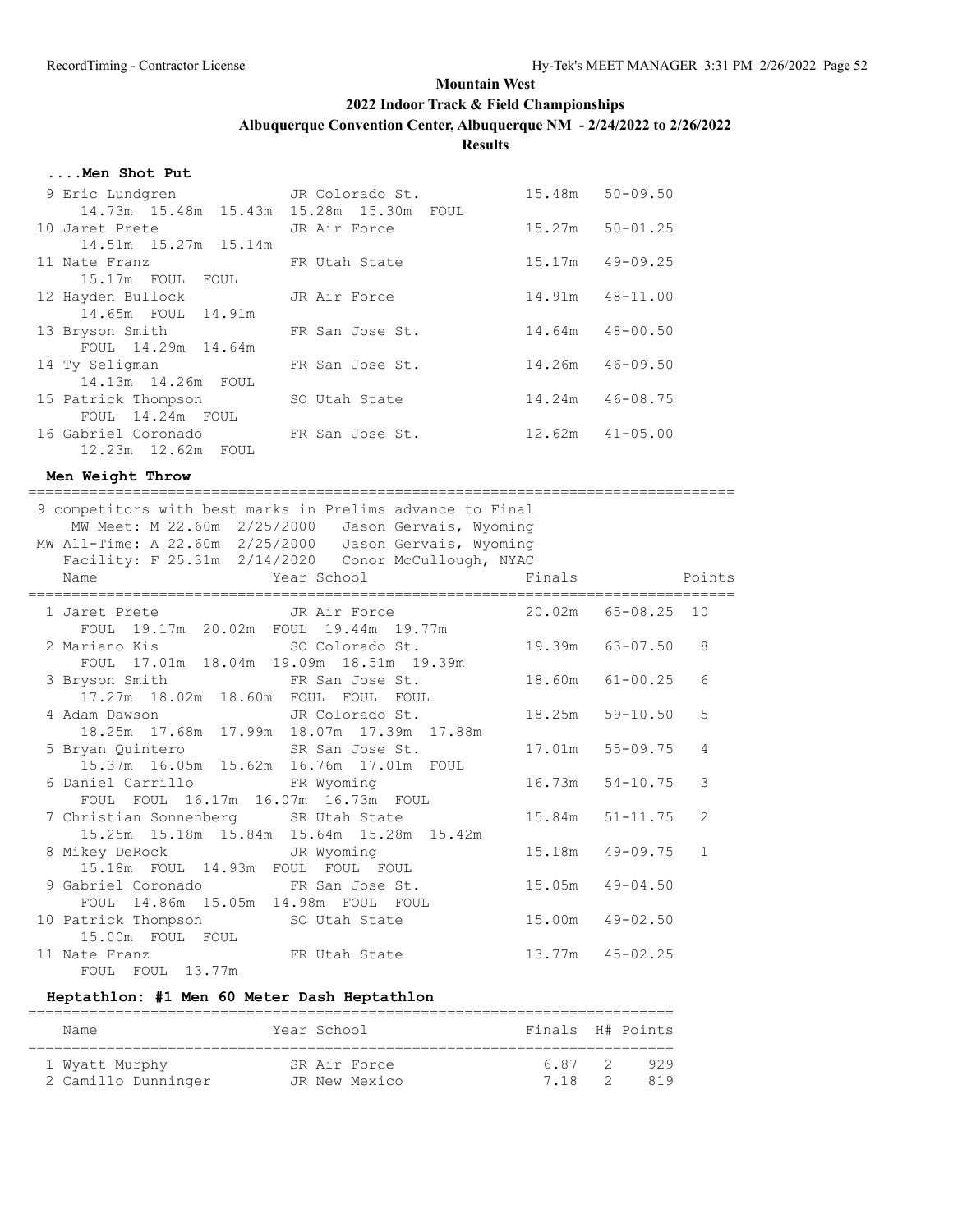### **....Heptathlon: #1 Men 60 Meter Dash Heptathlon**

| 3 Drew Thompson         | SO Colorado St. | 7.24 | -2            | 799 |
|-------------------------|-----------------|------|---------------|-----|
| 4 Caden Dupee           | JR Utah State   | 7.29 |               | 782 |
| 5 Braeden Holcombe      | SO Air Force    | 7.30 |               | 779 |
| 6 Sage Coventry         | FR Wyoming      | 7.31 | 2             | 775 |
| 7 Mauricio Galindo Vega | SO Colorado St. | 7.36 |               | 759 |
| 8 Bryson Engebretsen    | SO Wyoming      | 7.44 |               | 732 |
| 9 Elijah Scott          | FR Colorado St. | 7.46 |               | 726 |
| 10 Eric Lundgren        | JR Colorado St. | 7.58 | $\mathcal{L}$ | 687 |

### **Heptathlon: #7 Men 1000 Meter Run Heptathlon**

| Name                                                                                                                 | Year School Tinals Points                                               |  |  |
|----------------------------------------------------------------------------------------------------------------------|-------------------------------------------------------------------------|--|--|
|                                                                                                                      |                                                                         |  |  |
| 1 Braeden Holcombe SO Air Force 2:43.16 839<br>31.957 (31.957) 1:03.384 (31.428) 1:36.785 (33.402) 2:11.719 (34.934) |                                                                         |  |  |
|                                                                                                                      |                                                                         |  |  |
| 2:43.160(31.442)                                                                                                     |                                                                         |  |  |
| 2 Camillo Dunninger<br>32.983 (32.983) 1:05.823 (32.840) 1:38.952 (33.129) 2:11.688 (32.737)                         |                                                                         |  |  |
|                                                                                                                      |                                                                         |  |  |
| 2:45.279 (33.591)                                                                                                    |                                                                         |  |  |
| 3 Bryson Engebretsen SO Wyoming 2:47.06 797<br>33.554 (33.554) 1:05.477 (31.923) 1:38.789 (33.313) 2:13.251 (34.462) |                                                                         |  |  |
|                                                                                                                      |                                                                         |  |  |
| 2:47.059 (33.808)                                                                                                    |                                                                         |  |  |
| 4 Elijah Scott KR Colorado St. 2:47.17 795                                                                           |                                                                         |  |  |
| 34.698 (34.698) 1:08.344 (33.646) 1:41.945 (33.602) 2:15.750 (33.805)                                                |                                                                         |  |  |
| 2:47.167(31.417)                                                                                                     |                                                                         |  |  |
| 5 Drew Thompson SO Colorado St. 2:47.28 794                                                                          | 34.195 (34.195) 1:07.734 (33.540) 1:41.357 (33.623) 2:14.780 (33.424)   |  |  |
| $2:47.279$ (32.500)                                                                                                  |                                                                         |  |  |
|                                                                                                                      |                                                                         |  |  |
| 6 Wyatt Murphy SR Air Force 2:48.05 786<br>34.441 (34.441) 1:07.059 (32.618) 1:40.859 (33.800) 2:15.818 (34.960)     |                                                                         |  |  |
| 2:48.047 (32.230)                                                                                                    |                                                                         |  |  |
|                                                                                                                      |                                                                         |  |  |
| 7 Caden Dupee JR Utah State 2:48.77 778<br>33.991 (33.991) 1:06.736 (32.745) 1:40.537 (33.802) 2:15.710 (35.173)     |                                                                         |  |  |
| 2:48.767 (33.057)                                                                                                    |                                                                         |  |  |
| 8 Mauricio Galindo Vega SO Colorado St. 2:49.23 774                                                                  |                                                                         |  |  |
|                                                                                                                      | $34.545$ (34.545) 1:08.068 (33.523) 1:41.665 (33.598) 2:15.519 (33.855) |  |  |
| 2:49.229 (33.710)                                                                                                    |                                                                         |  |  |
| 9 Eric Lundgren         JR Colorado St.           2:54.39     720                                                    |                                                                         |  |  |
|                                                                                                                      | 34.989 (34.989) 1:08.490 (33.501) 1:42.503 (34.013) 2:17.124 (34.621)   |  |  |
| 2:54.384 (37.260)                                                                                                    |                                                                         |  |  |
| 10 Sage Coventry FR Wyoming 2:56.78 696<br>34.264 (34.264) 1:07.702 (33.438) 1:42.349 (34.648) 2:19.804 (37.455)     |                                                                         |  |  |
|                                                                                                                      |                                                                         |  |  |
| 2:56.776 (36.972)                                                                                                    |                                                                         |  |  |

### **Heptathlon: #5 Men 60 Meter Hurdles Heptathlon**

| Name                    | Year School     | Finals H# Points |    |     |
|-------------------------|-----------------|------------------|----|-----|
|                         |                 |                  |    |     |
| 1 Braeden Holcombe      | SO Air Force    | 8.35             | З  | 896 |
| 2 Wyatt Murphy          | SR Air Force    | 8.49             | -3 | 862 |
| 3 Drew Thompson         | SO Colorado St. | 8.61             | -2 | 834 |
| 4 Sage Coventry         | FR Wyoming      | 8.62             | 3  | 832 |
| 5 Caden Dupee           | JR Utah State   | 8.65             |    | 825 |
| 6 Mauricio Galindo Vega | SO Colorado St. | 8.69             |    | 816 |
|                         |                 |                  |    |     |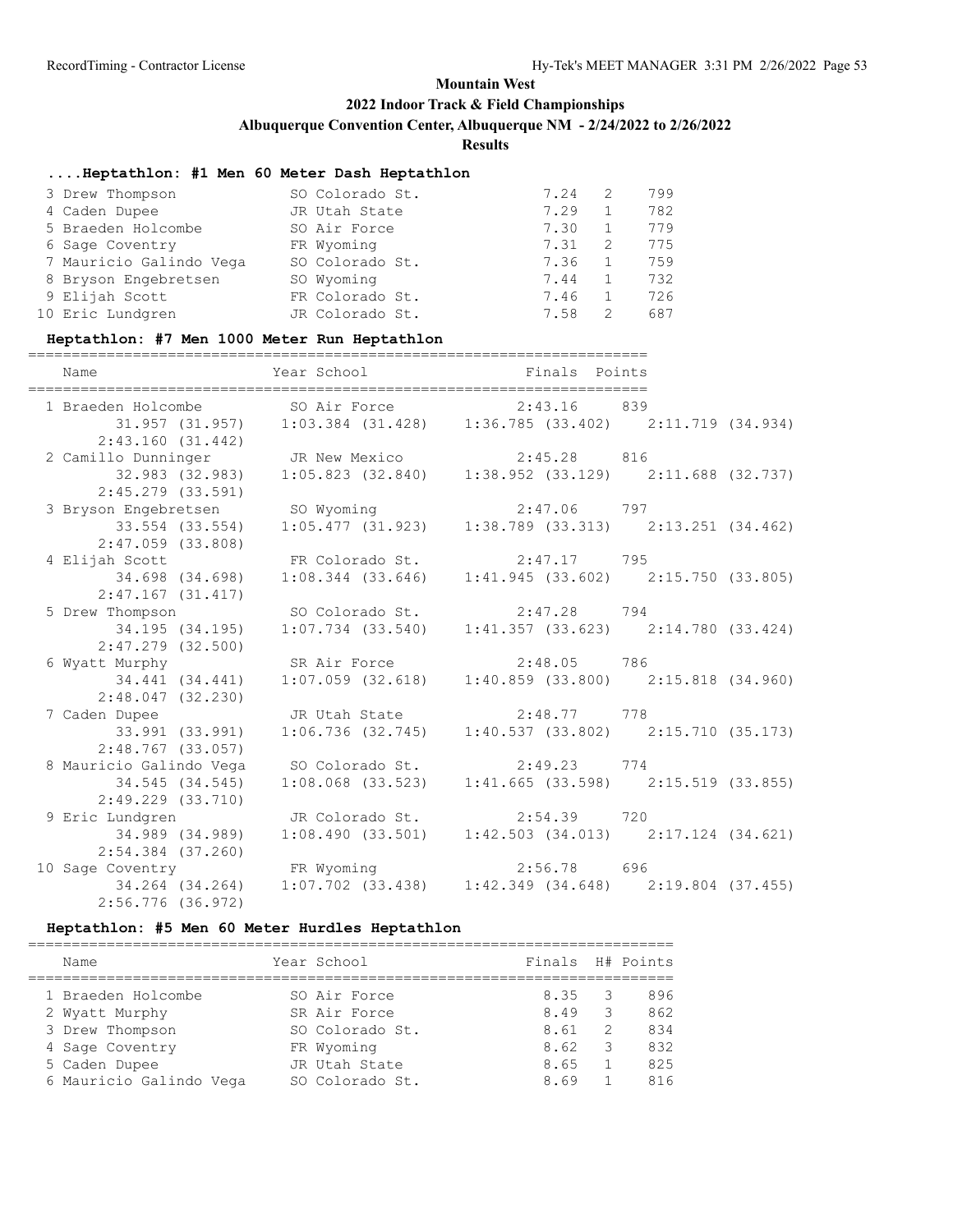#### **Results**

#### **....Heptathlon: #5 Men 60 Meter Hurdles Heptathlon**

| 7 Camillo Dunninger  | JR New Mexico   | 8.76 3 | 800 |
|----------------------|-----------------|--------|-----|
| 8 Bryson Engebretsen | SO Wyoming      | 8.79 1 | 793 |
| 9 Eric Lundgren      | JR Colorado St. | 9.01 2 | 744 |
| 10 Elijah Scott      | FR Colorado St. | 9.09 2 | 726 |

#### **Heptathlon: #4 Men High Jump Heptathlon**

| Name                                                                                                                                                                        |  |  |  |       |  | Year School Finals Points |     |
|-----------------------------------------------------------------------------------------------------------------------------------------------------------------------------|--|--|--|-------|--|---------------------------|-----|
| 1 Sage Coventry FR Wyoming 2.03m 6-08.00 831<br>1.67 1.70 1.73 1.76 1.79 1.82 1.85 1.88 1.91 1.94 1.97 2.00 2.03 2.06<br>PPP PPP PPP PPP PPP PPP PPP 0 0 0 0 0              |  |  |  |       |  | XO XXX                    |     |
| 2 Braeden Holcombe SO Air Force 1.97m 6-05.50 776<br>1.67 1.70 1.73 1.76 1.79 1.82 1.85 1.88 1.91 1.94 1.97 2.00<br>PPP PPP PPP PPP PPP 0 PPP 0 0 0 0 XXX                   |  |  |  |       |  |                           |     |
| 3 Wyatt Murphy SR Air Force 1.94m 6-04.25 749<br>1.67 1.70 1.73 1.76 1.79 1.82 1.85 1.88 1.91 1.94 1.97<br>PPP PPP PPP PPP 0 PPP 0 0 0 0 XXX                                |  |  |  |       |  |                           |     |
| 3 Elijah Scott               FR Colorado St.             1.94m     6-04.25<br>1.67 1.70 1.73 1.76 1.79 1.82 1.85 1.88 1.91 1.94 1.97<br>PPP PPP PPP PPP PPP O PPP O O O XXX |  |  |  |       |  |                           | 749 |
| 5 Camillo Dunninger JR New Mexico 1.91m 6-03.25<br>1.67 1.70 1.73 1.76 1.79 1.82 1.85 1.88 1.91 1.94<br>PPP PPP PPP PPP PPP PPP 0 0 0 XXX                                   |  |  |  |       |  |                           | 723 |
| 6 Caden Dupee 5 3 JR Utah State 5 1.88m 6-02.00 696<br>1.67 1.70 1.73 1.76 1.79 1.82 1.85 1.88 1.91<br>PPP PPP 0 PPP 0 0 XXO                                                |  |  |  | O XXX |  |                           |     |
| 7 Eric Lundgren JR Colorado St.<br>1.67 1.70 1.73 1.76 1.79 1.82 1.85<br>PPP PPP PPP PPP 0 0 XXX                                                                            |  |  |  |       |  | $1.82m$ $5-11.50$ $644$   |     |
| 7 Mauricio Galindo Vega SO Colorado St. 1.82m 5-11.50 644<br>1.67 1.70 1.73 1.76 1.79 1.82 1.85<br>PPP PPP PPP 0 PPP XO XXX                                                 |  |  |  |       |  |                           |     |
| 9 Drew Thompson SO Colorado St.<br>1.67 1.70 1.73 1.76 1.79 1.82<br>O O XO XO XXO XXX                                                                                       |  |  |  |       |  | $1.79m$ $5-10.50$ 619     |     |
| 10 Bryson Engebretsen SO Wyoming<br>1.67 1.70 1.73 1.76 1.79<br>O XO O O XXX                                                                                                |  |  |  |       |  | 1.76m 5-09.25 593         |     |

#### **Heptathlon: #6 Men Pole Vault Heptathlon**

================================================================================= Name The Year School Team Points Points ================================================================================= 1 Camillo Dunninger JR New Mexico 3.05 3.15 3.25 3.35 3.45 3.55 3.65 3.75 3.85 3.95 4.05 4.15 4.25 4.35 4.45 4.55 4.65 4.75 --- --- --- --- --- --- --- --- --- --- --- --- --- --- --- --- XXO XXX 2 Caden Dupee JR Utah State 4.45m 14-07.25 746 3.05 3.15 3.25 3.35 3.45 3.55 3.65 3.75 3.85 3.95 4.05 4.15 4.25 4.35 4.45 4.55 --- --- --- --- --- --- --- --- XO --- --- O XO O XXO XXX 3 Bryson Engebretsen SO Wyoming 4.35m 14-03.25 716 3.05 3.15 3.25 3.35 3.45 3.55 3.65 3.75 3.85 3.95 4.05 4.15 4.25 4.35 4.45 --- --- --- --- --- --- --- --- --- XO O --- XO O XXX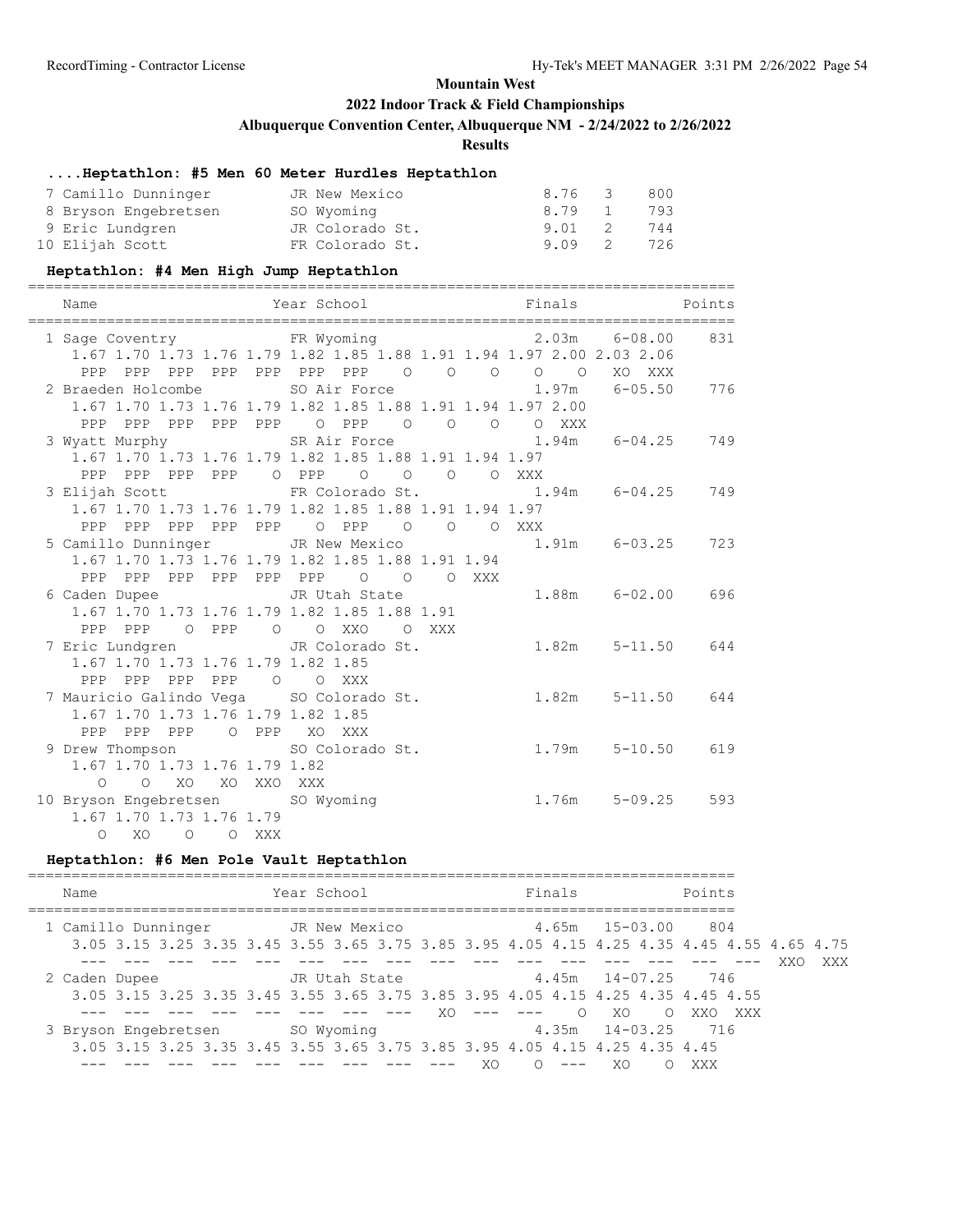# **2022 Indoor Track & Field Championships**

**Albuquerque Convention Center, Albuquerque NM - 2/24/2022 to 2/26/2022**

### **Results**

### **....Heptathlon: #6 Men Pole Vault Heptathlon**

| 4 Mauricio Galindo Vega so Colorado St. 4.15m 13-07.25                                                                                                                                                                                                                                                                                                                                                                |                                                                  |            |                    | 659 |
|-----------------------------------------------------------------------------------------------------------------------------------------------------------------------------------------------------------------------------------------------------------------------------------------------------------------------------------------------------------------------------------------------------------------------|------------------------------------------------------------------|------------|--------------------|-----|
|                                                                                                                                                                                                                                                                                                                                                                                                                       | 3.05 3.15 3.25 3.35 3.45 3.55 3.65 3.75 3.85 3.95 4.05 4.15 4.25 |            |                    |     |
|                                                                                                                                                                                                                                                                                                                                                                                                                       | $\Omega$                                                         | $\bigcirc$ | XXO XXX            |     |
| 5 Drew Thompson SO Colorado St.                                                                                                                                                                                                                                                                                                                                                                                       |                                                                  |            | $3.95m$ $12-11.50$ | 603 |
|                                                                                                                                                                                                                                                                                                                                                                                                                       | 3.05 3.15 3.25 3.35 3.45 3.55 3.65 3.75 3.85 3.95 4.05           |            |                    |     |
|                                                                                                                                                                                                                                                                                                                                                                                                                       | $\circ$<br>XO<br>$\circ$<br>$\Omega$                             | XXX        |                    |     |
| 5 Wyatt Murphy <b>SR Air Force</b> 3.95m                                                                                                                                                                                                                                                                                                                                                                              |                                                                  |            | 12-11.50           | 603 |
|                                                                                                                                                                                                                                                                                                                                                                                                                       | 3.05 3.15 3.25 3.35 3.45 3.55 3.65 3.75 3.85 3.95 4.05           |            |                    |     |
|                                                                                                                                                                                                                                                                                                                                                                                                                       | $\Omega$<br>$\circ$<br>$\Omega$<br>XO<br>$\circ$                 | XXX        |                    |     |
| 7 Elijah Scott               FR Colorado St.               3.75m   12-03.50                                                                                                                                                                                                                                                                                                                                           |                                                                  |            |                    | 549 |
| 3.05 3.15 3.25 3.35 3.45 3.55 3.65 3.75 3.85                                                                                                                                                                                                                                                                                                                                                                          |                                                                  |            |                    |     |
| $\circ$ 0                                                                                                                                                                                                                                                                                                                                                                                                             | O XXO<br>XXO<br>XXX                                              |            |                    |     |
| 8 Sage Coventry TR Wyoming                                                                                                                                                                                                                                                                                                                                                                                            |                                                                  |            | $3.65m$ $11-11.75$ | 522 |
| 3.05 3.15 3.25 3.35 3.45 3.55 3.65 3.75                                                                                                                                                                                                                                                                                                                                                                               |                                                                  |            |                    |     |
| $\Omega$<br>$0 - - -$<br>$\frac{1}{2} \frac{1}{2} \frac{1}{2} \frac{1}{2} \frac{1}{2} \frac{1}{2} \frac{1}{2} \frac{1}{2} \frac{1}{2} \frac{1}{2} \frac{1}{2} \frac{1}{2} \frac{1}{2} \frac{1}{2} \frac{1}{2} \frac{1}{2} \frac{1}{2} \frac{1}{2} \frac{1}{2} \frac{1}{2} \frac{1}{2} \frac{1}{2} \frac{1}{2} \frac{1}{2} \frac{1}{2} \frac{1}{2} \frac{1}{2} \frac{1}{2} \frac{1}{2} \frac{1}{2} \frac{1}{2} \frac{$ | O XO<br>XO XXX                                                   |            |                    |     |
| 8 Eric Lundgren JR Colorado St.                                                                                                                                                                                                                                                                                                                                                                                       |                                                                  | 3.65m      | 11-11.75           | 522 |
| 3.05 3.15 3.25 3.35 3.45 3.55 3.65 3.75                                                                                                                                                                                                                                                                                                                                                                               |                                                                  |            |                    |     |
|                                                                                                                                                                                                                                                                                                                                                                                                                       | XXX                                                              |            |                    |     |
| -- Braeden Holcombe 50 Air Force                                                                                                                                                                                                                                                                                                                                                                                      |                                                                  | NH         |                    |     |
|                                                                                                                                                                                                                                                                                                                                                                                                                       | 3.05 3.15 3.25 3.35 3.45 3.55 3.65 3.75 3.85 3.95 4.05 4.15 4.25 |            |                    |     |
|                                                                                                                                                                                                                                                                                                                                                                                                                       |                                                                  |            | XXX                |     |

### **Heptathlon: #2 Men Long Jump Heptathlon**

| Name                                             | Year School     | Finals |                    | Points |
|--------------------------------------------------|-----------------|--------|--------------------|--------|
| 1 Camillo Dunninger<br>FOUL 7.16m 7.13m          | JR New Mexico   |        | $7.16m$ $23-06.00$ | 852    |
| 2 Braeden Holcombe<br>$6.73m$ $6.92m$ $6.63m$    | SO Air Force    | 6.92m  | 22-08.50           | 795    |
| 3 Caden Dupee<br>6.56m  6.82m  FOUL              | JR Utah State   |        | $6.82m$ $22-04.50$ | 771    |
| 4 Sage Coventry<br>$6.53m$ $6.81m$ $6.74m$       | FR Wyoming      |        | $6.81m$ $22-04.25$ | 769    |
| 5 Wyatt Murphy<br>FOUL 6.77m FOUL                | SR Air Force    | 6.77m  | $22 - 02.50$       | 760    |
| 6 Mauricio Galindo Vega<br>6.40m 6.55m 6.57m     | SO Colorado St. | 6.57m  | $21 - 06.75$       | 713    |
| 7 Elijah Scott<br>6.43m FOUL 5.49m               | FR Colorado St. | 6.43m  | $21 - 01.25$       | 682    |
| 8 Drew Thompson<br>5.82m 6.42m 6.33m             | SO Colorado St. |        | $6.42m$ $21-00.75$ | 679    |
| 9 Eric Lundgren<br>$6.18m$ $6.11m$ $6.28m$       | JR Colorado St. | 6.28m  | 20-07.25           | 648    |
| 10 Bryson Engebretsen<br>$6.04m$ $6.27m$ $6.25m$ | SO Wyoming      |        | $6.27m$ $20-07.00$ | 646    |

### **Heptathlon: #3 Men Shot Put Heptathlon**

| Name                 | Year School     | Finals              | Points |
|----------------------|-----------------|---------------------|--------|
| 1 Eric Lundgren      | JR Colorado St. | $15.68m$ $51-05.50$ | 832    |
| 15.68m 15.00m 14.83m |                 |                     |        |